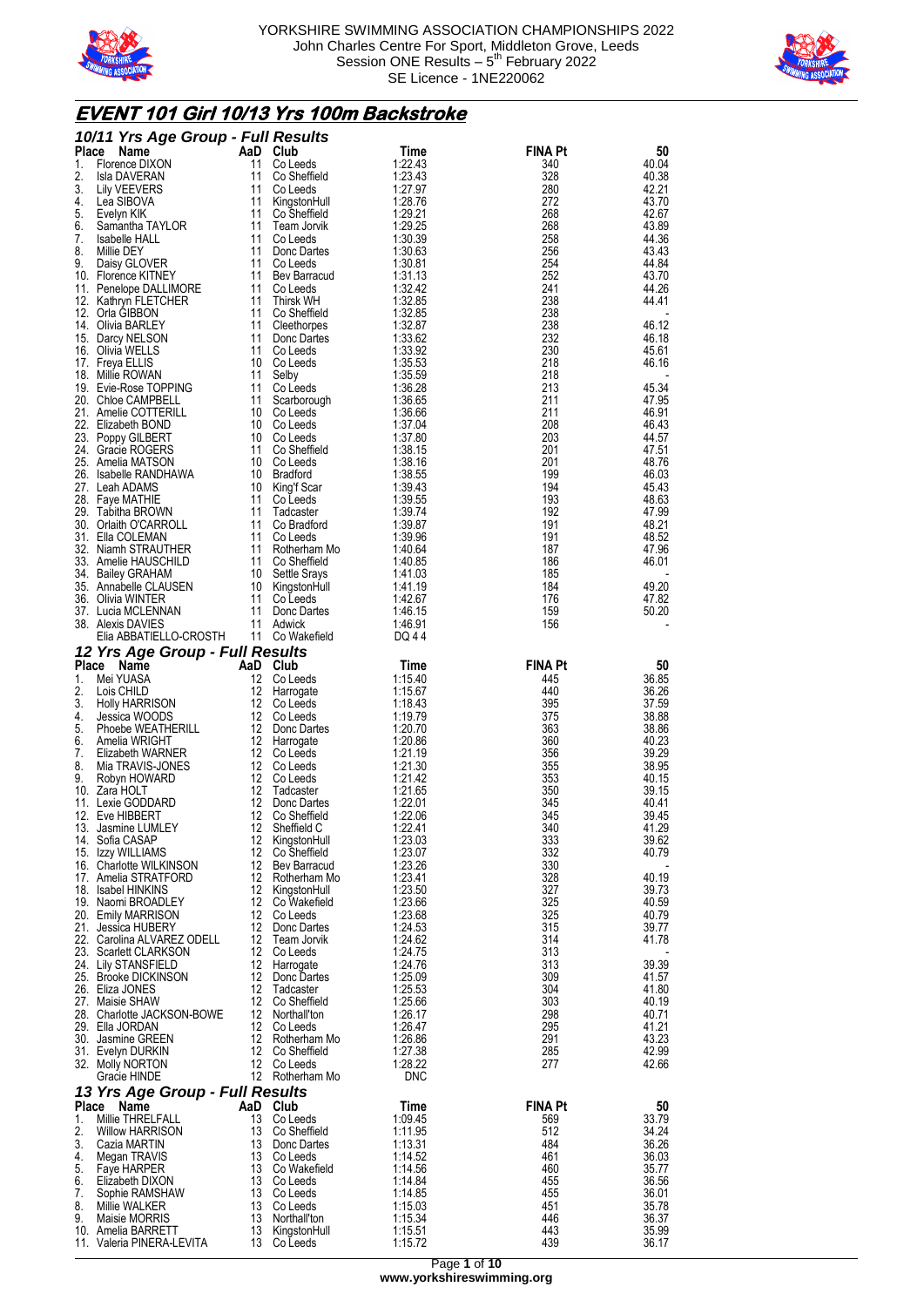



| 12. | Laura TEMPLE              | 13 | Co Bradford        | 1:15.92    | 436 | 36.76 |
|-----|---------------------------|----|--------------------|------------|-----|-------|
|     | 13. Hazel BLAIN           | 13 | Co Leeds           | 1:16.05    | 433 | 36.45 |
|     | 14. Eve PARKIN            | 13 | <b>York City</b>   | 1:16.12    | 432 | 37.10 |
|     | 15. Honey Rose GROCOCK    | 13 | Co Sheffield       | 1:16.33    | 429 | 36.35 |
|     | 16. Aira WILKINSON        |    | 13 Co Leeds        | 1:16.41    | 427 | 36.74 |
| 17. | Isla HEATHCOTE            | 13 | Co Sheffield       | 1:16.96    | 418 | 37.03 |
|     | 18. Amelia DENHAM         | 13 | Sheffield C        | 1:17.37    | 411 | 38.38 |
|     | 19. Olivia MCSEVENY       | 13 | <b>York City</b>   | 1:17.46    | 410 | 37.24 |
|     | 20. Evelyn GLEDHILL       | 13 | Co Bradford        | 1:17.50    | 409 | 37.96 |
| 21. | Eloise HERBERT            | 13 | Tadcaster          | 1:17.68    | 407 | 38.11 |
| 22. | Isabel HANDLEY            | 13 | Co Leeds           | 1:17.84    | 404 | 37.77 |
|     | 23. Liliah VINCENT        | 13 | Co Leeds           | 1:17.85    | 404 | 38.19 |
|     | 24. Annabel COOKE         | 13 | Co Sheffield       | 1:17.88    | 403 | 37.32 |
|     | 25. Fleur DUDICOURT SMITH | 13 | Bev Barracud       | 1:17.99    | 402 | 36.77 |
|     | 26. Emily SCHOFIELD       | 13 | Northall'ton       | 1:18.04    | 401 | 36.60 |
| 27. | Ava TURNER                | 13 | <b>York City</b>   | 1:18.08    | 400 | 37.79 |
|     | 28. Kiera BINNS           | 13 | Donc Dartes        | 1:18.15    | 399 | 38.18 |
| 29. | Olivia ROWAN              | 13 | Selby              | 1:18.66    | 392 | 37.43 |
|     | 30. Evie ALMACK           | 13 | <b>Thirsk WH</b>   | 1:18.84    | 389 | 38.09 |
|     | 31. Niamh DOBBS           | 13 | Sheffield C        | 1:19.08    | 385 | 38.08 |
| 32. | <b>Lottie SWAN</b>        | 13 | Harrogate          | 1:19.32    | 382 | 37.99 |
|     | 33. Annabelle HART        | 13 | Co Leeds           | 1:19.44    | 380 | 38.12 |
|     | 34. Florence HOBSON       | 13 | <b>Bo Kirklees</b> | 1:19.46    | 380 | 38.16 |
|     | 35. Evie CLARK            | 13 | Scunthorpe A       | 1:19.62    | 378 | 38.33 |
|     | 36. Chloe MALONEY         | 13 | Co Leeds           | 1:19.92    | 373 | 38.47 |
|     | 37. Keira DAYKIN          | 13 | Co Sheffield       | 1:20.32    | 368 | 39.53 |
|     | 38. Kennedy MATTHEWS      | 13 | Donc Dartes        | 1:20.44    | 366 | 39.15 |
| 39. | Sienna CHUNG              | 13 | Co Sheffield       | 1:20.68    | 363 | 39.78 |
|     | 40. Bess NAYLOR           | 13 | King'f Scar        | 1:21.67    | 350 | 39.28 |
| 40. | Ruby ROBINSON             | 13 | Tadcaster          | 1:21.67    | 350 | 38.01 |
|     | Ciara O'CARROLL           | 13 | Co Bradford        | <b>DNC</b> |     |       |

# **EVENT 102 Girl 14 Yrs/Over 100m Backstroke**

### *14 Yrs Age Group - Full Results*

|    | - ס<br>Place Name         | AaD | Club             | <b>Time</b> | <b>FINA Pt</b> | 50    |
|----|---------------------------|-----|------------------|-------------|----------------|-------|
| 1. | Phoebe COOPER             | 14  | Co Sheffield     | 1:08.13     | 603            | 32.63 |
| 2. | Evie HARRIS               |     | 14 Co Leeds      | 1:10.76     | 538            | 34.65 |
| 3. | Emma WOOD                 |     | 14 Co Leeds      | 1:11.29     | 526            | 34.92 |
| 4. | Ava COOK                  |     | 14 Co Sheffield  | 1:11.31     | 526            | 34.17 |
| 5. | Hollie WILSON             |     | 14 Co Leeds      | 1:11.36     | 525            | 34.55 |
| 6. | Matilda ASHCROFT          |     | 14 Co Leeds      | 1:11.54     | 521            | 34.50 |
| 7. | Tammi PLUMTREE            |     | 14 Rotherham Mo  | 1:11.98     | 511            | 34.65 |
| 8. | Alex NEWTON               |     | 14 Co Leeds      | 1:12.01     | 510            | 35.06 |
| 9. | Rylie ACKROYD             |     | 14 Tadcaster     | 1:12.11     | 508            | 35.39 |
|    | 10. Darcey CROSSLEY       |     | 14 Co Leeds      | 1:12.17     | 507            | 35.66 |
|    | 11. Samantha KNOWLES      |     | 14 Co Bradford   | 1:12.21     | 506            | 35.06 |
|    | 12. Caitlyn CALLAND       |     | 14 Scunthorpe A  | 1:12.58     | 499            | 34.66 |
|    | 13. Hannah SMITH          |     | 14 Co Wakefield  | 1:13.18     | 486            | 35.58 |
|    | 14. Amelia REDFEARN       |     | 14 Skipton       | 1:13.26     | 485            | 35.85 |
|    | 15. Poppy DUNNE           |     | 14 Skipton       | 1:13.31     | 484            | 35.12 |
|    | 16. Lacey GRAYSON         |     | 14 Rotherham Mo  | 1:13.51     | 480            | 35.00 |
|    | 17. Holly BILLAM          |     | 14 Bev Barracud  | 1:13.86     | 473            | 35.38 |
|    | 18. Greta HIGHFIELD       |     | 14 Donc Dartes   | 1:14.02     | 470            | 35.08 |
|    | 19.   Raya HARRAND .      | 14  | <b>York City</b> | 1:14.09     | 469            | 35.92 |
|    | 20. Alice AITKEN          |     | 14 York City     | 1:14.22     | 466            | 35.14 |
|    | 21. Mabel ROBERTSON       |     | 14 Co Sheffield  | 1:14.55     | 460            | 36.14 |
|    | 22. Ruby ELLIS            | 14  | Co Leeds         | 1:14.83     | 455            | 36.76 |
|    | 23. Victoria SIBOVA       |     | 14 KingstonHull  | 1:14.95     | 453            | 36.42 |
|    | 24. Ruby GAMBLES          |     | 14 Rotherham Mo  | 1:14.96     | 453            | 35.06 |
|    | 25. Charlotte SHAW        |     | 14 Co Leeds      | 1:15.75     | 438            | 36.28 |
|    | 26. Ruby BYRNE            |     | 14 Skipton       | 1:16.10     | 432            | 35.93 |
|    | 27. Isobel NEWMAN         |     | 14 Tadcaster     | 1:16.41     | 427            | 36.75 |
|    | 28. Ellie-Mae MACQUALTER  |     | 14 Bev Barracud  | 1:16.42     | 427            | 36.30 |
|    | 29. Matilda POTTER        |     | 14 Co Leeds      | 1:16.44     | 427            | 37.14 |
|    | 30. Gracie PINDER         |     | 14 Selby         | 1:16.51     | 426            | 36.89 |
|    | 31. Lauren LILLEY         |     | 14 Co Leeds      | 1:16.74     | 422            | 37.19 |
|    | 32. Grace BRADBURY        |     | 14 Rotherham Mo  | 1:16.86     | 420            | 36.48 |
|    | 33.   Masha ALEKSANDROV   |     | 14 Harrogate     | 1:16.92     | 419            | 37.11 |
|    | 34. Daisy BALL            |     | 14 Co Wakefield  | 1:16.98     | 418            | 36.13 |
|    | 35. Kaitlyn WHITE         |     | 14 York City     | 1:17.17     | 415            | 37.10 |
|    | 36. Isabelle CHILD        |     | 14 Donc Dartes   | 1:18.07     | 400            | 36.99 |
|    | 37. Georgina KITNEY       |     | 14 Bev Barracud  | 1:18.23     | 398            | 36.80 |
|    | 38. Lucy DRAYTON          |     | 14 Scunthorpe A  | 1:18.59     | 393            | 39.02 |
|    | 39. Connie CROWTHER       |     | 14 Donc Dartes   | 1:18.62     | 392            | 38.32 |
|    | 40. Esme HAYS             |     | 14 Bo Barnsley   | 1:18.85     | 389            | 38.41 |
|    | 41. Grace BURTON          |     | 14 Donc Dartes   | 1:18.96     | 387            | 38.29 |
|    | 42. Jasmine SHAY          |     | 14 Co Bradford   | 1:19.02     | 386            | 37.79 |
|    | 43. Alexandra TARTAKOVSKI |     | 14 Co Sheffield  | 1:19.09     | 385            | 38.84 |
|    | 44.   Jamie Lea MAWER     |     | 14 Cleethorpes   | 1:19.37     | 381            | 37.93 |
|    | 45. Sophie HOLMES         |     | 14 Harrogate     | 1:19.55     | 379            | 38.00 |
|    | 46. Annalise MENDOZA      |     | 14 KingstonHull  | 1:20.10     | 371            | 38.95 |
|    | 47. Elora SHAW            | 14  | Harrogate        | 1:20.16     | 370            | 37.96 |
|    | 48. Taliah COUTTS         |     | 14 Cleethorpes   | 1:20.62     | 364            | 38.42 |
|    | 49. Ruby POLLARD          |     | 14 Scunthorpe A  | 1:20.76     | 362            | 39.63 |
|    | 50. Bailey CARTER         |     | 14 Co Sheffield  | 1:20.97     | 359            | 38.60 |
|    | 51. Annabel HOWE          |     | 14 Bo Kirklees   | 1:21.23     | 355            | 38.87 |
|    | 52. Bethany PINDER        |     | 14 KingstonHull  | 1:21.85     | 347            | 38.93 |
|    | 53. Ellie ROWSON          | 14  | <b>York City</b> | 1:22.48     | 340            | 39.99 |
|    | 54. Harriet FOX           | 14  | Cleethorpes      | 1:23.15     | 331            | 39.75 |
|    | Gabriella BURNETT         | 14  | Co Wakefield     | <b>DNC</b>  |                |       |
|    |                           |     |                  |             |                |       |

*15 Yrs Age Group - Full Results*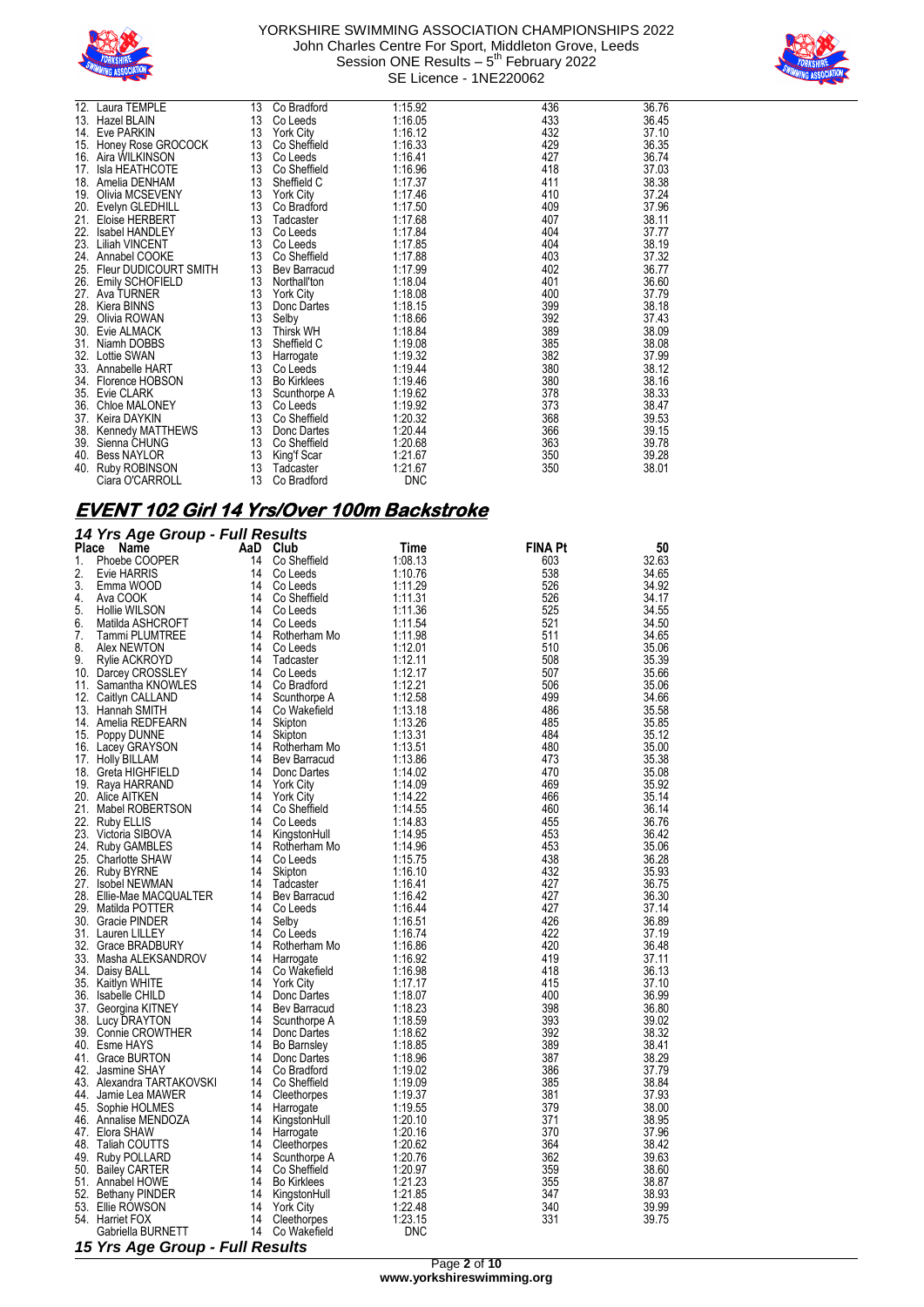



| <b>Place</b> | Name                                       | AaD      | Club                              | Time                  | <b>FINA Pt</b> | 50             |
|--------------|--------------------------------------------|----------|-----------------------------------|-----------------------|----------------|----------------|
| 1.           | Sophia GLEDHILL                            | 15       | Co Bradford                       | 1:11.34               | 525            | 35.18          |
| 2.<br>3.     | Elvie WARBURTON                            | 15       | Sheffield C                       | 1:11.53               | 521            | 34.24          |
| 4.           | Nell WILLIAMS<br>Sedona REED               | 15<br>15 | Co Leeds<br>Co Leeds              | 1:11.82<br>1:13.28    | 515<br>484     | 35.45<br>36.61 |
| 5.           | Megan CHU                                  | 15       | KingstonHull                      | 1:13.53               | 479            | 35.82          |
| 6.           | Mischa COMRIE                              | 15       | Co Leeds                          | 1:13.56               | 479            | 35.33          |
| 7.           | Fennella TURNER                            | 15       | Skipton                           | 1:14.73               | 457            | 36.79          |
| 8.           | <b>Beatrice ROBERTS</b>                    | 15       | <b>York City</b>                  | 1:15.23               | 448            | 36.03          |
| 9.           | Sophia KELLY                               | 15       | Tadcaster                         | 1:15.48               | 443            | 36.52          |
|              | 10. Evangeline STACEY                      | 15       | Co Leeds                          | 1:15.62               | 441            | 37.55          |
| 11.          | <b>Maddison CARTER</b>                     | 15       | Co Leeds                          | 1:15.70               | 439            | 36.44          |
| 12.          | Abigail ARMSTRONG                          | 15       | Sheffield C                       | 1:15.81               | 437            | 37.05          |
| 13.          | Sophie BAKER<br>14. Olivia HARRIS          | 15<br>15 | Harrogate<br>KingstonHull         | 1:16.07<br>1:16.76    | 433<br>421     | 36.22<br>36.65 |
| 15.          | <b>Jessica GARBUTT</b>                     | 15       | Rotherham Mo                      | 1:17.16               | 415            | 37.13          |
| 16.          | Niamh POTTER                               | 15       | Scunthorpe A                      | 1:17.18               | 415            | 37.43          |
| 17.          | Maeve CARROLL                              | 15       | Tadcaster                         | 1:17.26               | 413            | 36.29          |
| 18.          | <b>Beth SIMPSON</b>                        | 15       | Scunthorpe A                      | 1:17.80               | 405            | 37.47          |
|              | 19. Christina BLACK                        | 15       | Tadcaster                         | 1:18.08               | 400            | 36.85          |
|              | 20. Latisha AUTON                          | 15       | Tadcaster                         | 1:18.17               | 399            | 36.81          |
|              | 21. Lexie ATKIN                            | 15       | Scarborough                       | 1:18.27               | 397            | 37.93          |
|              | 22. Mae JOHNSTONE                          | 15       | Co Leeds                          | 1:18.63               | 392            | 37.37          |
| 24.          | 23. Erin THORN<br><b>Ailis GORRY</b>       | 15<br>15 | Co Leeds<br>Bev Barracud          | 1:18.92<br>1:19.21    | 388<br>383     | 37.13<br>36.52 |
| 25.          | Georgia SUTCLIFFE                          | 15       | <b>Bev Barracud</b>               | 1:19.59               | 378            | 38.36          |
| 26.          | Libby MORRISON                             | 15       | <b>York City</b>                  | 1:20.27               | 368            | 38.63          |
| 27.          | Jessica YOUNG                              | 15       | <b>York City</b>                  | 1:20.58               | 364            | 38.53          |
|              | 28. Alicia WALLS                           | 15       | King'f Scar                       | 1:21.88               | 347            | 38.57          |
|              | Erin O'CARROLL                             | 15       | Co Bradford                       | DNC                   |                |                |
|              | 16 Yrs Age Group - Full Results            |          |                                   |                       |                |                |
| Place        | Name                                       | AaD      | Club                              | Time                  | <b>FINA Pt</b> | 50             |
| 1.           | Sophie BROMLEY                             | 16       | Co Sheffield                      | 1:06.16               | 658            | 31.99          |
| 2.           | Libby MUNDAY                               | 16       | Cleethorpes                       | 1:06.54               | 647            | 32.79          |
| 3.           | Gina WARRIOR                               | 16       | Co Bradford                       | 1:07.26               | 627            | 32.43          |
| 4.           | <b>Jessica REILLY</b>                      | 16       | Harrogate                         | 1:09.35               | 572            | 33.75          |
| 5.           | Connie MILBURN                             | 16       | Harrogate                         | 1:09.63               | 565            | 32.38          |
| 6.<br>7.     | Isabella SHERING<br>Eliza HAMMOND          | 16<br>16 | Co Sheffield                      | 1:10.45<br>1:10.50    | 545<br>544     | 33.79<br>33.25 |
| 8.           | Olivia THOM                                | 16       | King'f Scar<br><b>York City</b>   | 1:10.70               | 539            | 34.19          |
| 9.           | Gracie BEAUMONT                            | 16       | <b>Bo Kirklees</b>                | 1:10.72               | 539            | 34.55          |
| 10.          | Tahlia MULLEAGUE                           | 16       | Co Sheffield                      | 1:10.96               | 534            | 34.28          |
| 11.          | Kasja RICKELTON                            | 16       | Co Leeds                          | 1:11.10               | 530            | 34.01          |
| 12.          | Kaye FENTON                                | 16       | Skipton                           | 1:11.18               | 529            | 34.36          |
| 13.          | Nia THORMAN                                | 16       | Rotherham Mo                      | 1:12.17               | 507            | 34.85          |
| 14.          | Monica NAVARRO                             | 16       | Co Sheffield                      | 1:12.75               | 495            | 34.25          |
|              | 15. Holly MCMASTER                         | 16       | Rotherham Mo                      | 1:13.84               | 473            | 34.69<br>36.56 |
| 17.          | 16. Lucy TOWSE<br>Lily-Mae PRATT           | 16<br>16 | KingstonHull<br>Skipton           | 1:13.87<br>1:14.49    | 473<br>461     | 35.29          |
| 18.          | <b>Isabel FARMER</b>                       | 16       | <b>Bo Kirklees</b>                | 1:14.63               | 459            | 35.83          |
| 19.          | Isla WILLIAMS                              | 16       | Co Leeds                          | 1:14.68               | 458            | 36.07          |
| 20.          | Libby NICKLIN                              | 16       | Cleethorpes                       | 1:14.84               | 455            | 35.39          |
| 21.          | Sophia PASHLEY                             | 16       | Rotherham Mo                      | 1:14.86               | 454            | 36.37          |
|              | 22.   Heidi FOTHERGILL                     | 16       | Team Jorvik                       | 1:15.70               | 439            | 36.31          |
|              | 23. Grace FOX                              | 16       | King'f Scar                       | 1:16.49               | 426            | 37.46          |
|              | 24. Libby HILL                             | 16       | Chapeltown                        | 1:17.68               | 407            | 37.29          |
|              | 25. Jessica MCCOLLIN                       | 16       | KingstonHull                      | 1:21.38               | 354            | 37.59          |
|              | 17 Yrs/Over Age Group - Full Results       |          |                                   |                       |                |                |
| Place        | Name                                       | AaD      | Club                              | Time                  | <b>FINA Pt</b> | 50             |
| 1.           | Georgina CHADWICK                          | 18<br>18 | Co Sheffield<br>Co Leeds          | 1:04.20<br>1:04.22    | 721<br>720     | 31.23          |
| 2.<br>3.     | Kidiest HODGSON<br>Abigail JOLLEY          | 20       | Leeds Uni                         | 1:06.27               | 655            | 30.90<br>31.69 |
| 4.           | Annabelle WILKINSON                        | 17       | Co Sheffield                      | 1:06.59               | 646            | 31.71          |
| 5.           | Lara THOMSON                               |          | 17 Co Leeds                       | 1:08.33               | 598            | 33.52          |
| 6.           | Leah SCHLOSSHAN                            | 17       | Co Leeds                          | 1:09.24               | 574            | 33.67          |
| 7.           | Clementine LOVEL                           | 19       | Tadcaster                         | 1:10.29               | 549            | 33.62          |
| 8.           | Emma MOORE                                 | 20       | Harrogate                         | 1:10.37               | 547            | 33.77          |
| 9.           | Charlotte DENIZ                            | 17       | <b>York City</b>                  | 1:10.80               | 537            | 33.64          |
|              | 10. Louisa IBBERSON                        | 17       | Harrogate                         | 1:10.84               | 536            | 34.21          |
|              | 11. Tabitha BROWNING<br>12. Abigail NAYLOR | 17<br>17 | Tadcaster<br><b>Bo Kirklees</b>   | 1:10.89<br>1:11.43    | 535<br>523     | 34.61<br>34.79 |
|              | 13. Lillie BRYANT                          | 18       | <b>Bo Kirklees</b>                | 1:12.02               | 510            | 35.33          |
|              | 14. Holly STEADE                           | 20       | Co Sheffield                      | 1:12.03               | 510            | 34.32          |
|              | 15. Chloe HIRST                            | 19       | <b>Bo Kirklees</b>                | 1:12.44               | 501            | 35.60          |
|              | 16. Freya TYAS                             | 17       | <b>York City</b>                  | 1:12.54               | 499            | 34.92          |
| 17.          | <b>Isobel SHIMELLS</b>                     | 18       | KingstonHull                      | 1:12.76               | 495            | 34.77          |
|              | 18. Philippa THOMAS                        | 17       | Sheffield C                       | 1:13.17               | 487            | 35.67          |
|              | 19. Libby WALKER                           | 17       | Tadcaster                         | 1:13.93               | 472            | 35.50          |
|              | 20. Amelia OSBORNE                         | 17       | Rotherham Mo                      | 1:14.08               | 469            | 35.83          |
|              | 21. Niamh BOULDING<br>22. Sophie BOURNE    | 20<br>17 | <b>Bo Kirklees</b><br>Sheffield C | 1:14.12<br>1:14.51    | 468<br>461     | 34.72<br>36.55 |
|              | 23. Rose CHENERY                           | 18       | Sheffield C                       | 1:14.60               | 459            | 36.39          |
|              | 24. Amy PICKARD                            | 17       | Co Leeds                          | 1:14.75               | 456            | 36.45          |
|              | 25. Cecilia DE NARDO                       | 17       | Sheffield C                       | 1:14.76               | 456            | 36.40          |
|              | 26. Daisy GUTTRIDGE                        | 17       | Rotherham Mo                      | 1:15.00               | 452            | 35.71          |
| 27.          | Alexandra WOODHEAD                         | 18       | <b>Bo Kirklees</b>                | 1:15.49               | 443            | 36.26          |
| 28.          | Allanah KIERAN                             | 17       | KingstonHull                      | 1:15.89               | 436            | 36.63          |
|              | 29. Mia BOYLE                              | 18       | <b>York City</b>                  | 1:16.16               | 431            | 35.99          |
|              | 30. Katie WILES<br>Abigail JACKSON         | 17<br>19 | Co Bradford<br>Rotherham Mo       | 1:17.60<br><b>DNC</b> | 408            | 37.05          |
|              | Abigail MILES                              | 18       | Co Sheffield                      | <b>DNC</b>            |                |                |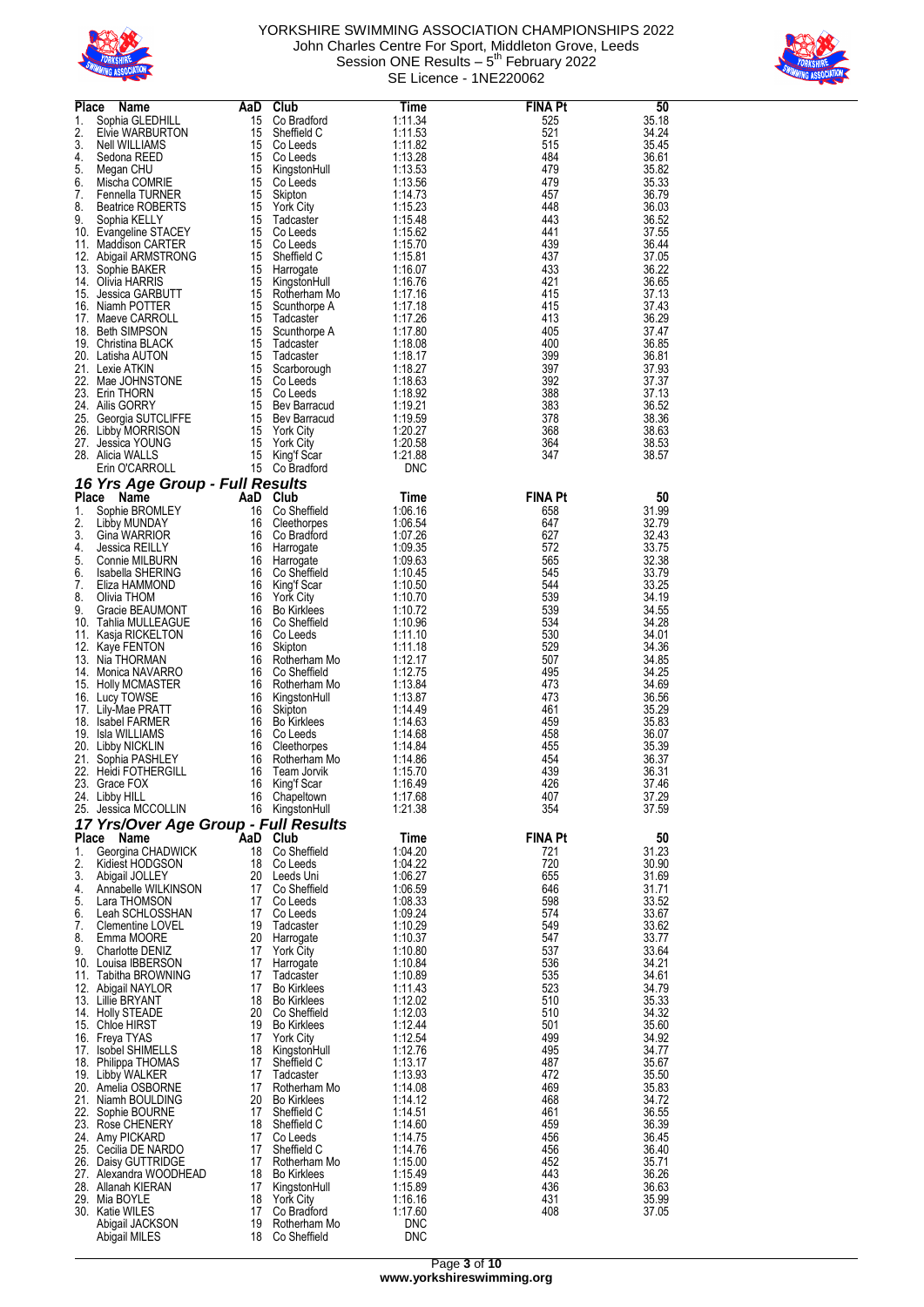



# **EVENT 103 Boy 14 Yrs/Over 200m IM**

|              | 14 Yrs Age Group - Full Results                         |           |                                    |                    |                       |                |                    |                    |
|--------------|---------------------------------------------------------|-----------|------------------------------------|--------------------|-----------------------|----------------|--------------------|--------------------|
| Place<br>1.  | Name<br>Ethan POTTER                                    | AaD<br>14 | Club<br>Co Sheffield               | Time<br>2:24.78    | <b>FINA Pt</b><br>488 | 50<br>31.59    | 100<br>1:08.27     | 150<br>1:51.26     |
| 2.           | Daniel RANSOM                                           | 14        | Co Leeds                           | 2:26.14            | 474                   | 30.50          | 1:07.65            | 1:50.84            |
| 3.<br>4.     | Gabriel SHEPHERD<br>Maxwell FORD                        | 14<br>14  | Harrogate                          | 2:27.25<br>2:27.52 | 464<br>461            | 29.97<br>32.21 | 1:08.21<br>1:10.77 | 1:53.28<br>1:52.74 |
| 5.           | Luke BAUGHAN-WITHINGTO                                  | 14        | Co Leeds<br>KingstonHull           | 2:27.53            | 461                   | 31.86          | 1:10.48            | 1:52.63            |
| 6.           | Louie NIGHTINGALE                                       | 14        | Donc Dartes                        | 2:30.73            | 432                   | 31.46          | 1:11.16            | 1:57.94            |
| 7.           | Jack COLLINS                                            | 14        | KingstonHull                       | 2:31.62            | 425<br>416            | 32.37<br>32.56 | 1:13.78            | 1:58.66<br>1:58.14 |
| 8.<br>9.     | Charlie HINSON<br>Matthew JUST                          | 14<br>14  | Co Leeds<br>Co Leeds               | 2:32.68<br>2:33.16 | 412                   | 31.27          | 1:12.16<br>1:11.38 | 1:59.20            |
| 10.          | Matthew JAMES                                           | 14        | Co Leeds                           | 2:33.80            | 407                   | 33.79          | 1:12.85            | 1:59.42            |
| 11.          | Callum RAVEN                                            | 14        | Co Leeds                           | 2:34.63            | 400                   | 31.19          | 1:12.11            | 1:58.17            |
| 12.<br>13.   | Joseph HALL<br>Samuel JACKSON                           | 14<br>14  | Co Leeds<br><b>Bo Kirklees</b>     | 2:34.91<br>2:35.04 | 398<br>397            | 33.49<br>31.26 | 1:14.88<br>1:11.50 | 1:57.74<br>1:59.45 |
|              | 14. Zak SHERIFF                                         | 14        | Skipton                            | 2:35.07            | 397                   | 32.84          | 1:12.27            | 2:01.68            |
|              | 15. Kyle WAREHAM                                        | 14        | Harrogate                          | 2:35.35            | 395                   | 32.91          | 1:11.24            | 2:01.67            |
|              | 16. Louie ENNIS<br>17. Harrison MASKREY                 | 14<br>14  | Chapeltown<br>Donc Dartes          | 2:37.87<br>2:39.68 | 376<br>363            | 31.02<br>34.71 | 1:09.86<br>1:17.58 | 1:58.76<br>2:03.04 |
|              | 18. Sebastian GAMINDE                                   | 14        | Harrogate                          | 2:40.75            | 356                   | 35.21          | 1:16.28            | 2:03.94            |
|              | 15 Yrs Age Group - Full Results                         |           |                                    |                    |                       |                |                    |                    |
| Place<br>1.  | Name<br>Kourosh KHODAKHAH                               | AaD<br>15 | Club<br>Co Leeds                   | Time<br>2:22.63    | <b>FINA Pt</b><br>510 | 50<br>30.08    | 100<br>1:09.00     | 150<br>1:49.74     |
| 2.           | Samuel SMITH                                            | 15        | Skipton                            | 2:23.29            | 503                   | 30.15          | 1:09.06            | 1:51.56            |
| 3.           | Oliver WHITTLESTON                                      | 15        | Co Leeds                           | 2:23.32            | 503                   | 29.64          | 1:06.07            | 1:50.06            |
| 4.           | Jacob BROWN                                             | 15        | Tadcaster                          | 2:23.41            | 502                   | 29.94          | 1:06.20            | 1:48.85            |
| 5.<br>6.     | Sean SMITH<br>Joshua MCCOLLIN                           | 15<br>15  | Skipton<br>KingstonHull            | 2:23.91<br>2:24.64 | 497<br>489            | 29.07<br>29.59 | 1:07.28<br>1:06.65 | 1:50.22<br>1:51.86 |
| 7.           | George BROOKS                                           | 15        | Co Leeds                           | 2:26.06            | 475                   | 30.57          | 1:10.69            | 1:52.46            |
| 8.           | <b>Isaac STABLER</b>                                    | 15        | <b>York City</b>                   | 2:31.96            | 422                   | 31.73          | 1:13.97            | 1:55.31            |
| 9.           | Louis CASS                                              | 15        | <b>Bo Kirklees</b>                 | 2:32.29            | 419                   | 31.90          | 1:11.69            | 1:58.40            |
| 10.<br>11.   | Joseph LEVISON<br>Miles KINLEN                          | 15<br>15  | Wetherby<br>Co Sheffield           | 2:32.84<br>2:32.96 | 414<br>413            | 31.97<br>29.61 | 1:12.97<br>1:09.89 | 1:57.29<br>1:58.53 |
| 12.          | Joseph BURGESS                                          | 15        | Skipton                            | 2:33.45            | 410                   | 31.78          | 1:11.79            | 1:59.13            |
|              | 12. Zach BEATTIE                                        | 15        | <b>Bo Kirklees</b>                 | 2:33.45            | 410                   | 31.26          | 1:12.25            | 1:57.58            |
| 14.          | Jack MCCLELLAND                                         | 15        | <b>Bo Kirklees</b>                 | 2:33.92            | 406                   | 31.56          | 1:13.01            | 1:58.11            |
| 16.          | 15. James STARLING<br>Jared ALMOND                      | 15<br>15  | KingstonHull<br><b>Bo Barnsley</b> | 2:34.92<br>2:34.97 | 398<br>398            | 31.89<br>32.95 | 1:11.57<br>1:13.93 | 2:02.06<br>1:58.83 |
| 17.          | James CAM                                               | 15        | Rotherham Mo                       | 2:35.20            | 396                   | 32.57          | 1:12.13            | 2:02.24            |
| 18.          | Jamie BLEANCH                                           | 15        | <b>York City</b>                   | 2:36.08            | 389                   | 34.17          | 1:16.76            | 1:58.43            |
|              | 19. Layton THORPE                                       | 15        | Scunthorpe A                       | 2:36.91            | 383                   | 32.09          | 1:12.10            | 2:00.05            |
| 20.          | <b>Blake PRICE</b><br>21. Michael WALL                  | 15<br>15  | <b>Bridlington</b><br>Bridlington  | 2:38.17<br>2:38.30 | 374<br>373            | 32.94<br>30.65 | 1:13.91<br>1:12.09 | 2:01.18<br>2:00.63 |
|              | 22. Harry SENIOR                                        | 15        | Co Leeds                           | 2:38.33            | 373                   | 33.67          | 1:14.54            | 2:03.35            |
|              | 23. Alexander MCCALLUM                                  | 15        | Selby                              | 2:39.19            | 367                   | 33.63          | 1:14.67            | 2:01.07            |
|              | 24. Will BYRAM                                          | 15        | Co Wakefield                       | 2:39.22            | 367                   | 33.53          | 1:15.12            | 2:03.21            |
|              | 25. Joseph PICKERING<br>26. Lachlan MUNRO               | 15<br>15  | Pocklington<br><b>Bo Kirklees</b>  | 2:39.96<br>2:40.58 | 361<br>357            | 32.37<br>33.19 | 1:14.04<br>1:12.58 | 2:03.19<br>2:04.37 |
|              | 16 Yrs Age Group - Full Results                         |           |                                    |                    |                       |                |                    |                    |
| Place        | Name                                                    | AaD       | Club                               | Time               | <b>FINA Pt</b>        | 50             | 100                | 150                |
| 1.           | Thomas WILKINSON                                        | 16        | Co Sheffield                       | 2:13.23            | 626                   | 28.38          | 1:03.40            | 1:41.95            |
| 2.<br>3.     | Daniel JACKSON<br>Jack JENKINSON                        | 16<br>16  | <b>Bo Kirklees</b><br>Skipton      | 2:18.09<br>2:18.48 | 562<br>557            | 29.64<br>28.74 | 1:05.11<br>1:04.02 | 1:45.17<br>1:47.33 |
| 4.           | Joseph MOMENT                                           | 16        | KingstonHull                       | 2:25.84            | 477                   | 30.78          | 1:06.12            | 1:53.75            |
| 5.           | Archie NORTON                                           | 16        | <b>Thirsk WH</b>                   | 2:26.13            | 474                   | 29.83          | 1:08.44            | 1:52.17            |
| 6.           | Jad IDRIS                                               | 16        | Co Leeds                           | 2:27.80            | 458                   | 31.32          | 1:09.33            | 1:53.00            |
| 7.<br>8.     | Henry KING<br>Lewis HAWDEN                              | 16<br>16  | <b>Bo Kirklees</b><br>Pocklington  | 2:28.40<br>2:28.49 | 453<br>452            | 31.49<br>29.84 | 1:09.84<br>1:10.38 | 1:53.86<br>1:53.31 |
| 9.           | Yash GANDHI                                             | 16        | Scunthorpe A                       | 2:29.25            | 445                   | 30.05          | 1:07.53            | 1:53.24            |
|              | 10. Keelan BEHAN                                        | 16        | Skipton                            | 2:29.71            | 441                   | 30.75          | 1:12.13            | 1:56.72            |
|              | 11. Matthew ROBERTS                                     | 16        | Co Leeds                           | 2:31.03            | 430                   | 31.02          | 1:09.54            | 1:54.45            |
|              | 12. Oliver HINCHCLIFFE<br>13. William OLIVER            | 16<br>16  | Rotherham Mo<br>Skipton            | 2:31.20<br>2:32.18 | 428<br>420            | 30.50<br>32.65 | 1:08.68<br>1:10.12 | 1:56.41<br>1:54.83 |
|              | 14. Cody INGRAM                                         | 16        | <b>Bo Barnsley</b>                 | 2:33.35            | 410                   | 29.58          | 1:09.76            | 1:57.96            |
|              | 15. Isaac HOWSON                                        | 16        | Tadcaster                          | 2:33.54            | 409                   | 30.28          | 1:12.14            | 1:56.79            |
|              | 16. Timothy HENG                                        | 16        | Bev Barracud                       | 2:33.97            | 405                   | 32.71          | 1:12.66            | 1:56.64            |
|              | 17. Jamie BROADHURST<br>18. Adam HAWKINS                | 16<br>16  | Co Leeds<br>Harrogate              | 2:35.89<br>2:37.03 | 391<br>382            | 31.39<br>31.24 | 1:11.96<br>1:11.87 | 1:58.54<br>1:59.38 |
|              | 19. James RYALL                                         | 16        | Co Sheffield                       | 2:40.30            | 359                   | 34.85          | 1:17.54            | 2:02.68            |
|              | 20. Henry CORNFORTH                                     | 16        | Whitby                             | 2:41.60            | 351                   | 30.09          | 1:10.31            | 2:02.60            |
|              | Nathan MARTIN                                           | 16        | Chapeltown                         | DNC                |                       |                |                    |                    |
|              | Solomon HODGSON<br>17 Yrs/Over Age Group - Full Results | 16        | Co Leeds                           | DNC                |                       |                |                    |                    |
| <b>Place</b> | Name                                                    | AaD       | Club                               | Time               | <b>FINA Pt</b>        | 50             | 100                | 150                |
| 1.           | Barnaby HOWARTH-OSBORN                                  | 18        | Co Sheffield                       | 2:08.85            | 692                   | 27.19          | 1:02.25            | 1:37.92            |
| 2.           | Ben COPE                                                | 21        | Co Sheffield                       | 2:10.73            | 663                   | 27.85          | 1:02.27            | 1:39.55            |
| 3.<br>4.     | Charlie BROOME                                          | 18<br>18  | Co Leeds<br>Co Sheffield           | 2:12.66<br>2:13.63 | 634<br>620            | 27.06<br>28.79 | 1:01.65<br>1:03.13 | 1:39.93<br>1:41.91 |
|              |                                                         |           |                                    | 2:14.18            | 613                   | 27.33          | 59.01              | 1:41.43            |
|              | Matthew WOODHALL                                        | 19        | Co Sheffield                       |                    |                       |                |                    |                    |
| 5.<br>5.     | Samuel GREENBANK<br>Luke CLEGG                          | 17        | <b>Bo Kirklees</b>                 | 2:14.18            | 613                   | 27.96          | 1:01.16            | 1:42.39            |
| 7.           | Simon ROBSON                                            | 18        | <b>York City</b>                   | 2:15.45            | 596                   | 29.18          | 1:04.18            | 1:43.58            |
| 8.           | Thomas BERGMANN                                         | 17        | Co Sheffield                       | 2:17.18            | 573                   | 28.99          | 1:05.16            | 1:43.74            |
| 9.           | Ryan GRIFFITHS<br>10. Toby MAYFIELD                     | 19<br>18  | Co Sheffield<br><b>York City</b>   | 2:17.48<br>2:17.57 | 570<br>569            | 29.53<br>28.36 | 1:07.09            | 1:43.61<br>1:45.60 |
|              | 11. Martin SMITH                                        | 18        | <b>Bo Kirklees</b>                 | 2:18.79            | 554                   | 28.16          | 1:04.04<br>1:04.15 | 1:44.02            |
|              | 12. Luke BOOTH                                          | 17        | Rotherham Mo                       | 2:18.85            | 553                   | 29.82          | 1:07.82            | 1:46.78            |
|              | 13. Cohen STEPHENSON<br>14. James ROBINSON              | 17<br>17  | Co Leeds<br>Co Leeds               | 2:19.85<br>2:20.26 | 541<br>536            | 29.26<br>28.63 | 1:04.24<br>1:04.45 | 1:46.07<br>1:46.73 |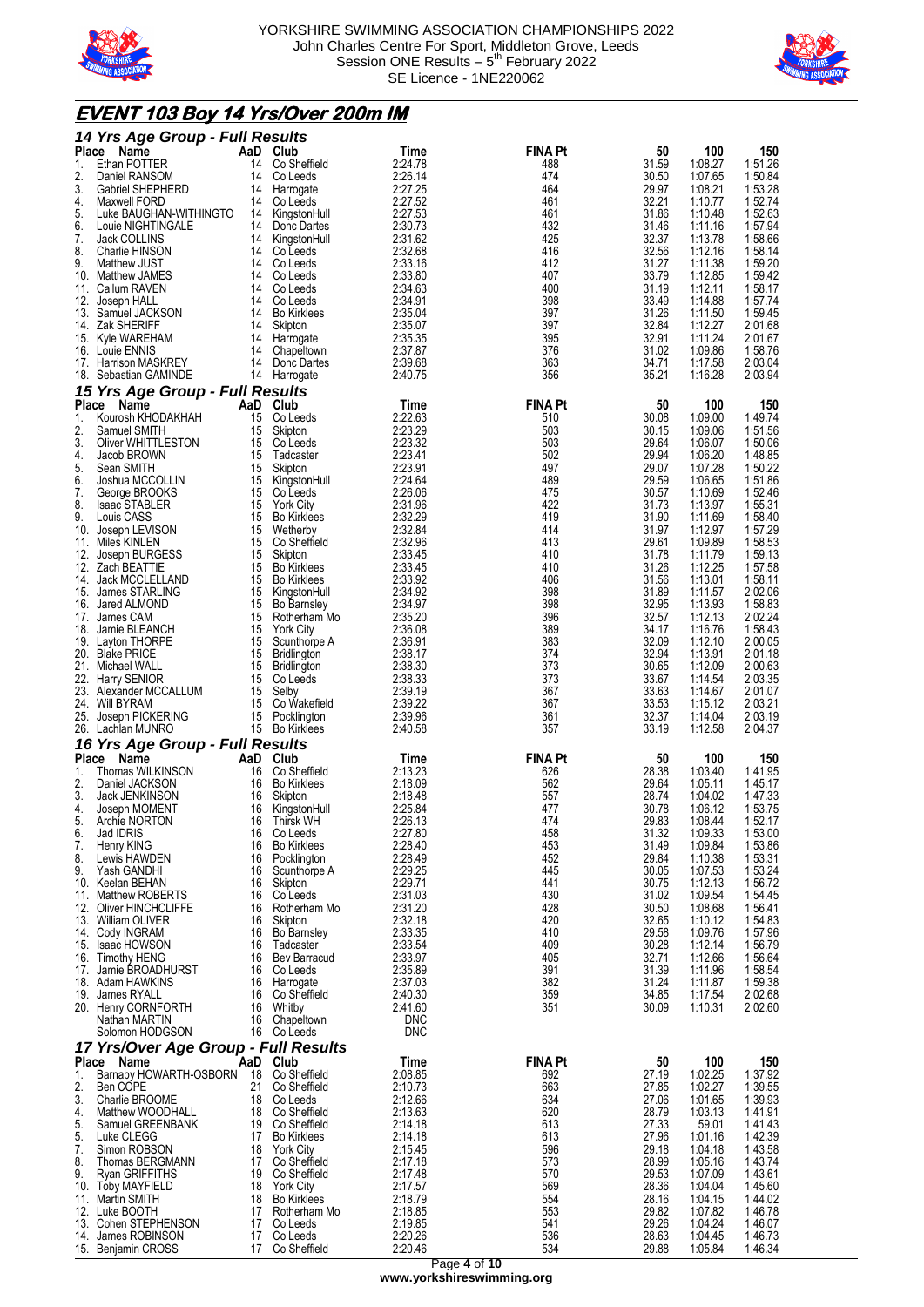



|               | 17                                                                                                                                                                                                                                                  | Bev Barracud       | 2:20.83    | 530 | 28.34 | 1:05.34 | 1:47.33 |
|---------------|-----------------------------------------------------------------------------------------------------------------------------------------------------------------------------------------------------------------------------------------------------|--------------------|------------|-----|-------|---------|---------|
|               | 17                                                                                                                                                                                                                                                  | York Citv          | 2:21.13    | 527 | 29.44 | 1:05.82 | 1:48.37 |
|               | 17                                                                                                                                                                                                                                                  | Rotherham Mo       | 2:21.97    | 517 | 29.95 | 1:07.94 | 1:49.21 |
|               | 17                                                                                                                                                                                                                                                  | Bev Barracud       | 2:22.12    | 516 | 27.16 | 1:02.84 | 1:50.17 |
|               | 21                                                                                                                                                                                                                                                  | Tadcaster          | 2:22.94    | 507 | 29.23 | 1:05.09 | 1:48.02 |
|               | 18                                                                                                                                                                                                                                                  | Tadcaster          | 2:24.12    | 494 | 27.89 | 1:06.16 | 1:48.67 |
|               | 17                                                                                                                                                                                                                                                  | <b>Tadcaster</b>   | 2:25.01    | 485 | 29.55 | 1:07.79 | 1:50.41 |
|               | 17                                                                                                                                                                                                                                                  | Skipton            | 2:25.28    | 483 | 29.56 | 1:05.09 | 1:50.87 |
|               | 17                                                                                                                                                                                                                                                  | Bev Barracud       | 2:25.71    | 478 | 29.77 | 1:09.73 | 1:51.40 |
|               | 20                                                                                                                                                                                                                                                  | Chapeltown         | 2:26.41    | 472 | 29.35 | 1:08.13 | 1:52.85 |
|               | 18                                                                                                                                                                                                                                                  | <b>Bo Barnslev</b> | 2:29.78    | 440 | 28.83 | 1:06.28 | 1:52.47 |
| Aaron FOX     | 21                                                                                                                                                                                                                                                  | Co Sheffield       | <b>DNC</b> |     |       |         |         |
| Daniel BAILEY | 19                                                                                                                                                                                                                                                  | Donc Dartes        | DQ 94      |     |       |         |         |
|               | 16. Daniel STEVENS<br>17. Lucas WALIGORA<br>18. Cameron RHODES<br>19. Kieran GRANT<br>20. Joshua HARRIS<br>21. Ethan BAYLIN<br>22. Elliott WATKINS<br>23. Harvey PENNINGTON<br>24. William SUTCLIFFE<br>25. Connor ROBINSON<br>26. Blaine UNDERWOOD |                    |            |     |       |         |         |

# **EVENT 104 Girl 14 Yrs/Over 400m Freestyle**

## *14 Yrs Age Group - Full Results*

|     | Place Name                                           |              | AaD Club                        | Time                       | <b>FINA Pt</b>      |              |              |              |
|-----|------------------------------------------------------|--------------|---------------------------------|----------------------------|---------------------|--------------|--------------|--------------|
| 1.  | Hollie WILSON<br>50m 31.25                           | 100m 1:05.81 | 14 Co Leeds<br>150m 1:40.67     | 4:31.89<br>200m 2:15.58    | 657<br>250m 2:50.19 | 300m 3:25.13 | 350m 3:59.66 | 400m 4:31.89 |
| 2.  | Ava COOK<br>50m 31.71                                | 100m 1:06.67 | 14 Co Sheffield<br>150m 1:41.57 | 4:32.20<br>200m 2:16.71    | 655<br>250m 2:51.31 | 300m 3:26.02 | 350m 3:59.75 | 400m 4:32.20 |
| 3.  | Phoebe COOPER<br>50m 30.29                           | 100m 1:04.90 | 14 Co Sheffield<br>150m 1:41.50 | 4:39.71<br>200m 2:17.57    | 604<br>250m 2:53.75 | 300m 3:29.92 | 350m 4:05.31 | 400m 4:39.71 |
| 4.  | Lauren LILLEY<br>50m 33.48                           | 100m 1:10.17 | 14 Co Leeds<br>150m 1:47.57     | 4:51.01<br>200m 2:25.32    | 536<br>250m 3:02.15 | 300m 3:39.14 | 350m 4:15.87 | 400m 4:51.01 |
| 5.  | Greta HIGHFIELD<br>50m 32.87                         | 100m 1:09.81 | 14 Donc Dartes<br>150m 1:47.27  | 4:53.94<br>200m 2:25.14    | 520<br>250m 3:03.05 | 300m 3:40.98 | 350m 4:18.37 | 400m 4:53.94 |
| 6.  | Caitlyn CALLAND<br>50m 32.72                         | 100m 1:09.64 | 14 Scunthorpe A<br>150m 1:47.25 | 4:54.80<br>200m 2:25.11    | 516<br>250m 3:03.09 | 300m 3:41.38 | 350m 4:18.88 | 400m 4:54.80 |
| 7.  | Darcey CROSSLEY<br>50m 34.25                         | 100m 1:11.74 | 14 Co Leeds<br>150m 1:49.73     | 4:55.09<br>200m 2:27.37    | 514<br>250m 3:04.93 | 300m 3:42.32 | 350m 4:19.30 | 400m 4:55.09 |
| 8.  | Matilda ASHCROFT<br>50m 32.43                        | 100m 1:09.20 | 14 Co Leeds<br>150m 1:45.59     | 4:55.44<br>200m 2:23.67    | 512<br>250m 3:01.61 | 300m 3:40.52 | 350m 4:18.42 | 400m 4:55.44 |
| 9.  | Annalise MENDOZA<br>50m 33.21                        | 100m 1:09.14 | 14 KingstonHull<br>150m 1:46.86 | 4:55.55<br>200m 2:24.66    | 512<br>250m 3:02.92 | 300m 3:40.53 | 350m 4:18.29 | 400m 4:55.55 |
|     | 10. Charlotte SHAW<br>50m 33.82                      | 100m 1:10.51 | 14 Co Leeds<br>150m 1:49.12     | 4:56.39<br>200m 2:26.94    | 507<br>250m 3:05.26 | 300m 3:42.73 | 350m 4:20.30 | 400m 4:56.39 |
|     | 11. Grace BURTON<br>50m 33.61                        | 100m 1:11.52 | 14 Donc Dartes<br>150m 1:49.65  | 4:56.45<br>200m 2:28.41    | 507<br>250m 3:05.35 | 300m 3:43.57 | 350m 4:20.78 | 400m 4:56.45 |
|     | 12. Alex NEWTON<br>50m 33.21                         | 100m 1:11.01 | 14 Co Leeds<br>150m 1:48.89     | 4:57.60<br>200m 2:27.18    | 501<br>250m 3:05.29 | 300m 3:43.75 | 350m 4:21.43 | 400m 4:57.60 |
|     | 13. Rose KEEFE<br>50m 32.96                          | 100m 1:09.66 | 14 Donc Dartes<br>150m 1:48.22  | 4:58.77<br>200m 2:26.35    | 495<br>250m 3:04.29 | 300m 3:42.85 | 350m 4:21.76 | 400m 4:58.77 |
|     | 14. Hannah SMITH<br>50m 32.22                        | 100m 1:09.88 | 14 Co Wakefield<br>150m 1:48.51 | 4:59.52<br>200m 2:28.05    | 492<br>250m 3:05.80 | 300m 3:45.30 | 350m 4:23.29 | 400m 4:59.52 |
|     | 15. Emma WOOD<br>50m 34.34                           | 100m 1:13.19 | 14 Co Leeds<br>150m 1:51.99     | 4:59.65<br>200m 2:30.89    | 491<br>250m 3:09.99 | 300m 3:47.83 | 350m 4:25.39 | 400m 4:59.65 |
|     | 16. Katrina TUTOVEANU<br>50m 33.05                   | 100m 1:10.99 | 14 Co Sheffield<br>150m 1:49.17 | 5:00.86<br>200m 2:27.73    | 485<br>250m 3:06.93 | 300m 3:46.23 | 350m 4:24.12 | 400m 5:00.86 |
|     | 17. Olivia BELL                                      | 100m 1:10.87 | 14 Co Sheffield<br>150m 1:49.14 | 5:01.34<br>200m 2:27.16    | 483<br>250m 3:05.83 | 300m 3:44.28 | 350m 4:23.50 | 400m 5:01.34 |
|     | 34.51<br>50m<br>18. Ruby ELLIS                       |              | 14 Co Leeds                     | 5:02.68                    | 476                 |              |              |              |
|     | 50m 34.06<br>19. Matilda POTTER                      | 100m 1:11.82 | 150m 1:50.93<br>14 Co Leeds     | 200m 2:29.41<br>5:03.16    | 250m 3:08.60<br>474 | 300m 3:47.27 | 350m 4:26.40 | 400m 5:02.68 |
|     | 50m 34.67<br>20. Evie HARRIS                         | 100m 1:12.55 | 150m 1:51.40<br>14 Co Leeds     | 200m 2:30.06<br>5:03.30    | 250m 3:08.92<br>473 | 300m 3:47.60 | 350m 4:26.29 | 400m 5:03.16 |
|     | 50m 35.06<br>21. Samantha KNOWLES                    | 100m 1:14.02 | 150m 1:52.27<br>14 Co Bradford  | 200m 2:31.32<br>5:03.78    | 250m 3:09.92<br>471 | 300m 3:48.54 | 350m 4:26.68 | 400m 5:03.30 |
|     | 50m 34.36<br>22. Alexandra TARTAKOVSKI               | 100m 1:12.27 | 150m 1:51.33<br>14 Co Sheffield | 200m 2:30.43<br>5:04.24    | 250m 3:08.58<br>469 | 300m 3:47.96 | 350m 4:26.67 | 400m 5:03.78 |
|     | 50m 33.83<br>23. Purdy ROBERTS                       | 100m 1:12.78 | 150m 1:51.62<br>14 Bo Barnsley  | 200m 2:31.21<br>5:06.10    | 250m 3:10.27<br>460 | 300m 3:49.66 | 350m 4:27.25 | 400m 5:04.24 |
|     | 50m 33.27<br>24. Rylie ACKROYD                       | 100m 1:11.17 | 150m 1:50.46<br>14 Tadcaster    | 200m 2:30.05<br>5:07.45    | 250m 3:10.12<br>454 | 300m 3:51.39 | 350m 4:28.02 | 400m 5:06.10 |
| 25. | 50m 35.31<br>Jasmine SHAY                            | 100m 1:14.30 | 150m 1:54.08<br>14 Co Bradford  | 200m 2:33.97<br>5:09.19    | 250m 3:14.43<br>447 | 300m 3:53.42 | 350m 4:31.45 | 400m 5:07.45 |
|     | 50m 34.08<br>26. Poppy DUNNE                         | 100m 1:11.78 | 150m 1:51.55<br>14 Skipton      | 200m 2:30.80<br>5:10.04    | 250m 3:11.08<br>443 | 300m 3:50.61 | 350m 4:30.91 | 400m 5:09.19 |
|     | 50m 33.18<br>27. Connie CROWTHER                     | 100m 1:11.38 | 150m 1:50.62<br>14 Donc Dartes  | 200m 2:30.35<br>5:13.35    | 250m 3:10.76<br>429 | 300m 3:51.10 | 350m 4:30.87 | 400m 5:10.04 |
|     | 50m 33.96<br>28. Charlotte HINDE                     | 100m 1:12.19 | 150m 1:52.17<br>14 Northall'ton | 200m 2:32.98<br>5:13.84    | 250m 3:13.59<br>427 | 300m 3:54.50 | 350m 4:34.42 | 400m 5:13.35 |
|     | 50m 33.70<br>29. Victoria SIBOVA                     | 100m 1:13.12 | 150m 1:52.86<br>14 KingstonHull | 200m 2:33.70<br>5:15.95    | 250m 3:14.46<br>419 | 300m 3:56.29 | 350m 4:36.51 | 400m 5:13.84 |
|     | 50m 33.65<br>30. Elora SHAW                          | 100m 1:12.34 | 150m 1:51.42<br>14 Harrogate    | 200m 2:31.82<br>5:16.09    | 250m 3:12.48<br>418 | 300m 3:54.49 | 350m 4:35.58 | 400m 5:15.95 |
|     | 50m 34.94<br>Eleanor BRIDGMAN                        | 100m 1:13.95 | 150m 1:54.02<br>14 Co Wakefield | 200m 2:34.50<br><b>DNC</b> | 250m 3:15.24        | 300m 3:55.42 | 350m 4:36.54 | 400m 5:16.09 |
|     | Charlotte MORETON<br>15 Yrs Age Group - Full Results |              | 14 Co Leeds                     | DQ 44                      |                     |              |              |              |
|     | Place Name                                           |              | AaD Club                        | Time                       | <b>FINA Pt</b>      |              |              |              |
| 1.  | Erin TANKARD                                         |              | 15 Co Sheffield                 | 4:38.12                    | 614                 |              |              |              |
| 2.  | 50m 30.73<br>Molly BAKER                             | 100m 1:04.72 | 150m 1:39.97<br>15 Co Sheffield | 200m 2:15.90<br>4:40.99    | 250m 2:51.68<br>595 | 300m 3:27.94 | 350m 4:03.96 | 400m 4:38.12 |
| 3.  | 50m 31.92<br><b>Nell WILLIAMS</b>                    | 100m 1:07.19 | 150m 1:43.12<br>15 Co Leeds     | 200m 2:18.75<br>4:44.82    | 250m 2:54.41<br>572 | 300m 3:30.57 | 350m 4:06.36 | 400m 4:40.99 |
| 4.  | 50m 33.26<br>Chloe COOKE                             | 100m 1:09.06 | 150m 1:45.61<br>15 Co Sheffield | 200m 2:21.93<br>4:45.11    | 250m 2:58.29<br>570 | 300m 3:33.89 | 350m 4:09.99 | 400m 4:44.82 |
| 5.  | 50m 31.85<br>Sedona REED                             | 100m 1:07.56 | 150m 1:43.62<br>15 Co Leeds     | 200m 2:20.53<br>4:45.29    | 250m 2:56.96<br>569 | 300m 3:33.69 | 350m 4:09.53 | 400m 4:45.11 |
| 6.  | 50m 32.47<br>Evangeline STACEY                       | 100m 1:08.30 | 150m 1:44.28<br>15 Co Leeds     | 200m 2:20.76<br>4:45.87    | 250m 2:57.08<br>565 | 300m 3:34.28 | 350m 4:10.06 | 400m 4:45.29 |
|     | 50m 32.77                                            | 100m 1:08.16 | 150m 1:44.48                    | 200m 2:20.80               | 250m 2:57.54        | 300m 3:34.23 | 350m 4:10.92 | 400m 4:45.87 |

Page **5** of **10**

**www.yorkshireswimming.org**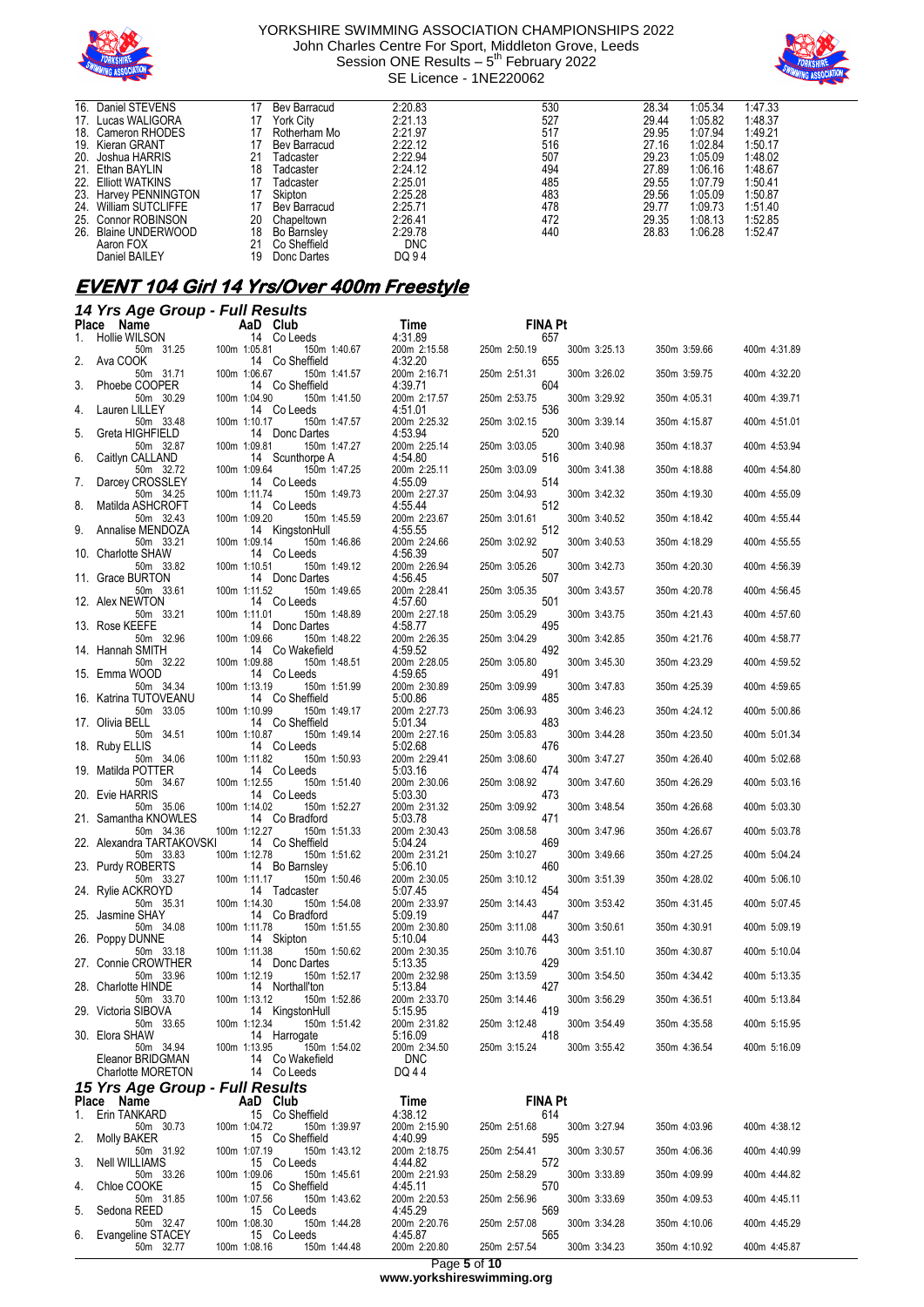



|     |                                         |                                                  | 4:47.29                    |                                     |              |              |
|-----|-----------------------------------------|--------------------------------------------------|----------------------------|-------------------------------------|--------------|--------------|
| 7.  | Jessica SMELT<br>50m 33.02              | 15 Bo Kirklees<br>100m 1:09.22<br>150m 1:45.14   | 200m 2:21.45               | 557<br>250m 2:58.27<br>300m 3:35.17 | 350m 4:12.43 | 400m 4:47.29 |
| 8.  | Megan WOOD<br>50m 32.90                 | 15 Donc Dartes<br>100m 1:10.03<br>150m 1:48.16   | 4:54.96<br>200m 2:26.64    | 515<br>250m 3:04.82<br>300m 3:42.98 | 350m 4:19.69 | 400m 4:54.96 |
| 9.  | Olivia HARRIS<br>50m 33.61              | 15 KingstonHull<br>100m 1:10.41<br>150m 1:48.22  | 4:57.32<br>200m 2:26.64    | 503<br>250m 3:04.74<br>300m 3:43.19 | 350m 4:21.50 | 400m 4:57.32 |
| 10. | Mischa COMRIE<br>50m 34.25              | 15 Co Leeds<br>100m 1:12.43<br>150m 1:50.96      | 4:57.57<br>200m 2:29.51    | 501<br>250m 3:07.17<br>300m 3:45.21 | 350m 4:23.04 | 400m 4:57.57 |
|     | 11. Hannah WAKELIN<br>50m 33.82         | 15 Co Sheffield<br>100m 1:11.30<br>150m 1:50.10  | 4:59.11<br>200m 2:28.34    | 494<br>250m 3:06.94<br>300m 3:45.89 | 350m 4:24.11 | 400m 4:59.11 |
|     | 12. Florence LADBURY<br>50m 33.75       | 15 Harrogate<br>100m 1:10.85<br>150m 1:49.80     | 4:59.26<br>200m 2:28.60    | 493<br>250m 3:07.13<br>300m 3:44.88 | 350m 4:22.98 | 400m 4:59.26 |
|     | 13. Christina BLACK<br>50m 32.21        | 15 Tadcaster<br>100m 1:09.66<br>150m 1:47.66     | 5:01.16<br>200m 2:26.94    | 484<br>250m 3:05.43<br>300m 3:44.79 | 350m 4:23.27 | 400m 5:01.16 |
|     | 14. Abigail ARMSTRONG<br>50m 33.86      | 15 Sheffield C<br>150m 1:49.75<br>100m 1:11.51   | 5:02.37<br>200m 2:28.65    | 478<br>250m 3:07.53<br>300m 3:46.92 | 350m 4:25.33 | 400m 5:02.37 |
|     | 15. Emily LAMBERT                       | 15 Co Sheffield                                  | 5:02.60                    | 477                                 |              |              |
| 16. | 50m 34.72<br><b>Beth SIMPSON</b>        | 100m 1:12.88<br>150m 1:52.25<br>15 Scunthorpe A  | 200m 2:31.23<br>5:10.52    | 250m 3:10.56<br>300m 3:49.63<br>441 | 350m 4:27.50 | 400m 5:02.60 |
|     | 50m 34.24<br>17. Annabelle LOFT         | 100m 1:13.03<br>150m 1:52.00<br>15 York City     | 200m 2:32.10<br>5:14.56    | 250m 3:11.36<br>300m 3:52.06<br>424 | 350m 4:31.11 | 400m 5:10.52 |
|     | 50m 35.17<br>18. Poppy DAVIS-COYLE      | 100m 1:13.02<br>150m 1:53.77<br>15 York City     | 200m 2:33.68<br>5:17.88    | 300m 3:54.91<br>250m 3:14.89<br>411 | 350m 4:36.36 | 400m 5:14.56 |
|     | 50m 34.92<br>19. Maeve CARROLL          | 100m 1:13.59<br>150m 1:53.51<br>15 Tadcaster     | 200m 2:34.47<br>5:19.10    | 300m 3:56.68<br>250m 3:15.70<br>406 | 350m 4:37.24 | 400m 5:17.88 |
|     | 50m 34.01<br>Sophia KELLY               | 100m 1:12.97<br>150m 1:52.66<br>15 Tadcaster     | 200m 2:34.08<br><b>DNC</b> | 250m 3:14.75<br>300m 3:56.50        | 350m 4:37.75 | 400m 5:19.10 |
|     | 16 Yrs Age Group - Full Results         |                                                  |                            |                                     |              |              |
| 1.  | Place Name<br>Ashleigh BAILLIE          | AaD Club<br>16 Co Sheffield                      | Time<br>4:22.35            | <b>FINA Pt</b><br>732               |              |              |
| 2.  | 50m 30.47<br>Lucy ALLMAN                | 100m 1:03.78<br>150m 1:36.84<br>16 Co Leeds      | 200m 2:10.12<br>4:31.23    | 250m 2:42.81<br>300m 3:15.98<br>662 | 350m 3:49.42 | 400m 4:22.35 |
| 3.  | 50m 31.45<br><b>Jess WIDDOWSON</b>      | 100m 1:04.84<br>150m 1:39.24<br>16 Co Leeds      | 200m 2:14.06<br>4:32.83    | 250m 2:48.91<br>300m 3:23.38<br>651 | 350m 3:57.98 | 400m 4:31.23 |
| 4.  | 50m 31.67<br>Rhianna FOSTER             | 150m 1:40.84<br>100m 1:06.13<br>16 KingstonHull  | 200m 2:15.64<br>4:38.05    | 250m 2:49.74<br>300m 3:24.62<br>615 | 350m 3:59.14 | 400m 4:32.83 |
| 5.  | 50m 31.75<br>Daisy PURCHASE             | 100m 1:07.51<br>150m 1:43.19                     | 200m 2:19.06<br>4:40.20    | 250m 2:54.79<br>300m 3:30.33<br>600 | 350m 4:05.06 | 400m 4:38.05 |
|     | 50m 31.76                               | 16 Rotherham Mo<br>100m 1:06.23<br>150m 1:41.08  | 200m 2:16.77               | 250m 2:53.08<br>300m 3:29.83        | 350m 4:05.60 | 400m 4:40.20 |
| 6.  | Megan SHARP<br>50m 32.08                | 16 Co Leeds<br>100m 1:06.76<br>150m 1:42.13      | 4:40.50<br>200m 2:18.04    | 599<br>250m 2:54.04<br>300m 3:29.93 | 350m 4:06.02 | 400m 4:40.50 |
| 7.  | Emily Afiya RICKINSON<br>50m 32.83      | 16 KingstonHull<br>100m 1:08.79<br>150m 1:45.22  | 4:43.80<br>200m 2:21.39    | 578<br>250m 2:56.72<br>300m 3:32.34 | 350m 4:08.33 | 400m 4:43.80 |
| 8.  | Emily OLIVER<br>50m 30.78               | 16 Bo Kirklees<br>100m 1:05.31<br>150m 1:40.77   | 4:45.18<br>200m 2:17.44    | 570<br>300m 3:31.50<br>250m 2:54.35 | 350m 4:08.48 | 400m 4:45.18 |
| 9.  | Ruby KNIGHT<br>50m 31.11                | 16 Bo Kirklees<br>100m 1:05.52<br>150m 1:41.53   | 4:47.11<br>200m 2:18.13    | 558<br>250m 2:55.61<br>300m 3:33.27 | 350m 4:10.80 | 400m 4:47.11 |
| 10. | <b>Jessica REILLY</b><br>50m 31.85      | 16 Harrogate<br>100m 1:08.11<br>150m 1:44.10     | 4:47.21<br>200m 2:21.18    | 558<br>250m 2:57.91<br>300m 3:35.18 | 350m 4:11.43 | 400m 4:47.21 |
|     | 11. Sophie MCLURE<br>50m 31.61          | 16 Tadcaster<br>100m 1:07.47<br>150m 1:43.70     | 4:47.27<br>200m 2:20.52    | 557<br>250m 2:56.93<br>300m 3:34.16 | 350m 4:11.06 | 400m 4:47.27 |
|     | 12. Sholah ROBINSON<br>50m 32.34        | 16 Co Sheffield<br>150m 1:44.10<br>100m 1:07.54  | 4:47.56<br>200m 2:20.26    | 556<br>250m 2:57.30<br>300m 3:34.11 | 350m 4:11.75 | 400m 4:47.56 |
|     | 13. Olivia THOM<br>50m 31.40            | 16 York City<br>100m 1:06.44<br>150m 1:42.79     | 4:47.81<br>200m 2:20.07    | 554<br>250m 2:56.49<br>300m 3:33.78 | 350m 4:11.15 | 400m 4:47.81 |
|     | 14. Ella SUMMERS                        | 16 Scunthorpe A                                  | 4:54.14                    | 519                                 |              |              |
| 15. | 50m 31.63<br>Nia THORMAN                | 100m 1:08.10<br>150m 1:45.21<br>16 Rotherham Mo  | 200m 2:22.80<br>4.57.53    | 250m 3:00.01<br>300m 3:38.25<br>501 | 350m 4:16.57 | 400m 4:54.14 |
|     | 50m 32.76<br>16. Tahlia MULLEAGUE       | 100m 1:08.98<br>150m 1:46.92<br>16 Co Sheffield  | 200m 2:24.90<br>4:59.06    | 250m 3:03.78<br>300m 3:42.03<br>494 | 350m 4:20.71 | 400m 4:57.53 |
|     | 50m 33.23<br>17. Millie NORTHROP        | 100m 1:10.97<br>150m 1:49.50<br>16 Bo Barnsley   | 200m 2:27.89<br>5:02.35    | 250m 3:05.52<br>300m 3:43.90<br>478 | 350m 4:22.02 | 400m 4:59.06 |
|     | 50m 33.33<br>18. Eleanor VALENTINE-BULL | 100m 1:11.22<br>150m 1:49.27<br>16 Bo Barnsley   | 200m 2:27.69<br>5:08.60    | 250m 3:06.50<br>300m 3:45.90<br>449 | 350m 4:25.15 | 400m 5:02.35 |
|     | 50m 33.65<br>19. Gracie BEAUMONT        | 100m 1:12.04<br>150m 1:52.12<br>16 Bo Kirklees   | 200m 2:31.69<br>5:09.39    | 300m 3:51.16<br>250m 3:11.53<br>446 | 350m 4:31.34 | 400m 5:08.60 |
|     | 50m 34.47                               | 100m 1:13.77<br>150m 1:52.73                     | 200m 2:31.93               | 250m 3:11.27<br>300m 3:50.82        | 350m 4:30.14 | 400m 5:09.39 |
|     | Place Name                              | 17 Yrs/Over Age Group - Full Results<br>AaD Club | Time                       | <b>FINA Pt</b>                      |              |              |
| 1.  | Amber KEEGAN<br>50m 31.25               | 25 Co Sheffield<br>150m 1:37.52<br>100m 1:04.61  | 4:23.13<br>200m 2:11.10    | 725<br>250m 2:43.78<br>300m 3:17.32 | 350m 3:50.72 | 400m 4:23.13 |
| 2.  | Lara THOMSON<br>50m 31.10               | 17 Co Leeds<br>150m 1:39.46<br>100m 1:05.19      | 4:29.87<br>200m 2:14.04    | 672<br>300m 3:22.56<br>250m 2:48.20 | 350m 3:56.39 | 400m 4:29.87 |
| 3.  | Milly BOULDING<br>50m 30.70             | 18 Co Leeds<br>100m 1:05.08<br>150m 1:39.56      | 4:30.94<br>200m 2:14.18    | 664<br>250m 2:48.58<br>300m 3:23.05 | 350m 3:57.21 | 400m 4:30.94 |
| 4.  | Georgia ROBERTSON<br>50m 30.57          | 17 Co Sheffield<br>100m 1:04.19<br>150m 1:38.12  | 4:31.78<br>200m 2:12.05    | 658<br>300m 3:21.77<br>250m 2:46.71 | 350m 3:57.25 | 400m 4:31.78 |
| 5.  | Leah SCHLOSSHAN                         | 17 Co Leeds                                      | 4:32.15                    | 655                                 |              |              |
| 6.  | 50m 30.94<br>Mollie FISHER              | 100m 1:05.31<br>150m 1:39.55<br>17 Rotherham Mo  | 200m 2:14.54<br>4:34.46    | 300m 3:23.69<br>250m 2:48.81<br>639 | 350m 3:58.05 | 400m 4:32.15 |
| 7.  | 50m 31.34<br>Georgina CHADWICK          | 100m 1:05.23<br>150m 1:40.05<br>18 Co Sheffield  | 200m 2:14.79<br>4:39.28    | 250m 2:50.18<br>300m 3:24.86<br>606 | 350m 4:00.46 | 400m 4:34.46 |
| 8.  | 50m 31.16<br>Emma WILLS                 | 100m 1:05.81<br>150m 1:40.51<br>43 York City     | 200m 2:15.74<br>4:40.90    | 250m 2:50.77<br>300m 3:27.28<br>596 | 350m 4:03.70 | 400m 4:39.28 |
| 9.  | 50m 31.82<br>Molly CHAMBERS             | 100m 1:06.56<br>150m 1:41.62<br>20 Donc Dartes   | 200m 2:17.29<br>4:43.57    | 300m 3:28.68<br>250m 2:52.73<br>579 | 350m 4:04.76 | 400m 4:40.90 |
|     | 50m 32.54<br>10. Chloe HIRST            | 100m 1:07.59<br>150m 1:43.99<br>19 Bo Kirklees   | 200m 2:20.07<br>4:43.95    | 250m 2:56.23<br>300m 3:32.56<br>577 | 350m 4:08.88 | 400m 4:43.57 |
|     | 50m 33.54<br>11. Sally RUTLEDGE         | 100m 1:09.29<br>150m 1:45.07<br>18 Bo Kirklees   | 200m 2:20.39<br>4:45.68    | 250m 2:56.09<br>300m 3:31.79<br>567 | 350m 4:08.52 | 400m 4:43.95 |
|     | 50m 31.69<br>12. Freya TYAS             | 100m 1:06.50<br>150m 1:42.61<br>17 York City     | 200m 2:19.19<br>4:47.14    | 250m 2:55.96<br>300m 3:33.46<br>558 | 350m 4:10.21 | 400m 4:45.68 |
|     | 50m 32.71                               | 100m 1:08.73<br>150m 1:45.25                     | 200m 2:21.92<br>4:49.98    | 250m 2:58.83<br>300m 3:35.32        | 350m 4:11.66 | 400m 4:47.14 |
|     | 13. Lauren SWINBOURNE                   | 19 Scunthorpe A                                  |                            | 542                                 |              |              |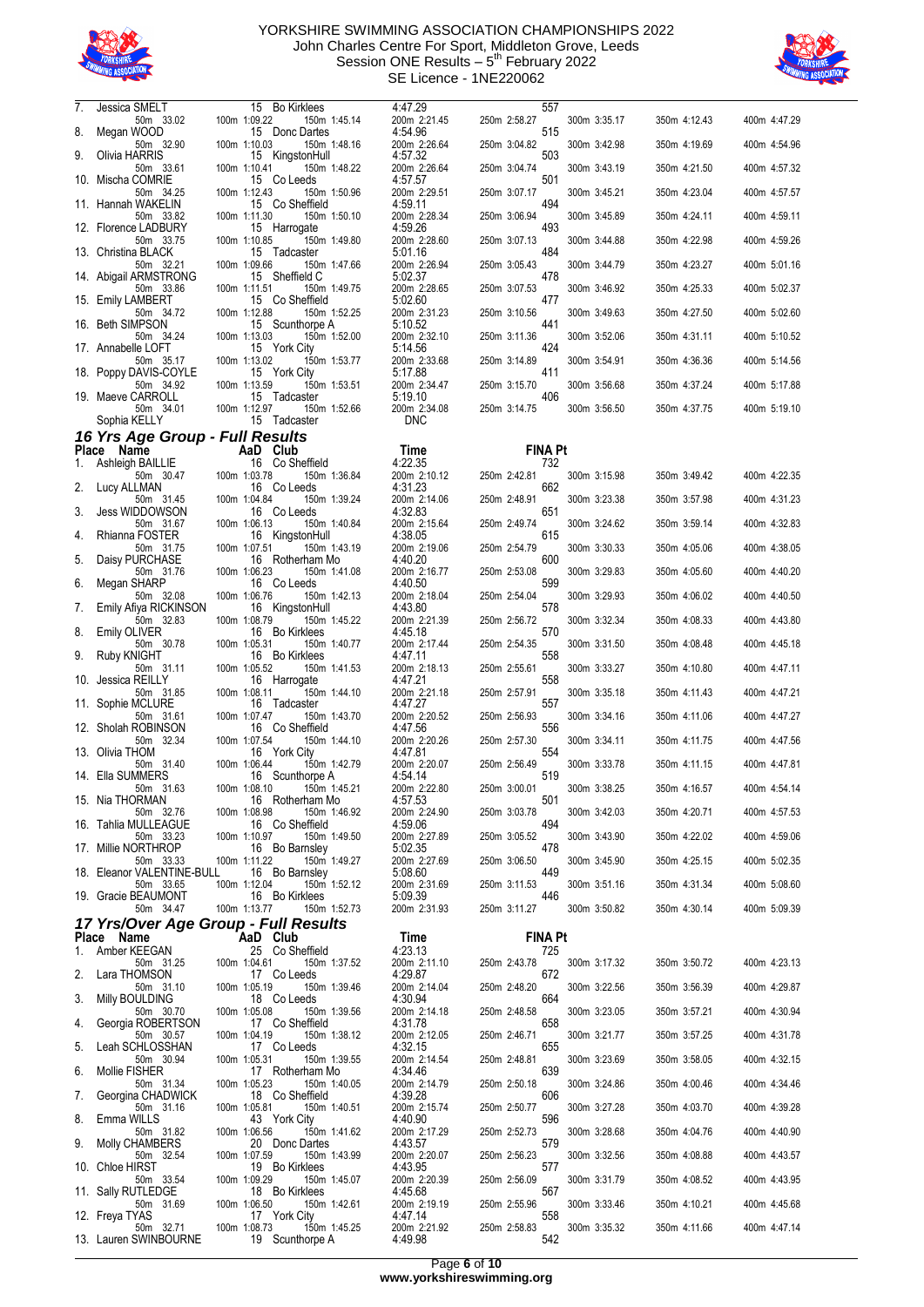



| 50m 33.02                       | 100m 1:08.56 | 150m 1:45.50                   | 200m 2:22.60            | 250m 2:59.91        | 300m 3:36.88 | 350m 4:14.32 | 400m 4:49.98 |
|---------------------------------|--------------|--------------------------------|-------------------------|---------------------|--------------|--------------|--------------|
| 14. Lillie BRYANT               |              | 18 Bo Kirklees                 | 4:50.01                 | 542                 |              |              |              |
| 50m 31.82                       | 100m 1:07.26 | 150m 1:43.83<br>17 Co Bradford | 200m 2:21.48<br>4:50.94 | 250m 2:58.23<br>536 | 300m 3:36.38 | 350m 4:13.32 | 400m 4:50.01 |
| 15. Rebecca DUNN<br>50m 33.75   | 100m 1:10.04 | 150m 1:47.64                   | 200m 2:24.72            | 250m 3:02.71        | 300m 3:39.55 | 350m 4:16.90 | 400m 4:50.94 |
| 16. Abigail HEALD               |              | 17 Co Leeds                    | 4:51.19                 | 535                 |              |              |              |
| 50m 31.97                       | 100m 1:07.37 | 150m 1:43.42                   | 200m 2:20.76            | 250m 2:58.12        | 300m 3:36.25 | 350m 4:13.87 | 400m 4:51.19 |
| 17. Libby WALKER                |              | 17 Tadcaster                   | 4:51.89                 | 531                 |              |              |              |
| 50m 32.72                       | 100m 1:09.37 | 150m 1:46.96                   | 200m 2:24.05            | 250m 3:01.75        | 300m 3:39.56 | 350m 4:17.96 | 400m 4:51.89 |
| 18. Macy YOXALL                 |              | 17 Bo Barnsley                 | 4:51.91                 | 531                 |              |              |              |
| 50m 31.53                       | 100m 1:06.95 | 150m 1:43.25                   | 200m 2:20.67            | 250m 2:58.02        | 300m 3:36.42 | 350m 4:14.45 | 400m 4:51.91 |
| 19. Niamh CARROLL               |              | 17 Tadcaster                   | 4:52.05                 | 530                 |              |              |              |
| 50m 32.13                       | 100m 1:07.97 | 150m 1:44.63                   | 200m 2:21.70            | 250m 2:59.20        | 300m 3:36.86 | 350m 4:15.16 | 400m 4:52.05 |
| 20. Aine HUGHES                 |              | 17 Co Sheffield                | 4:55.45                 | 512                 |              |              |              |
| 50m 32.30                       | 100m 1:07.77 | 150m 1:45.83                   | 200m 2:23.21            | 250m 3:01.11        | 300m 3:39.07 | 350m 4:18.36 | 400m 4:55.45 |
| 21. Ruby BARKER                 |              | 17 Donc Dartes                 | 4:56.11                 | 509                 |              |              |              |
| 50m 34.12                       | 100m 1:10.37 | 150m 1:47.78                   | 200m 2:25.27            | 250m 3:02.98        | 300m 3:40.74 | 350m 4:19.03 | 400m 4:56.11 |
| 22. Maisy SMITH                 |              | 17 KingstonHull                | 4:57.04                 | 504                 |              |              |              |
| 50m 33.06                       | 100m 1:09.93 | 150m 1:47.22                   | 200m 2:25.55            | 250m 3:03.91        | 300m 3:42.48 | 350m 4:20.32 | 400m 4:57.04 |
| 23. Louisa IBBERSON             |              | 17 Harrogate                   | 4:59.09                 | 494                 |              |              |              |
| 50m 31.87                       | 100m 1:09.23 | 150m 1:47.47                   | 200m 2:27.12            | 250m 3:05.66        | 300m 3:45.19 | 350m 4:22.77 | 400m 4:59.09 |
| 24. Megan BURNELL               |              | 17 Co Leeds                    | 4:59.88                 | 490                 |              |              |              |
| 50m 32.47                       | 100m 1:08.74 | 150m 1:46.44                   | 200m 2:25.16            | 250m 3:03.43<br>479 | 300m 3:42.62 | 350m 4:21.17 | 400m 4:59.88 |
| 25. Olivia TIFFANY<br>50m 32.43 | 100m 1:09.67 | 17 Co Bradford<br>150m 1:48.25 | 5:02.17<br>200m 2:27.84 | 250m 3:06.89        | 300m 3:46.43 | 350m 4:25.47 | 400m 5:02.17 |
| 26. Abigail NAYLOR              |              | 17 Bo Kirklees                 | 5:02.56                 | 477                 |              |              |              |
| 50m 33.07                       | 100m 1:10.58 | 150m 1:49.37                   | 200m 2:28.29            | 250m 3:08.97        | 300m 3:46.49 | 350m 4:25.84 | 400m 5:02.56 |
| 27. Daisy GUTTRIDGE             |              | 17 Rotherham Mo                | 5:03.56                 | 472                 |              |              |              |
| 50m 34.62                       | 100m 1:12.82 | 150m 1:51.38                   | 200m 2:30.36            | 250m 3:09.06        | 300m 3:47.22 | 350m 4:25.86 | 400m 5:03.56 |
| 28. Emily SHRIMPTON             |              | 17 Tadcaster                   | 5:04.46                 | 468                 |              |              |              |
| 50m 33.59                       | 100m 1:11.75 | 150m 1:50.65                   | 200m 2:29.74            | 250m 3:08.96        | 300m 3:48.81 | 350m 4:27.56 | 400m 5:04.46 |
| 29. Amy PICKARD                 |              | 17 Co Leeds                    | 5:05.20                 | 465                 |              |              |              |
| 50m 33.69                       | 100m 1:11.55 | 150m 1:49.54                   | 200m 2:28.60            | 250m 3:07.67        | 300m 3:47.47 | 350m 4:26.75 | 400m 5:05.20 |
| 30. Ella MINOGUE                |              | 19 Bo Barnsley                 | 5:09.13                 | 447                 |              |              |              |
| 50m 32.05                       | 100m 1:09.03 | 150m 1:47.02                   | 200m 2:27.10            | 250m 3:07.20        | 300m 3:48.94 | 350m 4:29.12 | 400m 5:09.13 |
| 31. Lauren VAUGHAN              |              | 19 Scunthorpe A                | 5:11.00                 | 439                 |              |              |              |
| 50m 33.50                       | 100m 1:12.13 | 150m 1:51.09                   | 200m 2:31.16            | 250m 3:10.60        | 300m 3:51.47 | 350m 4:31.55 | 400m 5:11.00 |
| 32. Millie MAYGER               |              | 17 Thirsk WH                   | 5:12.06                 | 435                 |              |              |              |
| 50m 33.27                       | 100m 1:10.68 | 150m 1:50.17<br>18 Pocklington | 200m 2:30.94<br>5:16.98 | 250m 3:11.95<br>415 | 300m 3:53.28 | 350m 4:33.79 | 400m 5:12.06 |
| 33. Lucy WELD<br>50m 34.70      | 100m 1:14.05 | 150m 1:54.58                   | 200m 2:35.17            | 250m 3:16.77        | 300m 3:58.02 | 350m 4:38.76 | 400m 5:16.98 |
| 34. Imogen HOLBROOK             |              | 20 Tadcaster                   | 5:27.67                 | 375                 |              |              |              |
| 50m 33.55                       | 100m 1:12.27 | 150m 1:51.97                   | 200m 2:34.11            | 250m 3:16.44        | 300m 4:00.69 | 350m 4:44.00 | 400m 5:27.67 |
| Tabitha BROWNING                |              | 17 Tadcaster                   | <b>DNC</b>              |                     |              |              |              |
| Abigail MILES                   |              | 18<br>Co Sheffield             | <b>DNC</b>              |                     |              |              |              |
| Abigail JACKSON                 |              | 19<br>Rotherham Mo             | <b>DNC</b>              |                     |              |              |              |
| Alexandra WOODHEAD              |              | 18<br><b>Bo Kirklees</b>       | DQ 44                   |                     |              |              |              |
|                                 |              |                                |                         |                     |              |              |              |

# **EVENT 121 FINAL OF EVENT 101 Girl 10/11 Yrs 100m Backstroke**

|              | <b>Full Results</b>    |     |              |         |                |       |  |  |  |
|--------------|------------------------|-----|--------------|---------|----------------|-------|--|--|--|
| <b>Place</b> | Name                   | AaD | Club         | Time    | <b>FINA Pt</b> | 50    |  |  |  |
| 1.           | Florence DIXON         |     | Co Leeds     | 1:20.55 | 365            |       |  |  |  |
| 2.           | <b>Isla DAVERAN</b>    |     | Co Sheffield | 1:20.72 | 362            | 40.04 |  |  |  |
| 3.           | Samantha TAYLOR        |     | Team Jorvik  | 1:26.51 | 294            | 42.20 |  |  |  |
| 4.           | Lea SIBOVA             |     | KingstonHull | 1:27.04 | 289            | 42.46 |  |  |  |
| 5.           | <b>Isabelle HALL</b>   |     | Co Leeds     | 1:28.33 | 276            | 44.27 |  |  |  |
| 6.           | <b>Lily VEEVERS</b>    |     | Co Leeds     | 1:28.85 | 272            | 43.01 |  |  |  |
| 7.           | Evelyn KIK             |     | Co Sheffield | 1:28.96 | 271            | 44.05 |  |  |  |
| 8.           | Millie DEY             |     | Donc Dartes  | 1:29.33 | 267            | 42.48 |  |  |  |
| 9.           | <b>Florence KITNEY</b> |     | Bev Barracud | 1:30.54 | 257            | 43.04 |  |  |  |
|              | 10. Daisy GLOVER       |     | Co Leeds     | 1:32.17 | 243            | 45.87 |  |  |  |

# **EVENT 122 FINAL OF EVENT 101 Girl 12 Yrs 100m Backstroke**

|       | <b>Full Results</b>   |     |             |         |                |       |  |  |
|-------|-----------------------|-----|-------------|---------|----------------|-------|--|--|
| Place | Name                  | AaD | Club        | Time    | <b>FINA Pt</b> | 50    |  |  |
| 1.    | Lois CHILD            | 12  | Harrogate   | 1:14.70 | 457            | 36.67 |  |  |
| 2.    | Mei YUASA             | 12. | Co Leeds    | 1:14.91 | 453            | 36.67 |  |  |
| 3.    | Jessica WOODS         | 12  | Co Leeds    | 1:18.33 | 397            | 37.41 |  |  |
| 4.    | <b>Holly HARRISON</b> | 12  | Co Leeds    | 1:18.35 | 396            | 38.17 |  |  |
| 5.    | Phoebe WEATHERILL     | 12  | Donc Dartes | 1:18.47 | 394            | 38.37 |  |  |
| 6.    | Mia TRAVIS-JONES      | 12  | Co Leeds    | 1:20.18 | 370            | 38.04 |  |  |
| 7.    | Amelia WRIGHT         | 12  | Harrogate   | 1:20.28 | 368            | 38.82 |  |  |
| 8.    | Robyn HOWARD          |     | Co Leeds    | 1:20.43 | 366            | 39.58 |  |  |
| 9.    | Elizabeth WARNER      | 12  | Co Leeds    | 1:20.84 | 361            | 39.91 |  |  |
|       | 10. Zara HOLT         |     | Tadcaster   | 1:21.57 | 351            | 39.23 |  |  |

### **EVENT 123 FINAL OF EVENT 101 Girl 13 Yrs 100m Backstroke**  Full Results

| ı uli i vəsullə |                        |     |              |         |                |       |
|-----------------|------------------------|-----|--------------|---------|----------------|-------|
|                 | Place<br>Name          | AaD | Club         | Time    | <b>FINA Pt</b> | 50    |
| 1.              | Millie THRELFALL       | 13  | Co Leeds     | 1:10.30 | 549            | 34.28 |
| 2.              | <b>Willow HARRISON</b> | 13  | Co Sheffield | 1:11.34 | 525            | 34.39 |
| 3.              | Cazia MARTIN           | 13  | Donc Dartes  | 1:12.44 | 501            | 35.73 |
| 4.              | Elizabeth DIXON        | 13  | Co Leeds     | 1:14.01 | 470            | 35.82 |
| 5.              | Amelia BARRETT         | 13  | KinastonHull | 1:14.14 | 468            | 35.72 |
| 6.              | Faye HARPER            | 13  | Co Wakefield | 1:14.15 | 468            | 36.40 |
| 7.              | Sophie RAMSHAW         | 13  | Co Leeds     | 1:15.07 | 451            | 36.71 |
| 8.              | Maisie MORRIS          | 13  | Northall'ton | 1:15.08 | 450            | 36.70 |
| 9.              | Megan TRAVIS           | 13. | Co Leeds     | 1:15.09 | 450            | 36.01 |
|                 | 10. Millie WALKER      |     | Co Leeds     | 1:15.21 | 448            | 36.13 |
|                 |                        |     |              |         |                |       |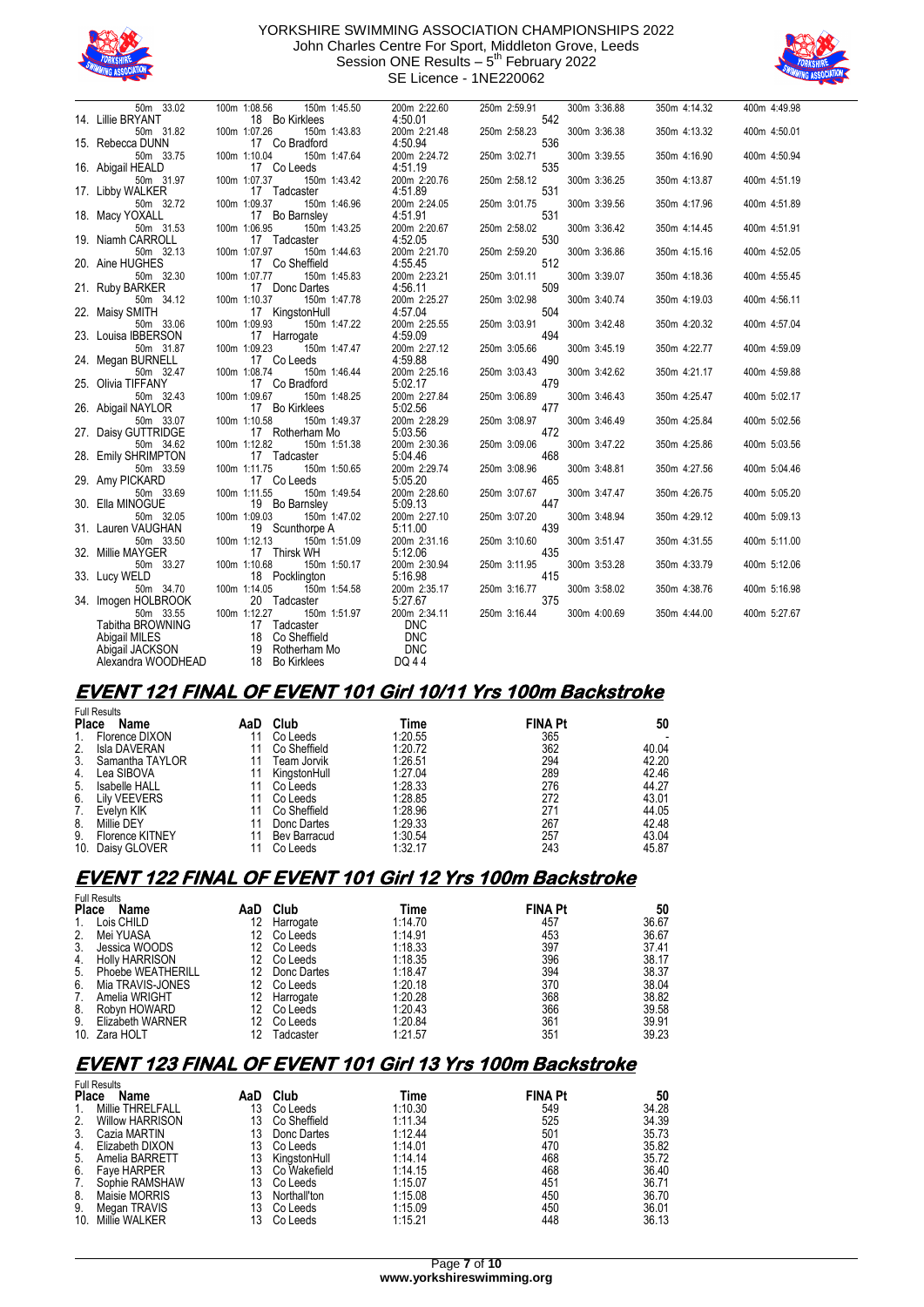



## **EVENT 124 FINAL OF EVENT 102 Girl 14 Yrs 100m Backstroke**

|              | <b>Full Results</b> |     |              |         |                |       |  |
|--------------|---------------------|-----|--------------|---------|----------------|-------|--|
| <b>Place</b> | Name                | AaD | Club         | Time    | <b>FINA Pt</b> | 50    |  |
| 1.           | Phoebe COOPER       | 14  | Co Sheffield | 1:07.39 | 623            | 32.29 |  |
| 2.           | Ava COOK            | 14  | Co Sheffield | 1:10.08 | 554            | 34.22 |  |
| 3.           | Evie HARRIS         | 14  | Co Leeds     | 1:10.15 | 552            | 34.24 |  |
| 4.           | Emma WOOD           | 14  | Co Leeds     | 1:10.44 | 545            | 34.77 |  |
| 5.           | Tammi PLUMTREE      | 14  | Rotherham Mo | 1:10.78 | 538            | 34.55 |  |
| 6.           | Alex NEWTON         | 14  | Co Leeds     | 1:11.36 | 525            | 34.47 |  |
| 7.           | Matilda ASHCROFT    | 14  | Co Leeds     | 1:12.11 | 508            | 34.57 |  |
| 8.           | Hollie WILSON       | 14  | Co Leeds     | 1:12.49 | 500            | 35.66 |  |
| 9.           | Rylie ACKROYD       | 14  | Tadcaster    | 1:12.55 | 499            | 36.04 |  |
|              | 10. Darcey CROSSLEY | 14  | Co Leeds     | 1:13.31 | 484            | 35.74 |  |

### **EVENT 125 FINAL OF EVENT 102 Girl 15 Yrs 100m Backstroke**

| <b>Full Results</b>            |     |                  |         |                |       |  |  |  |  |
|--------------------------------|-----|------------------|---------|----------------|-------|--|--|--|--|
| <b>Place</b><br>Name           | AaD | Club             | Time    | <b>FINA Pt</b> | 50    |  |  |  |  |
| Elvie WARBURTON<br>$1_{\cdot}$ | 15  | Sheffield C      | 1:10.29 | 549            | 33.92 |  |  |  |  |
| 2.<br>Sophia GLEDHILL          |     | 15 Co Bradford   | 1:10.37 | 547            | 34.69 |  |  |  |  |
| 3.<br>Nell WILLIAMS            | 15  | Co Leeds         | 1:10.97 | 533            | 34.85 |  |  |  |  |
| 4.<br>Megan CHU                | 15  | KinastonHull     | 1:12.50 | 500            | 35.26 |  |  |  |  |
| 5.<br>Sedona REED              |     | 15 Co Leeds      | 1:12.61 | 498            | 35.78 |  |  |  |  |
| 6.<br>Fennella TURNER          | 15  | Skipton          | 1:12.95 | 491            | 36.05 |  |  |  |  |
| Sophia KELLY<br>7.             | 15  | Tadcaster        | 1:13.86 | 473            | 36.62 |  |  |  |  |
| 8.<br>Mischa COMRIE            | 15  | Co Leeds         | 1:14.96 | 453            | 36.61 |  |  |  |  |
| 9.<br><b>Beatrice ROBERTS</b>  | 15  | <b>York City</b> | 1:15.48 | 443            | 36.31 |  |  |  |  |
| 10. Evangeline STACEY          | 15  | Co Leeds         | 1:15.80 | 438            | 36.88 |  |  |  |  |

# **EVENT 126 FINAL OF EVENT 102 Girl 16 Yrs 100m Backstroke**

|              | <b>Full Results</b> |     |                    |         |                |       |  |
|--------------|---------------------|-----|--------------------|---------|----------------|-------|--|
| <b>Place</b> | Name                | AaD | Club               | Time    | <b>FINA Pt</b> | 50    |  |
| 1.           | Sophie BROMLEY      | 16  | Co Sheffield       | 1:05.39 | 682            | 31.90 |  |
| 2.           | <b>Gina WARRIOR</b> | 16  | Co Bradford        | 1:07.02 | 633            | 32.58 |  |
| 3.           | Libby MUNDAY        | 16  | Cleethorpes        | 1:07.05 | 632            | 32.50 |  |
| 4.           | Connie MILBURN      | 16  | Harrogate          | 1:07.36 | 624            | 32.33 |  |
| 5.           | Jessica REILLY      | 16  | Harrogate          | 1:08.90 | 583            | 33.17 |  |
| 6.           | Isabella SHERING    | 16  | Co Sheffield       | 1:10.75 | 538            | 33.88 |  |
| 7.           | Olivia THOM         | 16  | <b>York City</b>   | 1:10.80 | 537            | 34.24 |  |
| 8.           | Eliza HAMMOND       | 16  | King'f Scar        | 1:11.26 | 527            | 34.83 |  |
| 9.           | Tahlia MULLEAGUE    | 16  | Co Sheffield       | 1:11.93 | 512            | 34.65 |  |
|              | 10. Gracie BEAUMONT | 16  | <b>Bo Kirklees</b> | 1:12.72 | 496            | 35.78 |  |

### **EVENT 127 FINAL OF EVENT 102 Girl 17 Yrs/Over 100m Backstroke**

|              | <b>Full Results</b> |     |                    |         |                |       |  |  |
|--------------|---------------------|-----|--------------------|---------|----------------|-------|--|--|
| <b>Place</b> | Name                | AaD | Club               | Time    | <b>FINA Pt</b> | 50    |  |  |
| 1.           | Kidiest HODGSON     | 18  | Co Leeds           | 1:03.70 | 738            | 30.99 |  |  |
| 2.           | Georgina CHADWICK   | 18  | Co Sheffield       | 1:04.49 | 711            | 31.64 |  |  |
| 3.           | Annabelle WILKINSON | 17  | Co Sheffield       | 1:05.85 | 668            | 31.98 |  |  |
| 4.           | Abigail JOLLEY      | 20  | Leeds Uni          | 1:06.26 | 655            | 32.44 |  |  |
| 5.           | Lara THOMSON        |     | Co Leeds           | 1:09.36 | 571            | 33.91 |  |  |
| 6.           | Charlotte DENIZ     | 17  | <b>York City</b>   | 1:10.85 | 536            | 34.42 |  |  |
| 7.           | Leah SCHLOSSHAN     |     | Co Leeds           | 1:10.91 | 535            | 34.59 |  |  |
| 8.           | Louisa IBBERSON     |     | Harrogate          | 1:11.51 | 521            | 34.16 |  |  |
| 9.           | Tabitha BROWNING    |     | Tadcaster          | 1:11.61 | 519            | 35.07 |  |  |
|              | 10. Abigail NAYLOR  |     | <b>Bo Kirklees</b> | 1:13.49 | 480            | 34.52 |  |  |

# **EVENT 128 FINAL OF EVENT 103 Boy 14 Yrs 200m IM**

|              | <b>Full Results</b>     |     |              |         |                |       |         |         |
|--------------|-------------------------|-----|--------------|---------|----------------|-------|---------|---------|
| <b>Place</b> | <b>Name</b>             | AaD | Club         | Time    | <b>FINA Pt</b> | 50    | 100     | 150     |
|              | Ethan POTTER            | 14  | Co Sheffield | 2:20.82 | 530            | 30.64 | 1:06.94 | 1:48.50 |
| 2.           | Daniel RANSOM           | 14  | Co Leeds     | 2:20.92 | 529            | 30.04 | 1:06.02 | 1:47.31 |
| 3.           | Maxwell FORD            | 14  | Co Leeds     | 2:25.88 | 477            | 31.80 | 1:10.45 | 1:52.00 |
| 4.           | Luke BAUGHAN-WITHINGTO  | 14  | KingstonHull | 2:25.99 | 476            | 31.30 | 1:09.45 | 1:51.34 |
| 5.           | <b>Gabriel SHEPHERD</b> | 14  | Harrogate    | 2:26.75 | 468            | 29.75 | 1:06.87 | 1:52.49 |
| 6.           | Louie NIGHTINGALE       | 14  | Donc Dartes  | 2:29.31 | 445            | 30.51 | 1:10.89 | 1:54.77 |
| 7.           | Charlie HINSON          | 14  | Co Leeds     | 2:30.34 | 436            | 32.07 | 1:11.64 | 1:56.39 |
| 8.           | Jack COLLINS            | 14  | KingstonHull | 2:30.79 | 432            | 33.02 | 1:13.17 | 1:58.36 |
| 9.           | Matthew JUST            | 14  | Co Leeds     | 2:30.81 | 431            | 31.57 | 1:11.10 | 1:57.46 |
| 10.          | <b>Matthew JAMES</b>    | 14  | Co Leeds     | 2:35.66 | 392            | 33.04 | 1:14.09 | 2:00.41 |

# **EVENT 129 FINAL OF EVENT 103 Boy 15 Yrs 200m IM**

|              | <b>Full Results</b>  |     |                    |         |                |       |         |         |
|--------------|----------------------|-----|--------------------|---------|----------------|-------|---------|---------|
| <b>Place</b> | Name                 | AaD | Club               | Гіmе    | <b>FINA Pt</b> | 50    | 100     | 150     |
|              | Kourosh KHODAKHAH    | 15  | Co Leeds           | 2:18.74 | 554            | 29.29 | 1:06.25 | 1:46.73 |
| 2.           | Oliver WHITTLESTON   | 15  | Co Leeds           | 2:20.87 | 529            | 29.95 | 1:05.85 | 1:49.03 |
| 3.           | Samuel SMITH         | 15  | Skipton            | 2:21.00 | 528            | 29.31 | 1:06.76 | 1:50.04 |
| 4.           | Joshua MCCOLLIN      | 15  | KingstonHull       | 2:22.10 | 516            | 29.11 | 1:06.01 | 1:49.26 |
| 5.           | Jacob BROWN          | 15  | Tadcaster          | 2:22.17 | 515            | 29.81 | 1:06.56 | 1:49.04 |
| 6.           | Sean SMITH           | 15  | Skipton            | 2:23.49 | 501            | 29.59 | 1:06.93 | 1:50.81 |
|              | George BROOKS        | 15  | Co Leeds           | 2:25.10 | 484            | 30.62 | 1:09.60 | 1:51.58 |
| 8.           | <b>Isaac STABLER</b> | 15  | <b>York City</b>   | 2:32.08 | 421            | 31.88 | 1:14:24 | 1:56.61 |
| 9.           | Louis CASS           | 15  | <b>Bo Kirklees</b> | 2:32.29 | 419            | 32.01 | 1:11.53 | 1:58.77 |
| 10.          | Joseph LEVISON       | 15  | Wetherby           | 2:32.36 | 418            | 32.17 | 1:14.72 | 1:57.63 |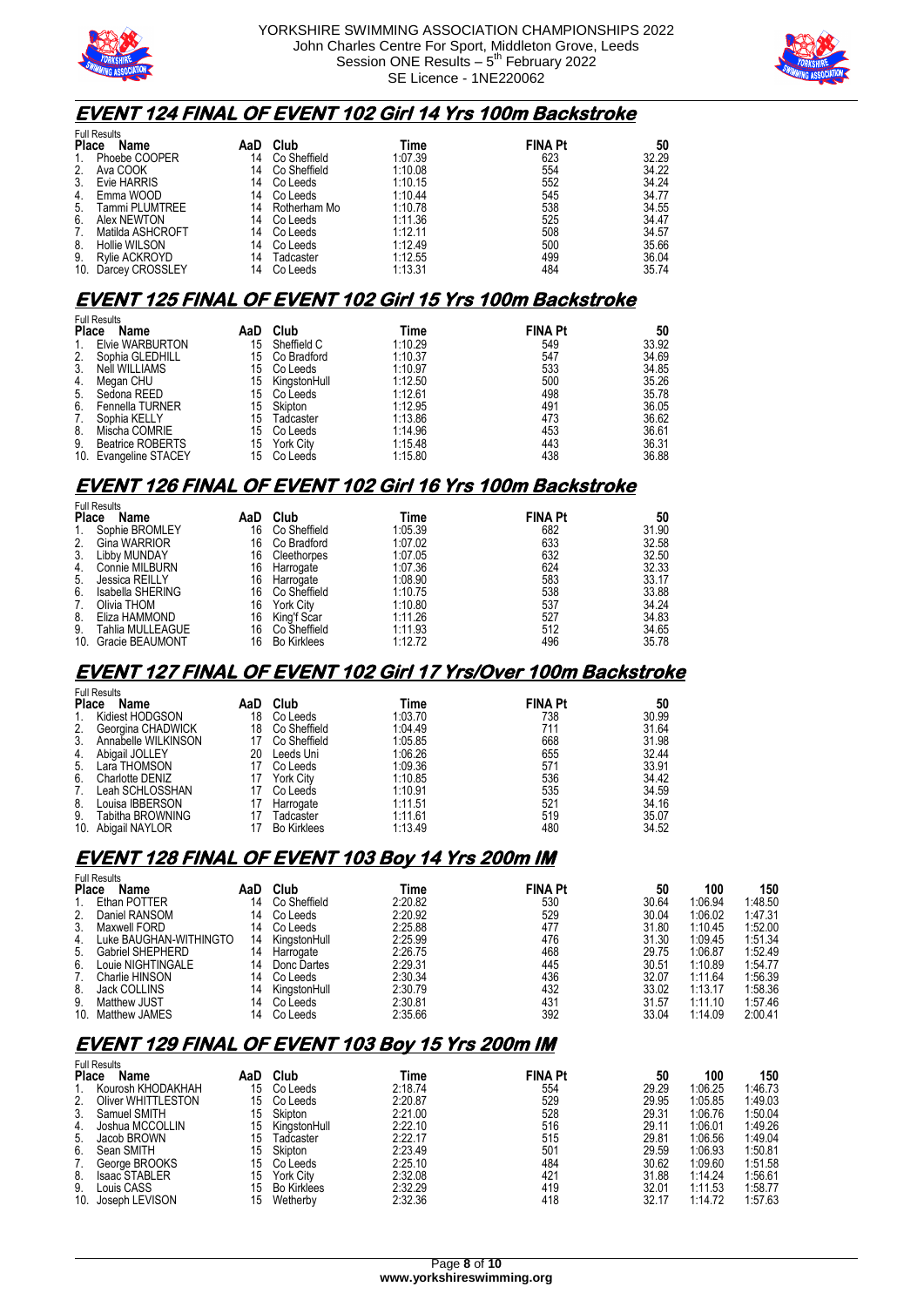



## **EVENT 130 FINAL OF EVENT 103 Boy 16 Yrs 200m IM**

|    | <b>Full Results</b>  |     |                      |         |                |       |         |         |
|----|----------------------|-----|----------------------|---------|----------------|-------|---------|---------|
|    | <b>Place</b><br>Name | AaD | Club                 | Time    | <b>FINA Pt</b> | 50    | 100     | 150     |
|    | Thomas WILKINSON     | 16  | Co Sheffield         | 2:13.57 | 621            | 28.29 | 1:03.44 | 1:42.12 |
| 2. | Daniel JACKSON       | 16  | <b>Bo Kirklees</b>   | 2:15.90 | 590            | 29.64 | 1:05.58 | 1:44.30 |
| 3. | Jack JENKINSON       | 16  | Skipton              | 2:17.02 | 575            | 28.50 | 1:03.64 | 1:46.03 |
| 4. | Joseph MOMENT        | 16  | KingstonHull         | 2:25.50 | 480            | 31.24 | 1:09.42 | 1:53.79 |
| 5. | Archie NORTON        | 16  | <b>Thirsk WH</b>     | 2:26.01 | 475            | 29.83 | 1:08.06 | 1:51.64 |
| 6. | Jad IDRIS            | 16  | Co Leeds             | 2:26.57 | 470            | 31.19 | 1:09.20 | 1:52.50 |
| 7. | Yash GANDHI          | 16  | Scunthorpe A         | 2:29.36 | 444            | 31.21 | 1:08.87 | 1:54.05 |
| 8. | Lewis HAWDEN         | 16  | Pocklington          | 2:29.76 | 441            | 30.75 | 1:11.84 | 1:55.54 |
| 9. | Keelan BEHAN         | 16  | Skipton <sup>®</sup> | 2:29.87 | 440            | 30.38 | 1:08.68 | 1:52.95 |
|    | Henry KING           | 16  | <b>Bo Kirklees</b>   | DQ 44   |                |       |         |         |

# **EVENT 131 FINAL OF EVENT 103 Boy 17 Yrs/Over 200m IM**

| <b>Full Results</b>   |                                |                        |         |                |       |         |         |
|-----------------------|--------------------------------|------------------------|---------|----------------|-------|---------|---------|
| Name                  | AaD                            | Club                   | Time    | <b>FINA Pt</b> | 50    | 100     | 150     |
|                       | 18                             | Co Sheffield           | 2:08.67 | 695            | 27.34 | 1:01.76 | 1:38.25 |
|                       | 21                             | Co Sheffield           | 2:08.92 | 691            | 27.72 | 1:01.75 | 1:38.71 |
| Charlie BROOME        | 18                             | Co Leeds               | 2:09.90 | 675            | 27.28 | 1:00.28 | 1:39.37 |
| Simon ROBSON          | 18                             | <b>York City</b>       | 2:10.63 | 664            | 28.52 | 1:02.17 | 1:40.39 |
| Samuel GREENBANK      | 19                             | Co Sheffield           | 2:10.98 | 659            | 27.39 | 58.74   | 1:39.94 |
| Matthew WOODHALL      | 18                             | Co Sheffield           | 2:12.12 | 642            | 28.22 | 1:02.27 | 1:41.56 |
| Luke CLEGG            |                                | <b>Bo Kirklees</b>     | 2:12.66 | 634            | 27.75 | 1:01.70 | 1:40.75 |
| Toby MAYFIELD         | 18                             | York City              | 2:16.84 | 578            | 28.19 | 1:03.93 | 1:44.20 |
| <b>Rvan GRIFFITHS</b> | 19                             | Co Sheffield           | 2:17.26 | 572            | 29.26 | 1:07.36 | 1:43.68 |
| Thomas BERGMANN       |                                | Co Sheffield           | 2:17.75 | 566            | 29.07 | 1:06.09 | 1:44.01 |
| 5.<br>10.             | <b>Place</b><br>2.<br>Ben COPE | Barnaby HOWARTH-OSBORN |         |                |       |         |         |

# **EVENT 132 FINAL OF EVENT 104 Girl 14 Yrs 400m Freestyle**

| <b>Full Results</b>      |                              |              |                                     |              |              |  |  |  |
|--------------------------|------------------------------|--------------|-------------------------------------|--------------|--------------|--|--|--|
| Place Name               | AaD Club                     | Time         | <b>FINA Pt</b>                      |              |              |  |  |  |
| Phoebe COOPER            | 14 Co Sheffield              | 4:31.92      | 657                                 |              |              |  |  |  |
| 50m 31.30                | 150m 1:41.33<br>100m 1:06.15 | 200m 2:16.89 | 300m 3:26.09<br>250m 2:50.75        | 350m 3:59.93 | 400m 4:31.92 |  |  |  |
| 2. Ava COOK              | 14 Co Sheffield              | 4:32.15      | 655                                 |              |              |  |  |  |
| 50m 31.99                | 100m 1:07.04<br>150m 1:41.91 | 200m 2:17.04 | 300m 3:26.40<br>250m 2:51.57        | 350m 4:00.36 | 400m 4:32.15 |  |  |  |
| 3. Hollie WILSON         | 14 Co Leeds                  | 4:32.74      | 651                                 |              |              |  |  |  |
| 50m 31.20                | 100m 1:05.86<br>150m 1:41.04 | 200m 2:16.49 | 250m 2:51.17<br>300m 3:26.16        | 350m 4:00.83 | 400m 4:32.74 |  |  |  |
| 4. Lauren LILLEY         | 14 Co Leeds                  | 4:50.66      | 538                                 |              |              |  |  |  |
| 50m 33.06                | 100m 1:09.67<br>150m 1:46.53 | 200m 2:24.04 | 300m 3:38.35<br>250m 3:00.48        | 350m 4:15.65 | 400m 4:50.66 |  |  |  |
| 5. Greta HIGHFIELD       | 14 Donc Dartes               | 4:51.81      | 532                                 |              |              |  |  |  |
| 50m 32.60                | 100m 1:08.92<br>150m 1:46.57 | 200m 2:24.14 | 300m 3:39.27<br>250m 3:02.08        | 350m 4:16.83 | 400m 4:51.81 |  |  |  |
| 6. Caitlyn CALLAND       | 14 Scunthorpe A              | 4:55.65      | 511                                 |              |              |  |  |  |
| 50m 32.59                | 100m 1:09.40<br>150m 1:46.69 | 200m 2:24.91 | 300m 3:41.44<br>250m 3:02.76        | 350m 4:19.12 | 400m 4:55.65 |  |  |  |
| 7. Darcey CROSSLEY       | 14 Co Leeds                  | 4:55.72      | 511                                 |              |              |  |  |  |
| 50m 33.86                | 100m 1:10.88<br>150m 1:48.64 | 200m 2:26.24 | 300m 3:42.40<br>250m 3:04.68        | 350m 4:19.81 | 400m 4:55.72 |  |  |  |
| 8. Charlotte SHAW        | 14 Co Leeds                  | 4:56.05      | 509                                 |              |              |  |  |  |
| 50m 32.94                | 100m 1:09.91<br>150m 1:47.98 | 200m 2:26.69 | 250m 3:04.08<br>300m 3:42.61        | 350m 4:19.49 | 400m 4:56.05 |  |  |  |
| 9. Annalise MENDOZA      | 14 KingstonHull              | 4:58.73      | 495                                 |              |              |  |  |  |
| 50m 34.10                | 100m 1:11.26<br>150m 1:49.36 | 200m 2:27.54 | 250m 3:06.08<br>300m 3:44.00<br>455 | 350m 4:22.15 | 400m 4:58.73 |  |  |  |
| 10. Matilda ASHCROFT     | 14 Co Leeds                  | 5:07.39      |                                     |              |              |  |  |  |
| 50 <sub>m</sub><br>33.89 | 100m 1:12.61<br>150m 1:51.52 | 200m 2:31.66 | 250m 3:11.45<br>300m 3:51.20        | 350m 4:29.86 | 400m 5:07.39 |  |  |  |

### **EVENT 133 FINAL OF EVENT 104 Girl 15 Yrs 400m Freestyle**

| <b>Full Results</b>  |                                   |              |                              |              |              |
|----------------------|-----------------------------------|--------------|------------------------------|--------------|--------------|
| Place Name           | AaD Club                          | <b>Time</b>  | <b>FINA Pt</b>               |              |              |
| 1. Erin TANKARD      | 15 Co Sheffield                   | 4:39.70      | 604                          |              |              |
| 50m 30.84            | 100m 1:04.96<br>150m 1:40.11      | 200m 2:15.97 | 300m 3:28.14<br>250m 2:51.91 | 350m 4:04.23 | 400m 4:39.70 |
| 2. Jessica SMELT     | 15 Bo Kirklees                    | 4:42.99      | 583                          |              |              |
| 50m 33.34            | 100m 1:08.94<br>150m 1:44.83      | 200m 2:20.99 | 250m 2:57.66<br>300m 3:33.87 | 350m 4:09.38 | 400m 4:42.99 |
| 3. Evangeline STACEY | 15 Co Leeds                       | 4:43.05      | 583                          |              |              |
| 50m 32.32            | 100m 1:07.57<br>150m 1:43.65      | 200m 2:20.17 | 250m 2:56.34<br>300m 3:32.82 | 350m 4:09.01 | 400m 4:43.05 |
| 4. Chloe COOKE       | 15 Co Sheffield                   | 4:43.18      | 582                          |              |              |
| 50m 31.99            | 150m 1:43.66<br>100m 1:07.71      | 200m 2:19.67 | 300m 3:32.34<br>250m 2:55.84 | 350m 4:08.32 | 400m 4:43.18 |
| 5. Molly BAKER       | 15 Co Sheffield                   | 4:43.22      | 581                          |              |              |
| 50m 32.01            | 100m 1:07.66<br>150m 1:43.63      | 200m 2:19.69 | 250m 2:55.96<br>300m 3:32.94 | 350m 4:09.07 | 400m 4:43.22 |
| 6. Nell WILLIAMS     | 15 Co Leeds                       | 4:48.56      | 550                          |              |              |
| 50m 32.77            | 150m 1:45.02<br>100m 1:08.55      | 200m 2:21.72 | 250m 2:58.40<br>300m 3:35.04 | 350m 4:11.71 | 400m 4:48.56 |
| 7. Sedona REED       | 15 Co Leeds                       | 4:49.33      | 545                          |              |              |
| 50m 33.23            | 100m 1:09.31<br>150m 1:46.62      | 200m 2:23.27 | 250m 3:00.44<br>300m 3:37.06 | 350m 4:13.99 | 400m 4:49.33 |
| 8. Megan WOOD        | 15 Donc Dartes                    | 4:53.37      | 523                          |              |              |
| 50m 32.49            | 100m 1:07.96<br>150m 1:43.96      | 200m 2:21.11 | 250m 2:58.22<br>300m 3:36.48 | 350m 4:15.12 | 400m 4:53.37 |
| 9. Mischa COMRIE     | 15 Co Leeds                       | 4:59.27      | 493                          |              |              |
| 50m 33.67            | 100m 1:10.68<br>150m 1:48.10      | 200m 2:27.75 | 250m 3:05.89<br>300m 3:45.00 | 350m 4:22.60 | 400m 4:59.27 |
|                      | 10. Olivia HARRIS 15 KingstonHull | 5:01.87      | 480                          |              |              |
| 50m 33.84            | 100m 1:11.25<br>150m 1:49.37      | 200m 2:27.54 | 250m 3:06.63<br>300m 3:45.13 | 350m 4:24.53 | 400m 5:01.87 |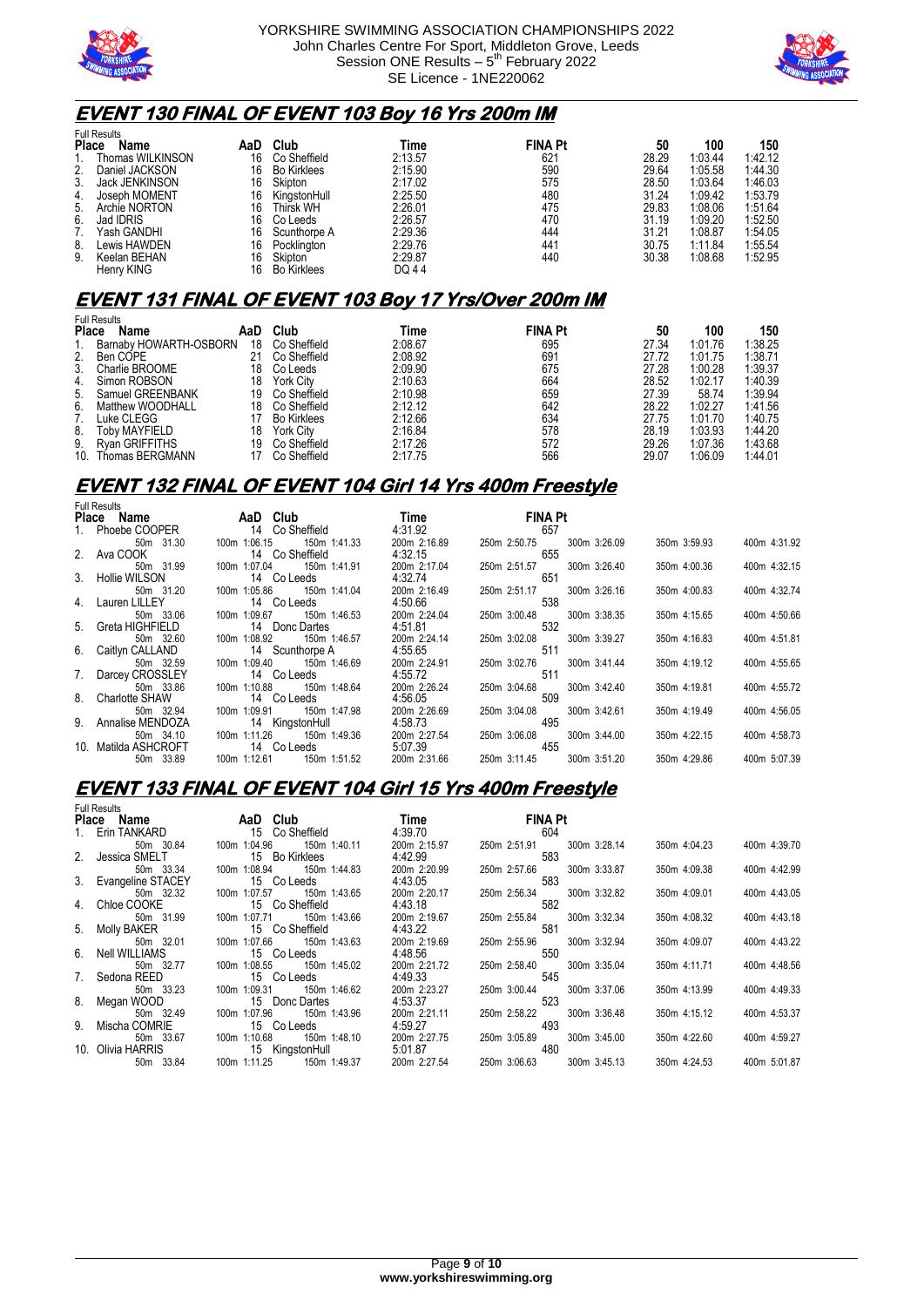



## **EVENT 134 FINAL OF EVENT 104 Girl 16 Yrs 400m Freestyle**

|    | <b>Full Results</b>            |                                                 |                         |                                     |              |              |  |  |
|----|--------------------------------|-------------------------------------------------|-------------------------|-------------------------------------|--------------|--------------|--|--|
|    | Place Name                     | AaD Club                                        | Time                    | <b>FINA Pt</b>                      |              |              |  |  |
|    | 1. Ashleigh BAILLIE            | 16 Co Sheffield                                 | 4:21.74                 | 737                                 |              |              |  |  |
|    | 50m 29.54<br>2. Lucy ALLMAN    | 150m 1:35.20<br>100m 1:02.13<br>16 Co Leeds     | 200m 2:08.50<br>4:32.45 | 250m 2:41.79<br>300m 3:15.16<br>653 | 350m 3:49.01 | 400m 4:21.74 |  |  |
|    | 50m 31.31<br>3. Jess WIDDOWSON | 150m 1:39.13<br>100m 1:05.12<br>16 Co Leeds     | 200m 2:13.88<br>4:36.11 | 250m 2:47.98<br>300m 3:22.99<br>628 | 350m 3:58.13 | 400m 4:32.45 |  |  |
|    | 50m 31.38<br>4. Megan SHARP    | 150m 1:40.70<br>100m 1:05.81<br>16 Co Leeds     | 200m 2:15.86<br>4:40.83 | 300m 3:25.93<br>250m 2:50.59<br>596 | 350m 4:01.46 | 400m 4:36.11 |  |  |
|    | 50m 32.11<br>5. Rhianna FOSTER | 100m 1:07.80<br>150m 1:43.74<br>16 KingstonHull | 200m 2:20.02<br>4:41.26 | 250m 2:55.52<br>300m 3:31.69<br>594 | 350m 4:07.11 | 400m 4:40.83 |  |  |
|    | 50m 31.89<br>6. Daisy PURCHASE | 150m 1:43.67<br>100m 1:07.69<br>16 Rotherham Mo | 200m 2:19.80<br>4:41.93 | 300m 3:31.37<br>250m 2:55.71<br>589 | 350m 4:07.39 | 400m 4:41.26 |  |  |
|    | 50m 32.34                      | 150m 1:42.59<br>100m 1:07.33                    | 200m 2:18.36            | 250m 2:54.27<br>300m 3:30.81        | 350m 4:06.75 | 400m 4:41.93 |  |  |
|    | 7. Emily OLIVER<br>50m 30.52   | 16 Bo Kirklees<br>100m 1:04.98<br>150m 1:40.53  | 4:44.28<br>200m 2:17.05 | 575<br>250m 2:53.79<br>300m 3:30.90 | 350m 4:07.93 | 400m 4:44.28 |  |  |
| 8. | Jessica REILLY<br>50m 31.89    | 16 Harrogate<br>100m 1:07.95<br>150m 1:43.95    | 4:48.14<br>200m 2:21.23 | 552<br>300m 3:35.73<br>250m 2:58.11 | 350m 4:11.79 | 400m 4:48.14 |  |  |
|    | 9. Ruby KNIGHT<br>50m 33.06    | 16 Bo Kirklees<br>100m 1:08.51<br>150m 1:45.56  | 4:49.58<br>200m 2:22.32 | 544<br>300m 3:36.19<br>250m 2:59.29 | 350m 4:13.57 | 400m 4:49.58 |  |  |
|    | Emily Afiya RICKINSON          | 16 KingstonHull                                 | DQ 44                   |                                     |              |              |  |  |

## **EVENT 135 FINAL OF EVENT 104 Girl 17 Yrs/Over 400m Freestyle**

| <b>Full Results</b>  |                              |              |                              |              |              |
|----------------------|------------------------------|--------------|------------------------------|--------------|--------------|
| Place Name           | AaD Club                     | <b>Time</b>  | <b>FINA Pt</b>               |              |              |
| 1. Amber KEEGAN      | 25 Co Sheffield              | 4:24.07      | 717                          |              |              |
| 50m 30.75            | 100m 1:03.69<br>150m 1:36.89 | 200m 2:10.00 | 250m 2:43.13<br>300m 3:16.73 | 350m 3:50.75 | 400m 4:24.07 |
| 2. Lara THOMSON      | 17 Co Leeds                  | 4:28.18      | 685                          |              |              |
| 50m 30.72            | 100m 1:04.65<br>150m 1:38.66 | 200m 2:12.95 | 250m 2:47.01<br>300m 3:21.39 | 350m 3:55.29 | 400m 4:28.18 |
| 3. Milly BOULDING    | 18 Co Leeds                  | 4:30.38      | 668                          |              |              |
| 50m 31.02            | 100m 1:04.87<br>150m 1:39.41 | 200m 2:14.07 | 250m 2:48.65<br>300m 3:22.89 | 350m 3:56.94 | 400m 4:30.38 |
| 4. Georgia ROBERTSON | 17 Co Sheffield              | 4:31.02      | 664                          |              |              |
| 50m 30.57            | 100m 1:04.67<br>150m 1:38.05 | 200m 2:12.46 | 300m 3:21.96<br>250m 2:46.61 | 350m 3:56.59 | 400m 4:31.02 |
| 5. Mollie FISHER     | 17 Rotherham Mo              | 4:31.09      | 663                          |              |              |
| 50m 30.74            | 100m 1:05.10<br>150m 1:39.26 | 200m 2:13.99 | 250m 2:48.26<br>300m 3:23.00 | 350m 3:57.58 | 400m 4:31.09 |
| 6. Leah SCHLOSSHAN   | 17 Co Leeds                  | 4:31.41      | 661                          |              |              |
| 50m 31.37            | 100m 1:05.42<br>150m 1:40.14 | 200m 2:15.11 | 300m 3:24.06<br>250m 2:49.53 | 350m 3:58.41 | 400m 4:31.41 |
| 7. Emma WILLS        | 43 York City                 | 4:40.55      | 598                          |              |              |
| 50m 32.97            | 100m 1:08.71<br>150m 1:43.90 | 200m 2:20.20 | 300m 3:31.17<br>250m 2:55.53 | 350m 4:06.15 | 400m 4:40.55 |
| 8. Georgina CHADWICK | 18 Co Sheffield              | 4:43.88      | 577                          |              |              |
| 50m 31.84            | 100m 1:06.73<br>150m 1:43.44 | 200m 2:19.98 | 250m 2:56.62<br>300m 3:32.95 | 350m 4:09.06 | 400m 4:43.88 |
| 9. Chloe HIRST       | 19 Bo Kirklees               | 4:45.54      | 567                          |              |              |
| 50m 33.21            | 100m 1:09.86<br>150m 1:45.75 | 200m 2:22.26 | 250m 2:57.99<br>300m 3:34.56 | 350m 4:10.22 | 400m 4:45.54 |
| 10. Molly CHAMBERS   | 20 Donc Dartes               | 4:46.70      | 561                          |              |              |
| 50m 32.24            | 100m 1:07.58<br>150m 1:44.50 | 200m 2:21.04 | 250m 2:57.53<br>300m 3:33.65 | 350m 4:11.00 | 400m 4:46.70 |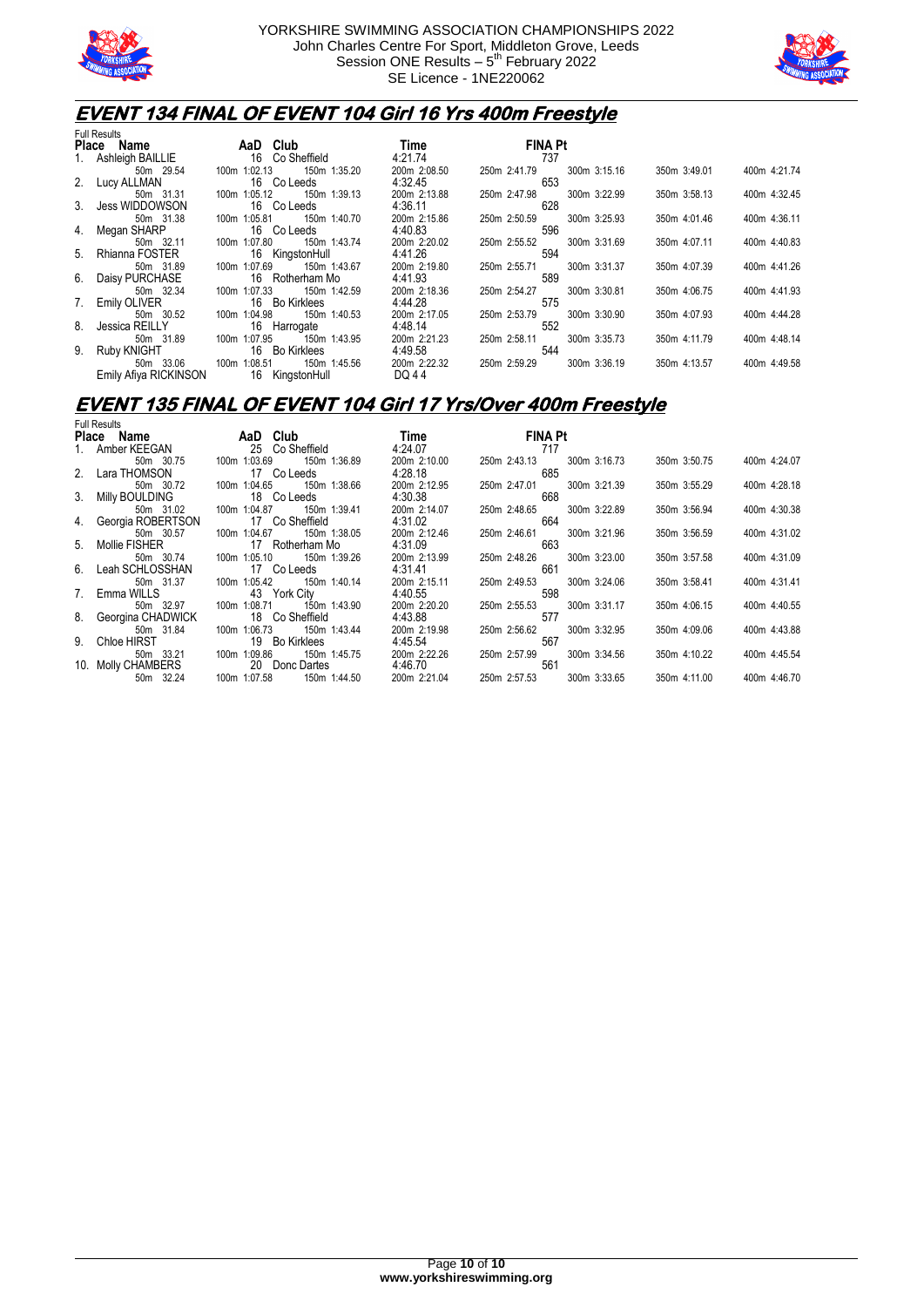



# **EVENT 151 Boy 10/13 Yrs 100m Breaststroke**

| Place<br>AaD Club<br>11<br>Harry OSBORNE<br>Co Sheffield<br>1:31.27<br>242<br>43.29<br>1.<br>11<br>182<br>1:40.19<br>46.52<br>Archie AINSLIE<br>Donc Dartes<br>10<br>181<br>48.61<br>Alexander MATZE<br>Bo Barnsley<br>1:40.46<br>George ROBERTSON<br>11<br>180<br>48.28<br>4.<br>Co Sheffield<br>1:40.68<br>174<br>48.28<br>5.<br>11 Co Leeds<br>Joshua MCMILLAN<br>1:41.80<br>Halo BENTLEY-HICKS<br>11 Co Leeds<br>1:42.29<br>171<br>48.72<br>Charlie HASLINGDEN<br>11<br>Co Sheffield<br>1:42.37<br>171<br>50.10<br>8.<br>10<br>1:42.89<br>168<br>48.75<br>Oscar FOCHT<br>KingstonHull<br>9.<br>Oliver BARRETT<br>11<br>1:44.20<br>162<br>49.24<br>Co Leeds<br>11<br>1:44.48<br>161<br>49.41<br>10. George HARRISON<br>Pocklington<br>159<br>11<br>48.88<br>11. Jack JONES<br>1:44.86<br>Donc Dartes<br>12. Jenson STILLINGS<br>11<br>Co Sheffield<br>1:45.30<br>157<br>50.00<br>13. Hudson SMITH<br>11<br>156<br>51.06<br>Co Leeds<br>1:45.50<br>14. Callum FOZARD<br>11<br>1:45.94<br>154<br>51.73<br>Co Leeds<br>15. James ASHCROFT<br>10 Co Leeds<br>148<br>50.36<br>1:47.38<br>11<br>1:48.85<br>142<br>52.00<br>16. Harry AUSTIN<br>Bo Barnsley<br>134<br>10<br>53.34<br>17. Oscar O'DONNELL<br>1:51.07<br>Co Leeds<br>11<br>18. Elliott MAYERS<br>Co Sheffield<br>1:51.77<br>131<br>53.20<br>To. Eilioll MATERS<br>19. Samuel OLLERENSHAW<br>20. Noab DARNELL<br>11<br><b>Bo Kirklees</b><br>1:52.10<br>130<br>55.83<br>20. Noah DARNELL<br>53.33<br>11<br>1:52.17<br>130<br>Co Leeds<br>11<br>21. Daniel TEW<br>Team Jorvik<br>1:52.36<br>129<br>53.66<br>52.93<br>22. Owen TEMPEST<br>11<br>1:52.80<br>128<br>Co Leeds<br>23. Oliver HART<br>52.93<br>11<br>1:53.13<br>127<br>Northall'ton<br>11<br>24. Angus YOUNG<br>Co Leeds<br>1:53.90<br>124<br>52.57<br>25. Daniel CROFTON<br>11<br>1:53.92<br>124<br>53.44<br>Chapeltown<br>25. Daniel UTC.<br>26. Seth CHARLESWORTH<br>11<br>120<br>1:55.26<br>56.60<br>Co Sheffield<br>27. Ernesto GARCIA<br>11 Co Sheffield<br>1:55.94<br>118<br>54.13<br>28. George KING<br>10 Co Leeds<br>1:56.80<br>115<br>56.10<br>11 Bev Barracud<br>1:58.22<br>111<br>56.29<br>29. Oscar HARLING<br>Samuel PERHAM<br>11 Tadcaster<br>DQ 74<br>12 Yrs Age Group - Full Results<br><b>FINA Pt</b><br>Place Name<br>AaD Club<br>Time<br>50<br>12<br>1.<br>Jacob O'DONNELL<br>Co Leeds<br>1:28.21<br>268<br>40.99<br>2.<br>12<br>1:30.52<br>248<br>42.46<br>Owen CARMODY<br>Co Leeds<br>12<br>1:31.49<br>240<br>42.61<br>Shae BRYANT<br>Co Leeds<br>12 Co Leeds<br>224<br>William WILSON<br>1:33.52<br>44.87<br>5.<br>12 Scunthorpe A<br>224<br>Dominic THORPE<br>1:33.65<br>44.65<br>12<br>6.<br>1:35.01<br>214<br>46.18<br>Co Leeds<br>Hayden LAM<br>12 Co Leeds<br>210<br>Matei STOICESCU<br>1:35.60<br>45.11<br>12 Co Leeds<br>208<br>1:35.98<br>44.98<br>Patrick O'HARA<br>12 Bo Kirklees<br>9.<br>206<br>45.37<br>Henry PRIESTLEY<br>1:36.19<br>12 KingstonHull<br>1:36.48<br>204<br>46.61<br>10. Dylan HILL<br>12 Co Leeds<br>11. Connor MCCULLEN<br>1:37.43<br>198<br>44.70<br>12 Bev Barracud<br>182<br>47.03<br>12. Oliver SMITH<br>1:40.34<br>12 Cleethorpes<br>1:40.39<br>181<br>47.72<br>13. Finley MOORE<br>12<br>178<br>46.03<br>14. Lucas MORTON<br>Bo Barnsley<br>1:41.03<br>12<br>177<br>48.33<br>15. Ben TOWSE<br>KingstonHull<br>1:41.26<br>16. Zach PIERCY<br>12<br>1:42.41<br>171<br>48.45<br>Co Leeds<br>12<br>1:42.42<br>171<br>48.12<br>17. Jacob HAIG<br>Harrogate<br>12<br>1:42.75<br>49.00<br>18. Theo KEARSLEY<br>Donc Dartes<br>169<br>12<br>1:44.58<br>160<br>50.08<br>19. Jackson CLARKE<br>Co Leeds<br>20. Matthew BELK<br>12<br>Stocksbridge<br>1:45.28<br>157<br>50.23<br>21. Harris CHAPMAN<br>12<br>145<br>49.59<br>Donc Dartes<br>1:48.12<br>13 Yrs Age Group - Full Results<br>Place<br>AaD Club<br>Time<br><b>FINA Pt</b><br>50<br>Name<br>Hao Hao SHI<br>13<br>Co Sheffield<br>1:15.11<br>434<br>35.48<br>13<br>Whitby<br>1:20.10<br>358<br>Arran CORNFORTH<br>37.02<br>3.<br>13<br>Co Leeds<br>1:22.22<br>331<br>39.49<br>William HICKLIN<br>322<br>38.71<br>Thomas WOOFFINDIN<br>13<br>Co Wakefield<br>1:22.98<br>4.<br>13<br>1:24.61<br>303<br>38.90<br>Alexander TEW<br><b>York City</b><br>Ethan COWELL<br>13<br>1:25.96<br>289<br>41.29<br>Co Leeds<br>1:26.91<br>280<br>Harry TUPMAN<br>13<br>39.18<br>7.<br>Bo Barnsley<br>41.19<br>8.<br>13<br>1:27.38<br>275<br>Benjamin SCOTT<br>Chapeltown<br>13<br>Pocklington<br>1:28.15<br>268<br>41.15<br>Thomas GIBBINS<br>264<br>10. Andrew HUNTER<br>13<br>1:28.56<br>40.72<br>Cleethorpes<br>43.21<br>13<br>1:29.07<br>260<br>11. Jenson OWEN<br>Donc Dartes<br>12. Zachary HELM<br>13<br>1:29.79<br>254<br>41.76<br>Co Leeds<br>251<br>13<br>Co Sheffield<br>1:30.08<br>42.35<br>13. Ruben ANDERSON<br>42.64<br>13<br>1:30.45<br>248<br>14. James SHARP<br>Co Wakefield<br>15. Mateo MARINOV<br>13<br>1:32.25<br>234<br>44.40<br>Stocksbridge<br>13<br>1:32.81<br>230<br>43.58<br>16. Arthur OWENS<br>Co Leeds<br>229<br>13<br>1:32.89<br>43.48<br>17. Thomas HILL<br><b>Bo Kirklees</b><br>18. Oliver TOOTLE<br>13<br>1:32.98<br>228<br>43.55<br><b>Bridlington</b><br>13<br>1:33.21<br>227<br>43.10<br>19. Toby RYDER<br><b>Thirsk WH</b><br>225<br>20. Matthew SITCH<br>13<br>1:33.45<br>44.46<br>KingstonHull<br>21. Joziah WRIGHT<br>13<br>1:34.04<br>221<br>43.49<br>Sheffield C<br>13<br>219<br>22. Ryan BROOKSBANK<br>1:34.35<br>43.42<br><b>Brighouse</b><br>217<br>23. Sam RACE<br>13<br>42.97<br>King'f Scar<br>1:34.60<br>44.81<br>24. Alfie YOUNG<br>13<br>Co Leeds<br>1:35.63<br>210<br>25. Richard LEE<br>13<br>209<br>45.14<br>Co Sheffield<br>1:35.73<br>26. Luke WISE<br>13<br>1:35.79<br>209<br>45.16<br>Tadcaster<br>13<br>27. Joseph STAMP<br>Scunthorpe A<br>1:37.59<br>197<br>46.17<br>13<br>197<br>45.52<br>28. Reggie SPENCE<br>Co Leeds<br>1:37.61<br>29. Oliver KEENS<br>13<br>1:38.93<br>190<br>46.28<br>Rotherham Mo<br>30. James CAMPBELL<br>13<br>Sheffield C<br>1:40.50<br>181<br>47.07<br>13<br>1:40.52<br>181<br>48.83<br>31. Rory KING<br>Co Leeds<br>13 York City<br>32. Charles TREMAYNE |    | 10/11 Yrs Age Group - Full Results |  |         |                |       |
|--------------------------------------------------------------------------------------------------------------------------------------------------------------------------------------------------------------------------------------------------------------------------------------------------------------------------------------------------------------------------------------------------------------------------------------------------------------------------------------------------------------------------------------------------------------------------------------------------------------------------------------------------------------------------------------------------------------------------------------------------------------------------------------------------------------------------------------------------------------------------------------------------------------------------------------------------------------------------------------------------------------------------------------------------------------------------------------------------------------------------------------------------------------------------------------------------------------------------------------------------------------------------------------------------------------------------------------------------------------------------------------------------------------------------------------------------------------------------------------------------------------------------------------------------------------------------------------------------------------------------------------------------------------------------------------------------------------------------------------------------------------------------------------------------------------------------------------------------------------------------------------------------------------------------------------------------------------------------------------------------------------------------------------------------------------------------------------------------------------------------------------------------------------------------------------------------------------------------------------------------------------------------------------------------------------------------------------------------------------------------------------------------------------------------------------------------------------------------------------------------------------------------------------------------------------------------------------------------------------------------------------------------------------------------------------------------------------------------------------------------------------------------------------------------------------------------------------------------------------------------------------------------------------------------------------------------------------------------------------------------------------------------------------------------------------------------------------------------------------------------------------------------------------------------------------------------------------------------------------------------------------------------------------------------------------------------------------------------------------------------------------------------------------------------------------------------------------------------------------------------------------------------------------------------------------------------------------------------------------------------------------------------------------------------------------------------------------------------------------------------------------------------------------------------------------------------------------------------------------------------------------------------------------------------------------------------------------------------------------------------------------------------------------------------------------------------------------------------------------------------------------------------------------------------------------------------------------------------------------------------------------------------------------------------------------------------------------------------------------------------------------------------------------------------------------------------------------------------------------------------------------------------------------------------------------------------------------------------------------------------------------------------------------------------------------------------------------------------------------------------------------------------------------------------------------------------------------------------------------------------------------------------------------------------------------------------------------------------------------------------------------------------------------------------------------------------------------------------------------------------------------------------------------------------------------------------------------------------------------------------------------------------------------------------------------------------------------------------------------------------------------------------------------------------------------------------------------------------------------------------------------------------------------------------------------------------------------------------------------------------------------------------------------------------------------------------------------------------------------------------------------------------------------------------------------------------------------------------------------------------------------------------------------------------------------------------------------------------------------------------------------------------------------------------------------------|----|------------------------------------|--|---------|----------------|-------|
|                                                                                                                                                                                                                                                                                                                                                                                                                                                                                                                                                                                                                                                                                                                                                                                                                                                                                                                                                                                                                                                                                                                                                                                                                                                                                                                                                                                                                                                                                                                                                                                                                                                                                                                                                                                                                                                                                                                                                                                                                                                                                                                                                                                                                                                                                                                                                                                                                                                                                                                                                                                                                                                                                                                                                                                                                                                                                                                                                                                                                                                                                                                                                                                                                                                                                                                                                                                                                                                                                                                                                                                                                                                                                                                                                                                                                                                                                                                                                                                                                                                                                                                                                                                                                                                                                                                                                                                                                                                                                                                                                                                                                                                                                                                                                                                                                                                                                                                                                                                                                                                                                                                                                                                                                                                                                                                                                                                                                                                                                                                                                                                                                                                                                                                                                                                                                                                                                                                                                                                                                                                                    |    | Name                               |  | Time    | <b>FINA Pt</b> | 50    |
|                                                                                                                                                                                                                                                                                                                                                                                                                                                                                                                                                                                                                                                                                                                                                                                                                                                                                                                                                                                                                                                                                                                                                                                                                                                                                                                                                                                                                                                                                                                                                                                                                                                                                                                                                                                                                                                                                                                                                                                                                                                                                                                                                                                                                                                                                                                                                                                                                                                                                                                                                                                                                                                                                                                                                                                                                                                                                                                                                                                                                                                                                                                                                                                                                                                                                                                                                                                                                                                                                                                                                                                                                                                                                                                                                                                                                                                                                                                                                                                                                                                                                                                                                                                                                                                                                                                                                                                                                                                                                                                                                                                                                                                                                                                                                                                                                                                                                                                                                                                                                                                                                                                                                                                                                                                                                                                                                                                                                                                                                                                                                                                                                                                                                                                                                                                                                                                                                                                                                                                                                                                                    | 2. |                                    |  |         |                |       |
|                                                                                                                                                                                                                                                                                                                                                                                                                                                                                                                                                                                                                                                                                                                                                                                                                                                                                                                                                                                                                                                                                                                                                                                                                                                                                                                                                                                                                                                                                                                                                                                                                                                                                                                                                                                                                                                                                                                                                                                                                                                                                                                                                                                                                                                                                                                                                                                                                                                                                                                                                                                                                                                                                                                                                                                                                                                                                                                                                                                                                                                                                                                                                                                                                                                                                                                                                                                                                                                                                                                                                                                                                                                                                                                                                                                                                                                                                                                                                                                                                                                                                                                                                                                                                                                                                                                                                                                                                                                                                                                                                                                                                                                                                                                                                                                                                                                                                                                                                                                                                                                                                                                                                                                                                                                                                                                                                                                                                                                                                                                                                                                                                                                                                                                                                                                                                                                                                                                                                                                                                                                                    | 3. |                                    |  |         |                |       |
|                                                                                                                                                                                                                                                                                                                                                                                                                                                                                                                                                                                                                                                                                                                                                                                                                                                                                                                                                                                                                                                                                                                                                                                                                                                                                                                                                                                                                                                                                                                                                                                                                                                                                                                                                                                                                                                                                                                                                                                                                                                                                                                                                                                                                                                                                                                                                                                                                                                                                                                                                                                                                                                                                                                                                                                                                                                                                                                                                                                                                                                                                                                                                                                                                                                                                                                                                                                                                                                                                                                                                                                                                                                                                                                                                                                                                                                                                                                                                                                                                                                                                                                                                                                                                                                                                                                                                                                                                                                                                                                                                                                                                                                                                                                                                                                                                                                                                                                                                                                                                                                                                                                                                                                                                                                                                                                                                                                                                                                                                                                                                                                                                                                                                                                                                                                                                                                                                                                                                                                                                                                                    |    |                                    |  |         |                |       |
|                                                                                                                                                                                                                                                                                                                                                                                                                                                                                                                                                                                                                                                                                                                                                                                                                                                                                                                                                                                                                                                                                                                                                                                                                                                                                                                                                                                                                                                                                                                                                                                                                                                                                                                                                                                                                                                                                                                                                                                                                                                                                                                                                                                                                                                                                                                                                                                                                                                                                                                                                                                                                                                                                                                                                                                                                                                                                                                                                                                                                                                                                                                                                                                                                                                                                                                                                                                                                                                                                                                                                                                                                                                                                                                                                                                                                                                                                                                                                                                                                                                                                                                                                                                                                                                                                                                                                                                                                                                                                                                                                                                                                                                                                                                                                                                                                                                                                                                                                                                                                                                                                                                                                                                                                                                                                                                                                                                                                                                                                                                                                                                                                                                                                                                                                                                                                                                                                                                                                                                                                                                                    | 6. |                                    |  |         |                |       |
|                                                                                                                                                                                                                                                                                                                                                                                                                                                                                                                                                                                                                                                                                                                                                                                                                                                                                                                                                                                                                                                                                                                                                                                                                                                                                                                                                                                                                                                                                                                                                                                                                                                                                                                                                                                                                                                                                                                                                                                                                                                                                                                                                                                                                                                                                                                                                                                                                                                                                                                                                                                                                                                                                                                                                                                                                                                                                                                                                                                                                                                                                                                                                                                                                                                                                                                                                                                                                                                                                                                                                                                                                                                                                                                                                                                                                                                                                                                                                                                                                                                                                                                                                                                                                                                                                                                                                                                                                                                                                                                                                                                                                                                                                                                                                                                                                                                                                                                                                                                                                                                                                                                                                                                                                                                                                                                                                                                                                                                                                                                                                                                                                                                                                                                                                                                                                                                                                                                                                                                                                                                                    | 7. |                                    |  |         |                |       |
|                                                                                                                                                                                                                                                                                                                                                                                                                                                                                                                                                                                                                                                                                                                                                                                                                                                                                                                                                                                                                                                                                                                                                                                                                                                                                                                                                                                                                                                                                                                                                                                                                                                                                                                                                                                                                                                                                                                                                                                                                                                                                                                                                                                                                                                                                                                                                                                                                                                                                                                                                                                                                                                                                                                                                                                                                                                                                                                                                                                                                                                                                                                                                                                                                                                                                                                                                                                                                                                                                                                                                                                                                                                                                                                                                                                                                                                                                                                                                                                                                                                                                                                                                                                                                                                                                                                                                                                                                                                                                                                                                                                                                                                                                                                                                                                                                                                                                                                                                                                                                                                                                                                                                                                                                                                                                                                                                                                                                                                                                                                                                                                                                                                                                                                                                                                                                                                                                                                                                                                                                                                                    |    |                                    |  |         |                |       |
|                                                                                                                                                                                                                                                                                                                                                                                                                                                                                                                                                                                                                                                                                                                                                                                                                                                                                                                                                                                                                                                                                                                                                                                                                                                                                                                                                                                                                                                                                                                                                                                                                                                                                                                                                                                                                                                                                                                                                                                                                                                                                                                                                                                                                                                                                                                                                                                                                                                                                                                                                                                                                                                                                                                                                                                                                                                                                                                                                                                                                                                                                                                                                                                                                                                                                                                                                                                                                                                                                                                                                                                                                                                                                                                                                                                                                                                                                                                                                                                                                                                                                                                                                                                                                                                                                                                                                                                                                                                                                                                                                                                                                                                                                                                                                                                                                                                                                                                                                                                                                                                                                                                                                                                                                                                                                                                                                                                                                                                                                                                                                                                                                                                                                                                                                                                                                                                                                                                                                                                                                                                                    |    |                                    |  |         |                |       |
|                                                                                                                                                                                                                                                                                                                                                                                                                                                                                                                                                                                                                                                                                                                                                                                                                                                                                                                                                                                                                                                                                                                                                                                                                                                                                                                                                                                                                                                                                                                                                                                                                                                                                                                                                                                                                                                                                                                                                                                                                                                                                                                                                                                                                                                                                                                                                                                                                                                                                                                                                                                                                                                                                                                                                                                                                                                                                                                                                                                                                                                                                                                                                                                                                                                                                                                                                                                                                                                                                                                                                                                                                                                                                                                                                                                                                                                                                                                                                                                                                                                                                                                                                                                                                                                                                                                                                                                                                                                                                                                                                                                                                                                                                                                                                                                                                                                                                                                                                                                                                                                                                                                                                                                                                                                                                                                                                                                                                                                                                                                                                                                                                                                                                                                                                                                                                                                                                                                                                                                                                                                                    |    |                                    |  |         |                |       |
|                                                                                                                                                                                                                                                                                                                                                                                                                                                                                                                                                                                                                                                                                                                                                                                                                                                                                                                                                                                                                                                                                                                                                                                                                                                                                                                                                                                                                                                                                                                                                                                                                                                                                                                                                                                                                                                                                                                                                                                                                                                                                                                                                                                                                                                                                                                                                                                                                                                                                                                                                                                                                                                                                                                                                                                                                                                                                                                                                                                                                                                                                                                                                                                                                                                                                                                                                                                                                                                                                                                                                                                                                                                                                                                                                                                                                                                                                                                                                                                                                                                                                                                                                                                                                                                                                                                                                                                                                                                                                                                                                                                                                                                                                                                                                                                                                                                                                                                                                                                                                                                                                                                                                                                                                                                                                                                                                                                                                                                                                                                                                                                                                                                                                                                                                                                                                                                                                                                                                                                                                                                                    |    |                                    |  |         |                |       |
|                                                                                                                                                                                                                                                                                                                                                                                                                                                                                                                                                                                                                                                                                                                                                                                                                                                                                                                                                                                                                                                                                                                                                                                                                                                                                                                                                                                                                                                                                                                                                                                                                                                                                                                                                                                                                                                                                                                                                                                                                                                                                                                                                                                                                                                                                                                                                                                                                                                                                                                                                                                                                                                                                                                                                                                                                                                                                                                                                                                                                                                                                                                                                                                                                                                                                                                                                                                                                                                                                                                                                                                                                                                                                                                                                                                                                                                                                                                                                                                                                                                                                                                                                                                                                                                                                                                                                                                                                                                                                                                                                                                                                                                                                                                                                                                                                                                                                                                                                                                                                                                                                                                                                                                                                                                                                                                                                                                                                                                                                                                                                                                                                                                                                                                                                                                                                                                                                                                                                                                                                                                                    |    |                                    |  |         |                |       |
|                                                                                                                                                                                                                                                                                                                                                                                                                                                                                                                                                                                                                                                                                                                                                                                                                                                                                                                                                                                                                                                                                                                                                                                                                                                                                                                                                                                                                                                                                                                                                                                                                                                                                                                                                                                                                                                                                                                                                                                                                                                                                                                                                                                                                                                                                                                                                                                                                                                                                                                                                                                                                                                                                                                                                                                                                                                                                                                                                                                                                                                                                                                                                                                                                                                                                                                                                                                                                                                                                                                                                                                                                                                                                                                                                                                                                                                                                                                                                                                                                                                                                                                                                                                                                                                                                                                                                                                                                                                                                                                                                                                                                                                                                                                                                                                                                                                                                                                                                                                                                                                                                                                                                                                                                                                                                                                                                                                                                                                                                                                                                                                                                                                                                                                                                                                                                                                                                                                                                                                                                                                                    |    |                                    |  |         |                |       |
|                                                                                                                                                                                                                                                                                                                                                                                                                                                                                                                                                                                                                                                                                                                                                                                                                                                                                                                                                                                                                                                                                                                                                                                                                                                                                                                                                                                                                                                                                                                                                                                                                                                                                                                                                                                                                                                                                                                                                                                                                                                                                                                                                                                                                                                                                                                                                                                                                                                                                                                                                                                                                                                                                                                                                                                                                                                                                                                                                                                                                                                                                                                                                                                                                                                                                                                                                                                                                                                                                                                                                                                                                                                                                                                                                                                                                                                                                                                                                                                                                                                                                                                                                                                                                                                                                                                                                                                                                                                                                                                                                                                                                                                                                                                                                                                                                                                                                                                                                                                                                                                                                                                                                                                                                                                                                                                                                                                                                                                                                                                                                                                                                                                                                                                                                                                                                                                                                                                                                                                                                                                                    |    |                                    |  |         |                |       |
|                                                                                                                                                                                                                                                                                                                                                                                                                                                                                                                                                                                                                                                                                                                                                                                                                                                                                                                                                                                                                                                                                                                                                                                                                                                                                                                                                                                                                                                                                                                                                                                                                                                                                                                                                                                                                                                                                                                                                                                                                                                                                                                                                                                                                                                                                                                                                                                                                                                                                                                                                                                                                                                                                                                                                                                                                                                                                                                                                                                                                                                                                                                                                                                                                                                                                                                                                                                                                                                                                                                                                                                                                                                                                                                                                                                                                                                                                                                                                                                                                                                                                                                                                                                                                                                                                                                                                                                                                                                                                                                                                                                                                                                                                                                                                                                                                                                                                                                                                                                                                                                                                                                                                                                                                                                                                                                                                                                                                                                                                                                                                                                                                                                                                                                                                                                                                                                                                                                                                                                                                                                                    |    |                                    |  |         |                |       |
|                                                                                                                                                                                                                                                                                                                                                                                                                                                                                                                                                                                                                                                                                                                                                                                                                                                                                                                                                                                                                                                                                                                                                                                                                                                                                                                                                                                                                                                                                                                                                                                                                                                                                                                                                                                                                                                                                                                                                                                                                                                                                                                                                                                                                                                                                                                                                                                                                                                                                                                                                                                                                                                                                                                                                                                                                                                                                                                                                                                                                                                                                                                                                                                                                                                                                                                                                                                                                                                                                                                                                                                                                                                                                                                                                                                                                                                                                                                                                                                                                                                                                                                                                                                                                                                                                                                                                                                                                                                                                                                                                                                                                                                                                                                                                                                                                                                                                                                                                                                                                                                                                                                                                                                                                                                                                                                                                                                                                                                                                                                                                                                                                                                                                                                                                                                                                                                                                                                                                                                                                                                                    |    |                                    |  |         |                |       |
|                                                                                                                                                                                                                                                                                                                                                                                                                                                                                                                                                                                                                                                                                                                                                                                                                                                                                                                                                                                                                                                                                                                                                                                                                                                                                                                                                                                                                                                                                                                                                                                                                                                                                                                                                                                                                                                                                                                                                                                                                                                                                                                                                                                                                                                                                                                                                                                                                                                                                                                                                                                                                                                                                                                                                                                                                                                                                                                                                                                                                                                                                                                                                                                                                                                                                                                                                                                                                                                                                                                                                                                                                                                                                                                                                                                                                                                                                                                                                                                                                                                                                                                                                                                                                                                                                                                                                                                                                                                                                                                                                                                                                                                                                                                                                                                                                                                                                                                                                                                                                                                                                                                                                                                                                                                                                                                                                                                                                                                                                                                                                                                                                                                                                                                                                                                                                                                                                                                                                                                                                                                                    |    |                                    |  |         |                |       |
|                                                                                                                                                                                                                                                                                                                                                                                                                                                                                                                                                                                                                                                                                                                                                                                                                                                                                                                                                                                                                                                                                                                                                                                                                                                                                                                                                                                                                                                                                                                                                                                                                                                                                                                                                                                                                                                                                                                                                                                                                                                                                                                                                                                                                                                                                                                                                                                                                                                                                                                                                                                                                                                                                                                                                                                                                                                                                                                                                                                                                                                                                                                                                                                                                                                                                                                                                                                                                                                                                                                                                                                                                                                                                                                                                                                                                                                                                                                                                                                                                                                                                                                                                                                                                                                                                                                                                                                                                                                                                                                                                                                                                                                                                                                                                                                                                                                                                                                                                                                                                                                                                                                                                                                                                                                                                                                                                                                                                                                                                                                                                                                                                                                                                                                                                                                                                                                                                                                                                                                                                                                                    |    |                                    |  |         |                |       |
|                                                                                                                                                                                                                                                                                                                                                                                                                                                                                                                                                                                                                                                                                                                                                                                                                                                                                                                                                                                                                                                                                                                                                                                                                                                                                                                                                                                                                                                                                                                                                                                                                                                                                                                                                                                                                                                                                                                                                                                                                                                                                                                                                                                                                                                                                                                                                                                                                                                                                                                                                                                                                                                                                                                                                                                                                                                                                                                                                                                                                                                                                                                                                                                                                                                                                                                                                                                                                                                                                                                                                                                                                                                                                                                                                                                                                                                                                                                                                                                                                                                                                                                                                                                                                                                                                                                                                                                                                                                                                                                                                                                                                                                                                                                                                                                                                                                                                                                                                                                                                                                                                                                                                                                                                                                                                                                                                                                                                                                                                                                                                                                                                                                                                                                                                                                                                                                                                                                                                                                                                                                                    |    |                                    |  |         |                |       |
|                                                                                                                                                                                                                                                                                                                                                                                                                                                                                                                                                                                                                                                                                                                                                                                                                                                                                                                                                                                                                                                                                                                                                                                                                                                                                                                                                                                                                                                                                                                                                                                                                                                                                                                                                                                                                                                                                                                                                                                                                                                                                                                                                                                                                                                                                                                                                                                                                                                                                                                                                                                                                                                                                                                                                                                                                                                                                                                                                                                                                                                                                                                                                                                                                                                                                                                                                                                                                                                                                                                                                                                                                                                                                                                                                                                                                                                                                                                                                                                                                                                                                                                                                                                                                                                                                                                                                                                                                                                                                                                                                                                                                                                                                                                                                                                                                                                                                                                                                                                                                                                                                                                                                                                                                                                                                                                                                                                                                                                                                                                                                                                                                                                                                                                                                                                                                                                                                                                                                                                                                                                                    |    |                                    |  |         |                |       |
|                                                                                                                                                                                                                                                                                                                                                                                                                                                                                                                                                                                                                                                                                                                                                                                                                                                                                                                                                                                                                                                                                                                                                                                                                                                                                                                                                                                                                                                                                                                                                                                                                                                                                                                                                                                                                                                                                                                                                                                                                                                                                                                                                                                                                                                                                                                                                                                                                                                                                                                                                                                                                                                                                                                                                                                                                                                                                                                                                                                                                                                                                                                                                                                                                                                                                                                                                                                                                                                                                                                                                                                                                                                                                                                                                                                                                                                                                                                                                                                                                                                                                                                                                                                                                                                                                                                                                                                                                                                                                                                                                                                                                                                                                                                                                                                                                                                                                                                                                                                                                                                                                                                                                                                                                                                                                                                                                                                                                                                                                                                                                                                                                                                                                                                                                                                                                                                                                                                                                                                                                                                                    |    |                                    |  |         |                |       |
|                                                                                                                                                                                                                                                                                                                                                                                                                                                                                                                                                                                                                                                                                                                                                                                                                                                                                                                                                                                                                                                                                                                                                                                                                                                                                                                                                                                                                                                                                                                                                                                                                                                                                                                                                                                                                                                                                                                                                                                                                                                                                                                                                                                                                                                                                                                                                                                                                                                                                                                                                                                                                                                                                                                                                                                                                                                                                                                                                                                                                                                                                                                                                                                                                                                                                                                                                                                                                                                                                                                                                                                                                                                                                                                                                                                                                                                                                                                                                                                                                                                                                                                                                                                                                                                                                                                                                                                                                                                                                                                                                                                                                                                                                                                                                                                                                                                                                                                                                                                                                                                                                                                                                                                                                                                                                                                                                                                                                                                                                                                                                                                                                                                                                                                                                                                                                                                                                                                                                                                                                                                                    |    |                                    |  |         |                |       |
|                                                                                                                                                                                                                                                                                                                                                                                                                                                                                                                                                                                                                                                                                                                                                                                                                                                                                                                                                                                                                                                                                                                                                                                                                                                                                                                                                                                                                                                                                                                                                                                                                                                                                                                                                                                                                                                                                                                                                                                                                                                                                                                                                                                                                                                                                                                                                                                                                                                                                                                                                                                                                                                                                                                                                                                                                                                                                                                                                                                                                                                                                                                                                                                                                                                                                                                                                                                                                                                                                                                                                                                                                                                                                                                                                                                                                                                                                                                                                                                                                                                                                                                                                                                                                                                                                                                                                                                                                                                                                                                                                                                                                                                                                                                                                                                                                                                                                                                                                                                                                                                                                                                                                                                                                                                                                                                                                                                                                                                                                                                                                                                                                                                                                                                                                                                                                                                                                                                                                                                                                                                                    |    |                                    |  |         |                |       |
|                                                                                                                                                                                                                                                                                                                                                                                                                                                                                                                                                                                                                                                                                                                                                                                                                                                                                                                                                                                                                                                                                                                                                                                                                                                                                                                                                                                                                                                                                                                                                                                                                                                                                                                                                                                                                                                                                                                                                                                                                                                                                                                                                                                                                                                                                                                                                                                                                                                                                                                                                                                                                                                                                                                                                                                                                                                                                                                                                                                                                                                                                                                                                                                                                                                                                                                                                                                                                                                                                                                                                                                                                                                                                                                                                                                                                                                                                                                                                                                                                                                                                                                                                                                                                                                                                                                                                                                                                                                                                                                                                                                                                                                                                                                                                                                                                                                                                                                                                                                                                                                                                                                                                                                                                                                                                                                                                                                                                                                                                                                                                                                                                                                                                                                                                                                                                                                                                                                                                                                                                                                                    |    |                                    |  |         |                |       |
|                                                                                                                                                                                                                                                                                                                                                                                                                                                                                                                                                                                                                                                                                                                                                                                                                                                                                                                                                                                                                                                                                                                                                                                                                                                                                                                                                                                                                                                                                                                                                                                                                                                                                                                                                                                                                                                                                                                                                                                                                                                                                                                                                                                                                                                                                                                                                                                                                                                                                                                                                                                                                                                                                                                                                                                                                                                                                                                                                                                                                                                                                                                                                                                                                                                                                                                                                                                                                                                                                                                                                                                                                                                                                                                                                                                                                                                                                                                                                                                                                                                                                                                                                                                                                                                                                                                                                                                                                                                                                                                                                                                                                                                                                                                                                                                                                                                                                                                                                                                                                                                                                                                                                                                                                                                                                                                                                                                                                                                                                                                                                                                                                                                                                                                                                                                                                                                                                                                                                                                                                                                                    |    |                                    |  |         |                |       |
|                                                                                                                                                                                                                                                                                                                                                                                                                                                                                                                                                                                                                                                                                                                                                                                                                                                                                                                                                                                                                                                                                                                                                                                                                                                                                                                                                                                                                                                                                                                                                                                                                                                                                                                                                                                                                                                                                                                                                                                                                                                                                                                                                                                                                                                                                                                                                                                                                                                                                                                                                                                                                                                                                                                                                                                                                                                                                                                                                                                                                                                                                                                                                                                                                                                                                                                                                                                                                                                                                                                                                                                                                                                                                                                                                                                                                                                                                                                                                                                                                                                                                                                                                                                                                                                                                                                                                                                                                                                                                                                                                                                                                                                                                                                                                                                                                                                                                                                                                                                                                                                                                                                                                                                                                                                                                                                                                                                                                                                                                                                                                                                                                                                                                                                                                                                                                                                                                                                                                                                                                                                                    |    |                                    |  |         |                |       |
|                                                                                                                                                                                                                                                                                                                                                                                                                                                                                                                                                                                                                                                                                                                                                                                                                                                                                                                                                                                                                                                                                                                                                                                                                                                                                                                                                                                                                                                                                                                                                                                                                                                                                                                                                                                                                                                                                                                                                                                                                                                                                                                                                                                                                                                                                                                                                                                                                                                                                                                                                                                                                                                                                                                                                                                                                                                                                                                                                                                                                                                                                                                                                                                                                                                                                                                                                                                                                                                                                                                                                                                                                                                                                                                                                                                                                                                                                                                                                                                                                                                                                                                                                                                                                                                                                                                                                                                                                                                                                                                                                                                                                                                                                                                                                                                                                                                                                                                                                                                                                                                                                                                                                                                                                                                                                                                                                                                                                                                                                                                                                                                                                                                                                                                                                                                                                                                                                                                                                                                                                                                                    |    |                                    |  |         |                |       |
|                                                                                                                                                                                                                                                                                                                                                                                                                                                                                                                                                                                                                                                                                                                                                                                                                                                                                                                                                                                                                                                                                                                                                                                                                                                                                                                                                                                                                                                                                                                                                                                                                                                                                                                                                                                                                                                                                                                                                                                                                                                                                                                                                                                                                                                                                                                                                                                                                                                                                                                                                                                                                                                                                                                                                                                                                                                                                                                                                                                                                                                                                                                                                                                                                                                                                                                                                                                                                                                                                                                                                                                                                                                                                                                                                                                                                                                                                                                                                                                                                                                                                                                                                                                                                                                                                                                                                                                                                                                                                                                                                                                                                                                                                                                                                                                                                                                                                                                                                                                                                                                                                                                                                                                                                                                                                                                                                                                                                                                                                                                                                                                                                                                                                                                                                                                                                                                                                                                                                                                                                                                                    | 3. |                                    |  |         |                |       |
|                                                                                                                                                                                                                                                                                                                                                                                                                                                                                                                                                                                                                                                                                                                                                                                                                                                                                                                                                                                                                                                                                                                                                                                                                                                                                                                                                                                                                                                                                                                                                                                                                                                                                                                                                                                                                                                                                                                                                                                                                                                                                                                                                                                                                                                                                                                                                                                                                                                                                                                                                                                                                                                                                                                                                                                                                                                                                                                                                                                                                                                                                                                                                                                                                                                                                                                                                                                                                                                                                                                                                                                                                                                                                                                                                                                                                                                                                                                                                                                                                                                                                                                                                                                                                                                                                                                                                                                                                                                                                                                                                                                                                                                                                                                                                                                                                                                                                                                                                                                                                                                                                                                                                                                                                                                                                                                                                                                                                                                                                                                                                                                                                                                                                                                                                                                                                                                                                                                                                                                                                                                                    | 4. |                                    |  |         |                |       |
|                                                                                                                                                                                                                                                                                                                                                                                                                                                                                                                                                                                                                                                                                                                                                                                                                                                                                                                                                                                                                                                                                                                                                                                                                                                                                                                                                                                                                                                                                                                                                                                                                                                                                                                                                                                                                                                                                                                                                                                                                                                                                                                                                                                                                                                                                                                                                                                                                                                                                                                                                                                                                                                                                                                                                                                                                                                                                                                                                                                                                                                                                                                                                                                                                                                                                                                                                                                                                                                                                                                                                                                                                                                                                                                                                                                                                                                                                                                                                                                                                                                                                                                                                                                                                                                                                                                                                                                                                                                                                                                                                                                                                                                                                                                                                                                                                                                                                                                                                                                                                                                                                                                                                                                                                                                                                                                                                                                                                                                                                                                                                                                                                                                                                                                                                                                                                                                                                                                                                                                                                                                                    |    |                                    |  |         |                |       |
|                                                                                                                                                                                                                                                                                                                                                                                                                                                                                                                                                                                                                                                                                                                                                                                                                                                                                                                                                                                                                                                                                                                                                                                                                                                                                                                                                                                                                                                                                                                                                                                                                                                                                                                                                                                                                                                                                                                                                                                                                                                                                                                                                                                                                                                                                                                                                                                                                                                                                                                                                                                                                                                                                                                                                                                                                                                                                                                                                                                                                                                                                                                                                                                                                                                                                                                                                                                                                                                                                                                                                                                                                                                                                                                                                                                                                                                                                                                                                                                                                                                                                                                                                                                                                                                                                                                                                                                                                                                                                                                                                                                                                                                                                                                                                                                                                                                                                                                                                                                                                                                                                                                                                                                                                                                                                                                                                                                                                                                                                                                                                                                                                                                                                                                                                                                                                                                                                                                                                                                                                                                                    | 7. |                                    |  |         |                |       |
|                                                                                                                                                                                                                                                                                                                                                                                                                                                                                                                                                                                                                                                                                                                                                                                                                                                                                                                                                                                                                                                                                                                                                                                                                                                                                                                                                                                                                                                                                                                                                                                                                                                                                                                                                                                                                                                                                                                                                                                                                                                                                                                                                                                                                                                                                                                                                                                                                                                                                                                                                                                                                                                                                                                                                                                                                                                                                                                                                                                                                                                                                                                                                                                                                                                                                                                                                                                                                                                                                                                                                                                                                                                                                                                                                                                                                                                                                                                                                                                                                                                                                                                                                                                                                                                                                                                                                                                                                                                                                                                                                                                                                                                                                                                                                                                                                                                                                                                                                                                                                                                                                                                                                                                                                                                                                                                                                                                                                                                                                                                                                                                                                                                                                                                                                                                                                                                                                                                                                                                                                                                                    | 8. |                                    |  |         |                |       |
|                                                                                                                                                                                                                                                                                                                                                                                                                                                                                                                                                                                                                                                                                                                                                                                                                                                                                                                                                                                                                                                                                                                                                                                                                                                                                                                                                                                                                                                                                                                                                                                                                                                                                                                                                                                                                                                                                                                                                                                                                                                                                                                                                                                                                                                                                                                                                                                                                                                                                                                                                                                                                                                                                                                                                                                                                                                                                                                                                                                                                                                                                                                                                                                                                                                                                                                                                                                                                                                                                                                                                                                                                                                                                                                                                                                                                                                                                                                                                                                                                                                                                                                                                                                                                                                                                                                                                                                                                                                                                                                                                                                                                                                                                                                                                                                                                                                                                                                                                                                                                                                                                                                                                                                                                                                                                                                                                                                                                                                                                                                                                                                                                                                                                                                                                                                                                                                                                                                                                                                                                                                                    |    |                                    |  |         |                |       |
|                                                                                                                                                                                                                                                                                                                                                                                                                                                                                                                                                                                                                                                                                                                                                                                                                                                                                                                                                                                                                                                                                                                                                                                                                                                                                                                                                                                                                                                                                                                                                                                                                                                                                                                                                                                                                                                                                                                                                                                                                                                                                                                                                                                                                                                                                                                                                                                                                                                                                                                                                                                                                                                                                                                                                                                                                                                                                                                                                                                                                                                                                                                                                                                                                                                                                                                                                                                                                                                                                                                                                                                                                                                                                                                                                                                                                                                                                                                                                                                                                                                                                                                                                                                                                                                                                                                                                                                                                                                                                                                                                                                                                                                                                                                                                                                                                                                                                                                                                                                                                                                                                                                                                                                                                                                                                                                                                                                                                                                                                                                                                                                                                                                                                                                                                                                                                                                                                                                                                                                                                                                                    |    |                                    |  |         |                |       |
|                                                                                                                                                                                                                                                                                                                                                                                                                                                                                                                                                                                                                                                                                                                                                                                                                                                                                                                                                                                                                                                                                                                                                                                                                                                                                                                                                                                                                                                                                                                                                                                                                                                                                                                                                                                                                                                                                                                                                                                                                                                                                                                                                                                                                                                                                                                                                                                                                                                                                                                                                                                                                                                                                                                                                                                                                                                                                                                                                                                                                                                                                                                                                                                                                                                                                                                                                                                                                                                                                                                                                                                                                                                                                                                                                                                                                                                                                                                                                                                                                                                                                                                                                                                                                                                                                                                                                                                                                                                                                                                                                                                                                                                                                                                                                                                                                                                                                                                                                                                                                                                                                                                                                                                                                                                                                                                                                                                                                                                                                                                                                                                                                                                                                                                                                                                                                                                                                                                                                                                                                                                                    |    |                                    |  |         |                |       |
|                                                                                                                                                                                                                                                                                                                                                                                                                                                                                                                                                                                                                                                                                                                                                                                                                                                                                                                                                                                                                                                                                                                                                                                                                                                                                                                                                                                                                                                                                                                                                                                                                                                                                                                                                                                                                                                                                                                                                                                                                                                                                                                                                                                                                                                                                                                                                                                                                                                                                                                                                                                                                                                                                                                                                                                                                                                                                                                                                                                                                                                                                                                                                                                                                                                                                                                                                                                                                                                                                                                                                                                                                                                                                                                                                                                                                                                                                                                                                                                                                                                                                                                                                                                                                                                                                                                                                                                                                                                                                                                                                                                                                                                                                                                                                                                                                                                                                                                                                                                                                                                                                                                                                                                                                                                                                                                                                                                                                                                                                                                                                                                                                                                                                                                                                                                                                                                                                                                                                                                                                                                                    |    |                                    |  |         |                |       |
|                                                                                                                                                                                                                                                                                                                                                                                                                                                                                                                                                                                                                                                                                                                                                                                                                                                                                                                                                                                                                                                                                                                                                                                                                                                                                                                                                                                                                                                                                                                                                                                                                                                                                                                                                                                                                                                                                                                                                                                                                                                                                                                                                                                                                                                                                                                                                                                                                                                                                                                                                                                                                                                                                                                                                                                                                                                                                                                                                                                                                                                                                                                                                                                                                                                                                                                                                                                                                                                                                                                                                                                                                                                                                                                                                                                                                                                                                                                                                                                                                                                                                                                                                                                                                                                                                                                                                                                                                                                                                                                                                                                                                                                                                                                                                                                                                                                                                                                                                                                                                                                                                                                                                                                                                                                                                                                                                                                                                                                                                                                                                                                                                                                                                                                                                                                                                                                                                                                                                                                                                                                                    |    |                                    |  |         |                |       |
|                                                                                                                                                                                                                                                                                                                                                                                                                                                                                                                                                                                                                                                                                                                                                                                                                                                                                                                                                                                                                                                                                                                                                                                                                                                                                                                                                                                                                                                                                                                                                                                                                                                                                                                                                                                                                                                                                                                                                                                                                                                                                                                                                                                                                                                                                                                                                                                                                                                                                                                                                                                                                                                                                                                                                                                                                                                                                                                                                                                                                                                                                                                                                                                                                                                                                                                                                                                                                                                                                                                                                                                                                                                                                                                                                                                                                                                                                                                                                                                                                                                                                                                                                                                                                                                                                                                                                                                                                                                                                                                                                                                                                                                                                                                                                                                                                                                                                                                                                                                                                                                                                                                                                                                                                                                                                                                                                                                                                                                                                                                                                                                                                                                                                                                                                                                                                                                                                                                                                                                                                                                                    |    |                                    |  |         |                |       |
|                                                                                                                                                                                                                                                                                                                                                                                                                                                                                                                                                                                                                                                                                                                                                                                                                                                                                                                                                                                                                                                                                                                                                                                                                                                                                                                                                                                                                                                                                                                                                                                                                                                                                                                                                                                                                                                                                                                                                                                                                                                                                                                                                                                                                                                                                                                                                                                                                                                                                                                                                                                                                                                                                                                                                                                                                                                                                                                                                                                                                                                                                                                                                                                                                                                                                                                                                                                                                                                                                                                                                                                                                                                                                                                                                                                                                                                                                                                                                                                                                                                                                                                                                                                                                                                                                                                                                                                                                                                                                                                                                                                                                                                                                                                                                                                                                                                                                                                                                                                                                                                                                                                                                                                                                                                                                                                                                                                                                                                                                                                                                                                                                                                                                                                                                                                                                                                                                                                                                                                                                                                                    |    |                                    |  |         |                |       |
|                                                                                                                                                                                                                                                                                                                                                                                                                                                                                                                                                                                                                                                                                                                                                                                                                                                                                                                                                                                                                                                                                                                                                                                                                                                                                                                                                                                                                                                                                                                                                                                                                                                                                                                                                                                                                                                                                                                                                                                                                                                                                                                                                                                                                                                                                                                                                                                                                                                                                                                                                                                                                                                                                                                                                                                                                                                                                                                                                                                                                                                                                                                                                                                                                                                                                                                                                                                                                                                                                                                                                                                                                                                                                                                                                                                                                                                                                                                                                                                                                                                                                                                                                                                                                                                                                                                                                                                                                                                                                                                                                                                                                                                                                                                                                                                                                                                                                                                                                                                                                                                                                                                                                                                                                                                                                                                                                                                                                                                                                                                                                                                                                                                                                                                                                                                                                                                                                                                                                                                                                                                                    |    |                                    |  |         |                |       |
|                                                                                                                                                                                                                                                                                                                                                                                                                                                                                                                                                                                                                                                                                                                                                                                                                                                                                                                                                                                                                                                                                                                                                                                                                                                                                                                                                                                                                                                                                                                                                                                                                                                                                                                                                                                                                                                                                                                                                                                                                                                                                                                                                                                                                                                                                                                                                                                                                                                                                                                                                                                                                                                                                                                                                                                                                                                                                                                                                                                                                                                                                                                                                                                                                                                                                                                                                                                                                                                                                                                                                                                                                                                                                                                                                                                                                                                                                                                                                                                                                                                                                                                                                                                                                                                                                                                                                                                                                                                                                                                                                                                                                                                                                                                                                                                                                                                                                                                                                                                                                                                                                                                                                                                                                                                                                                                                                                                                                                                                                                                                                                                                                                                                                                                                                                                                                                                                                                                                                                                                                                                                    |    |                                    |  |         |                |       |
|                                                                                                                                                                                                                                                                                                                                                                                                                                                                                                                                                                                                                                                                                                                                                                                                                                                                                                                                                                                                                                                                                                                                                                                                                                                                                                                                                                                                                                                                                                                                                                                                                                                                                                                                                                                                                                                                                                                                                                                                                                                                                                                                                                                                                                                                                                                                                                                                                                                                                                                                                                                                                                                                                                                                                                                                                                                                                                                                                                                                                                                                                                                                                                                                                                                                                                                                                                                                                                                                                                                                                                                                                                                                                                                                                                                                                                                                                                                                                                                                                                                                                                                                                                                                                                                                                                                                                                                                                                                                                                                                                                                                                                                                                                                                                                                                                                                                                                                                                                                                                                                                                                                                                                                                                                                                                                                                                                                                                                                                                                                                                                                                                                                                                                                                                                                                                                                                                                                                                                                                                                                                    |    |                                    |  |         |                |       |
|                                                                                                                                                                                                                                                                                                                                                                                                                                                                                                                                                                                                                                                                                                                                                                                                                                                                                                                                                                                                                                                                                                                                                                                                                                                                                                                                                                                                                                                                                                                                                                                                                                                                                                                                                                                                                                                                                                                                                                                                                                                                                                                                                                                                                                                                                                                                                                                                                                                                                                                                                                                                                                                                                                                                                                                                                                                                                                                                                                                                                                                                                                                                                                                                                                                                                                                                                                                                                                                                                                                                                                                                                                                                                                                                                                                                                                                                                                                                                                                                                                                                                                                                                                                                                                                                                                                                                                                                                                                                                                                                                                                                                                                                                                                                                                                                                                                                                                                                                                                                                                                                                                                                                                                                                                                                                                                                                                                                                                                                                                                                                                                                                                                                                                                                                                                                                                                                                                                                                                                                                                                                    |    |                                    |  |         |                |       |
|                                                                                                                                                                                                                                                                                                                                                                                                                                                                                                                                                                                                                                                                                                                                                                                                                                                                                                                                                                                                                                                                                                                                                                                                                                                                                                                                                                                                                                                                                                                                                                                                                                                                                                                                                                                                                                                                                                                                                                                                                                                                                                                                                                                                                                                                                                                                                                                                                                                                                                                                                                                                                                                                                                                                                                                                                                                                                                                                                                                                                                                                                                                                                                                                                                                                                                                                                                                                                                                                                                                                                                                                                                                                                                                                                                                                                                                                                                                                                                                                                                                                                                                                                                                                                                                                                                                                                                                                                                                                                                                                                                                                                                                                                                                                                                                                                                                                                                                                                                                                                                                                                                                                                                                                                                                                                                                                                                                                                                                                                                                                                                                                                                                                                                                                                                                                                                                                                                                                                                                                                                                                    | 1. |                                    |  |         |                |       |
|                                                                                                                                                                                                                                                                                                                                                                                                                                                                                                                                                                                                                                                                                                                                                                                                                                                                                                                                                                                                                                                                                                                                                                                                                                                                                                                                                                                                                                                                                                                                                                                                                                                                                                                                                                                                                                                                                                                                                                                                                                                                                                                                                                                                                                                                                                                                                                                                                                                                                                                                                                                                                                                                                                                                                                                                                                                                                                                                                                                                                                                                                                                                                                                                                                                                                                                                                                                                                                                                                                                                                                                                                                                                                                                                                                                                                                                                                                                                                                                                                                                                                                                                                                                                                                                                                                                                                                                                                                                                                                                                                                                                                                                                                                                                                                                                                                                                                                                                                                                                                                                                                                                                                                                                                                                                                                                                                                                                                                                                                                                                                                                                                                                                                                                                                                                                                                                                                                                                                                                                                                                                    | 2. |                                    |  |         |                |       |
|                                                                                                                                                                                                                                                                                                                                                                                                                                                                                                                                                                                                                                                                                                                                                                                                                                                                                                                                                                                                                                                                                                                                                                                                                                                                                                                                                                                                                                                                                                                                                                                                                                                                                                                                                                                                                                                                                                                                                                                                                                                                                                                                                                                                                                                                                                                                                                                                                                                                                                                                                                                                                                                                                                                                                                                                                                                                                                                                                                                                                                                                                                                                                                                                                                                                                                                                                                                                                                                                                                                                                                                                                                                                                                                                                                                                                                                                                                                                                                                                                                                                                                                                                                                                                                                                                                                                                                                                                                                                                                                                                                                                                                                                                                                                                                                                                                                                                                                                                                                                                                                                                                                                                                                                                                                                                                                                                                                                                                                                                                                                                                                                                                                                                                                                                                                                                                                                                                                                                                                                                                                                    |    |                                    |  |         |                |       |
|                                                                                                                                                                                                                                                                                                                                                                                                                                                                                                                                                                                                                                                                                                                                                                                                                                                                                                                                                                                                                                                                                                                                                                                                                                                                                                                                                                                                                                                                                                                                                                                                                                                                                                                                                                                                                                                                                                                                                                                                                                                                                                                                                                                                                                                                                                                                                                                                                                                                                                                                                                                                                                                                                                                                                                                                                                                                                                                                                                                                                                                                                                                                                                                                                                                                                                                                                                                                                                                                                                                                                                                                                                                                                                                                                                                                                                                                                                                                                                                                                                                                                                                                                                                                                                                                                                                                                                                                                                                                                                                                                                                                                                                                                                                                                                                                                                                                                                                                                                                                                                                                                                                                                                                                                                                                                                                                                                                                                                                                                                                                                                                                                                                                                                                                                                                                                                                                                                                                                                                                                                                                    | 5. |                                    |  |         |                |       |
|                                                                                                                                                                                                                                                                                                                                                                                                                                                                                                                                                                                                                                                                                                                                                                                                                                                                                                                                                                                                                                                                                                                                                                                                                                                                                                                                                                                                                                                                                                                                                                                                                                                                                                                                                                                                                                                                                                                                                                                                                                                                                                                                                                                                                                                                                                                                                                                                                                                                                                                                                                                                                                                                                                                                                                                                                                                                                                                                                                                                                                                                                                                                                                                                                                                                                                                                                                                                                                                                                                                                                                                                                                                                                                                                                                                                                                                                                                                                                                                                                                                                                                                                                                                                                                                                                                                                                                                                                                                                                                                                                                                                                                                                                                                                                                                                                                                                                                                                                                                                                                                                                                                                                                                                                                                                                                                                                                                                                                                                                                                                                                                                                                                                                                                                                                                                                                                                                                                                                                                                                                                                    | 6. |                                    |  |         |                |       |
|                                                                                                                                                                                                                                                                                                                                                                                                                                                                                                                                                                                                                                                                                                                                                                                                                                                                                                                                                                                                                                                                                                                                                                                                                                                                                                                                                                                                                                                                                                                                                                                                                                                                                                                                                                                                                                                                                                                                                                                                                                                                                                                                                                                                                                                                                                                                                                                                                                                                                                                                                                                                                                                                                                                                                                                                                                                                                                                                                                                                                                                                                                                                                                                                                                                                                                                                                                                                                                                                                                                                                                                                                                                                                                                                                                                                                                                                                                                                                                                                                                                                                                                                                                                                                                                                                                                                                                                                                                                                                                                                                                                                                                                                                                                                                                                                                                                                                                                                                                                                                                                                                                                                                                                                                                                                                                                                                                                                                                                                                                                                                                                                                                                                                                                                                                                                                                                                                                                                                                                                                                                                    |    |                                    |  |         |                |       |
|                                                                                                                                                                                                                                                                                                                                                                                                                                                                                                                                                                                                                                                                                                                                                                                                                                                                                                                                                                                                                                                                                                                                                                                                                                                                                                                                                                                                                                                                                                                                                                                                                                                                                                                                                                                                                                                                                                                                                                                                                                                                                                                                                                                                                                                                                                                                                                                                                                                                                                                                                                                                                                                                                                                                                                                                                                                                                                                                                                                                                                                                                                                                                                                                                                                                                                                                                                                                                                                                                                                                                                                                                                                                                                                                                                                                                                                                                                                                                                                                                                                                                                                                                                                                                                                                                                                                                                                                                                                                                                                                                                                                                                                                                                                                                                                                                                                                                                                                                                                                                                                                                                                                                                                                                                                                                                                                                                                                                                                                                                                                                                                                                                                                                                                                                                                                                                                                                                                                                                                                                                                                    | 9. |                                    |  |         |                |       |
|                                                                                                                                                                                                                                                                                                                                                                                                                                                                                                                                                                                                                                                                                                                                                                                                                                                                                                                                                                                                                                                                                                                                                                                                                                                                                                                                                                                                                                                                                                                                                                                                                                                                                                                                                                                                                                                                                                                                                                                                                                                                                                                                                                                                                                                                                                                                                                                                                                                                                                                                                                                                                                                                                                                                                                                                                                                                                                                                                                                                                                                                                                                                                                                                                                                                                                                                                                                                                                                                                                                                                                                                                                                                                                                                                                                                                                                                                                                                                                                                                                                                                                                                                                                                                                                                                                                                                                                                                                                                                                                                                                                                                                                                                                                                                                                                                                                                                                                                                                                                                                                                                                                                                                                                                                                                                                                                                                                                                                                                                                                                                                                                                                                                                                                                                                                                                                                                                                                                                                                                                                                                    |    |                                    |  |         |                |       |
|                                                                                                                                                                                                                                                                                                                                                                                                                                                                                                                                                                                                                                                                                                                                                                                                                                                                                                                                                                                                                                                                                                                                                                                                                                                                                                                                                                                                                                                                                                                                                                                                                                                                                                                                                                                                                                                                                                                                                                                                                                                                                                                                                                                                                                                                                                                                                                                                                                                                                                                                                                                                                                                                                                                                                                                                                                                                                                                                                                                                                                                                                                                                                                                                                                                                                                                                                                                                                                                                                                                                                                                                                                                                                                                                                                                                                                                                                                                                                                                                                                                                                                                                                                                                                                                                                                                                                                                                                                                                                                                                                                                                                                                                                                                                                                                                                                                                                                                                                                                                                                                                                                                                                                                                                                                                                                                                                                                                                                                                                                                                                                                                                                                                                                                                                                                                                                                                                                                                                                                                                                                                    |    |                                    |  |         |                |       |
|                                                                                                                                                                                                                                                                                                                                                                                                                                                                                                                                                                                                                                                                                                                                                                                                                                                                                                                                                                                                                                                                                                                                                                                                                                                                                                                                                                                                                                                                                                                                                                                                                                                                                                                                                                                                                                                                                                                                                                                                                                                                                                                                                                                                                                                                                                                                                                                                                                                                                                                                                                                                                                                                                                                                                                                                                                                                                                                                                                                                                                                                                                                                                                                                                                                                                                                                                                                                                                                                                                                                                                                                                                                                                                                                                                                                                                                                                                                                                                                                                                                                                                                                                                                                                                                                                                                                                                                                                                                                                                                                                                                                                                                                                                                                                                                                                                                                                                                                                                                                                                                                                                                                                                                                                                                                                                                                                                                                                                                                                                                                                                                                                                                                                                                                                                                                                                                                                                                                                                                                                                                                    |    |                                    |  |         |                |       |
|                                                                                                                                                                                                                                                                                                                                                                                                                                                                                                                                                                                                                                                                                                                                                                                                                                                                                                                                                                                                                                                                                                                                                                                                                                                                                                                                                                                                                                                                                                                                                                                                                                                                                                                                                                                                                                                                                                                                                                                                                                                                                                                                                                                                                                                                                                                                                                                                                                                                                                                                                                                                                                                                                                                                                                                                                                                                                                                                                                                                                                                                                                                                                                                                                                                                                                                                                                                                                                                                                                                                                                                                                                                                                                                                                                                                                                                                                                                                                                                                                                                                                                                                                                                                                                                                                                                                                                                                                                                                                                                                                                                                                                                                                                                                                                                                                                                                                                                                                                                                                                                                                                                                                                                                                                                                                                                                                                                                                                                                                                                                                                                                                                                                                                                                                                                                                                                                                                                                                                                                                                                                    |    |                                    |  |         |                |       |
|                                                                                                                                                                                                                                                                                                                                                                                                                                                                                                                                                                                                                                                                                                                                                                                                                                                                                                                                                                                                                                                                                                                                                                                                                                                                                                                                                                                                                                                                                                                                                                                                                                                                                                                                                                                                                                                                                                                                                                                                                                                                                                                                                                                                                                                                                                                                                                                                                                                                                                                                                                                                                                                                                                                                                                                                                                                                                                                                                                                                                                                                                                                                                                                                                                                                                                                                                                                                                                                                                                                                                                                                                                                                                                                                                                                                                                                                                                                                                                                                                                                                                                                                                                                                                                                                                                                                                                                                                                                                                                                                                                                                                                                                                                                                                                                                                                                                                                                                                                                                                                                                                                                                                                                                                                                                                                                                                                                                                                                                                                                                                                                                                                                                                                                                                                                                                                                                                                                                                                                                                                                                    |    |                                    |  |         |                |       |
|                                                                                                                                                                                                                                                                                                                                                                                                                                                                                                                                                                                                                                                                                                                                                                                                                                                                                                                                                                                                                                                                                                                                                                                                                                                                                                                                                                                                                                                                                                                                                                                                                                                                                                                                                                                                                                                                                                                                                                                                                                                                                                                                                                                                                                                                                                                                                                                                                                                                                                                                                                                                                                                                                                                                                                                                                                                                                                                                                                                                                                                                                                                                                                                                                                                                                                                                                                                                                                                                                                                                                                                                                                                                                                                                                                                                                                                                                                                                                                                                                                                                                                                                                                                                                                                                                                                                                                                                                                                                                                                                                                                                                                                                                                                                                                                                                                                                                                                                                                                                                                                                                                                                                                                                                                                                                                                                                                                                                                                                                                                                                                                                                                                                                                                                                                                                                                                                                                                                                                                                                                                                    |    |                                    |  |         |                |       |
|                                                                                                                                                                                                                                                                                                                                                                                                                                                                                                                                                                                                                                                                                                                                                                                                                                                                                                                                                                                                                                                                                                                                                                                                                                                                                                                                                                                                                                                                                                                                                                                                                                                                                                                                                                                                                                                                                                                                                                                                                                                                                                                                                                                                                                                                                                                                                                                                                                                                                                                                                                                                                                                                                                                                                                                                                                                                                                                                                                                                                                                                                                                                                                                                                                                                                                                                                                                                                                                                                                                                                                                                                                                                                                                                                                                                                                                                                                                                                                                                                                                                                                                                                                                                                                                                                                                                                                                                                                                                                                                                                                                                                                                                                                                                                                                                                                                                                                                                                                                                                                                                                                                                                                                                                                                                                                                                                                                                                                                                                                                                                                                                                                                                                                                                                                                                                                                                                                                                                                                                                                                                    |    |                                    |  |         |                |       |
|                                                                                                                                                                                                                                                                                                                                                                                                                                                                                                                                                                                                                                                                                                                                                                                                                                                                                                                                                                                                                                                                                                                                                                                                                                                                                                                                                                                                                                                                                                                                                                                                                                                                                                                                                                                                                                                                                                                                                                                                                                                                                                                                                                                                                                                                                                                                                                                                                                                                                                                                                                                                                                                                                                                                                                                                                                                                                                                                                                                                                                                                                                                                                                                                                                                                                                                                                                                                                                                                                                                                                                                                                                                                                                                                                                                                                                                                                                                                                                                                                                                                                                                                                                                                                                                                                                                                                                                                                                                                                                                                                                                                                                                                                                                                                                                                                                                                                                                                                                                                                                                                                                                                                                                                                                                                                                                                                                                                                                                                                                                                                                                                                                                                                                                                                                                                                                                                                                                                                                                                                                                                    |    |                                    |  |         |                |       |
|                                                                                                                                                                                                                                                                                                                                                                                                                                                                                                                                                                                                                                                                                                                                                                                                                                                                                                                                                                                                                                                                                                                                                                                                                                                                                                                                                                                                                                                                                                                                                                                                                                                                                                                                                                                                                                                                                                                                                                                                                                                                                                                                                                                                                                                                                                                                                                                                                                                                                                                                                                                                                                                                                                                                                                                                                                                                                                                                                                                                                                                                                                                                                                                                                                                                                                                                                                                                                                                                                                                                                                                                                                                                                                                                                                                                                                                                                                                                                                                                                                                                                                                                                                                                                                                                                                                                                                                                                                                                                                                                                                                                                                                                                                                                                                                                                                                                                                                                                                                                                                                                                                                                                                                                                                                                                                                                                                                                                                                                                                                                                                                                                                                                                                                                                                                                                                                                                                                                                                                                                                                                    |    |                                    |  |         |                |       |
|                                                                                                                                                                                                                                                                                                                                                                                                                                                                                                                                                                                                                                                                                                                                                                                                                                                                                                                                                                                                                                                                                                                                                                                                                                                                                                                                                                                                                                                                                                                                                                                                                                                                                                                                                                                                                                                                                                                                                                                                                                                                                                                                                                                                                                                                                                                                                                                                                                                                                                                                                                                                                                                                                                                                                                                                                                                                                                                                                                                                                                                                                                                                                                                                                                                                                                                                                                                                                                                                                                                                                                                                                                                                                                                                                                                                                                                                                                                                                                                                                                                                                                                                                                                                                                                                                                                                                                                                                                                                                                                                                                                                                                                                                                                                                                                                                                                                                                                                                                                                                                                                                                                                                                                                                                                                                                                                                                                                                                                                                                                                                                                                                                                                                                                                                                                                                                                                                                                                                                                                                                                                    |    |                                    |  |         |                |       |
|                                                                                                                                                                                                                                                                                                                                                                                                                                                                                                                                                                                                                                                                                                                                                                                                                                                                                                                                                                                                                                                                                                                                                                                                                                                                                                                                                                                                                                                                                                                                                                                                                                                                                                                                                                                                                                                                                                                                                                                                                                                                                                                                                                                                                                                                                                                                                                                                                                                                                                                                                                                                                                                                                                                                                                                                                                                                                                                                                                                                                                                                                                                                                                                                                                                                                                                                                                                                                                                                                                                                                                                                                                                                                                                                                                                                                                                                                                                                                                                                                                                                                                                                                                                                                                                                                                                                                                                                                                                                                                                                                                                                                                                                                                                                                                                                                                                                                                                                                                                                                                                                                                                                                                                                                                                                                                                                                                                                                                                                                                                                                                                                                                                                                                                                                                                                                                                                                                                                                                                                                                                                    |    |                                    |  |         |                |       |
|                                                                                                                                                                                                                                                                                                                                                                                                                                                                                                                                                                                                                                                                                                                                                                                                                                                                                                                                                                                                                                                                                                                                                                                                                                                                                                                                                                                                                                                                                                                                                                                                                                                                                                                                                                                                                                                                                                                                                                                                                                                                                                                                                                                                                                                                                                                                                                                                                                                                                                                                                                                                                                                                                                                                                                                                                                                                                                                                                                                                                                                                                                                                                                                                                                                                                                                                                                                                                                                                                                                                                                                                                                                                                                                                                                                                                                                                                                                                                                                                                                                                                                                                                                                                                                                                                                                                                                                                                                                                                                                                                                                                                                                                                                                                                                                                                                                                                                                                                                                                                                                                                                                                                                                                                                                                                                                                                                                                                                                                                                                                                                                                                                                                                                                                                                                                                                                                                                                                                                                                                                                                    |    |                                    |  |         |                |       |
|                                                                                                                                                                                                                                                                                                                                                                                                                                                                                                                                                                                                                                                                                                                                                                                                                                                                                                                                                                                                                                                                                                                                                                                                                                                                                                                                                                                                                                                                                                                                                                                                                                                                                                                                                                                                                                                                                                                                                                                                                                                                                                                                                                                                                                                                                                                                                                                                                                                                                                                                                                                                                                                                                                                                                                                                                                                                                                                                                                                                                                                                                                                                                                                                                                                                                                                                                                                                                                                                                                                                                                                                                                                                                                                                                                                                                                                                                                                                                                                                                                                                                                                                                                                                                                                                                                                                                                                                                                                                                                                                                                                                                                                                                                                                                                                                                                                                                                                                                                                                                                                                                                                                                                                                                                                                                                                                                                                                                                                                                                                                                                                                                                                                                                                                                                                                                                                                                                                                                                                                                                                                    |    |                                    |  |         |                |       |
|                                                                                                                                                                                                                                                                                                                                                                                                                                                                                                                                                                                                                                                                                                                                                                                                                                                                                                                                                                                                                                                                                                                                                                                                                                                                                                                                                                                                                                                                                                                                                                                                                                                                                                                                                                                                                                                                                                                                                                                                                                                                                                                                                                                                                                                                                                                                                                                                                                                                                                                                                                                                                                                                                                                                                                                                                                                                                                                                                                                                                                                                                                                                                                                                                                                                                                                                                                                                                                                                                                                                                                                                                                                                                                                                                                                                                                                                                                                                                                                                                                                                                                                                                                                                                                                                                                                                                                                                                                                                                                                                                                                                                                                                                                                                                                                                                                                                                                                                                                                                                                                                                                                                                                                                                                                                                                                                                                                                                                                                                                                                                                                                                                                                                                                                                                                                                                                                                                                                                                                                                                                                    |    |                                    |  |         |                |       |
|                                                                                                                                                                                                                                                                                                                                                                                                                                                                                                                                                                                                                                                                                                                                                                                                                                                                                                                                                                                                                                                                                                                                                                                                                                                                                                                                                                                                                                                                                                                                                                                                                                                                                                                                                                                                                                                                                                                                                                                                                                                                                                                                                                                                                                                                                                                                                                                                                                                                                                                                                                                                                                                                                                                                                                                                                                                                                                                                                                                                                                                                                                                                                                                                                                                                                                                                                                                                                                                                                                                                                                                                                                                                                                                                                                                                                                                                                                                                                                                                                                                                                                                                                                                                                                                                                                                                                                                                                                                                                                                                                                                                                                                                                                                                                                                                                                                                                                                                                                                                                                                                                                                                                                                                                                                                                                                                                                                                                                                                                                                                                                                                                                                                                                                                                                                                                                                                                                                                                                                                                                                                    |    |                                    |  |         |                |       |
|                                                                                                                                                                                                                                                                                                                                                                                                                                                                                                                                                                                                                                                                                                                                                                                                                                                                                                                                                                                                                                                                                                                                                                                                                                                                                                                                                                                                                                                                                                                                                                                                                                                                                                                                                                                                                                                                                                                                                                                                                                                                                                                                                                                                                                                                                                                                                                                                                                                                                                                                                                                                                                                                                                                                                                                                                                                                                                                                                                                                                                                                                                                                                                                                                                                                                                                                                                                                                                                                                                                                                                                                                                                                                                                                                                                                                                                                                                                                                                                                                                                                                                                                                                                                                                                                                                                                                                                                                                                                                                                                                                                                                                                                                                                                                                                                                                                                                                                                                                                                                                                                                                                                                                                                                                                                                                                                                                                                                                                                                                                                                                                                                                                                                                                                                                                                                                                                                                                                                                                                                                                                    |    |                                    |  |         |                |       |
|                                                                                                                                                                                                                                                                                                                                                                                                                                                                                                                                                                                                                                                                                                                                                                                                                                                                                                                                                                                                                                                                                                                                                                                                                                                                                                                                                                                                                                                                                                                                                                                                                                                                                                                                                                                                                                                                                                                                                                                                                                                                                                                                                                                                                                                                                                                                                                                                                                                                                                                                                                                                                                                                                                                                                                                                                                                                                                                                                                                                                                                                                                                                                                                                                                                                                                                                                                                                                                                                                                                                                                                                                                                                                                                                                                                                                                                                                                                                                                                                                                                                                                                                                                                                                                                                                                                                                                                                                                                                                                                                                                                                                                                                                                                                                                                                                                                                                                                                                                                                                                                                                                                                                                                                                                                                                                                                                                                                                                                                                                                                                                                                                                                                                                                                                                                                                                                                                                                                                                                                                                                                    |    |                                    |  | 1:40.82 | 179            | 47.77 |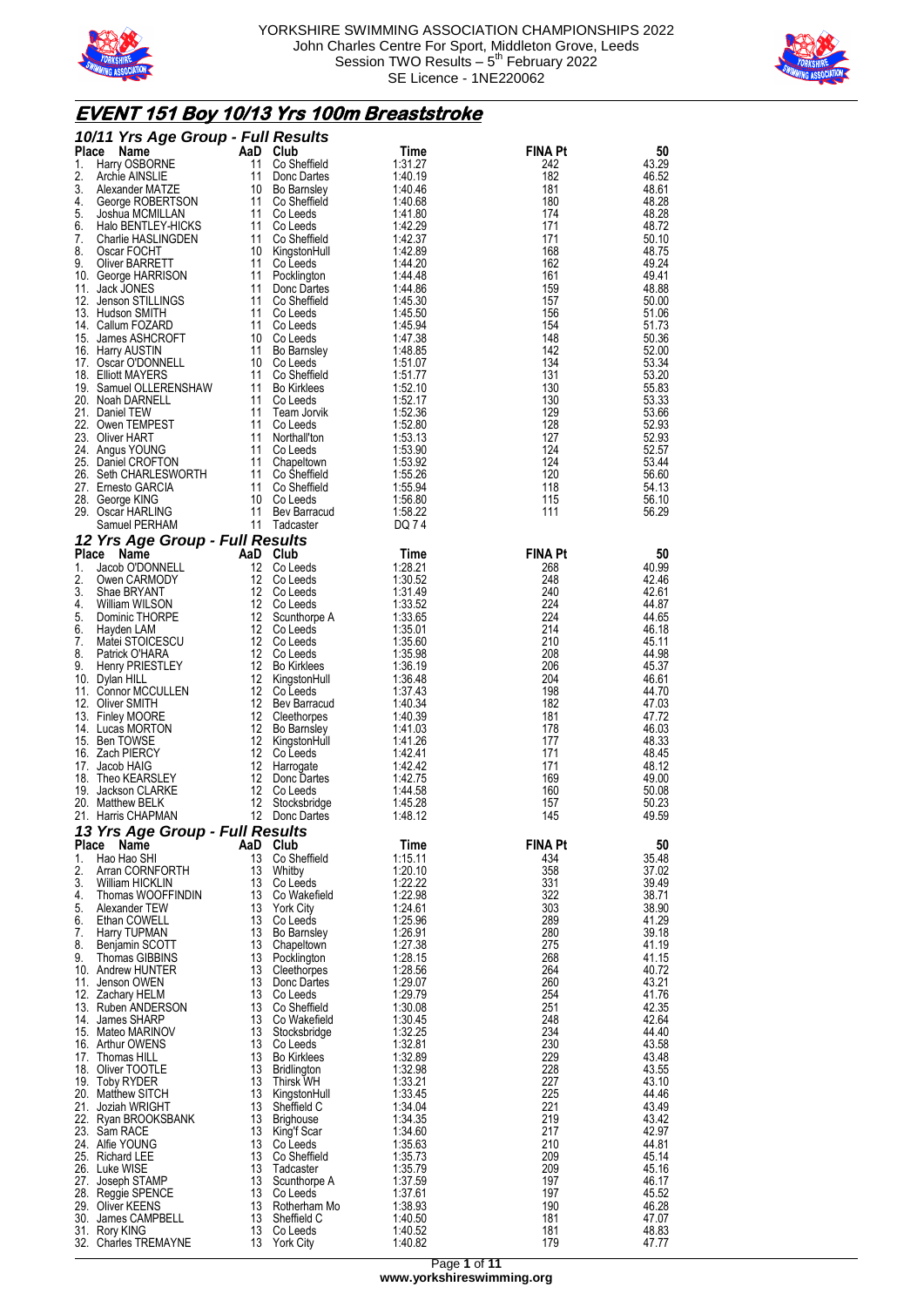



| <b>MING ROOVING</b>                                                       |                                                                              | SE Licence - 1NE220062               |                |                |
|---------------------------------------------------------------------------|------------------------------------------------------------------------------|--------------------------------------|----------------|----------------|
| 33.<br>Adam GILL<br>Pavel ZIRAR<br>34.<br>Charlie HORNE<br>Daniel HAWKINS | 13<br>Bo Barnsley<br>13<br>KingstonHull<br>13<br>Co Leeds<br>13<br>Harrogate | 1:40.97<br>1:45.63<br>DQ 74<br>DQ 75 | 178<br>156     | 47.02<br>50.46 |
| <u>EVENT 152 Boy 14 Yrs/Over 100m Breaststroke</u>                        |                                                                              |                                      |                |                |
| 14 Yrs Age Group - Full Results                                           |                                                                              |                                      |                |                |
| Place<br>Name                                                             | AaD Club                                                                     | Time                                 | <b>FINA Pt</b> | 50             |
| Maxwell FORD<br>1.                                                        | 14<br>Co Leeds                                                               | 1:15.18                              | 433            | 35.20          |
| 2.<br>Benjamin DALE-WOOD                                                  | 14<br><b>Thirsk WH</b>                                                       | 1:15.26                              | 431            | 34.84          |
| 3.<br>Daniel RANSOM                                                       | Co Leeds<br>14                                                               | 1:15.33                              | 430            | 34.90          |
| 4.<br>Joseph HALL                                                         | Co Leeds<br>14                                                               | 1:15.52                              | 427            | 35.82          |
| 5.<br>Ethan POTTER                                                        | Co Sheffield<br>14                                                           | 1:16.13                              | 417            | 36.08          |
| 6.<br><b>Oliver AUSTIN</b>                                                | 14<br><b>Bo Barnsley</b>                                                     | 1:18.24                              | 384            | 36.44          |
| 7.<br>Robbie AMBLER                                                       | 14<br>Co Bradford                                                            | 1:19.29                              | 369            | 36.81          |
| 8.<br>Charlie HINSON                                                      | 14<br>Co Leeds                                                               | 1:21.11                              | 344            | 38.10          |
| 9.<br><b>Patrick NEILL</b>                                                | 14<br>Stocksbridge                                                           | 1:21.67                              | 337            | 37.92          |
| 10.<br>Oliver MAYGER                                                      | 14<br><b>Thirsk WH</b>                                                       | 1:22.10                              | 332            | 39.53          |
| 11.<br>Maciej BANAS                                                       | 14<br>Donc Dartes                                                            | 1:22.13                              | 332            | 38.57          |
| 12.<br>Alfie CHARLTON                                                     | 14<br>Harrogate                                                              | 1:22.20                              | 331            | 37.74          |
| 13.<br>Alex GOLDBERG                                                      | 14<br>Bev Barracud                                                           | 1:22.56                              | 327            | 38.00          |
| <b>Harrison MASKREY</b><br>14.                                            | 14<br>Donc Dartes                                                            | 1:23.04                              | 321            | 39.17          |
| Zach CROWTHER<br>15.                                                      | 14<br>Co Leeds                                                               | 1:23.19                              | 319            | 38.43          |
| 15. Harry COCKBURN                                                        | Skipton<br>14                                                                | 1:23.19                              | 319            | 39.46          |
| 17. Louie NIGHTINGALE                                                     | 14<br>Donc Dartes                                                            | 1:23.71                              | 313            | 39.53          |
| 18.<br>Tin Ho CHEUNG                                                      | 14<br>Co Leeds                                                               | 1:23.90                              | 311            | 39.16          |
| 19.<br>Freddy DEAN                                                        | Co Bradford<br>14                                                            | 1:23.91                              | 311            | 39.46          |
| 20.<br>Joe DALY                                                           | 14<br>Cleethorpes                                                            | 1:24.04                              | 310            | 38.69          |
| <b>Archie APPLEBY</b><br>21.                                              | Skipton<br>14                                                                | 1:24.49                              | 305            | 38.85          |
| 22.<br>Quinn-Austin KELLY<br>00<br><b>FILLE DODEDTO OUTTO</b>             | 14<br>Co Bradford<br>Chandlim<br>4A                                          | 1:25.22<br>1.05.10                   | 297<br>001     | 39.50<br>on co |
|                                                                           |                                                                              |                                      |                |                |

|       | 23. Elliot ROBERTS-CUTTS<br>24. Callum RAVEN | 14       | Chapeltown<br>14 Co Leeds | 1:25.48<br>1:27.76 | 294<br>272     | 39.58<br>40.01 |
|-------|----------------------------------------------|----------|---------------------------|--------------------|----------------|----------------|
|       | 15 Yrs Age Group - Full Results              |          |                           |                    |                |                |
|       | Place Name                                   |          | AaD Club                  | Time               | <b>FINA Pt</b> | 50             |
| 1.    | George BROOKS                                | 15       | Co Leeds                  | 1:12.55            | 481            | 34.17          |
| 2.    | Joseph LEVISON                               | 15       | Wetherby                  | 1:14.66            | 442            | 34.73          |
| 3.    | Jamie BLEANCH                                | 15       | <b>York City</b>          | 1:14.81            | 439            | 35.16          |
| 4.    | Sean SMITH                                   | 15       | Skipton                   | 1:14.92            | 437            | 35.38          |
| 5.    | Jack FINNIE                                  | 15       | Rotherham Mo              | 1:15.63            | 425            | 34.63          |
| 6.    | <b>Blake PRICE</b>                           | 15       | Bridlington               | 1:15.88            | 421            | 34.95          |
| 7.    | Zach BEATTIE                                 | 15       | <b>Bo Kirklees</b>        | 1:17.18            | 400            | 37.14          |
| 8.    | <b>Isaac STABLER</b>                         | 15       | <b>York City</b>          | 1:17.43            | 396            | 37.16          |
| 9.    | Max WALKER                                   | 15       | <b>Thirsk WH</b>          | 1:17.68            | 392            | 36.16          |
|       | 10. Samuel SMITH                             | 15       | Skipton                   | 1:17.76            | 391            | 36.58          |
| 11.   | Jack MCCLELLAND                              | 15       | <b>Bo Kirklees</b>        | 1:18.35            | 382            | 37.33          |
|       | 12. Kourosh KHODAKHAH                        | 15       | Co Leeds                  | 1:19.28            | 369            | 37.55          |
|       | 13. Alexander MCCALLUM<br>14. Will BYRAM     | 15<br>15 | Selby<br>Co Wakefield     | 1:19.76<br>1:21.19 | 362<br>343     | 37.18<br>37.66 |
|       | 15. Layton THORPE                            | 15       | Scunthorpe A              | 1:21.38            | 341            | 38.33          |
|       | 16. Toby MARSHALL                            |          | 15 Co Sheffield           | 1:21.49            | 340            | 38.84          |
|       | 17. Harrison DEEKS                           | 15       | Rotherham Mo              | 1:21.65            | 338            | 38.10          |
|       | 18. Oliver WHITTLESTON                       | 15       | Co Leeds                  | 1:22.01            | 333            | 38.66          |
|       | 19. Joshua MCCOLLIN                          | 15       | KingstonHull              | 1:22.42            | 328            | 38.31          |
|       | 20. Ben WILLIAMS                             | 15       | Pocklington               | 1:22.87            | 323            | 37.62          |
|       | 21. Nathan CARRINGTON                        | 15       | <b>York City</b>          | 1:23.64            | 314            | 38.88          |
|       | 22. Michael WALL                             | 15       | <b>Bridlington</b>        | 1:24.91            | 300            | 39.38          |
|       | 23. Oscar HOBSON                             |          | 15 Bradford               | 1:25.05            | 299            | 40.11          |
|       | 16 Yrs Age Group - Full Results              |          |                           |                    |                |                |
| Place | Name                                         | AaD      | Club                      | Time               | <b>FINA Pt</b> | 50             |
| 1.    | Thomas WILKINSON                             | 16       | Co Sheffield              | 1:09.49            | 548            | 33.12          |
| 2.    | Daniel JACKSON                               | 16       | <b>Bo Kirklees</b>        | 1:11.04            | 513            | 33.62          |
| 3.    | Callum NURSE                                 | 16       | Cleethorpes               | 1:12.79            | 477            | 34.66          |
| 4.    | Archie NORTON                                | 16       | Thirsk WH                 | 1:13.89            | 456            | 34.58          |
| 5.    | <b>Finley MCNICHOLAS</b>                     | 16       | Stocksbridge              | 1:15.28            | 431            | 34.01          |
| 6.    | William OLIVER                               | 16       | Skipton                   | 1:15.69            | 424            | 34.13          |
| 7.    | Yash GANDHI                                  | 16       | Scunthorpe A              | 1:17.17            | 400            | 35.76          |
| 8.    | Keelan BEHAN                                 | 16       | Skipton                   | 1:17.40            | 396            | 35.91          |
| 9.    | <b>Timothy HENG</b>                          | 16       | Bev Barracud              | 1:17.96            | 388            | 36.62          |
|       | 10. Matthew ROBERTS                          | 16       | Co Leeds                  | 1:18.30            | 383            | 36.37          |
| 11.   | Jakub MARSZEWSKI                             | 16       | Co Bradford               | 1:18.39            | 382            | 36.81          |
|       | 12. Nathan COX                               | 16       | <b>Bo Kirklees</b>        | 1:18.57            | 379            | 35.11          |
|       | 13. Cody INGRAM                              | 16       | <b>Bo Barnsley</b>        | 1:19.50            | 366            | 36.09          |
| 15.   | 14. James RYALL                              | 16<br>16 | Co Sheffield              | 1:19.63            | 364<br>361     | 37.07          |
|       | Jad IDRIS<br>16. Nathan DULAY                | 16       | Co Leeds<br>Co Leeds      | 1:19.87<br>1:20.59 | 351            | 38.26<br>36.65 |
| 17.   | <b>Jack TORRINGTON</b>                       |          | 16 Donc Dartes            | 1:21.44            | 340            | 36.41          |
|       | 18. Jamie BROADHURST                         |          | 16 Co Leeds               | 1:21.64            | 338            | 37.81          |
|       | 19. Joshua STAMP                             | 16       | Scunthorpe A              | 1:23.02            | 321            | 37.43          |
|       | <b>Isaac HOWSON</b>                          | 16       | Tadcaster                 | <b>DNC</b>         |                |                |
|       | Jack JENKINSON                               |          | 16 Skipton                | <b>DNC</b>         |                |                |
|       | 17 Yrs/Over Age Group - Full Results         |          |                           |                    |                |                |
| Place | Name                                         | AaD      | Club                      | Time               | <b>FINA Pt</b> | 50             |
| 1.    | Rohan SMITH                                  | 18       | Skipton                   | 1:06.40            | 628            | 31.21          |
| 2.    | Barnaby HOWARTH-OSBORN                       | -18      | Co Sheffield              | 1:08.00            | 585            | 32.21          |
| 3.    | <b>Ryan GRIFFITHS</b>                        | 19       | Co Sheffield              | 1:08.51            | 572            | 32.11          |
| 4.    | Aidan FOTHERGILL                             | 18       | <b>York City</b>          | 1:08.62            | 569            | 31.91          |
| 5.    | Martin SMITH                                 | 18       | <b>Bo Kirklees</b>        | 1:08.92            | 562            | 32.02          |
| 6.    | <b>Richard AYRE</b>                          | 29       | East Leeds                | 1:09.97            | 537            | 32.21          |
|       | Joseph KEELEY                                | 29       | East Leeds                | 1:10.29            | 529            | 31.26          |

8. Simon ROBSON 18 York City 1:10.34 528 528 32.17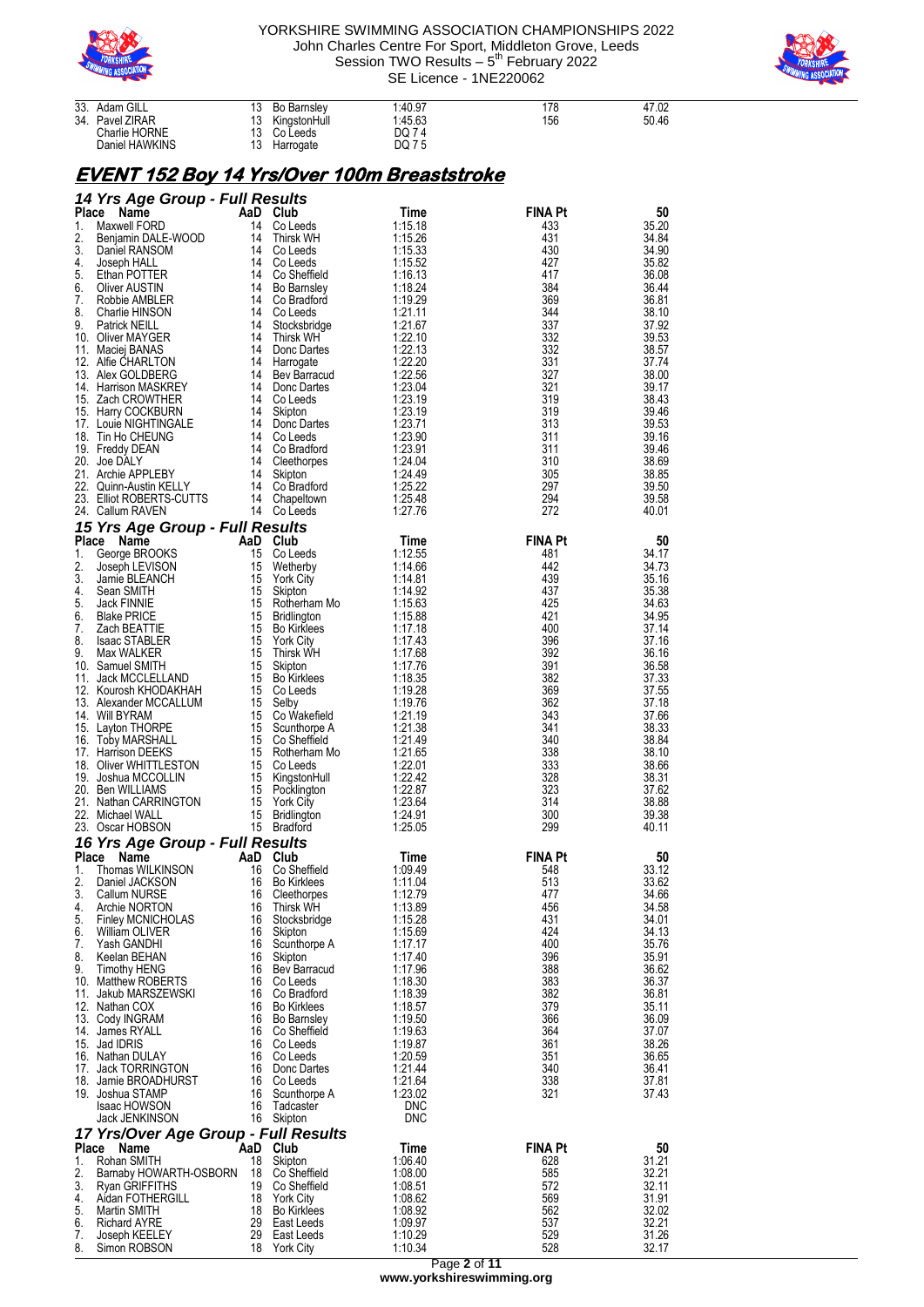



| 9.     | Thomas BERGMANN                         | 17 | Co Sheffield                                                 | 1:10.87 | 517            | 33.31 |         |         |
|--------|-----------------------------------------|----|--------------------------------------------------------------|---------|----------------|-------|---------|---------|
|        | 10. Cameron Singh MANDER                | 19 | Co Bradford                                                  | 1:11.25 | 508            | 32.63 |         |         |
|        | 11. Jack SENIOR                         |    | 18 Co Leeds                                                  | 1:11.33 | 507            | 33.30 |         |         |
|        | 12. Daniel STEVENS                      | 17 | Bev Barracud                                                 | 1:11.37 | 506            | 33.11 |         |         |
|        | 13. Charlie BROOME                      |    | 18 Co Leeds                                                  | 1:11.49 | 503            | 33.00 |         |         |
|        | 14. Luke CLEGG                          | 17 | <b>Bo Kirklees</b>                                           | 1:11.55 | 502            | 33.01 |         |         |
|        | 15. Elliott WATKINS                     | 17 | Tadcaster                                                    | 1:11.86 | 495            | 33.62 |         |         |
|        | 16. Ethan BAYLIN                        | 18 | Tadcaster                                                    | 1:11.94 | 494            | 33.36 |         |         |
|        | 17. Roman WALLACE                       | 18 | Bo Barnsley                                                  | 1:12.30 | 486            | 33.72 |         |         |
|        | 18. Luke BOOTH                          |    | 17 Rotherham Mo                                              | 1:12.71 | 478            | 34.27 |         |         |
|        | 19. Cohen STEPHENSON                    |    | 17 Co Leeds                                                  | 1:13.38 | 465            | 34.18 |         |         |
|        | 20. William BACON                       |    | 17 Co Leeds                                                  | 1:13.68 | 460            | 34.73 |         |         |
|        | 21. Matthew BLAIN                       | 18 | KingstonHull                                                 | 1:13.75 | 458            | 33.02 |         |         |
|        | 22. Oliver WINTER                       | 17 | Stocksbridge                                                 | 1:13.84 | 457            | 33.40 |         |         |
|        | 23. James ROBINSON                      | 17 | Co Leeds                                                     | 1:13.92 | 455            | 35.02 |         |         |
|        | 24. William SUTCLIFFE                   |    | 17 Bev Barracud                                              | 1:14.24 | 449            | 34.16 |         |         |
|        | 25. Harry HAWKETT                       |    | 17 Tadcaster                                                 | 1:15.35 | 430            | 33.22 |         |         |
|        | 26. Jack LEGGOTT                        | 17 | Northall'ton                                                 | 1:15.61 | 425            | 33.11 |         |         |
|        | 27. Cameron RHODES                      | 17 | Rotherham Mo                                                 | 1:15.67 | 424            | 35.35 |         |         |
|        | 28. Blaine UNDERWOOD                    | 18 | Bo Barnsley                                                  | 1:16.91 | 404            | 33.86 |         |         |
|        |                                         |    |                                                              |         |                |       |         |         |
|        | <b>EVENT 153 Girl 10/13 Yrs 200m IM</b> |    |                                                              |         |                |       |         |         |
|        |                                         |    |                                                              |         |                |       |         |         |
|        | 10/11 Yrs Age Group - Full Results      |    |                                                              |         |                |       |         |         |
|        | Place Name                              |    | AaD Club                                                     | Time    | <b>FINA Pt</b> | 50    | 100     | 150     |
| 1.     | Florence DIXON                          | 11 | Co Leeds                                                     | 2:59.38 | 347            | 39.45 | 1:25.08 | 2:19.58 |
| 2.     | <b>Isabelle HALL</b>                    | 11 | Co Leeds                                                     | 3:03.15 | 326            | 42.48 | 1:30.49 | 2:23.17 |
| 3.     | Isla DAVERAN                            | 11 | Co Sheffield                                                 | 3:03.62 | 324            | 41.57 | 1:29.48 | 2:21.38 |
| 4.     | Elyse HAZELDEN                          | 11 | Scunthorpe A                                                 | 3:04.16 | 321            | 44.78 | 1:32.50 | 2:25.41 |
| 5.     | Samantha TAYLOR                         | 11 | Team Jorvik                                                  | 3:07.73 | 303            | 40.12 | 1:29.91 | 2:27.53 |
| 6.     | Penelope DALLIMORE                      |    | 11 Co Leeds                                                  | 3:08.97 | 297            | 39.65 | 1:29.30 | 2:26.16 |
| 7.     | Evelyn KIK                              |    | 11 Co Sheffield                                              | 3:09.44 | 295            | 43.52 | 1:32.48 | 2:23.91 |
| 8.     | Yining LU                               | 11 | Co Leeds                                                     | 3:12.20 | 282            | 42.75 | 1:33.36 | 2:27.90 |
| $\sim$ | $F''$ Footen                            |    | $\overline{11}$ $\overline{2}$ $\overline{1}$ $\overline{1}$ | 0.1501  | 0.00           | 1107  | 1.0072  | 0.01.07 |

| ۰.,<br>Place<br>Name                            | AaD      | Club                              | Time               | <b>FINA Pt</b> | 50             | 100                | 150                |
|-------------------------------------------------|----------|-----------------------------------|--------------------|----------------|----------------|--------------------|--------------------|
| Florence DIXON<br>1.                            | 11       | Co Leeds                          | 2:59.38            | 347            | 39.45          | 1:25.08            | 2:19.58            |
| 2.<br><b>Isabelle HALL</b>                      | 11       | Co Leeds                          | 3:03.15            | 326            | 42.48          | 1:30.49            | 2:23.17            |
| 3.<br>Isla DAVERAN                              | 11       | Co Sheffield                      | 3:03.62            | 324            | 41.57          | 1:29.48            | 2:21.38            |
| Elyse HAZELDEN<br>4.<br>5.<br>Samantha TAYLOR   |          | 11 Scunthorpe A<br>11 Team Jorvik | 3:04.16<br>3:07.73 | 321<br>303     | 44.78<br>40.12 | 1:32.50<br>1:29.91 | 2:25.41<br>2:27.53 |
| 6.<br>Penelope DALLIMORE                        |          | 11 Co Leeds                       | 3:08.97            | 297            | 39.65          | 1:29.30            | 2:26.16            |
| 7.<br>Evelyn KIK                                |          | 11 Co Sheffield                   | 3:09.44            | 295            | 43.52          | 1:32.48            | 2:23.91            |
| 8.<br>Yining LU                                 |          | 11 Co Leeds                       | 3:12.20            | 282            | 42.75          | 1:33.36            | 2:27.90            |
| 9.<br><b>Elkie FOSTER</b>                       |          | 11 Co Leeds                       | 3:15.24            | 269            | 44.05          | 1:33.78            | 2:31.37            |
| 10. Ella COLEMAN                                |          | 11 Co Leeds                       | 3:21.48            | 245            | 46.83          | 1:42.75            | 2:39.32            |
| Daisy GLOVER<br><b>Lily VEEVERS</b>             |          | 11 Co Leeds<br>11 Co Leeds        | DQ 44<br>DQ 83     |                |                |                    |                    |
| Erin BENTLEY                                    |          | 11 Co Leeds                       | DQ 94              |                |                |                    |                    |
| 12 Yrs Age Group - Full Results                 |          |                                   |                    |                |                |                    |                    |
| Place Name                                      |          | AaD Club                          | Time               | <b>FINA Pt</b> | 50             | 100                | 150                |
| 1.<br>Lois CHILD                                |          | 12 Harrogate                      | 2:39.84            | 491            | 34.77          | 1:17.16            | 2:03.31            |
| 2.<br>Mei YUASA                                 |          | 12 Co Leeds                       | 2:41.86            | 473            | 34.40          | 1:17.12            | 2:05.59            |
| 3.<br>Eve HIBBERT<br>4.<br>Jasmine LUMLEY       |          | 12 Co Sheffield<br>12 Sheffield C | 2:45.06<br>2:45.63 | 446<br>441     | 35.33<br>35.52 | 1:22.01<br>1:21.29 | 2:07.19<br>2:08.85 |
| 5.<br>Matilda HENDON                            |          | 12 Tadcaster                      | 2:48.69            | 417            | 36.06          | 1:20.34            | 2:09.81            |
| 6.<br>Izzy WILLIAMS                             |          | 12 Co Sheffield                   | 2:49.67            | 410            | 37.17          | 1:22.87            | 2:11.12            |
| 7.<br>Amelia WRIGHT                             |          | 12 Harrogate                      | 2:51.20            | 399            | 35.77          | 1:21.07            | 2:14.69            |
| 8.<br>Phoebe WEATHERILL                         |          | 12 Donc Dartes                    | 2:51.67            | 396            | 36.03          | 1:19.58            | 2:12.27            |
| 9.<br>Mia TRAVIS-JONES                          |          | 12 Co Leeds                       | 2:51.91            | 394            | 35.46          | 1:20.23            | 2:13.38            |
| 10. Jessica WOODS<br>11. Scarlett CLARKSON      |          | 12 Co Leeds<br>12 Co Leeds        | 2:52.61<br>2:52.83 | 390<br>388     | 36.97<br>38.32 | 1:21.37<br>1:25.46 | 2:14.34<br>2:15.41 |
| 12. Elizabeth WARNER                            |          | 12 Co Leeds                       | 2:53.36            | 385            | 34.65          | 1:21.40            | 2:16.60            |
| 13. Amelia STRATFORD                            |          | 12 Rotherham Mo                   | 2:53.97            | 381            | 39.20          | 1:24.37            | 2:15.98            |
| 14. Zara HOLT                                   |          | 12 Tadcaster                      | 2:56.84            | 362            | 38.12          | 1:26.17            | 2:15.45            |
| 15. Robyn HOWARD                                |          | 12 Co Leeds                       | 2:58.24            | 354            | 37.90          | 1:24.70            | 2:17.35            |
| 16. Lily STANSFIELD                             |          | 12 Harrogate                      | 2:58.63            | 351            | 35.92          | 1:21.81            | 2:19.72            |
| 17. Ella JORDAN<br>18. Evelyn DURKIN            |          | 12 Co Leeds<br>12 Co Sheffield    | 3:00.02            | 343<br>342     | 41.44          | 1:28.54<br>1:26.88 | 2:19.81<br>2:21.87 |
| 19. Sofia CASAP                                 |          | 12 KingstonHull                   | 3:00.20<br>3:00.24 | 342            | 39.05<br>38.11 | 1:25.20            | 2:19.18            |
| 20.   Naomi BROADLEY                            |          | 12 Co Wakefield                   | 3:03.19            | 326            | 39.17          | 1:25.89            | 2:22.95            |
| 21. Brooke DICKINSON                            |          | 12 Donc Dartes                    | 3:07.72            | 303            | 41.19          | 1:28.96            | 2:26.44            |
| 22. Alicia BERGER                               |          | 12 Pocklington                    | 3:08.10            | 301            | 41.66          | 1:28.38            | 2:21.03            |
| 23. Abigail BEIGHTON                            |          | 12 Co Sheffield                   | 3:09.03            | 297            | 41.03          | 1:30.06            | 2:29.44            |
| 24. Isabel HINKINS                              |          | 12 KingstonHull                   | 3:10.66            | 289            | 42.92          | 1:33.01            | 2:25.60            |
| 25. Ava BRADLEY<br>26. Amit MALTZ               |          | 12 Co Leeds<br>12 Co Leeds        | 3:11.17<br>3:11.33 | 287<br>286     | 42.30<br>41.38 | 1:31.19<br>1:34.56 | 2:27.32<br>2:28.45 |
| Ella GRAY                                       |          | 12 Bo Kirklees                    | <b>DNC</b>         |                |                |                    |                    |
| Gracie HINDE                                    |          | 12 Rotherham Mo                   | <b>DNC</b>         |                |                |                    |                    |
| Molly NORTON                                    |          | 12 Co Leeds                       | DQ 83              |                |                |                    |                    |
| 13 Yrs Age Group - Full Results                 |          |                                   |                    |                |                |                    |                    |
| Place Name                                      |          | AaD Club                          | Time               | <b>FINA Pt</b> | 50             | 100                | 150                |
| Millie THRELFALL<br>1.<br>2.<br>Elizabeth DIXON |          | 13 Co Leeds<br>13 Co Leeds        | 2:29.21<br>2:34.70 | 603<br>541     | 33.37          | 1:13.15<br>1:13.13 | 1:55.30<br>1:58.55 |
| 3.<br>Valeria PINERA-LEVITA                     |          | 13 Co Leeds                       | 2:34.91            | 539            | 32.86<br>32.26 | 1:13.02            | 2:00.76            |
| 4.<br>Annabel COOKE                             |          | 13 Co Sheffield                   | 2:35.79            | 530            | 34.16          | 1:16.39            | 2:00.54            |
| <b>Willow HARRISON</b><br>5.                    |          | 13 Co Sheffield                   | 2:36.16            | 526            | 35.55          | 1:15.10            | 2:02.28            |
| 6.<br>Liliah VINCENT                            |          | 13 Co Leeds                       | 2:36.52            | 523            | 32.86          | 1:14.22            | 2:02.10            |
| 7.<br>Sophie RAMSHAW                            |          | 13 Co Leeds                       | 2:38.07            | 507            | 33.77          | 1:14.26            | 2:01.03            |
| 8.<br>Cazia MARTIN<br>Honey Rose GROCOCK<br>9.  | 13       | 13 Donc Dartes<br>Co Sheffield    | 2:38.96<br>2:39.25 | 499<br>496     | 37.96<br>35.44 | 1:17.34<br>1:18.29 | 2:04.66<br>2:02.58 |
| 10. Isabel HANDLEY                              | 13       | Co Leeds                          | 2:40.01            | 489            | 32.97          | 1:15.54            | 2:03.33            |
| 11. Megan TRAVIS                                | 13       | Co Leeds                          | 2:40.87            | 481            | 33.95          | 1:14.47            | 2:02.44            |
| 12. Hazel BLAIN                                 | 13       | Co Leeds                          | 2:42.42            | 468            | 34.71          | 1:16.81            | 2:04.24            |
| 13. Amelia BARRETT                              | 13       | KingstonHull                      | 2:42.52            | 467            | 34.18          | 1:15.47            | 2:02.78            |
| 14. Aira WILKINSON                              | 13       | Co Leeds                          | 2:42.98            | 463            | 34.87          | 1:18.30            | 2:05.70            |
| 15. Isla HEATHCOTE                              | 13       | Co Sheffield                      | 2:43.15<br>2:43.75 | 461<br>456     | 33.57<br>36.86 | 1:15.11<br>1:19.05 | 2:06.23<br>2:06.08 |
| 16. Amelia DENHAM<br>17. Caitlyn SMITH          | 13<br>13 | Sheffield C<br>Co Leeds           | 2:44.33            | 452            | 35.68          | 1:18.49            | 2:05.70            |
| 18. Keira DAYKIN                                | 13       | Co Sheffield                      | 2:45.55            | 442            | 37.45          | 1:19.73            | 2:08.86            |
| 19. Kennedy MATTHEWS                            | 13       | Donc Dartes                       | 2:45.80            | 440            | 34.93          | 1:19.56            | 2:08.10            |
| 20. Kiera BINNS                                 | 13       | Donc Dartes                       | 2:45.83            | 439            | 36.83          | 1:20.52            | 2:08.84            |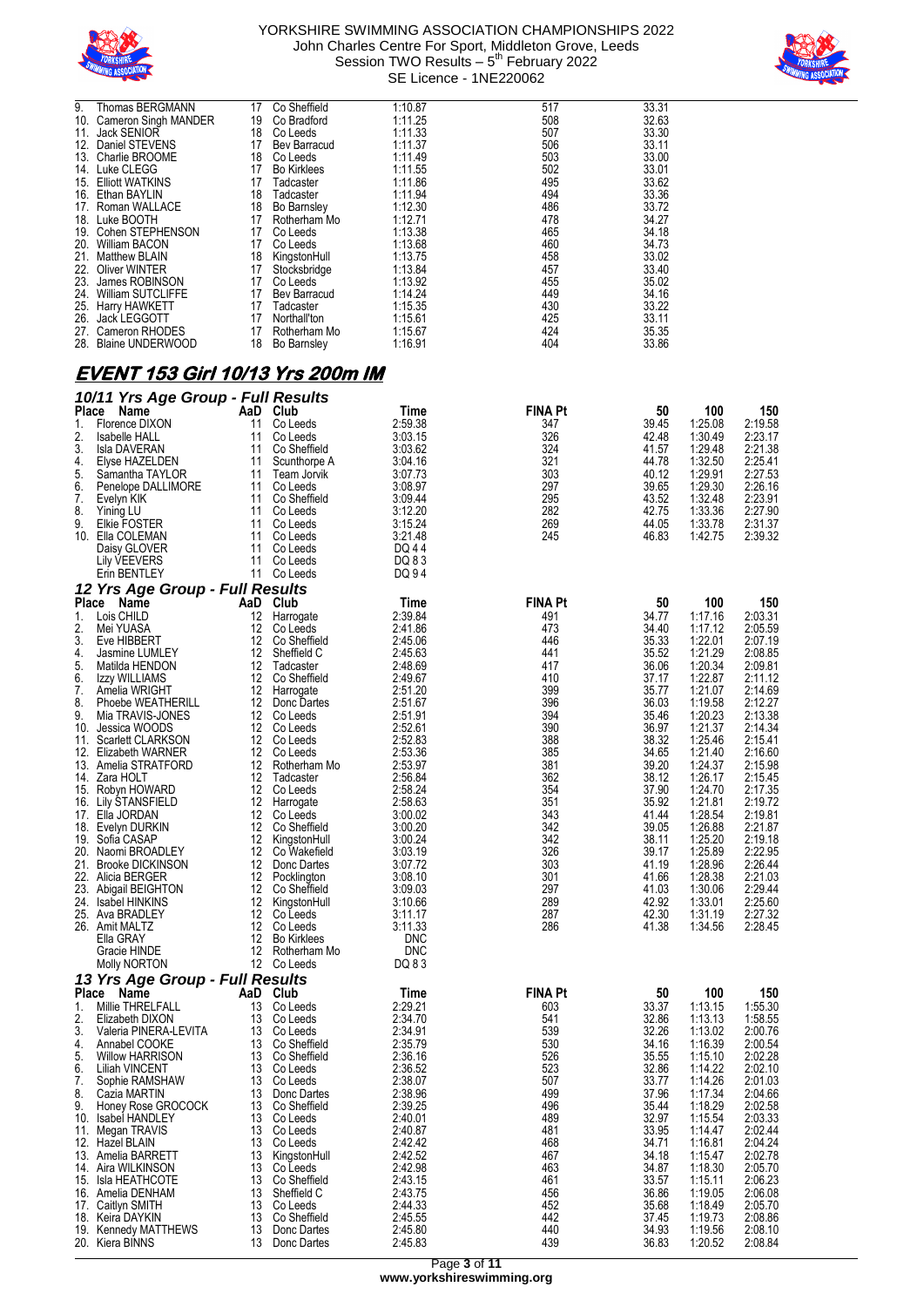



| 21.<br>22.     | Chloe MALONEY<br>Millie WALKER                     | 13<br>13       | Co Leeds<br>Co Leeds               | 2:47.51<br>2:48.37    | 426<br>420            | 35.81<br>34.75 | 1:19.52<br>1:16.61 | 2:08.73<br>2:12.11 |
|----------------|----------------------------------------------------|----------------|------------------------------------|-----------------------|-----------------------|----------------|--------------------|--------------------|
|                | 23. Sienna CHUNG                                   | 13             | Co Sheffield                       | 2:52.30               | 392                   | 41.62          | 1:24.68            | 2:09.95            |
|                | Ciara O'CARROLL<br>Ffion ELSBY-ADAMS               | 13<br>13       | Co Bradford<br>Co Sheffield        | <b>DNC</b><br>DQ 94   |                       |                |                    |                    |
|                | EVENT 154 Girl 14 Yrs/Over 200m IM                 |                |                                    |                       |                       |                |                    |                    |
|                | 14 Yrs Age Group - Full Results                    |                |                                    |                       |                       |                |                    |                    |
|                | Place Name                                         | AaD Club       |                                    | Time                  | <b>FINA Pt</b>        | 50             | 100                | 150                |
| 1.<br>2.       | Phoebe COOPER<br><b>Hollie WILSON</b>              | 14<br>14       | Co Sheffield<br>Co Leeds           | 2:21.62<br>2:28.33    | 706<br>614            | 29.55<br>32.18 | 1:07.35<br>1:10.40 | 1:49.22<br>1:55.21 |
| 3.<br>4.       | Charlotte MORETON<br>Darcey CROSSLEY               | 14<br>14       | Co Leeds<br>Co Leeds               | 2:34.35<br>2:34.65    | 545<br>542            | 33.94<br>33.41 | 1:14.52<br>1:14.26 | 2:00.03<br>1:58.48 |
| 5.             | Matilda POTTER                                     | 14             | Co Leeds                           | 2:34.95               | 539<br>529            | 33.21<br>33.33 | 1:13.77<br>1:12.57 | 1:59.88            |
| 6.<br>7.       | Evie HARRIS<br>Hannah SMITH                        | 14<br>14       | Co Leeds<br>Co Wakefield           | 2:35.85<br>2:36.57    | 522                   | 32.47          | 1:13.61            | 1:59.19<br>2:01.61 |
| 8.<br>9.       | Eve COOPER<br>Lauren LILLEY                        | 14<br>14       | Cleethorpes<br>Co Leeds            | 2:37.22<br>2:37.45    | 516<br>513            | 33.10<br>34.18 | 1:14.81<br>1:15.69 | 2:00.48<br>2:01.38 |
| 10.            | Poppy DUNNE                                        | 14<br>14       | Skipton                            | 2:37.92<br>2:37.94    | 509<br>509            | 33.30<br>32.13 | 1:14.29<br>1:12.71 | 2:02.25<br>2:02.80 |
| 11.<br>12.     | Matilda ASHCROFT<br>Ruby GAMBLES                   | 14             | Co Leeds<br>Rotherham Mo           | 2:37.99               | 508                   | 34.11          | 1:14.91            | 2:02.00            |
| 13.<br>14.     | Emma WOOD<br>Raya HARRAND                          | 14<br>14       | Co Leeds<br><b>York City</b>       | 2:38.05<br>2:38.79    | 508<br>501            | 33.50<br>33.49 | 1:15.02<br>1:15.42 | 2:02.44<br>2:03.85 |
| 15.<br>16.     | Charlotte SHAW<br>Amelia REDFEARN                  | 14<br>14       | Co Leeds<br>Skipton                | 2:40.13<br>2:40.76    | 488<br>482            | 33.69<br>34.91 | 1:17.02<br>1:14.40 | 2:02.83<br>2:05.16 |
| 17.            | Greta HIGHFIELD                                    | 14             | Donc Dartes                        | 2:41.37               | 477                   | 33.61          | 1:16.20            | 2:03.56            |
| 18.<br>19.     | Samantha KNOWLES<br>Katrina TUTOVEANU              | 14<br>14       | Co Bradford<br>Co Sheffield        | 2:41.54<br>2:41.66    | 475<br>474            | 34.72<br>35.68 | 1:12.49<br>1:17.90 | 2:04.17<br>2:06.51 |
| 20.<br>21.     | Connie CROWTHER<br>Mabel ROBERTSON                 | 14<br>14       | Donc Dartes<br>Co Sheffield        | 2:42.42<br>2:42.67    | 468<br>466            | 35.52<br>36.61 | 1:19.01<br>1:17.27 | 2:03.77<br>2:04.81 |
| 22.            | Rose KEEFE                                         | 14             | Donc Dartes                        | 2:42.95               | 463                   | 35.82          | 1:18.63            | 2:05.46            |
| 23.<br>24.     | Alex NEWTON<br>Daisy BALL                          | 14<br>14       | Co Leeds<br>Co Wakefield           | 2:43.28<br>2:44.53    | 460<br>450            | 35.53<br>33.67 | 1:16.36<br>1:15.20 | 2:06.40<br>2:08.36 |
| 25.<br>26.     | Isabelle CHILD<br>Alexandra TARTAKOVSKI            | 14<br>14       | Donc Dartes<br>Co Sheffield        | 2:45.07<br>2:46.54    | 446<br>434            | 34.32<br>36.03 | 1:17.71<br>1:20.23 | 2:07.65<br>2:11.08 |
|                | 27. Victoria SIBOVA                                | 14             | KingstonHull                       | 2:46.74               | 432                   | 33.79          | 1:15.74            | 2:08.98            |
|                | 15 Yrs Age Group - Full Results<br>Place Name      | AaD            | Club                               | Time                  | <b>FINA Pt</b>        | 50             | 100                | 150                |
| 1.             | <b>Nell WILLIAMS</b>                               | 15<br>15       | Co Leeds                           | 2:30.70<br>2:34.01    | 586<br>549            | 32.66<br>31.20 | 1:12.84            | 1:54.77            |
| 2.<br>3.       | Sophia GLEDHILL<br>Molly BAKER                     | 15             | Co Bradford<br>Co Sheffield        | 2:34.51               | 543                   | 34.24          | 1:10.55<br>1:15.50 | 1:58.72<br>2:00.59 |
| 4.<br>5.       | Chloe COOKE<br>Jessica SMELT                       | 15<br>15       | Co Sheffield<br><b>Bo Kirklees</b> | 2:37.07<br>2:37.67    | 517<br>511            | 32.51<br>32.08 | 1:14.26<br>1:14.93 | 2:02.04<br>2:02.21 |
| 6.             | Evangeline STACEY                                  |                | 15 Co Leeds                        | 2:38.22               | 506                   | 34.52          | 1:15.68            | 2:04.20            |
| 7.<br>8.       | Megan WOOD<br>Fennella TURNER                      | 15<br>15       | Donc Dartes<br>Skipton             | 2:38.47<br>2:39.73    | 504<br>492            | 33.10<br>33.37 | 1:14.39<br>1:14.73 | 2:02.13<br>2:02.98 |
| 9.<br>10.      | <b>Emily LAMBERT</b><br>Megan CHU                  | 15<br>15       | Co Sheffield<br>KingstonHull       | 2:39.96<br>2:41.28    | 490<br>478            | 32.32<br>33.32 | 1:17.80<br>1:15.77 | 2:02.81<br>2:06.23 |
| 11.            | Sophia KELLY                                       | 15<br>15       | Tadcaster                          | 2:41.48               | 476<br>475            | 34.15          | 1:16.52            | 2:07.03            |
| 12.<br>13.     | Olivia HARRIS<br>Mischa COMRIE                     | 15             | KingstonHull<br>Co Leeds           | 2:41.62<br>2:42.12    | 470                   | 34.57<br>33.86 | 1:18.33<br>1:16.22 | 2:04.91<br>2:04.76 |
| 14.<br>15.     | Sedona REED<br>Cecilia LINTON                      | 15<br>15       | Co Leeds<br>Cleethorpes            | 2:43.25<br>2:44.25    | 461<br>452            | 34.81<br>33.43 | 1:15.75<br>1:16.38 | 2:07.89<br>2:03.02 |
|                | 16. Abigail ARMSTRONG<br>Christina BLACK           | 15             | Shemeld C<br>15 Tadcaster          | 2:45.84<br><b>DNC</b> | 439                   | 37.41          | 1:17.04            | 2:08.29            |
|                | 16 Yrs Age Group - Full Results                    |                |                                    |                       |                       |                |                    |                    |
| Place<br>1.    | Name<br>Daisy PURCHASE                             | AaD Club<br>16 | Rotherham Mo                       | Time<br>2:26.80       | <b>FINA Pt</b><br>634 | 50<br>32.12    | 100<br>1:10.61     | 150<br>1:53.37     |
| 2.<br>3.       | Sholah ROBINSON<br>Sophie BROMLEY                  | 16<br>16       | Co Sheffield<br>Co Sheffield       | 2:27.19<br>2:28.90    | 629<br>607            | 30.55<br>31.32 | 1:09.70<br>1:09.72 | 1:52.06<br>1:53.15 |
| 4.             | Kasja RICKELTON                                    | 16             | Co Leeds                           | 2:29.69               | 598                   | 31.61          | 1:10.39            | 1:52.91            |
| 5.<br>6.       | Rhianna FOSTER<br>Isabella SHERING                 | 16<br>16       | KingstonHull<br>Co Sheffield       | 2:32.01<br>2:32.59    | 571<br>564            | 33.01<br>31.12 | 1:13.15<br>1:10.67 | 1:58.24<br>1:57.06 |
| 7.<br>8.       | Jessica REILLY<br>Henrietta RICHARDSON-S           | 16<br>16       | Harrogate<br>Cleethorpes           | 2:33.52<br>2:33.77    | 554<br>551            | 32.64<br>32.17 | 1:10.76<br>1:13.20 | 1:57.07<br>1:55.99 |
| 9.             | Isla WILLIAMS                                      | 16             | Co Leeds                           | 2:33.85               | 550                   | 32.23          | 1:13.62            | 1:59.23            |
| 10.<br>11.     | Gina WARRIOR<br>Sophie MURRAY                      | 16<br>16       | Co Bradford<br>Harrogate           | 2:34.00<br>2:34.39    | 549<br>545            | 33.69<br>30.77 | 1:12.47<br>1:12.51 | 2:00.34<br>1:58.51 |
| 12.<br>13.     | Kaye FENTON<br>Emily OLIVER                        | 16<br>16       | Skipton<br><b>Bo Kirklees</b>      | 2:34.73<br>2:35.23    | 541<br>536            | 32.78<br>33.31 | 1:13.06<br>1:14.01 | 1:58.84<br>1:59.90 |
|                | 14. Libby MUNDAY                                   | 16             | Cleethorpes                        | 2:37.22               | 516                   | 32.55          | 1:13.81            | 2:01.15            |
| 16.            | 15. Ruby KNIGHT<br>Emily Afiya RICKINSON           | 16<br>16       | <b>Bo Kirklees</b><br>KingstonHull | 2:37.36<br>2:38.86    | 514<br>500            | 32.01<br>33.76 | 1:12.66<br>1:15.41 | 2:01.80<br>2:03.57 |
|                | 17. Ella SUMMERS<br>18. Lucy TOWSE                 | 16<br>16       | Scunthorpe A<br>KingstonHull       | 2:38.89<br>2:39.94    | 500<br>490            | 32.33<br>36.82 | 1:13.70<br>1:17.79 | 2:03.34<br>2:02.83 |
| 19.            | <b>Iris BURNETT</b><br>20. Nia THORMAN             | 16<br>16       | Cleethorpes<br>Rotherham Mo        | 2:42.94<br>2:42.97    | 463<br>463            | 32.66          | 1:15.30<br>1:13.76 | 2:04.17<br>2:05.50 |
| 21. Libby HILL |                                                    | 16             | Chapeltown                         | 2:45.78               | 440                   | 34.57<br>34.98 | 1:17.88            | 2:06.63            |
|                | 17 Yrs/Over Age Group - Full Results<br>Place Name | AaD Club       |                                    | Time                  | <b>FINA Pt</b>        | 50             | 100                | 150                |
| 1.             | Amber KEEGAN                                       | 25<br>17       | Co Sheffield                       | 2:22.04               | 700                   | 31.97          | 1:10.53            | 1:49.63            |
| 2.<br>3.       | Lara THOMSON<br>Amelia MONAGHAN                    | 20             | Co Leeds<br>Co Sheffield           | 2:22.15<br>2:22.35    | 698<br>695            | 31.58<br>30.42 | 1:10.07<br>1:07.89 | 1:49.98<br>1:49.06 |
| 4.<br>5.       | Annabelle WILKINSON<br>Leah SCHLOSSHAN             | 17<br>17       | Co Sheffield<br>Co Leeds           | 2:24.89<br>2:26.05    | 659<br>643            | 30.59<br>30.85 | 1:07.35<br>1:10.15 | 1:51.04<br>1:51.55 |
| 6.             | <b>Beth HALL</b>                                   | 17             | Cleethorpes                        | 2:26.66               | 635<br>629            | 29.85<br>31.23 | 1:08.49            | 1:52.16            |
| 7.<br>8.       | Kidiest HODGSON<br>Madison JOHNSON                 | 18<br>17       | Co Leeds<br>Donc Dartes            | 2:27.13<br>2:27.79    | 621                   | 30.16          | 1:09.96<br>1:08.95 | 1:52.13<br>1:52.81 |
| 9.             | Chloe HIRST<br>10. Abigail PARKINSON               | 19             | <b>Bo Kirklees</b><br>18 Tadcaster | 2:28.60<br>2:31.11    | 611<br>581            | 32.67<br>32.52 | 1:12.92<br>1:13.05 | 1:54.54<br>1:57.65 |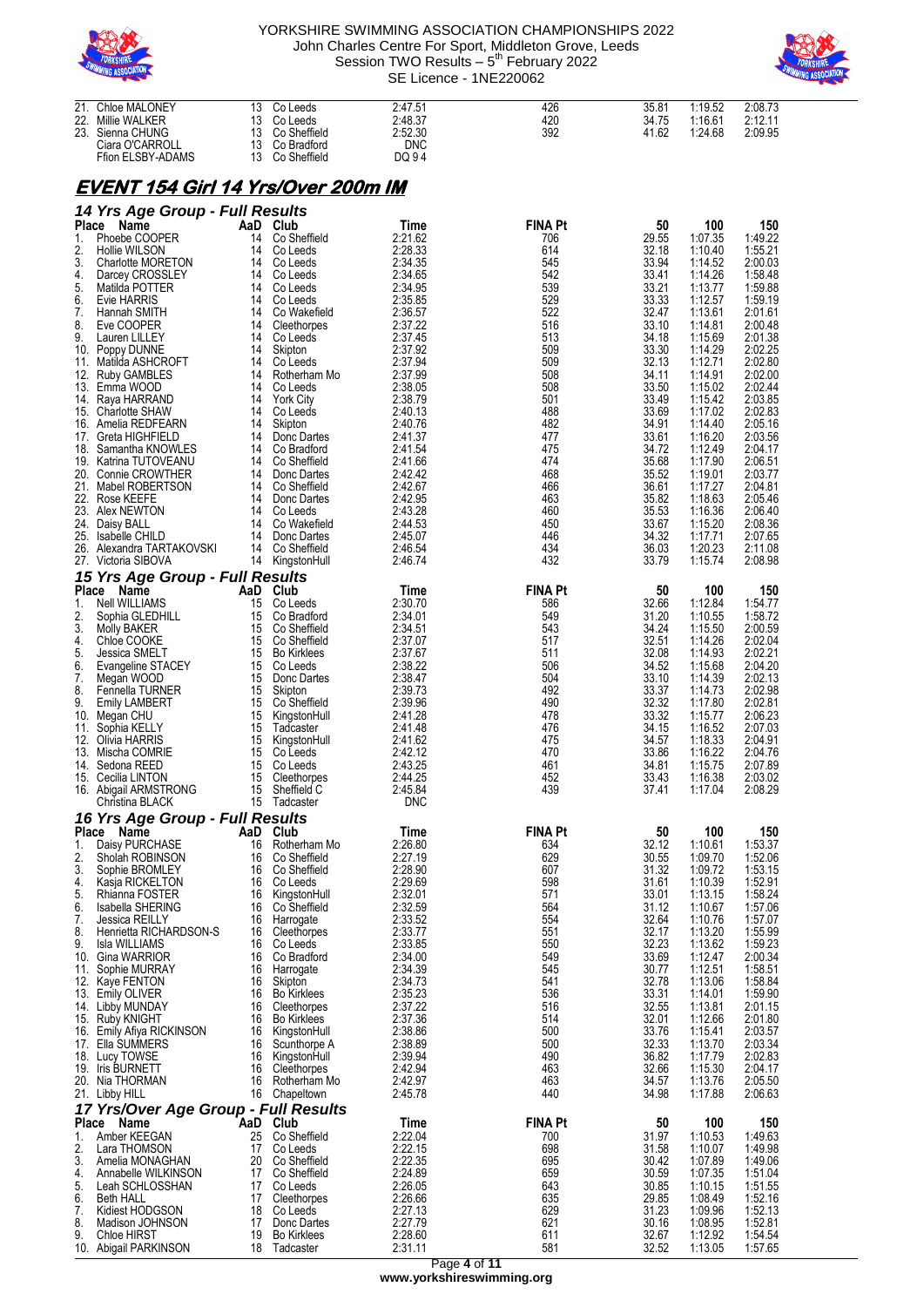



| 11. | Mollie FISHER                      | 17       | Rotherham Mo                     | 2:31.98            | 571        | 31.89          | 1:11.23            | 1:58.41            |
|-----|------------------------------------|----------|----------------------------------|--------------------|------------|----------------|--------------------|--------------------|
| 12. | <b>Holly GREGORY</b>               | 20       | Co Sheffield                     | 2:32.12            | 569        | 32.68          | 1:12.40            | 1:56.16            |
| 13. | Niamh CARROLL                      | 17       | Tadcaster                        | 2:32.41            | 566        | 32.95          | 1:11.25            | 1:57.11            |
| 14. | <b>Isobel SHIMELLS</b>             | 18       | KingstonHull                     | 2:32.63            | 564        | 31.84          | 1:11.51            | 1:57.15            |
| 15. | Georgia ROBERTSON                  | 17       | Co Sheffield                     | 2:32.73            | 563        | 32.91          | 1:14.17            | 1:58.31            |
|     | 16. Agatha SCOTT                   | 17       | Harrogate                        | 2:33.02            | 559        | 31.71          | 1:11.66            | 1:56.61            |
|     | 17. Amelia OSBORNE                 | 17       | Rotherham Mo                     | 2:33.08            | 559        | 31.05          | 1:11.70            | 1:56.70            |
| 18. | Molly CHAMBERS                     | 20       | Donc Dartes                      | 2:34.09            | 548        | 29.75          | 1:10.70            | 2:00.06            |
| 19. | Lillie BRYANT                      | 18       | <b>Bo Kirklees</b>               | 2:35.48            | 533        | 32.29          | 1:12.79            | 2:00.73            |
|     | 20. Rebecca DUNN                   | 17       | Co Bradford                      | 2:35.64            | 532        | 33.47          | 1:17.47            | 1:59.12            |
| 21. | Maisy SMITH                        | 17       | KingstonHull                     | 2:36.75            | 520        | 32.90          | 1:14.96            | 1:59.96            |
|     | 22. Phoebe MCNICHOLAS              | 18       | Stocksbridge                     | 2:37.16            | 516        | 33.86          | 1:16.75            | 2:01.92            |
|     | 23. Alexandra WOODHEAD             | 18       | <b>Bo Kirklees</b>               | 2:37.20            | 516        | 33.05          | 1:14.37            | 2:02.47            |
| 24. | Sophie BOURNE                      | 17       | Sheffield C                      | 2:37.92            | 509        | 34.61          | 1:14.21            | 2:00.75            |
|     | 25. Holly STEADE                   | 20       | Co Sheffield                     | 2:38.32            | 505        | 33.39          | 1:15.01            | 2:00.89            |
| 26. | Abigail HEALD                      | 17<br>17 | Co Leeds                         | 2:38.89            | 500        | 34.03          | 1:16.76            | 2:02.90            |
| 28. | 27. Elizabeth RUSSELL<br>Mia BOYLE | 18       | Co Leeds                         | 2:41.87<br>2:42.79 | 472<br>465 | 33.25<br>34.52 | 1:15.28            | 2:04.10            |
| 29. | Daisy GUTTRIDGE                    | 17       | <b>York City</b><br>Rotherham Mo | 2:45.05            | 446        | 35.16          | 1:17.93<br>1:17.11 | 2:04.91<br>2:05.37 |
|     | Tabiṫha BROWNING                   | 17       | Tadcaster                        | <b>DNC</b>         |            |                |                    |                    |
|     | Sophia QUINNELL                    | 17       | York City                        | <b>DNC</b>         |            |                |                    |                    |
|     | Abigail JACKSON                    | 19       | Rotherham Mo                     | <b>DNC</b>         |            |                |                    |                    |
|     | Abigail MILES                      | 18       | Co Sheffield                     | <b>DNC</b>         |            |                |                    |                    |
|     | Abigail JOLLEY                     | 20       | Leeds Uni                        | <b>DNC</b>         |            |                |                    |                    |
|     |                                    |          |                                  |                    |            |                |                    |                    |

# **EVENT 155 Boy 14 Yrs/Over 400m Freestyle**

### *14 Yrs Age Group - Full Results*

| Place | Name                                 | AaD          | Club                            | Time                       | <b>FINA Pt</b>      |              |              |              |
|-------|--------------------------------------|--------------|---------------------------------|----------------------------|---------------------|--------------|--------------|--------------|
| 1.    | Ethan POTTER                         |              | 14 Co Sheffield                 | 4:24.78                    | 574                 |              |              |              |
| 2.    | 50m 30.63<br><b>Gabriel SHEPHERD</b> | 100m 1:03.50 | 150m 1:37.71                    | 200m 2:11.50<br>4:29.68    | 250m 2:45.68<br>543 | 300m 3:19.05 | 350m 3:52.52 | 400m 4:24.78 |
|       | 50m 28.56                            | 100m 1:01.00 | 14 Harrogate<br>150m 1:34.06    | 200m 2:08.82               | 250m 2:43.52        | 300m 3:19.42 | 350m 3:55.22 | 400m 4:29.68 |
| 3.    | Charlie HINSON                       |              | 14 Co Leeds                     | 4:37.62                    | 498                 |              |              |              |
|       | 50m 30.72                            | 100m 1:06.22 | 150m 1:41.72                    | 200m 2:17.67               | 250m 2:53.15        | 300m 3:29.12 | 350m 4:04.60 | 400m 4:37.62 |
| 4.    | Jack COLLINS<br>50m 31.91            | 100m 1:06.46 | 14 KingstonHull                 | 4:39.35<br>200m 2:17.20    | 488<br>250m 2:53.49 | 300m 3:29.05 | 350m 4:04.52 | 400m 4:39.35 |
| 5.    | Luke BAUGHAN-WITHINGTO               |              | 150m 1:41.80<br>14 KingstonHull | 4:41.55                    | 477                 |              |              |              |
|       | 50m 30.24                            | 100m 1:04.75 | 150m 1:39.51                    | 200m 2:16.14               | 250m 2:52.64        | 300m 3:29.65 | 350m 4:06.18 | 400m 4:41.55 |
| 6.    | Matthew JAMES                        |              | 14 Co Leeds                     | 4:45.53                    | 457                 |              |              |              |
| 7.    | 50m 31.85<br>Patrick NEILL           | 100m 1:07.84 | 150m 1:43.44<br>14 Stocksbridge | 200m 2:19.91<br>4:46.90    | 250m 2:56.01<br>451 | 300m 3:32.90 | 350m 4:09.11 | 400m 4:45.53 |
|       | 50m 30.96                            | 100m 1:05.22 | 150m 1:41.57                    | 200m 2:17.63               | 250m 2:55.01        | 300m 3:31.83 | 350m 4:10.04 | 400m 4:46.90 |
| 8.    | Matthew JUST                         |              | 14 Co Leeds                     | 4:47.62                    | 447                 |              |              |              |
| 9.    | 50m 32.15<br>Joseph HALL             | 100m 1:07.66 | 150m 1:44.39<br>14 Co Leeds     | 200m 2:21.72<br>4:50.40    | 250m 2:58.56<br>435 | 300m 3:36.01 | 350m 4:12.70 | 400m 4:47.62 |
|       | 50m 33.54                            | 100m 1:09.96 | 150m 1:46.52                    | 200m 2:23.52               | 250m 3:00.19        | 300m 3:37.58 | 350m 4:14.86 | 400m 4:50.40 |
|       | 10. Maciej BANAS                     |              | 14 Donc Dartes                  | 4:54.80                    | 416                 |              |              |              |
|       | 50m 33.59<br>11. George CARRY        | 100m 1:10.46 | 150m 1:47.30<br>14 Co Leeds     | 200m 2:25.13<br>4:57.19    | 250m 3:02.00<br>406 | 300m 3:40.88 | 350m 4:18.28 | 400m 4:54.80 |
|       | 50m 32.17                            | 100m 1:08.89 | 150m 1:47.60                    | 200m 2:26.88               | 250m 3:05.27        | 300m 3:44.73 | 350m 4:22.71 | 400m 4:57.19 |
|       | 12. Harrison MASKREY                 |              | 14 Donc Dartes                  | 4:57.40                    | 405                 |              |              |              |
|       | 50m 33.50<br>13. Joshua BOOTH        | 100m 1:10.46 | 150m 1:48.49<br>14 Rotherham Mo | 200m 2:27.13<br>4:57.44    | 250m 3:06.09<br>405 | 300m 3:44.32 | 350m 4:22.38 | 400m 4:57.40 |
|       | 50m 32.94                            | 100m 1:10.98 | 150m 1:48.66                    | 200m 2:27.51               | 250m 3:05.95        | 300m 3:43.80 | 350m 4:21.67 | 400m 4:57.44 |
|       | 14. Alfie CHARLTON                   |              | 14 Harrogate                    | 4:58.33                    | 401                 |              |              |              |
|       | 50m 33.94<br>15. Oliver AUSTIN       | 100m 1:10.18 | 150m 1:48.48<br>14 Bo Barnsley  | 200m 2:26.20<br>4:58.85    | 250m 3:04.63<br>399 | 300m 3:42.49 | 350m 4:21.26 | 400m 4:58.33 |
|       | 50m 33.83                            | 100m 1:12.24 | 150m 1:50.98                    | 200m 2:29.64               | 250m 3:07.78        | 300m 3:46.49 | 350m 4:23.55 | 400m 4:58.85 |
|       | 16. Callum RAVEN                     |              | 14 Co Leeds                     | 4:59.59                    | 396                 |              |              |              |
|       | 50m 32.69<br>17. Sebastian GAMINDE   | 100m 1:10.08 | 150m 1:48.27<br>14 Harrogate    | 200m 2:26.71<br>5:00.17    | 250m 3:05.33<br>394 | 300m 3:44.09 | 350m 4:22.78 | 400m 4:59.59 |
|       | 50m 33.75                            | 100m 1:11.46 | 150m 1:49.05                    | 200m 2:27.88               | 250m 3:06.11        | 300m 3:45.16 | 350m 4:23.28 | 400m 5:00.17 |
|       | 18. Oliver MAYGER                    |              | 14 Thirsk WH                    | 5:03.38                    | 381                 |              |              |              |
|       | 50m 34.11<br>19. Joseph DAVIES       | 100m 1:11.58 | 150m 1:50.99<br>14 Rotherham Mo | 200m 2:28.62<br>5:10.03    | 250m 3:07.38<br>357 | 300m 3:46.64 | 350m 4:25.76 | 400m 5:03.38 |
|       | 50m 33.74                            | 100m 1:12.07 | 150m 1:51.55                    | 200m 2:31.12               | 250m 3:11.28        | 300m 3:51.29 | 350m 4:31.56 | 400m 5:10.03 |
|       | 20. Sam WRIGHT                       |              | 14 Tadcaster                    | 5:10.44                    | 356                 |              |              |              |
|       | 50m 33.78<br>Kyle WAREHAM            | 100m 1:12.41 | 150m 3:13.33<br>14 Harrogate    | 200m 2:33.41<br><b>DNC</b> | 250m 4:32.99        | 300m 3:54.06 | $350m -$     | 400m 5:10.44 |
|       | 15 Yrs Age Group - Full Results      |              |                                 |                            |                     |              |              |              |
|       | Place Name                           | AaD Club     |                                 | Time                       | <b>FINA Pt</b>      |              |              |              |
| 1.    | Jack FINNIE                          |              | 15 Rotherham Mo                 | 4:28.25                    | 552                 |              |              |              |
|       | 50m 30.51                            | 100m 1:04.34 | 150m 1:38.47                    | 200m 2:13.44               | 250m 2:47.62        | 300m 3:21.92 | 350m 3:55.85 | 400m 4:28.25 |
| 2.    | Kourosh KHODAKHAH<br>50m 30.60       | 100m 1:04.51 | 15 Co Leeds<br>150m 1:38.52     | 4:30.12<br>200m 2:13.12    | 540<br>250m 2:47.60 | 300m 3:22.08 | 350m 3:56.16 | 400m 4:30.12 |
| 3.    | Samuel SMITH                         |              | 15 Skipton                      | 4:32.16                    | 528                 |              |              |              |
|       | 50m 31.88                            | 100m 1:06.46 | 150m 1:40.77                    | 200m 2:15.63               | 250m 2:49.84        | 300m 3:24.51 | 350m 3:58.25 | 400m 4:32.16 |
| 4.    | George BROOKS<br>50m 30.33           | 100m 1:04.35 | 15 Co Leeds<br>150m 1:38.80     | 4:32.99<br>200m 2:13.98    | 523<br>250m 2:48.79 | 300m 3:24.16 | 350m 3:59.13 | 400m 4:32.99 |
| 5.    | Oliver WHITTLESTON                   |              | 15 Co Leeds                     | 4:38.75                    | 492                 |              |              |              |
| 6.    | 50m 31.83<br>Louis CASS              | 100m 1:05.16 | 150m 1:40.16<br>15 Bo Kirklees  | 200m 2:15.36<br>4:41.53    | 250m 2:51.08<br>477 | 300m 3:27.44 | 350m 4:04.38 | 400m 4:38.75 |
|       | 50m 30.39                            | 100m 1:05.17 | 150m 1:40.65                    | 200m 2:16.73               | 250m 2:53.38        | 300m 3:30.54 | 350m 4:06.95 | 400m 4:41.53 |
| 7.    | James STARLING                       |              | 15 KingstonHull                 | 4:43.96                    | 465                 |              |              |              |
| 8.    | 50m 31.31<br>Joshua MCCOLLIN         | 100m 1:06.55 | 150m 1:42.76<br>15 KingstonHull | 200m 2:18.76<br>4:44.94    | 250m 2:54.92<br>460 | 300m 3:30.94 | 350m 4:07.79 | 400m 4:43.96 |
|       | 50m 31.48                            | 100m 1:07.65 | 150m 1:43.69                    | 200m 2:20.43               | 250m 2:57.56        | 300m 3:34.85 | 350m 4:10.01 | 400m 4:44.94 |
| 9.    | Harry SENIOR                         |              | 15 Co Leeds                     | 4:47.89                    | 446                 |              |              |              |
| 10.   | 50m 31.59<br>Miles KINLEN            | 100m 1:06.97 | 150m 1:43.58<br>15 Co Sheffield | 200m 2:20.71<br>4:48.63    | 250m 2:58.03<br>443 | 300m 3:35.18 | 350m 4:12.47 | 400m 4:47.89 |
|       | 50m 30.05                            | 100m 1:05.10 | 150m 1:40.70                    | 200m 2:18.30               | 250m 2:55.37        | 300m 3:33.62 | 350m 4:10.80 | 400m 4:48.63 |
|       | 11. William DURRANS                  |              | 15 Rotherham Mo                 | 4:52.39                    | 426                 |              |              |              |
|       |                                      |              |                                 |                            |                     |              |              |              |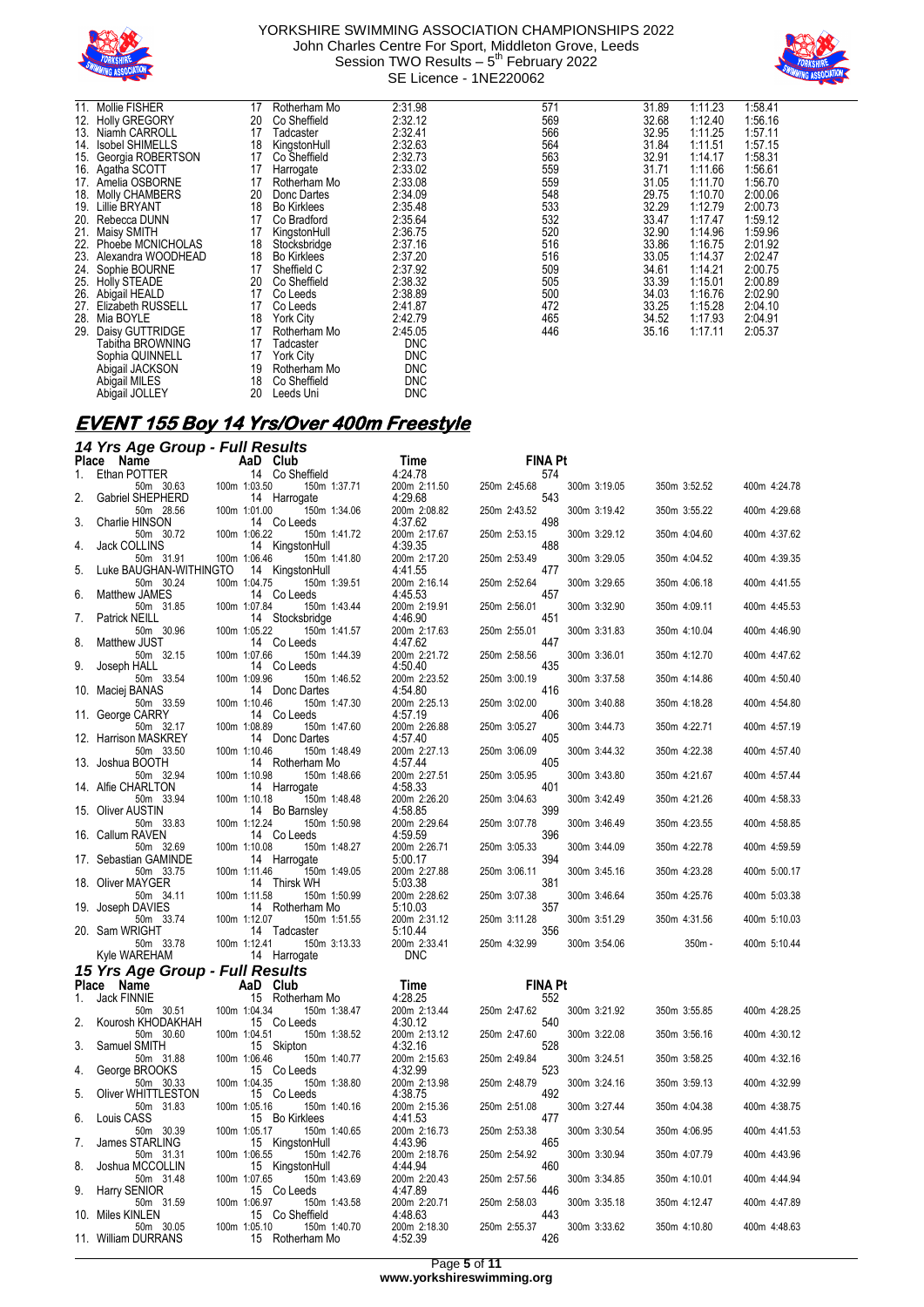



|    | 50m 31.13<br>12. Joseph PICKERING                 | 100m 1:07.69<br>150m 1:45.36<br>15 Pocklington                 | 200m 2:23.02<br>4:54.99               | 250m 3:00.37<br>415   | 300m 3:38.53 | 350m 4:16.09 | 400m 4:52.39 |
|----|---------------------------------------------------|----------------------------------------------------------------|---------------------------------------|-----------------------|--------------|--------------|--------------|
|    | 50m 32.16                                         | 100m 1:08.32<br>150m 1:46.03                                   | 200m 2:24.17                          | 250m 3:02.15          | 300m 3:38.81 | 350m 4:18.04 | 400m 4:54.99 |
|    | 13. Luke DYER<br>50m 32.54                        | 15 Co Leeds<br>100m 1:08.12<br>150m 1:45.57                    | 4:56.32<br>200m 2:23.69               | 409<br>250m 3:01.88   | 300m 3:40.47 | 350m 4:18.99 | 400m 4:56.32 |
|    | 16 Yrs Age Group - Full Results                   |                                                                |                                       |                       |              |              |              |
| 1. | Place Name<br>Thomas WILKINSON                    | AaD Club<br>16 Co Sheffield                                    | Time<br>4:17.47                       | <b>FINA Pt</b><br>624 |              |              |              |
|    | 50m 28.14                                         | 100m 59.67<br>150m 1:31.96                                     | 200m 2:04.80                          | 250m 2:37.70          | 300m 3:11.21 | 350m 3:44.58 | 400m 4:17.47 |
| 2. | Jack JENKINSON<br>50m 29.41                       | 16 Skipton<br>100m 1:02.37<br>150m 1:35.19                     | 4:19.12<br>200m 2:08.14               | 612<br>250m 2:40.95   | 300m 3:14.46 | 350m 3:47.30 | 400m 4:19.12 |
| 3. | James PLANT<br>50m 28.44                          | 16 Bo Kirklees<br>100m 1:00.35<br>150m 1:33.01                 | 4:20.23<br>200m 2:06.32               | 604<br>250m 2:39.52   | 300m 3:13.41 | 350m 3:47.43 | 400m 4:20.23 |
|    | Joseph MOMENT<br>50m 28.93                        | 16 KingstonHull<br>100m 1:01.45                                | 4:23.05<br>200m 2:09.06               | 585<br>250m 2:43.06   | 300m 3:17.25 | 350m 3:50.73 | 400m 4:23.05 |
| 5. | Daniel JACKSON                                    | 150m 1:35.08<br>16 Bo Kirklees                                 | 4:28.73                               | 549                   |              |              |              |
| 6. | 50m 30.82<br><b>Toby CLAUSEN</b>                  | 100m 1:04.52<br>150m 1:38.84<br>16 KingstonHull                | 200m 2:12.77<br>4:29.73               | 250m 2:47.42<br>543   | 300m 3:21.84 | 350m 3:56.17 | 400m 4:28.73 |
| 7. | 50m 29.50<br>Freddie BROOK                        | 100m 1:03.69<br>150m 1:38.53<br>16 York City                   | 200m 2:13.77<br>4:33.69               | 250m 2:48.49<br>519   | 300m 3:23.57 | 350m 3:58.00 | 400m 4:29.73 |
|    | 50m 29.39                                         | 100m 1:03.56<br>150m 1:38.84                                   | 200m 2:14.33                          | 250m 2:49.32          | 300m 3:24.62 | 350m 4:00.00 | 400m 4:33.69 |
| 8. | <b>Philip SUDDES</b><br>50m 28.94                 | 16 York City<br>100m 1:02.82<br>150m 1:37.34                   | 4:37.18<br>200m 2:13.39               | 500<br>250m 2:49.21   | 300m 3:25.77 | 350m 4:01.80 | 400m 4:37.18 |
| 9. | <b>Billy GREENACRE</b><br>50m 30.20               | 16 KingstonHull<br>100m 1:03.94<br>150m 1:39.09                | 4:37.44<br>200m 2:14.09               | 499<br>250m 2:50.01   | 300m 3:25.92 | 350m 4:02.17 | 400m 4:37.44 |
|    | 10. Jad IDRIS<br>50m 31.80                        | 16 Co Leeds<br>100m 1:06.63<br>150m 1:42.11                    | 4:37.94<br>200m 2:17.56               | 496<br>250m 2:52.76   | 300m 3:28.26 | 350m 4:03.95 | 400m 4:37.94 |
|    | 11. Archie NORTON                                 | 16 Thirsk WH                                                   | 4:40.77                               | 481                   |              |              |              |
|    | 50m 30.64<br>12. Lewis FOX                        | 100m 1:04.28<br>150m 1:40.33<br>16 Rotherham Mo                | 200m 2:16.06<br>4:46.35               | 250m 2:53.43<br>453   | 300m 3:29.79 | 350m 4:06.61 | 400m 4:40.77 |
|    | 50m 30.53<br>13. Luke WINTERBOTTOM                | 100m 1:05.41<br>150m 1:41.56<br>16 Co Bradford                 | 200m 2:18.93<br>4:49.46               | 250m 2:56.23<br>439   | 300m 3:33.90 | 350m 4:10.53 | 400m 4:46.35 |
|    | 50m 31.42<br>14. Daniel CLIPSHAM                  | 100m 1:07.11<br>150m 1:44.37<br>16 Co Wakefield                | 200m 2:21.98<br>4:50.07               | 250m 2:59.59<br>436   | 300m 3:37.02 | 350m 4:15.17 | 400m 4:49.46 |
|    | 50m 30.95                                         | 100m 1:05.22<br>150m 1:41.67                                   | 200m 2:19.12                          | 250m 2:57.46          | 300m 3:35.99 | 350m 4:14.27 | 400m 4:50.07 |
|    | 15. Daniel CURRAN<br>50m 32.44                    | 16 Bev Barracud<br>100m 1:08.72<br>150m 1:45.98                | 4:50.34<br>200m 2:23.52               | 435<br>250m 3:01.10   | 300m 3:38.55 | 350m 4:17.16 | 400m 4:50.34 |
|    | 16. Cody INGRAM<br>50m 32.34                      | 16 Bo Barnsley<br>100m 1:09.25<br>150m 1:47.29                 | 4:54.23<br>200m 2:25.58               | 418<br>250m 3:03.48   | 300m 3:40.93 | 350m 4:18.49 | 400m 4:54.23 |
|    | Solomon HODGSON                                   | 16 Co Leeds                                                    | <b>DNC</b>                            |                       |              |              |              |
|    | 17 Yrs/Over Age Group - Full Results              |                                                                |                                       |                       |              |              |              |
|    | Place Name                                        | AaD Club                                                       | <b>Time</b>                           | <b>FINA Pt</b>        |              |              |              |
|    |                                                   |                                                                |                                       |                       |              |              |              |
|    | Matthew WOODHALL<br>50m 28.90                     | 18 Co Sheffield<br>100m 1:00.85<br>150m 1:32.63                | 4:10.03<br>200m 2:04.97               | 681<br>250m 2:36.81   | 300m 3:09.05 | 350m 3:39.81 | 400m 4:10.03 |
| 2. | Luke BOOTH<br>50m 29.08                           | 17 Rotherham Mo<br>100m 1:00.95<br>150m 1:33.48                | 4:13.98<br>200m 2:06.23               | 650<br>250m 2:38.71   | 300m 3:11.02 | 350m 3:43.27 | 400m 4:13.98 |
| 3. | Finlay CHAPMAN<br>50m 29.43                       | 21 Co Sheffield<br>100m 1:01.82                                | 4:16.79                               | 629                   |              |              |              |
| 4. | <b>Ben SHELTON</b>                                | 150m 1:34.88<br>18 Co Leeds                                    | 200m 2:08.05<br>4:17.56               | 250m 2:40.88<br>623   | 300m 3:13.48 | 350m 3:45.87 | 400m 4:16.79 |
| 5. | 50m 29.42<br><b>Finley ALLMAN</b>                 | 150m 1:34.95<br>100m 1:02.22<br>17 Co Sheffield                | 200m 2:08.39<br>4:17.88               | 250m 2:40.96<br>621   | 300m 3:14.27 | 350m 3:46.67 | 400m 4:17.56 |
| 6. | 50m 29.45<br>Luke CLEGG                           | 100m 1:02.62<br>150m 1:35.73<br>17 Bo Kirklees                 | 200m 2:09.45<br>4:21.44               | 250m 2:41.52<br>596   | 300m 3:14.36 | 350m 3:46.29 | 400m 4:17.88 |
|    | 50m 28.67                                         | 100m 1:01.72<br>150m 1:34.89                                   | 200m 2:08.55                          | 250m 2:41.70          | 300m 3:15.83 | 350m 3:48.98 | 400m 4:21.44 |
|    | Simon ROBSON<br>50m 28.96                         | 18 York City<br>100m 1:01.61<br>150m 1:35.16                   | 4:23.20<br>200m 2:09.06               | 584<br>250m 2:43.22   | 300m 3:17.40 | 350m 3:51.14 | 400m 4:23.20 |
| 8. | Connor THORPE<br>50m 28.97                        | 17 Co Sheffield<br>100m 1:01.63<br>150m 1:34.99                | 4:25.62<br>200m 2:08.64               | 568<br>250m 2:43.36   | 300m 3:18.51 | 350m 3:52.83 | 400m 4:25.62 |
| 9. | Harvey PENNINGTON<br>50m 30.21                    | 17 Skipton<br>100m 1:04.46<br>150m 1:38.78                     | 4:27.29<br>200m 2:13.22               | 558<br>250m 2:46.88   | 300m 3:20.60 | 350m 3:54.30 | 400m 4:27.29 |
|    | 10. Daniel MENZER                                 | 19 Bo Barnsley                                                 | 4:27.30                               | 558                   |              |              |              |
|    | 50m 30.13<br>11. Lucas WALIGORA                   | 150m 1:36.56<br>100m 1:02.65<br>17 York City                   | 200m 2:11.26<br>4:28.78               | 250m 2:45.93<br>548   | 300m 3:20.10 | 350m 3:54.71 | 400m 4:27.30 |
|    | 50m 29.04<br>12. Henry OLIVER                     | 100m 1:02.15<br>150m 1:36.12<br>20 Co Sheffield                | 200m 2:10.65<br>4:30.35               | 250m 2:45.32<br>539   | 300m 3:20.30 | 350m 3:55.24 | 400m 4:28.78 |
|    | 50m 29.20<br>13. Charlie BROOME                   | 100m 1:01.82<br>150m 1:35.86<br>18 Co Leeds                    | 200m 2:10.59<br>4:30.39               | 250m 2:45.65<br>539   | 300m 3:20.96 | 350m 3:56.02 | 400m 4:30.35 |
|    | 50m 29.45                                         | 100m 1:04.17<br>150m 1:38.86                                   | 200m 2:14.61                          | 250m 2:47.94          | 300m 3:23.19 | 350m 3:57.53 | 400m 4:30.39 |
|    | 14. Daniel POLLARD<br>50m 29.62                   | 17 KingstonHull<br>150m 1:38.12<br>100m 1:03.45                | 4:30.61<br>200m 2:12.91               | 537<br>250m 2:48.21   | 300m 3:23.37 | 350m 3:58.03 | 400m 4:30.61 |
|    | 15. Toby MAYFIELD<br>50m 28.24                    | 18 York City<br>100m 1:00.77<br>150m 1:34.44                   | 4:31.42<br>200m 2:08.92               | 533<br>250m 2:44.46   | 300m 3:20.45 | 350m 3:56.33 | 400m 4:31.42 |
|    | 16. Cameron RHODES<br>50m 31.01                   | 17 Rotherham Mo<br>150m 1:40.86<br>100m 1:05.57                | 4:33.56<br>200m 2:16.20               | 520<br>250m 2:51.31   | 300m 3:26.50 | 350m 4:00.69 | 400m 4:33.56 |
|    | 17. James ROBINSON                                | 17 Co Leeds                                                    | 4:33.97                               | 518                   |              |              |              |
|    | 50m 29.99<br>18. Henry FIRTH                      | 150m 1:38.26<br>100m 1:03.22<br>17 Co Leeds                    | 200m 2:13.68<br>4:34.19               | 250m 2:47.97<br>517   | 300m 3:23.47 | 350m 3:59.41 | 400m 4:33.97 |
|    | 50m 31.77<br>19. Finlay WILLIAMS                  | 100m 1:05.70<br>150m 1:40.89<br>18 Co Leeds                    | 200m 2:15.58<br>4:35.35               | 250m 2:50.67<br>510   | 300m 3:25.46 | 350m 4:00.59 | 400m 4:34.19 |
|    | 50m 29.87<br>20. Connor ROBINSON                  | 100m 1:04.44<br>150m 1:38.02<br>20 Chapeltown                  | 200m 2:13.33<br>4:38.24               | 250m 2:47.94<br>494   | 300m 3:23.91 | 350m 4:00.14 | 400m 4:35.35 |
|    | 50m 30.77                                         | 100m 1:05.39<br>150m 1:41.16                                   | 200m 2:16.92                          | 250m 2:52.42          | 300m 3:28.21 | 350m 4:03.48 | 400m 4:38.24 |
|    | 21. Noah WRAGG<br>50m 28.00                       | 19 Bo Barnsley<br>150m 1:35.10<br>100m 1:01.07                 | 4:40.60<br>200m 2:11.64               | 482<br>250m 2:48.86   | 300m 3:26.80 | 350m 4:03.74 | 400m 4:40.60 |
|    | 22. Samuel AKERS<br>50m 30.67<br>Nathaniel HORNER | 18 Bradford<br>100m 1:06.60<br>150m 1:44.03<br>17 Bev Barracud | 4:51.42<br>200m 2:22.15<br><b>DNC</b> | 430<br>250m 2:59.76   | 300m 3:38.18 | 350m 4:15.69 | 400m 4:51.42 |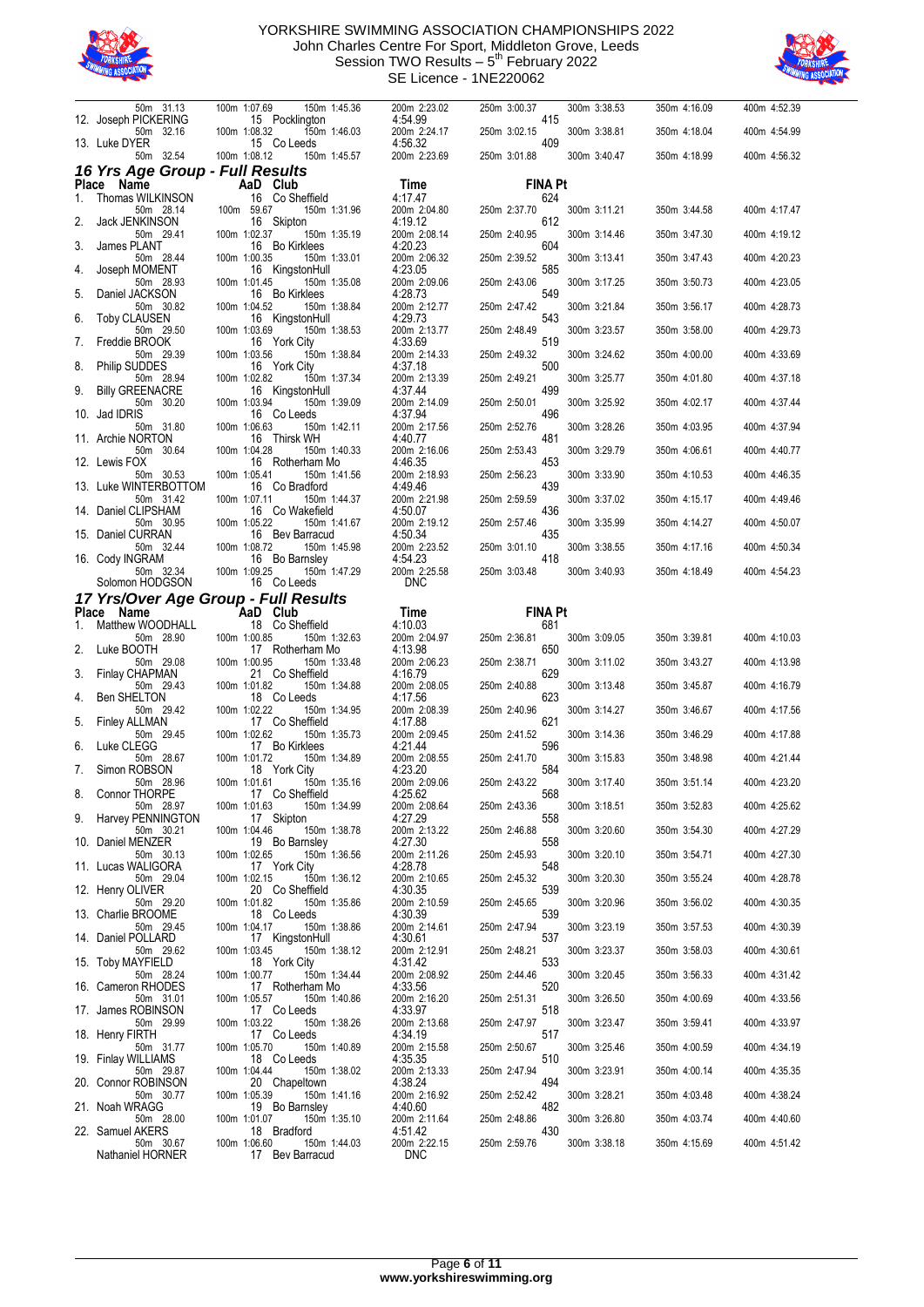



# **EVENT 156 Boy 10/13 Yrs 400m Freestyle**

|             | 10/11 Yrs Age Group - Full Results                 |                                                                    |                                    |                            |              |              |              |
|-------------|----------------------------------------------------|--------------------------------------------------------------------|------------------------------------|----------------------------|--------------|--------------|--------------|
| Place<br>1. | Name<br>Archie AINSLIE                             | AaD Club<br>11 Donc Dartes                                         | Time<br>5:20.19                    | <b>FINA Pt</b><br>324      |              |              |              |
| 2.          | 50m 35.53<br>Harry OSBORNE                         | 100m 1:15.58<br>150m 1:56.60<br>11 Co Sheffield                    | 200m 2:38.20<br>5:24.84            | 250m 3:19.38<br>310        | 300m 4:01.21 | 350m 4:41.81 | 400m 5:20.19 |
|             | 50m 37.59                                          | 100m 1:18.83<br>150m 2:00.99                                       | 200m 2:42.67                       | 250m 3:24.86               | 300m 4:05.27 | 350m 4:46.37 | 400m 5:24.84 |
| 3.          | Charlie HASLINGDEN<br>50m 37.26                    | 11 Co Sheffield<br>150m 2:00.19<br>100m 1:18.11                    | 5:26.42<br>200m 2:41.48            | 306<br>250m 3:23.22        | 300m 4:05.13 | 350m 4:46.21 | 400m 5:26.42 |
| 4.          | Halo BENTLEY-HICKS<br>50m 39.88                    | 11 Co Leeds<br>150m 2:10.40<br>100m 1:24.09                        | 5:48.62<br>200m 2:56.35            | 251<br>250m 3:41.27        | 300m 4:27.99 | 350m 5:11.60 | 400m 5:48.62 |
| 5.          | Oscar O'DONNELL<br>50m 40.36                       | 10 Co Leeds<br>100m 1:25.83<br>150m 2:13.34                        | 5:56.16<br>200m 2:59.17            | 235<br>250m 3:45.20        | 300m 4:31.39 | 350m 5:16.78 | 400m 5:56.16 |
| 6.          | George ROBERTSON                                   | 11 Co Sheffield                                                    | 5:57.09                            | 234                        |              |              |              |
| 7.          | 50m 37.67<br>Seth CHARLESWORTH                     | 100m 1:20.93<br>150m 2:07.27<br>11 Co Sheffield                    | 200m 2:53.52<br>6:06.37            | 250m 3:40.37<br>216        | 300m 4:27.26 | 350m 5:13.38 | 400m 5:57.09 |
| 8.          | 50m 39.55<br>Charlie SCHOFIELD                     | 100m 1:25.42<br>150m 2:11.69<br>11 Northall'ton                    | 200m 2:59.78<br>6:08.80            | 250m 3:46.13<br>212        | 300m 4:35.00 | 350m 5:20.61 | 400m 6:06.37 |
| 9.          | 50m 39.90<br>Noah DARNELL                          | 100m 1:24.52<br>150m 2:13.72<br>11 Co Leeds                        | 200m 3:01.24<br>6:09.20            | 250m 3:49.90<br>211        | 300m 4:37.59 | 350m 5:26.60 | 400m 6:08.80 |
|             | 50m 41.03<br>10. Oliver BARRETT                    | 100m 1:28.59<br>150m 2:18.06<br>11 Co Leeds                        | 200m 3:06.68<br>6:09.42            | 250m 3:54.36<br>211        | 300m 4:43.76 | 350m 5:28.43 | 400m 6:09.20 |
|             | 50m 40.18                                          | 100m 1:27.48<br>150m 2:15.27                                       | 200m 3:02.94                       | 250m 3:51.56               | 300m 4:38.86 | 350m 5:27.21 | 400m 6:09.42 |
|             | 11. George HARRISON<br>50m 41.30                   | 11 Pocklington<br>100m 1:29.05<br>150m 2:17.42                     | 6:12.36<br>200m 3:07.60            | 206<br>250m 3:54.56        | 300m 4:45.28 | 350m 5:30.51 | 400m 6:12.36 |
|             | 12. Jack JONES<br>50m 40.54                        | 11 Donc Dartes<br>100m 1:25.96<br>150m 2:15.45                     | 6:13.11<br>200m 3:03.37            | 205<br>250m 3:51.79        | 300m 4:39.26 | 350m 5:28.55 | 400m 6:13.11 |
|             | 13. Jenson STILLINGS<br>$50m -$                    | 11 Co Sheffield<br>100m 1:27.69<br>150m 2:15.48                    | 6:14.75<br>200m 3:04.25            | 202<br>250m 3:52.27        | 300m 4:42.10 | 350m 5:29.41 | 400m 6:14.75 |
|             | 14. Owen TEMPEST<br>50m 40.23                      | 11 Co Leeds<br>100m 1:28.42<br>150m 2:16.86                        | 6:14.76<br>200m 3:06.30            | 202<br>250m 3:54.01        | 300m 4:44.94 |              |              |
|             | 15. Hudson SMITH                                   | 11 Co Leeds                                                        | 6:21.66                            | 191                        |              | 350m 5:32.24 | 400m 6:14.76 |
|             | 50m 39.73<br>16. James ASPINALL                    | 100m 1:26.34<br>150m 2:17.00<br>11 Co Sheffield                    | 200m 3:07.15<br>6:25.75            | 250m 3:58.68<br>185        | 300m 4:46.87 | 350m 5:37.25 | 400m 6:21.66 |
|             | 50m 42.15<br>17. Angus YOUNG                       | 100m 1:30.97<br>150m 2:20.87<br>11 Co Leeds                        | 200m 3:11.45<br>6:26.70            | 250m 4:01.26<br>184        | 300m 4:50.81 | 350m 5:40.09 | 400m 6:25.75 |
|             | 50m 42.54<br>18. Harry AUSTIN                      | 100m 1:32.87<br>150m 2:24.83<br>11 Bo Barnsley                     | 200m 3:14.68<br>6:34.53            | 250m 4:04.59<br>173        | 300m 4:54.48 | 350m 5:44.72 | 400m 6:26.70 |
|             | 50m 42.34                                          | 100m 1:32.74<br>150m 2:24.44                                       | 200m 3:16.15                       | 250m 4:06.88               | 300m 4:57.97 | 350m 5:48.90 | 400m 6:34.53 |
|             | 19. Ernesto GARCIA<br>50m 42.74                    | 11 Co Sheffield<br>100m 1:34.64<br>150m 2:24.94                    | 6:35.46<br>200m 3:17.89            | 172<br>250m -              | 300m 5:00.42 | 350m 5:49.84 | 400m 6:35.46 |
|             | 20. Edward ROSE<br>50m 43.25                       | 10 Rotherham Mo<br>100m 1:34.97<br>150m 2:27.37                    | 6:53.45<br>200m 3:20.75            | 150<br>250m 4:13.71        | 300m 5:07.06 | 350m 6:00.13 | 400m 6:53.45 |
|             | Alexander MATZE<br>12 Yrs Age Group - Full Results | 10 Bo Barnsley                                                     | <b>DNC</b>                         |                            |              |              |              |
|             | Place Name                                         | AaD Club                                                           | Time                               | <b>FINA Pt</b>             |              |              |              |
| 1.          | William WILSON<br>50m 34.92                        | 12 Co Leeds<br>100m 1:13.56<br>150m 1:52.21                        | 5:04.62<br>200m 2:31.58            | 377<br>250m 3:10.13        | 300m 3:49.35 | 350m 4:28.12 | 400m 5:04.62 |
| 2.          | Zac BAUGHAN-WITHINGTON                             | 12 KingstonHull<br>100m 1:12.46                                    | 5:05.12<br>200m 2:30.72            | 375<br>250m 3:09.67        | 300m 3:48.99 | 350m 4:27.58 | 400m 5:05.12 |
| 3.          | 50m 33.98<br>Jacob O'DONNELL                       | 150m 1:50.84<br>12 Co Leeds                                        | 5:20.06                            | 325                        |              |              |              |
| 4.          | 50m 35.23<br>Owen CARMODY                          | 100m 1:15.20<br>150m 1:55.85<br>12 Co Leeds                        | 200m 2:38.13<br>5:20.09            | 250m 3:18.96<br>324        | 300m 4:01.04 | 350m 4:41.21 | 400m 5:20.06 |
| 5.          | 50m 35.77<br>Patrick O'HARA                        | 100m 1:17.12<br>150m 1:58.87<br>12 Co Leeds                        | 200m 2:39.44<br>5:27.27            | 250m 3:20.36<br>304        | 300m 4:01.52 | 350m 4:41.98 | 400m 5:20.09 |
| 6.          | 50m 36.44<br>Lewis WARREN                          | 100m 1:20.27<br>150m 2:01.81<br>12 Co Sheffield                    | 200m 2:43.62<br>5:35.40            | 250m 3:25.10<br>282        | 300m 4:06.86 | 350m 4:48.20 | 400m 5:27.27 |
|             | 50m 37.08                                          | 100m 1:19.70                                                       | 200m 2:45.89                       |                            |              |              |              |
| 7.          |                                                    | 150m 2:02.84                                                       |                                    | 250m 3:29.43               | 300m 4:13.14 | 350m 4:56.23 | 400m 5:35.40 |
|             | Theo KEARSLEY<br>50m 37.72                         | 12 Donc Dartes<br>150m 2:03.13<br>100m 1:20.40                     | 5:38.79<br>200m 2:46.23            | 274<br>250m 3:29.94        | 300m 4:13.69 | 350m 4:57.30 | 400m 5:38.79 |
| 8.          | Matei STOICESCU<br>50m 37.95                       | 12 Co Leeds<br>150m 2:04.10<br>100m 1:19.96                        | 5:44.98<br>200m 2:47.62            | 259<br>250m 3:32.50        | 300m 4:16.69 | 350m 5:02.10 | 400m 5:44.98 |
| 9.          | Reuben HARRISON                                    | 12 Co Leeds                                                        | 5:47.96                            | 252                        |              |              |              |
|             | 50m 38.30<br>10. Jackson CLARKE                    | 100m 1:22.17<br>150m 2:07.01<br>12 Co Leeds                        | 200m 2:52.58<br>5:48.59            | 250m 3:38.23<br>251        | 300m 4:23.72 | 350m 5:09.10 | 400m 5:47.96 |
|             | 50m 37.23<br>11. Zach PIERCY                       | 100m 1:21.29<br>150m 2:04.57<br>12 Co Leeds                        | 200m 2:49.10<br>5:50.69            | 250m 3:34.06<br>247        | 300m 4:20.49 | 350m 5:05.66 | 400m 5:48.59 |
|             | 50m 38.32<br>12. Harris CHAPMAN                    | 100m 1:21.58<br>150m 2:05.75<br>12 Donc Dartes                     | 200m 2:51.14<br>5:50.98            | 250m 3:37.09<br>246        | 300m 4:22.77 | 350m 5:08.12 | 400m 5:50.69 |
|             | 50m 41.02<br>13. Lucas MORTON                      | 150m 2:10.90<br>100m 1:26.05<br>12 Bo Barnsley                     | 200m 2:56.79<br>5:53.76            | 250m 3:41.45<br>240        | 300m 4:26.45 | 350m 5:09.99 | 400m 5:50.98 |
|             | 50m 39.71                                          | 100m 1:24.23<br>150m 2:10.79                                       | 200m 2:56.20                       | 250m 3:42.71               | 300m 4:28.68 | 350m 5:13.70 | 400m 5:53.76 |
|             | 14. Oliver SMITH<br>50m 39.23                      | 12 Bev Barracud<br>100m 1:24.66<br>150m 2:10.56                    | 5:57.37<br>200m 2:57.60            | 233<br>250m 3:45.36        | 300m 4:30.40 | 350m 5:15.92 | 400m 5:57.37 |
|             | 15. Seth JONES<br>50m 38.32                        | 12 Co Leeds<br>100m 1:23.77<br>$150m -$                            | 6:01.27<br>200m 2:56.40            | 226<br>250m 3:43.22        | 300m 4:30.12 | 350m 5:16.41 | 400m 6:01.27 |
|             | 13 Yrs Age Group - Full Results                    |                                                                    |                                    |                            |              |              |              |
| 1.          | Place Name<br>Hao Hao SHI                          | AaD Club<br>13 Co Sheffield                                        | Time<br>4:36.22                    | <b>FINA Pt</b><br>505      |              |              |              |
| 2.          | 50m 30.74<br>William HICKLIN                       | 100m 1:06.03<br>150m 1:41.50<br>13 Co Leeds                        | 200m 2:16.93<br>4:36.30            | 250m 2:52.71<br>505        | 300m 3:28.06 | 350m 4:03.57 | 400m 4:36.22 |
| 3.          | 50m 31.11<br>Jenson OWEN                           | 100m 1:06.36<br>150m 1:41.88<br>13 Donc Dartes                     | 200m 2:17.72<br>4:51.17            | 250m 2:52.78<br>431        | 300m 3:28.55 | 350m 4:03.54 | 400m 4:36.30 |
| 4.          | 50m 32.41<br>Ruben ANDERSON                        | 100m 1:08.56<br>150m 1:45.94<br>13 Co Sheffield                    | 200m 2:23.27<br>5:01.62            | 250m 3:01.30<br>388        | 300m 3:39.03 | 350m 4:15.66 | 400m 4:51.17 |
|             | 50m 33.40                                          | 100m 1:11.58<br>150m 1:50.12                                       | 200m 2:29.26                       | 250m 3:07.78               | 300m 3:46.52 | 350m 4:24.55 | 400m 5:01.62 |
| 5.          | Joshua KELLY<br>50m 33.83                          | 13 KingstonHull<br>150m 1:48.82<br>100m 1:10.60                    | 5:02.61<br>200m 2:27.41            | 384<br>250m 3:06.36        | 300m 3:45.46 | 350m 4:24.64 | 400m 5:02.61 |
| 6.          | Ethan COWELL<br>50m 33.77                          | 13 Co Leeds<br>100m 1:10.75<br>150m 1:49.59                        | 5:03.48<br>200m 2:28.32            | 381<br>250m 3:07.93        | 300m 3:47.39 | 350m 4:27.45 | 400m 5:03.48 |
| 7.          | James SHARP<br>50m 33.52<br>8. Matthew SITCH       | 13 Co Wakefield<br>100m 1:11.07<br>150m 1:49.65<br>13 KingstonHull | 5:04.97<br>200m 2:28.79<br>5:08.12 | 375<br>250m 3:08.98<br>364 | 300m 3:48.62 | 350m 4:28.99 | 400m 5:04.97 |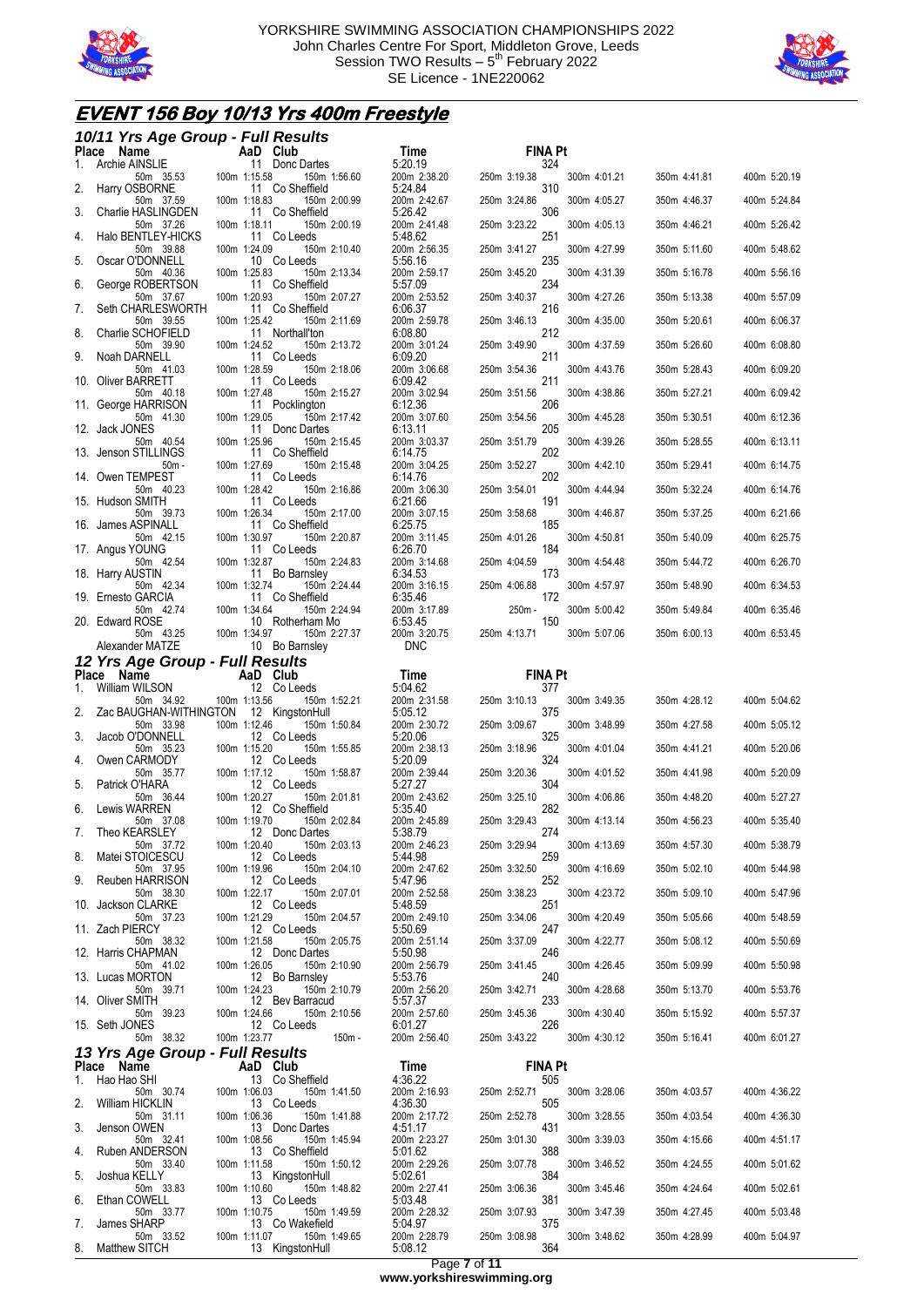



| 50m 34.28                    | 100m 1:13.66 150m 1:53.87         | 200m 2:33.57 | 250m 3:13.81 300m 3:53.93 |              | 350m 4:33.64 | 400m 5:08.12 |
|------------------------------|-----------------------------------|--------------|---------------------------|--------------|--------------|--------------|
|                              | 9. Oscar GAVELLE 13 Rotherham Mo  | 5:10.01      | 357                       |              |              |              |
| 50m 33.94                    | 100m 1:12.66<br>150m 1:52.45      | 200m 2:32.55 | 250m 3:12.52              | 300m 3:53.01 | 350m 4:32.70 | 400m 5:10.01 |
| 10. Samuel HILL              | 13 Co Leeds                       | 5:17.60      | 332                       |              |              |              |
| 50m 34.02                    | 150m 1:53.37<br>100m 1:13.74      | 200m 2:34.96 | 250m 3:16.04 300m 3:57.71 |              | 350m 4:38.29 | 400m 5:17.60 |
| 11. Oliver TOOTLE            | 13 Bridlington                    | 5:18.05      | 331                       |              |              |              |
| 50m 33.91                    | 100m 1:13.21 150m 1:54.18         | 200m 2:35.98 | 250m 3:17.92 300m 4:00.35 |              | 350m 4:40.95 | 400m 5:18.05 |
| 12. George TARTAKOVSKI       | 13 Co Sheffield                   | 5:18.26      | 330                       |              |              |              |
| 50m 35.11                    | 100m 1:15.29<br>150m 1:55.51      | 200m 2:36.44 | 250m 3:16.88 300m 3:58.22 |              | 350m 4:38.28 | 400m 5:18.26 |
| 13. Zachary HELM 13 Co Leeds |                                   | 5:18.70      | 329                       |              |              |              |
| 50m 35.96                    | 150m 1:56.45<br>100m 1:16.11      | 200m 2:37.47 | 250m 3:18.61 300m 4:00.00 |              | 350m 4:39.88 | 400m 5:18.70 |
|                              | 14. Mateo MARINOV 13 Stocksbridge | 5:19.01      | 328                       |              |              |              |
| 50m 36.83                    | 100m 1:17.64 150m 1:59.40         | 200m 2:41.17 | 250m 3:22.63 300m 4:03.08 |              | 350m 4:43.51 | 400m 5:19.01 |
| 15. Gethin SINCLAIR          | 13 Co Sheffield                   | 5:27.47      | 303                       |              |              |              |
| 50m 35.84                    | 100m 1:18.19    150m 2:00.41      | 200m 2:43.32 | 250m 3:25.38              | 300m 4:08.26 | 350m 4:48.48 | 400m 5:27.47 |
| 16. James THOMSON            | 13 Co Leeds                       | 5:30.62      | 294                       |              |              |              |
| 50m 35.54                    | 100m 1:15.98 150m 1:57.60         | 200m 2:40.49 | 250m 3:23.39              | 300m 4:06.59 | 350m 4:49.84 | 400m 5:30.62 |
| 17. Daniel HAWKINS           | 13 Harrogate                      | 5:31.32      | 293                       |              |              |              |
| 50m 35.97                    | 100m 1:17.74 150m 2:00.74         | 200m 2:43.01 | 250m 3:25.58              | 300m 4:08.30 | 350m 4:51.01 | 400m 5:31.32 |
| 18. Alfie YOUNG              | 13 Co Leeds                       | 5:39.73      | 271                       |              |              |              |
| 50m 36.94                    | 150m 2:02.86<br>100m 1:18.35      | 200m 2:46.96 | 250m 3:30.42              | 300m 4:15.93 | 350m 5:00.34 | 400m 5:39.73 |
| 19. Harry TUPMAN             | 13 Bo Barnsley                    | 5:40.12      | 270                       |              |              |              |
| 50m 36.30                    | 100m 1:18.32   150m 2:02.12       | 200m 2:46.36 | 250m 3:30.86              | 300m 4:14.73 | 350m 4:59.31 | 400m 5:40.12 |
|                              | 20. Pavel ZIRAR 13 KingstonHull   | 6:06.36      | 216                       |              |              |              |
| 50m 39.96                    |                                   | 200m 2:58.69 | 250m 3:46.13              | 300m 4:33.31 | 350m 5:21.27 | 400m 6:06.36 |

# **EVENT 171 FINAL OF EVENT 151 Boy 10/11 Yrs 100m Breaststroke**

| <b>Full Results</b> |                    |     |                    |         |                |       |  |  |  |
|---------------------|--------------------|-----|--------------------|---------|----------------|-------|--|--|--|
| <b>Place</b>        | Name               | AaD | Club               | Time    | <b>FINA Pt</b> | 50    |  |  |  |
| 1.                  | Harry OSBORNE      |     | Co Sheffield       | 1:31.32 | 241            | 43.56 |  |  |  |
| 2.                  | Archie AINSLIE     |     | Donc Dartes        | 1:37.42 | 199            | 44.44 |  |  |  |
| 3.                  | George ROBERTSON   | 11  | Co Sheffield       | 1:37.62 | 197            | 45.91 |  |  |  |
| 4.                  | Halo BENTLEY-HICKS | 11  | Co Leeds           | 1:39.17 | 188            | 46.09 |  |  |  |
| 5.                  | Joshua MCMILLAN    |     | Co Leeds           | 1:39.57 | 186            | 47.41 |  |  |  |
| 6.                  | Alexander MATZE    | 10  | <b>Bo Barnsley</b> | 1:39.95 | 184            | 47.77 |  |  |  |
| 7.                  | Oscar FOCHT        | 10  | KingstonHull       | 1:41.25 | 177            | 48.18 |  |  |  |
| 8.                  | Charlie HASLINGDEN |     | Co Sheffield       | 1:42.13 | 172            | 49.87 |  |  |  |
| 9.                  | George HARRISON    |     | Pocklington        | 1:45.37 | 157            | 49.82 |  |  |  |
|                     | 10. Oliver BARRETT |     | Co Leeds           | 1:48.18 | 145            | 53.22 |  |  |  |

## **EVENT 172 FINAL OF EVENT 151 Boy 12 Yrs 100m Breaststroke**

| <b>Full Results</b>   |     |                    |         |                |       |  |  |  |  |  |
|-----------------------|-----|--------------------|---------|----------------|-------|--|--|--|--|--|
| <b>Place</b><br>Name  | AaD | Club               | Time    | <b>FINA Pt</b> | 50    |  |  |  |  |  |
| Jacob O'DONNELL<br>1. | 12  | Co Leeds           | 1:25.25 | 297            | 40.30 |  |  |  |  |  |
| 2.<br>Owen CARMODY    | 12  | Co Leeds           | 1:27.65 | 273            | 41.22 |  |  |  |  |  |
| 3.<br>Shae BRYANT     | 12  | Co Leeds           | 1:28.02 | 269            | 41.33 |  |  |  |  |  |
| 4.<br>Havden LAM      | 12  | Co Leeds           | 1:32.31 | 233            | 42.89 |  |  |  |  |  |
| 5.<br>William WILSON  | 12  | Co Leeds           | 1:32.67 | 231            | 44.30 |  |  |  |  |  |
| 6.<br>Matei STOICESCU | 12  | Co Leeds           | 1:32.83 | 230            | 43.79 |  |  |  |  |  |
| 7.<br>Dominic THORPE  | 12  | Scunthorpe A       | 1:33.48 | 225            | 44.50 |  |  |  |  |  |
| 8.<br>Dylan HILL      | 12  | KingstonHull       | 1:35.88 | 208            | 45.01 |  |  |  |  |  |
| 9.<br>Henry PRIESTLEY | 12  | <b>Bo Kirklees</b> | 1:35.90 | 208            | 46.78 |  |  |  |  |  |
| 10. Patrick O'HARA    |     | Co Leeds           | 1:36.94 | 202            | 44.26 |  |  |  |  |  |

### **EVENT 173 FINAL OF EVENT 151 Boy 13 Yrs 100m Breaststroke**

|             | <b>Full Results</b>    |     |                    |         |                |       |  |  |  |  |  |
|-------------|------------------------|-----|--------------------|---------|----------------|-------|--|--|--|--|--|
| Place       | Name                   | AaD | Club               | Time    | <b>FINA Pt</b> | 50    |  |  |  |  |  |
| $1_{\cdot}$ | Hao Hao SHI            | 13  | Co Sheffield       | 1:15.41 | 429            | 35.74 |  |  |  |  |  |
| 2.          | Arran CORNFORTH        | 13  | Whitby             | 1:20.24 | 356            | 37.07 |  |  |  |  |  |
| 3.          | Thomas WOOFFINDIN      | 13  | Co Wakefield       | 1:21.61 | 338            | 38.00 |  |  |  |  |  |
| 4.          | <b>William HICKLIN</b> | 13  | Co Leeds           | 1:22.03 | 333            | 38.97 |  |  |  |  |  |
| 5.          | Alexander TEW          | 13  | <b>York City</b>   | 1:25.60 | 293            | 39.68 |  |  |  |  |  |
| 6.          | Benjamin SCOTT         | 13  | Chapeltown         | 1:25.79 | 291            | 39.52 |  |  |  |  |  |
| 7.          | Ethan COWELL           | 13  | Co Leeds           | 1:25.86 | 290            | 39.57 |  |  |  |  |  |
| 8.          | Harry TUPMAN           | 13  | <b>Bo Barnsley</b> | 1:27.08 | 278            | 39.99 |  |  |  |  |  |
| 9.          | Andrew HUNTER          | 13  | Cleethorpes        | 1:28.73 | 263            | 41.01 |  |  |  |  |  |
|             | 10. Thomas GIBBINS     | 13  | Pocklington        | 1:28.84 | 262            | 41.45 |  |  |  |  |  |

### **EVENT 174 FINAL OF EVENT 152 Boy 14 Yrs 100m Breaststroke**

|                | <b>Full Results</b> |     |                  |         |                |       |  |  |  |  |
|----------------|---------------------|-----|------------------|---------|----------------|-------|--|--|--|--|
| <b>Place</b>   | Name                | AaD | Club             | Time    | <b>FINA Pt</b> | 50    |  |  |  |  |
| 1.             | Daniel RANSOM       | 14  | Co Leeds         | 1:12.05 | 492            | 34.46 |  |  |  |  |
| 2.             | Maxwell FORD        | 14  | Co Leeds         | 1:12.74 | 478            | 34.10 |  |  |  |  |
| 3.             | Joseph HALL         | 14  | Co Leeds         | 1:15.30 | 431            | 35.73 |  |  |  |  |
| 4.             | Benjamin DALE-WOOD  | 14  | <b>Thirsk WH</b> | 1:15.59 | 426            | 35.55 |  |  |  |  |
| 5 <sub>1</sub> | Ethan POTTER        | 14  | Co Sheffield     | 1:16.89 | 404            | 36.55 |  |  |  |  |
| 6.             | Oliver AUSTIN       | 14  | Bo Barnsley      | 1:16.96 | 403            | 36.05 |  |  |  |  |
| 7.             | Robbie AMBLER       | 14  | Co Bradford      | 1:18.89 | 374            | 37.39 |  |  |  |  |
| 8.             | Charlie HINSON      | 14  | Co Leeds         | 1:22.37 | 329            | 38.04 |  |  |  |  |
| 9.             | Maciej BANAS        | 14  | Donc Dartes      | 1:24.13 | 309            | 39.16 |  |  |  |  |
|                | 10. Oliver MAYGER   | 14  | <b>Thirsk WH</b> | 1:25.73 | 292            | 40.64 |  |  |  |  |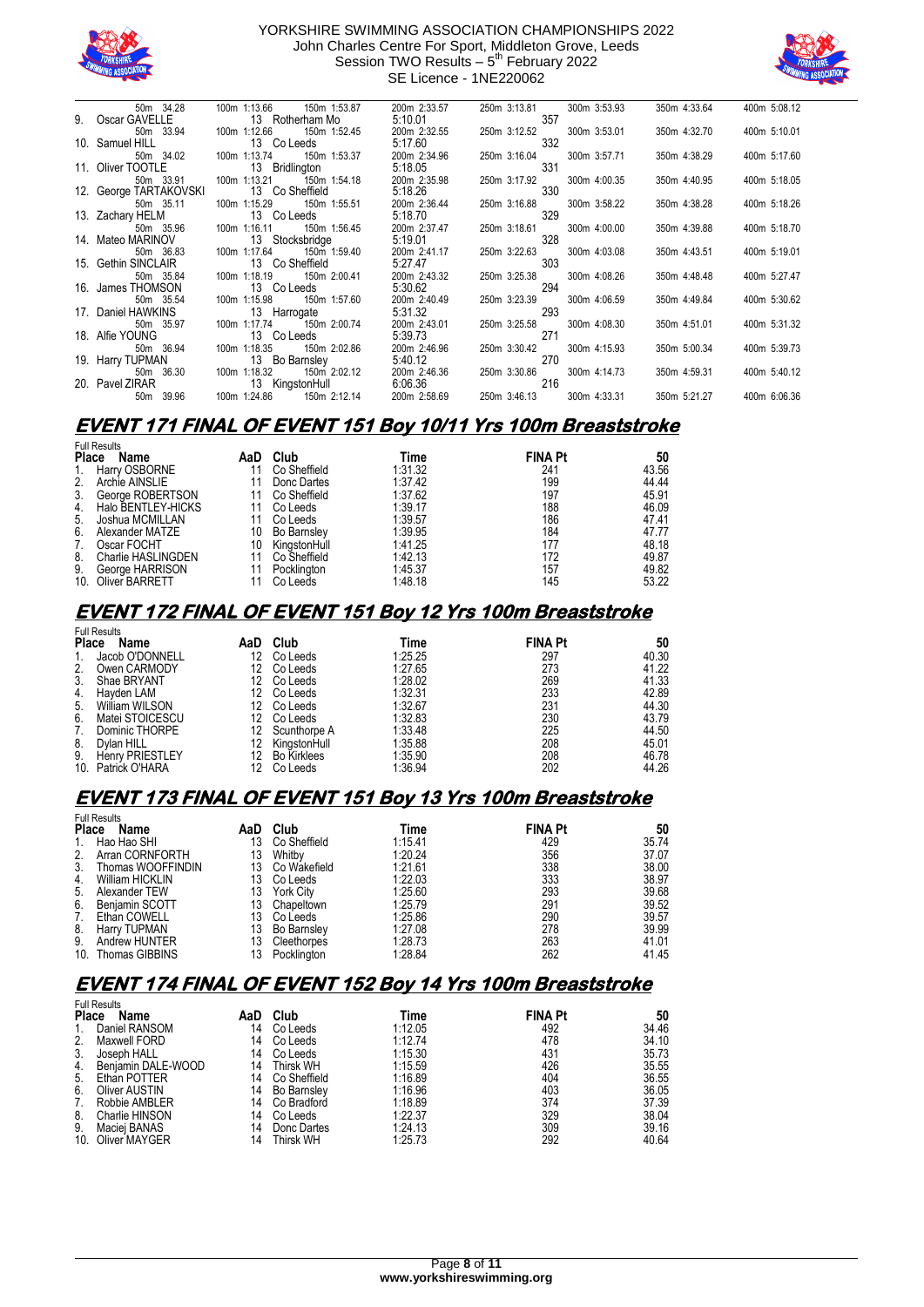



## **EVENT 175 FINAL OF EVENT 152 Boy 15 Yrs 100m Breaststroke**

|              | <b>Full Results</b>  |     |                    |         |                |       |  |  |  |
|--------------|----------------------|-----|--------------------|---------|----------------|-------|--|--|--|
| <b>Place</b> | Name                 | AaD | Club               | Time    | <b>FINA Pt</b> | 50    |  |  |  |
| 1.           | George BROOKS        | 15  | Co Leeds           | 1:11.58 | 501            | 33.91 |  |  |  |
| 2.           | Joseph LEVISON       | 15  | Wetherby           | 1:13.28 | 467            | 33.90 |  |  |  |
| 3.           | Jamie BLEANCH        | 15  | York City          | 1:14.61 | 443            | 35.03 |  |  |  |
| 4.           | Sean SMITH           | 15  | Skipton            | 1:14.76 | 440            | 34.25 |  |  |  |
| 5.           | <b>Blake PRICE</b>   | 15  | <b>Bridlington</b> | 1:14.99 | 436            | 34.50 |  |  |  |
| 6.           | <b>Isaac STABLER</b> | 15  | York City          | 1:16.24 | 415            | 35.28 |  |  |  |
| 7.           | Jack FINNIE          | 15  | Rotherham Mo       | 1:16.62 | 409            | 34.86 |  |  |  |
| 8.           | Max WALKER           | 15  | Thirsk WH          | 1:17.78 | 391            | 37.34 |  |  |  |
| 9.           | Jack MCCLELLAND      | 15  | <b>Bo Kirklees</b> | 1:18.02 | 387            | 35.65 |  |  |  |
|              | 10. Zach BEATTIE     | 15  | <b>Bo Kirklees</b> | 1:18.73 | 377            | 37.26 |  |  |  |

### **EVENT 176 FINAL OF EVENT 152 Boy 16 Yrs 100m Breaststroke**

|              | <b>Full Results</b>      |     |                    |         |                |       |  |  |  |  |
|--------------|--------------------------|-----|--------------------|---------|----------------|-------|--|--|--|--|
| <b>Place</b> | Name                     | AaD | Club               | Time    | <b>FINA Pt</b> | 50    |  |  |  |  |
| 1.           | Thomas WILKINSON         | 16  | Co Sheffield       | 1:09.06 | 558            | 32.61 |  |  |  |  |
| 2.           | Daniel JACKSON           | 16  | <b>Bo Kirklees</b> | 1:10.39 | 527            | 33.29 |  |  |  |  |
| 3.           | Callum NURSE             | 16  | Cleethorpes        | 1:13.40 | 465            | 33.78 |  |  |  |  |
| 4.           | <b>Finley MCNICHOLAS</b> | 16  | Stocksbridge       | 1:13.56 | 462            | 33.79 |  |  |  |  |
| 5.           | William OLIVER           | 16  | Skipton            | 1:14.86 | 438            | 35.29 |  |  |  |  |
| 6.           | Archie NORTON            | 16  | <b>Thirsk WH</b>   | 1:15.13 | 433            | 34.94 |  |  |  |  |
| 7.           | Matthew ROBERTS          | 16  | Co Leeds           | 1:17.43 | 396            | 36.15 |  |  |  |  |
| 8.           | Keelan BEHAN             | 16  | Skipton            | 1:18.03 | 387            | 36.41 |  |  |  |  |
| 9.           | <b>Timothy HENG</b>      | 16  | Bev Barracud       | 1:18.77 | 376            | 36.72 |  |  |  |  |
| 10.          | Jakub MARSZEWSKI         | 16  | Co Bradford        | 1:21.02 | 346            | 36.81 |  |  |  |  |

### **EVENT 177 FINAL OF EVENT 152 Boy 17 Yrs/Over 100m Breaststroke**

|              | <b>Full Results</b>    |     |                    |         |                |       |  |  |  |  |
|--------------|------------------------|-----|--------------------|---------|----------------|-------|--|--|--|--|
| <b>Place</b> | Name                   | AaD | Club               | Time    | <b>FINA Pt</b> | 50    |  |  |  |  |
| 1.           | Rohan SMITH            | 18  | Skipton            | 1:05.95 | 641            | 30.85 |  |  |  |  |
| 2.           | Barnaby HOWARTH-OSBORN | 18  | Co Sheffield       | 1:06.14 | 636            | 31.31 |  |  |  |  |
| 3.           | <b>Richard AYRE</b>    | 29  | East Leeds         | 1:07.64 | 594            | 30.33 |  |  |  |  |
| 4.           | Aidan FOTHERGILL       | 18  | <b>York City</b>   | 1:08.48 | 573            | 32.04 |  |  |  |  |
| 5.           | Rvan GRIFFITHS         | 19  | Co Sheffield       | 1:08.59 | 570            | 32.00 |  |  |  |  |
| 6.           | Martin SMITH           | 18  | <b>Bo Kirklees</b> | 1:08.62 | 569            | 32.36 |  |  |  |  |
| 7.           | Joseph KEELEY          | 29  | East Leeds         | 1:10.55 | 524            | 31.75 |  |  |  |  |
| 8.           | Simon ROBSON           | 18  | <b>York City</b>   | 1:11.31 | 507            | 32.90 |  |  |  |  |
| 9.           | Cameron Singh MANDER   | 19  | Co Bradford        | 1:11.87 | 495            | 32.53 |  |  |  |  |
|              | 10. Thomas BERGMANN    | 17  | Co Sheffield       | 1:13.05 | 472            | 34.21 |  |  |  |  |

### **EVENT 178 FINAL OF EVENT 154 Girl 14 Yrs 200m IM**  Full Results

| <b>Place</b> | Name              | AaD | Club         | Гіmе    | <b>FINA Pt</b> | 50    | 100     | 150     |
|--------------|-------------------|-----|--------------|---------|----------------|-------|---------|---------|
|              | Phoebe COOPER     | 14  | Co Sheffield | 2:22.03 | 700            | 29.28 | 1:06.26 | 1:48.14 |
| 2.           | Hollie WILSON     | 14  | Co Leeds     | 2:28.57 | 611            | 31.45 | 1:10.21 | 1:55.24 |
| 3.           | Charlotte MORETON | 14  | Co Leeds     | 2:33.90 | 550            | 32.63 | 1:12.48 | 2:00.00 |
| 4.           | Darcey CROSSLEY   | 14  | Co Leeds     | 2:34.59 | 543            | 33.56 | 1:14.51 | 1:58.49 |
| 5.           | Evie HARRIS       | 14  | Co Leeds     | 2:35.05 | 538            | 33.99 | 1:12.38 | 1:59.36 |
| 6.           | Lauren LILLEY     | 14  | Co Leeds     | 2:36.43 | 524            | 34.62 | 1:14.84 | 2:01.42 |
|              | Matilda POTTER    | 14  | Co Leeds     | 2:36.77 | 520            | 32.25 | 1:12.56 | 2:00.06 |
| 8.           | Eve COOPER        | 14  | Cleethorpes  | 2:38.48 | 503            | 33.93 | 1:17.63 | 2:03.41 |
| 9.           | Poppy DUNNE       |     | Skipton      | 2:38.93 | 499            | 32.84 | 1:14.17 | 2:01.33 |
|              | 10 Hannah SMITH   | 14  | Co Wakefield | 2.4014  | 488            | 34 00 | 1.1477  | 2.0480  |

### **EVENT 179 FINAL OF EVENT 154 Girl 15 Yrs 200m IM**  Full Results

| Name                 | AaD                                           | Club               | Time    | <b>FINA Pt</b> | 50    | 100     | 150     |
|----------------------|-----------------------------------------------|--------------------|---------|----------------|-------|---------|---------|
| Nell WILLIAMS        | 15                                            | Co Leeds           | 2:29.59 | 599            | 32.30 | 1:12.14 | 1:54.13 |
| Molly BAKER          | 15                                            | Co Sheffield       | 2:32.13 | 569            | 34.11 | 1:14.00 | 1:58.09 |
| Sophia GLEDHILL      | 15                                            | Co Bradford        | 2:35.02 | 538            | 31.83 | 1:11.37 | 1:59.49 |
| Evangeline STACEY    | 15                                            | Co Leeds           | 2:35.92 | 529            | 34.01 | 1:15.71 | 2:02.32 |
| Chloe COOKE          | 15                                            | Co Sheffield       | 2:36.28 | 525            | 32.44 | 1:14.25 | 2:01.96 |
| Fennella TURNER      | 15                                            | Skipton            | 2:37.53 | 513            | 32.57 | 1:14.37 | 2:01.80 |
| <b>Emily LAMBERT</b> | 15                                            | Co Sheffield       | 2:37.73 | 511            | 32.75 | 1:16.57 | 2:02.96 |
| Megan WOOD           | 15                                            | Donc Dartes        | 2:38.13 | 507            | 32.99 | 1:14.11 | 2:02.76 |
| Jessica SMELT        | 15                                            | <b>Bo Kirklees</b> | 2:39.07 | 498            | 33.71 | 1:15.74 | 2:04.46 |
|                      | 15                                            | KingstonHull       | 2:41.64 | 475            | 32.82 | 1:14.83 | 2:04.44 |
| 3.<br>5.             | rull Results<br><b>Place</b><br>10. Megan CHU |                    |         |                |       |         |         |

# **EVENT 180 FINAL OF EVENT 154 Girl 16 Yrs 200m IM**

|              | <b>Full Results</b>    |     |                    |         |                |       |         |         |  |  |
|--------------|------------------------|-----|--------------------|---------|----------------|-------|---------|---------|--|--|
| <b>Place</b> | Name                   | AaD | Club               | Time    | <b>FINA Pt</b> | 50    | 100     | 150     |  |  |
|              | Sholah ROBINSON        | 16  | Co Sheffield       | 2:26.03 | 644            | 30.86 | 1:09.25 | 1:51.36 |  |  |
| 2.           | Daisy PURCHASE         | 16  | Rotherham Mo       | 2:27.46 | 625            | 32.28 | 1:10.78 | 1:54.63 |  |  |
| 3.           | Sophie BROMLEY         | 16  | Co Sheffield       | 2:27.48 | 625            | 31.06 | 1:07.13 | 1:52.04 |  |  |
| 4.           | Kasia RICKELTON        | 16  | Co Leeds           | 2:31.13 | 581            | 32.01 | 1:12.20 | 1:54.76 |  |  |
| 5.           | Isabella SHERING       | 16  | Co Sheffield       | 2:31.42 | 577            | 31.22 | 1:09.59 | 1:55.25 |  |  |
| 6.           | Rhianna FOSTER         | 16  | KinastonHull       | 2:33.74 | 552            | 32.81 | 1:12.62 | 1:59.44 |  |  |
|              | <b>Gina WARRIOR</b>    | 16  | Co Bradford        | 2:34.16 | 547            | 32.88 | 1:11.27 | 1.59.37 |  |  |
| 8.           | Henrietta RICHARDSON-S | 16  | <b>Cleethorpes</b> | 2:35.01 | 538            | 32.49 | 1:13.76 | 1:56.41 |  |  |
| 9.           | Jessica REILLY         | 16  | Harrogate          | 2:35.58 | 532            | 33.30 | 1:11.59 | 1:58.57 |  |  |
|              | Isla WILLIAMS          | 16  | Co Leeds           | DNC     |                |       |         |         |  |  |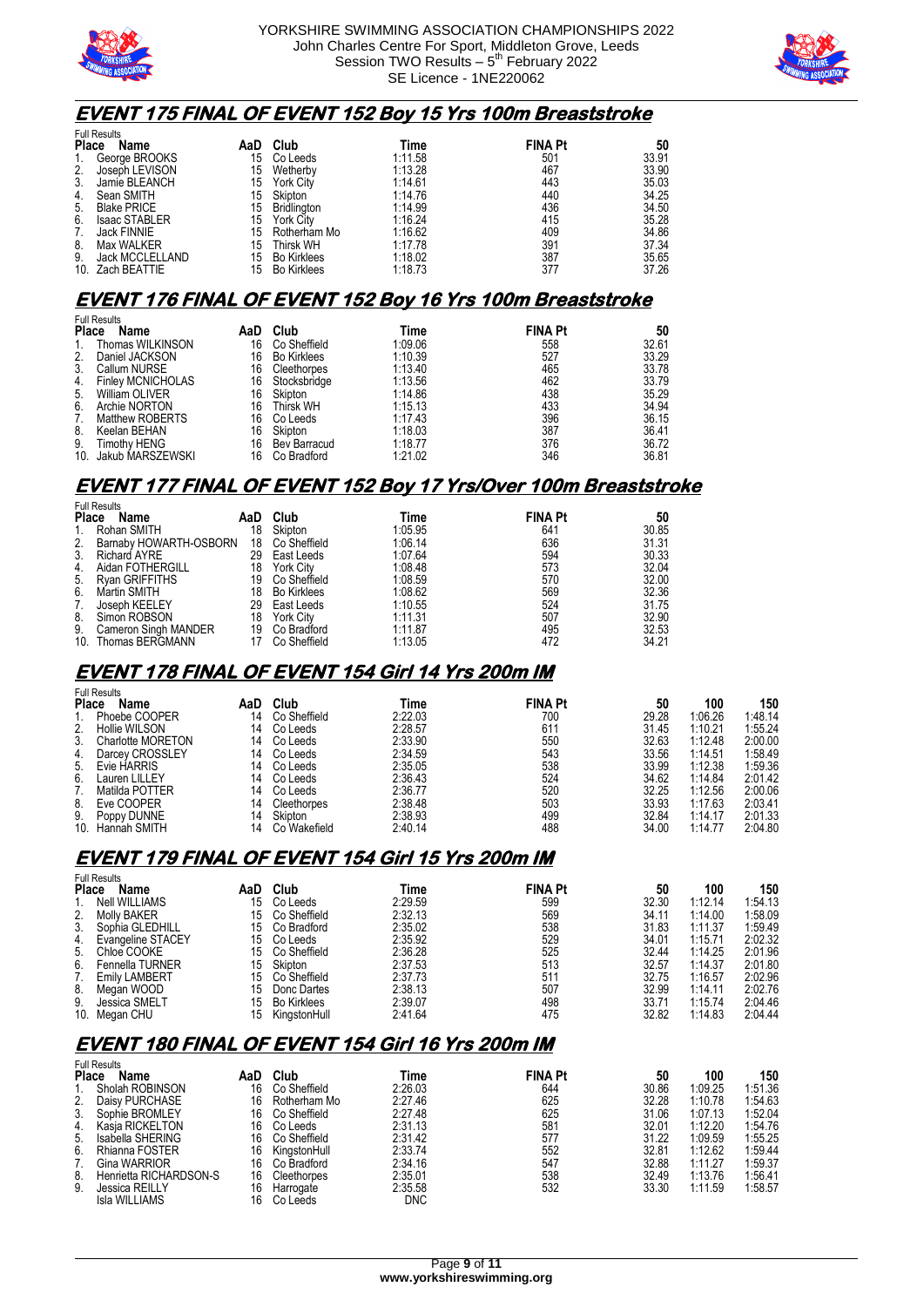



## **EVENT 181 FINAL OF EVENT 154 Girl 17 Yrs/Over 200m IM**

|              | <b>Full Results</b> |     |                    |         |                |       |         |         |  |
|--------------|---------------------|-----|--------------------|---------|----------------|-------|---------|---------|--|
| <b>Place</b> | <b>Name</b>         | AaD | Club               | Time    | <b>FINA Pt</b> | 50    | 100     | 150     |  |
|              | Amber KEEGAN        | 25  | Co Sheffield       | 2:20.18 | 728            | 31.44 | 1:07.32 | 1:47.76 |  |
| 2.           | Lara THOMSON        |     | Co Leeds           | 2:20.87 | 717            | 31.06 | 1:07.70 | 1:48.45 |  |
| 3.           | Amelia MONAGHAN     | 20  | Co Sheffield       | 2:22.76 | 689            | 31.00 | 1:08.49 | 1:49.61 |  |
| 4.           | Leah SCHLOSSHAN     |     | Co Leeds           | 2:23.14 | 684            | 30.74 | 1:09.09 | 1:49.98 |  |
| 5.           | <b>Beth HALL</b>    |     | Cleethorpes        | 2:25.04 | 657            | 29.83 | 1:08.30 | 1:50.84 |  |
| 6.           | Annabelle WILKINSON |     | Co Sheffield       | 2:25.49 | 651            | 30.68 | 1:07.47 | 1:50.63 |  |
| 7.           | <b>Chloe HIRST</b>  | 19  | <b>Bo Kirklees</b> | 2:28.93 | 607            | 32.64 | 1:11.77 | 1:55.12 |  |
| 8.           | Kidiest HODGSON     | 18  | Co Leeds           | 2:29.54 | 599            | 31.77 | 1:11.13 | 1:54.79 |  |
| 9.           | Madison JOHNSON     |     | Donc Dartes        | 2:30.45 | 589            | 30.83 | 1:11.12 | 1:54.93 |  |
| 10.          | Abigail PARKINSON   | 18  | Tadcaster          | 2:30.99 | 582            | 32.28 | 1:12.98 | 1:57.72 |  |

# **EVENT 182 FINAL OF EVENT 155 Boy 14 Yrs 400m Freestyle**

| <b>Full Results</b>       |              |                           |              |                |              |              |              |
|---------------------------|--------------|---------------------------|--------------|----------------|--------------|--------------|--------------|
| Place Name                |              | AaD Club <b>Data Club</b> | Time         | <b>FINA Pt</b> |              |              |              |
| 1. Ethan POTTER           |              | 14 Co Sheffield           | 4:21.27      | 597            |              |              |              |
| 50m 30.37                 | 100m 1:02.71 | 150m 1:35.30              | 200m 2:08.78 | 250m 2:42.25   | 300m 3:16.15 | 350m 3:49.33 | 400m 4:21.27 |
| 2. Gabriel SHEPHERD       |              | 14 Harrogate              | 4:25.53      | 569            |              |              |              |
| 50m 29.83                 | 100m 1:02.75 | 150m 1:35.54              | 200m 2:09.03 | 250m 2:42.70   | 300m 3:16.87 | 350m 3:50.98 | 400m 4:25.53 |
| 3. Charlie HINSON         |              | 14 Co Leeds               | 4:34.83      | 513            |              |              |              |
| 50m 30.86                 | 100m 1:05.94 | 150m 1:41.35              | 200m 2:16.94 | 250m 2:52.45   | 300m 3:28.10 | 350m 4:02.86 | 400m 4:34.83 |
| 4. Jack COLLINS           |              | 14 KingstonHull           | 4:35.21      | 511            |              |              |              |
| 50m 31.02                 | 100m 1:05.63 | 150m 1:40.86              | 200m 2:16.26 | 250m 2:51.74   | 300m 3:26.68 | 350m 4:02.34 | 400m 4:35.21 |
| 5. Luke BAUGHAN-WITHINGTO |              | 14 KingstonHull           | 4:40.26      | 484            |              |              |              |
| 50m 32.21                 | 100m 1:06.90 | 150m 1:41.55              | 200m 2:17.21 | 250m 2:52.83   | 300m 3:28.72 | 350m 4:05.00 | 400m 4:40.26 |
| 6. Matthew JUST           |              | 14 Co Leeds               | 4:45.37      | 458            |              |              |              |
| 50m 32.46                 | 100m 1:08.25 | 150m 1:44.05              | 200m 2:20.98 | 250m 2:57.79   | 300m 3:35.35 | 350m 4:11.87 | 400m 4:45.37 |
| 7. Matthew JAMES          |              | 14 Co Leeds               | 4:45.87      | 456            |              |              |              |
| 50m 32.23                 | 100m 1:07.74 | 150m 1:43.22              | 200m 2:19.37 | 250m 2:55.68   | 300m 3:32.63 | 350m 4:09.35 | 400m 4:45.87 |
| 8. Patrick NEILL          |              | 14 Stocksbridge           | 4:48.31      | 444            |              |              |              |
| 50m 31.65                 | 100m 1:06.62 | 150m 1:43.72              | 200m 2:20.87 | 250m 2:58.30   | 300m 3:36.11 | 350m 4:13.13 | 400m 4:48.31 |
| 9. Joseph HALL            |              | 14 Co Leeds               | 4:52.01      | 428            |              |              |              |
| 50m 33.67                 | 100m 1:09.42 | 150m 1:46.66              | 200m 2:23.83 | 250m 3:01.58   | 300m 3:38.86 | 350m 4:16.08 | 400m 4:52.01 |
| 10. Maciej BANAS          |              | 14 Donc Dartes            | 5:04.16      | 378            |              |              |              |
| 33.51<br>50m              | 100m 1:11.17 | 150m 1:49.49              | 200m 2:29.78 | 250m 3:09.27   | 300m 3:50.24 | 350m 4:27.80 | 400m 5:04.16 |

### **EVENT 183 FINAL OF EVENT 155 Boy 15 Yrs 400m Freestyle**

| <b>Full Results</b>           |                                                 |                         |                                     |              |              |
|-------------------------------|-------------------------------------------------|-------------------------|-------------------------------------|--------------|--------------|
|                               | Place Name AaD Club                             | <b>Time</b>             | <b>FINA Pt</b>                      |              |              |
| 1. Kourosh KHODAKHAH          | 15 Co Leeds                                     | 4:22.61                 | 588                                 |              |              |
| 50m 29.44<br>2. Samuel SMITH  | 150m 1:35.03<br>100m 1:01.96<br>15 Skipton      | 200m 2:08.58<br>4:27.78 | 300m 3:16.62<br>250m 2:42.45<br>555 | 350m 3:50.39 | 400m 4:22.61 |
|                               |                                                 |                         |                                     |              |              |
| 50m 31.52<br>3. Jack FINNIE   | 150m 1:39.96<br>100m 1:05.74<br>15 Rotherham Mo | 200m 2:14.28<br>4:28.26 | 250m 2:48.39<br>300m 3:23.07<br>552 | 350m 3:57.10 | 400m 4:27.78 |
| 50m 29.79                     | 150m 1:36.94<br>100m 1:02.77                    | 200m 2:11.39            | 300m 3:20.96<br>250m 2:46.32<br>522 | 350m 3:55.63 | 400m 4:28.26 |
| 4. George BROOKS<br>50m 30.33 | 15 Co Leeds<br>100m 1:03.53<br>150m 1:37.06     | 4:33.21<br>200m 2:11.79 | 250m 2:46.73<br>300m 3:22.57        | 350m 3:57.90 | 400m 4:33.21 |
| 5. Oliver WHITTLESTON         | 15 Co Leeds                                     | 4:41.47                 | 477                                 |              |              |
| 50m 31.12                     | 100m 1:05.67<br>150m 1:41.07                    | 200m 2:16.65            | 250m 2:52.28<br>300m 3:28.65        | 350m 4:05.75 | 400m 4:41.47 |
| 6. James STARLING             | 15 KingstonHull                                 | 4:41.78                 | 476                                 |              |              |
| 50m 30.93                     | 100m 1:05.27<br>150m 1:40.74                    | 200m 2:16.77            | 250m 2:53.12<br>300m 3:30.29        | 350m 4:07.44 | 400m 4:41.78 |
| 7. Louis CASS                 | 15 Bo Kirklees                                  | 4:46.09                 | 455                                 |              |              |
| 50m 31.06<br>8. Miles KINLEN  | 100m 1:06.52<br>150m 1:42.44<br>15 Co Sheffield | 200m 2:19.24<br>4:47.05 | 250m 2:55.52<br>300m 3:32.70<br>450 | 350m 4:09.97 | 400m 4:46.09 |
| 50m 31.22                     | 150m 1:42.91<br>100m 1:06.45                    | 200m 2:19.31            | 250m 2:55.92<br>300m 3:32.74        | 350m 4:10.92 | 400m 4:47.05 |
| 9. Harry SENIOR               | 15 Co Leeds                                     | 4:48.66                 | 443                                 |              |              |
| 50m 31.58                     | 100m 1:07.60<br>150m 1:43.92                    | 200m 2:21.30            | 250m 2:58.38<br>300m 3:35.88        | 350m 4:13.38 | 400m 4:48.66 |
| 10. William DURRANS           | 15 Rotherham Mo                                 | 4:55.10                 | 414                                 |              |              |
| 50m 31.32                     | 150m 1:46.02<br>100m 1:08.50                    | 200m 2:24.18            | 250m 3:02.12<br>300m 3:40.89        | 350m 4:18.46 | 400m 4:55.10 |

### **EVENT 184 FINAL OF EVENT 155 Boy 16 Yrs 400m Freestyle**

| <b>Full Results</b> |                              |              |                              |              |              |  |  |  |  |
|---------------------|------------------------------|--------------|------------------------------|--------------|--------------|--|--|--|--|
| Place Name          | AaD Club                     | <b>Time</b>  | <b>FINA Pt</b>               |              |              |  |  |  |  |
| 1. Jack JENKINSON   | 16 Skipton                   | 4:13.86      | 651                          |              |              |  |  |  |  |
| 50m 28.62           | 100m 1:00.25<br>150m 1:32.48 | 200m 2:05.07 | 300m 3:10.38<br>250m 2:37.62 | 350m 3:42.95 | 400m 4:13.86 |  |  |  |  |
| 2. Thomas WILKINSON | 16 Co Sheffield              | 4:15.86      | 636                          |              |              |  |  |  |  |
| 50m 28.64           | 100m 1:00.31<br>150m 1:32.41 | 200m 2:05.30 | 300m 3:11.45<br>250m 2:38.30 | 350m 3:44.38 | 400m 4:15.86 |  |  |  |  |
| 3. James PLANT      | 16 Bo Kirklees               | 4:17.05      | 627                          |              |              |  |  |  |  |
| 50m 28.54           | 150m 1:32.66<br>100m 1:00.18 | 200m 2:05.71 | 250m 2:38.70<br>300m 3:11.81 | 350m 3:44.84 | 400m 4:17.05 |  |  |  |  |
| 4. Joseph MOMENT    | 16 KingstonHull              | 4:21.14      | 598                          |              |              |  |  |  |  |
| 50m 28.85           | 150m 1:33.15<br>100m 1:00.33 | 200m 2:06.07 | 300m 3:14.01<br>250m 2:39.65 | 350m 3:47.98 | 400m 4:21.14 |  |  |  |  |
| 5. Daniel JACKSON   | 16 Bo Kirklees               | 4:28.14      | 552                          |              |              |  |  |  |  |
| 50m 30.35           | 100m 1:04.56<br>150m 1:38.42 | 200m 2:12.49 | 300m 3:21.40<br>250m 2:46.81 | 350m 3:55.72 | 400m 4:28.14 |  |  |  |  |
| 6. Freddie BROOK    | 16 York City                 | 4:28.20      | 552                          |              |              |  |  |  |  |
| 50m 29.96           | 100m 1:04.07<br>150m 1:38.11 | 200m 2:12.40 | 300m 3:21.41<br>250m 2:46.82 | 350m 3:55.59 | 400m 4:28.20 |  |  |  |  |
| 7. Toby CLAUSEN     | 16 KingstonHull              | 4:30.74      | 537                          |              |              |  |  |  |  |
| 50m 29.83           | 100m 1:04.27<br>150m 1:39.36 | 200m 2:14.94 | 250m 2:49.27<br>300m 3:24.47 | 350m 3:58.46 | 400m 4:30.74 |  |  |  |  |
| 8. Jad IDRIS        | 16 Co Leeds                  | 4:36.62      | 503                          |              |              |  |  |  |  |
| 50m 31.75           | 150m 1:40.90<br>100m 1:05.75 | 200m 2:16.39 | 250m 2:52.36<br>300m 3:27.82 | 350m 4:03.32 | 400m 4:36.62 |  |  |  |  |
| 9. Philip SUDDES    | 16 York City                 | 4:40.86      | 481                          |              |              |  |  |  |  |
| 50m 30.33           | 100m 1:05.10<br>150m 1:41.82 | 200m 2:18.62 | 300m 3:32.19<br>250m 2:55.71 | 350m 4:07.86 | 400m 4:40.86 |  |  |  |  |
| 10. Archie NORTON   | 16 Thirsk WH                 | 4:41.02      | 480                          |              |              |  |  |  |  |
| 50m 29.68           | 150m 1:41.60<br>100m 1:04.92 | 200m 2:18.78 | 250m 2:55.98<br>300m 3:33.17 | 350m 4:08.75 | 400m 4:41.02 |  |  |  |  |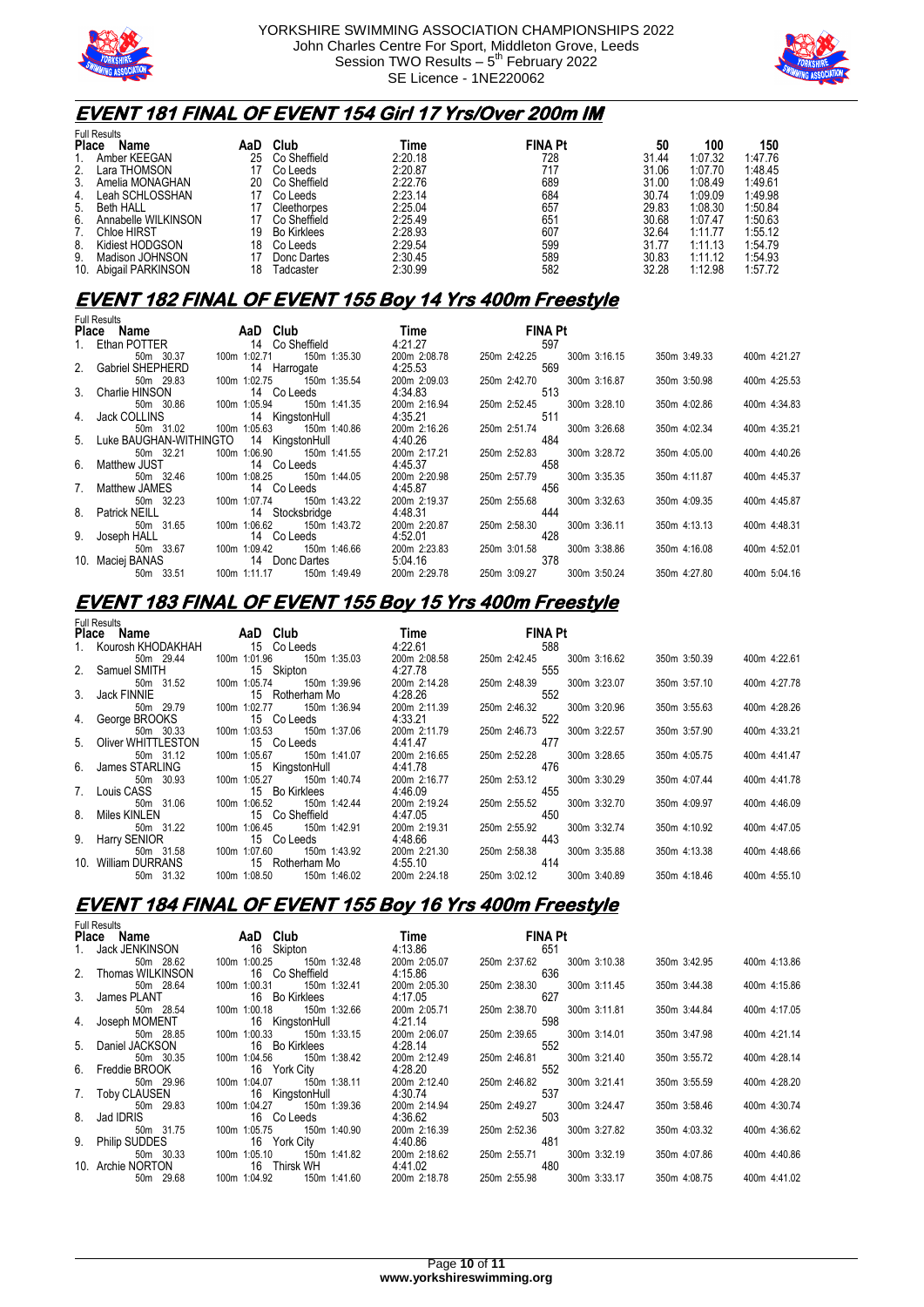



# **EVENT 185 FINAL OF EVENT 155 Boy 17 Yrs/Over 400m Freestyle**

|    | <b>Full Results</b> |                               |              |                              |              |              |
|----|---------------------|-------------------------------|--------------|------------------------------|--------------|--------------|
|    | Place Name          | AaD Club                      | <b>Time</b>  | <b>FINA Pt</b>               |              |              |
| 1. | Matthew WOODHALL    | 18 Co Sheffield               | 4:05.69      | 718                          |              |              |
|    | 50m 27.97           | 150m 1:29.22<br>58.43<br>100m | 200m 2:00.83 | 300m 3:04.33<br>250m 2:33.04 | 350m 3:35.21 | 400m 4:05.69 |
|    | 2. Luke BOOTH       | 17 Rotherham Mo               | 4:13.10      | 657                          |              |              |
|    | 50m 28.85           | 100m 1:00.44<br>150m 1:32.72  | 200m 2:05.48 | 250m 2:38.28 300m 3:11.25    | 350m 3:42.91 | 400m 4:13.10 |
|    | 3. Ben SHELTON      | 18 Co Leeds                   | 4:13.25      | 656                          |              |              |
|    | 50m 27.79           | 59.66<br>150m 1:32.39<br>100m | 200m 2:05.51 | 300m 3:11.13<br>250m 2:38.14 | 350m 3:43.73 | 400m 4:13.25 |
|    | 4. Finlay CHAPMAN   | 21 Co Sheffield               | 4:14.71      | 644                          |              |              |
|    | 50m 29.21           | 100m 1:00.85<br>150m 1:33.29  | 200m 2:05.93 | 300m 3:11.63<br>250m 2:38.77 | 350m 3:44.02 | 400m 4:14.71 |
|    | 5. Finley ALLMAN    | 17 Co Sheffield               | 4:16.25      | 633                          |              |              |
|    | 50m 29.66           | 100m 1:01.89<br>150m 1:34.39  | 200m 2:07.15 | 300m 3:12.08<br>250m 2:39.58 | 350m 3:45.00 | 400m 4:16.25 |
|    | 6. Luke CLEGG       | 17 Bo Kirklees                | 4:21.82      | 593                          |              |              |
|    | 50m 27.49           | 59.32<br>150m 1:32.20<br>100m | 200m 2:05.77 | 300m 3:13.97<br>250m 2:39.51 | 350m 3:48.58 | 400m 4:21.82 |
|    | 7. Connor THORPE    | 17 Co Sheffield               | 4:23.55      | 582                          |              |              |
|    | 50m 28.52           | 100m 1:00.87<br>150m 1:33.86  | 200m 2:08.00 | 300m 3:16.86<br>250m 2:41.84 | 350m 3:50.46 | 400m 4:23.55 |
|    | 8. Simon ROBSON     | 18 York City                  | 4:26.32      | 564                          |              |              |
|    | 50m 29.58           | 100m 1:02.99<br>150m 1:36.91  | 200m 2:11.69 | 300m 3:19.15<br>250m 2:45.57 | 350m 3:53.54 | 400m 4:26.32 |
|    | 9. Daniel MENZER    | 19 Bo Barnsley                | 4:26.75      | 561                          |              |              |
|    | 50m 30.18           | 150m 1:37.48<br>100m 1:03.04  | 200m 2:11.61 | 300m 3:20.29<br>250m 2:46.56 | 350m 3:54.83 | 400m 4:26.75 |
|    | 10. Lucas WALIGORA  | 17 York City                  | 4:34.95      | 512                          |              |              |
|    | 50m 28.95           | 100m 1:02.42<br>150m 1:36.85  | 200m 2:12.21 | 300m 3:24.26<br>250m 2:47.94 | 350m 3:59.79 | 400m 4:34.95 |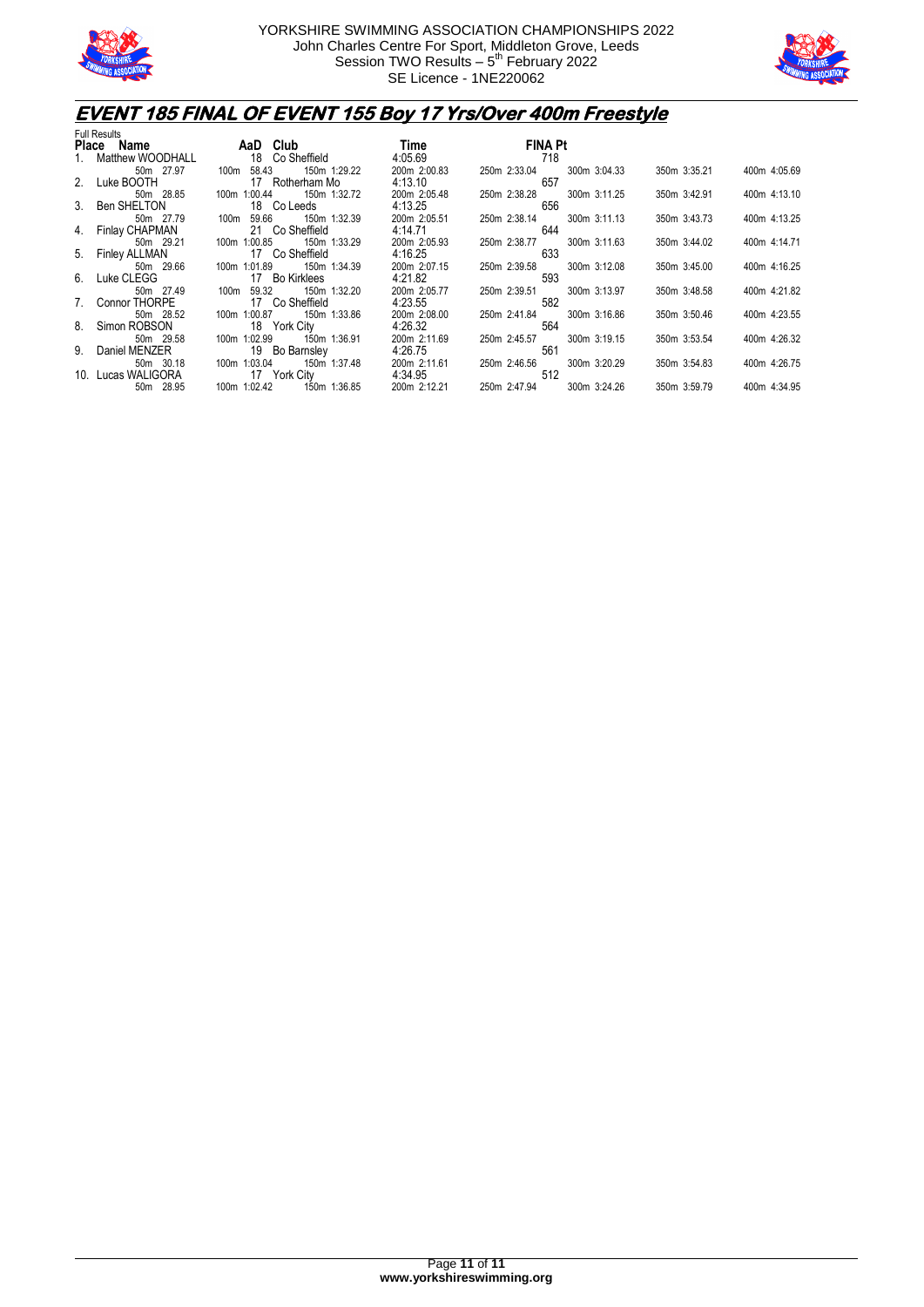



# **EVENT 201 Girl 10/13 Yrs 100m Butterfly**

|              | 10/11 Yrs Age Group - Full Results            |                       |                          |                    |                |                |
|--------------|-----------------------------------------------|-----------------------|--------------------------|--------------------|----------------|----------------|
| <b>Place</b> | Name                                          | AaD                   | Club                     | Time               | <b>FINA Pt</b> | 50             |
| 1.           | Darcy NELSON                                  | 11                    | Donc Dartes              | 1:23.85            | 289            | 37.76          |
| 2.           | Florence DIXON                                | 11                    | Co Leeds                 | 1:24.92            | 278            | 39.77          |
| 3.           | <b>Fausta KISELYTE</b>                        | 11                    | Scunthorpe A             | 1:28.23            | 248            | 39.05          |
| 4.           | <b>Isabelle HALL</b>                          | 11                    | Co Leeds                 | 1:32.80            | 213            | 43.24          |
| 5.           | Penelope DALLIMORE                            | 11                    | Co Leeds                 | 1:33.65            | 207            | 41.04          |
| 6.           | Evelyn KIK                                    | 11                    | Co Sheffield             | 1:35.79            | 194            | 44.29          |
| 7.           | Amelie COTTERILL                              |                       | 10 Co Leeds              | 1:36.42            | 190            | 42.05          |
| 8.           | <b>Isla DAVERAN</b>                           | 11                    | Co Sheffield             | 1:39.00            | 175            | 43.58          |
| 9.           | Samantha TAYLOR                               | 11                    | Team Jorvik              | 1:39.91            | 171            | 43.60          |
|              | 10. Ella COLEMAN                              | 11                    | Co Leeds                 | 1:40.40            | 168            | 45.53          |
| 11.          | Yining LU                                     | 11                    | Co Leeds                 | 1:40.98            | 165            | 44.60          |
|              | 12. Freya ELLIS                               | 10                    | Co Leeds                 | 1:44.63            | 149            | 48.38          |
|              | 13. Orla GIBBON                               | 11                    | Co Sheffield             | 1:47.83            | 136            | 47.90          |
|              | 12 Yrs Age Group - Full Results               |                       |                          |                    |                |                |
|              | Place<br>Name                                 | AaD                   | Club                     | Time               | <b>FINA Pt</b> | 50             |
| 1.           | Mei YUASA                                     | 12                    | Co Leeds                 | 1:15.46            | 397            | 34.95          |
| 2.           | Elizabeth WARNER                              | 12                    | Co Leeds                 | 1:16.18            | 386            | 34.32          |
| 3.           | Eve HIBBERT                                   | 12                    | Co Sheffield             | 1:16.34            | 383            | 34.89          |
| 4.           | Mia TRAVIS-JONES                              | 12                    | Co Leeds                 | 1:16.53            | 380            | 34.81          |
| 5.           | Jasmine LUMLEY                                |                       | 12 Sheffield C           | 1:18.37            | 354            | 36.09          |
| 6.           | <b>Lily STANSFIELD</b>                        | 12                    | Harrogate                | 1:19.21            | 343            | 36.17          |
| 7.           | Phoebe WEATHERILL                             | 12                    | Donc Dartes              | 1:20.83            | 323            | 35.20          |
| 8.           | Izzy WILLIAMS                                 | 12                    | Co Sheffield             | 1:21.29            | 317            | 37.51          |
| 9.           | Jessica WOODS                                 |                       | 12 Co Leeds              | 1:22.39            | 305            | 37.16          |
|              | 10. Molly NORTON                              | 12                    | Co Leeds                 | 1:22.81<br>1:26.10 | 300<br>267     | 38.20          |
|              | 11. Scarlett CLARKSON<br>12. Amelia STRATFORD | 12<br>12 <sup>°</sup> | Co Leeds<br>Rotherham Mo | 1:26.62            | 262            | 40.33<br>39.32 |
|              | 13. Lexie GODDARD                             | 12 <sup>°</sup>       | Donc Dartes              | 1:27.41            | 255            | 39.28          |
|              | 14. Robyn HOWARD                              |                       | 12 Co Leeds              | 1:28.67            | 244            | 38.21          |
|              |                                               |                       |                          |                    |                |                |
|              | 13 Yrs Age Group - Full Results               |                       |                          |                    |                |                |
| Place        | Name                                          | AaD                   | Club                     | Time               | <b>FINA Pt</b> | 50             |
| 1.           | <b>Liliah VINCENT</b>                         | 13                    | Co Leeds                 | 1:09.30            | 513<br>504     | 32.58          |
| 2.<br>3.     | Valeria PINERA-LEVITA                         | 13<br>13              | Co Leeds                 | 1:09.67<br>1:10.13 | 495            | 31.47<br>32.61 |
| 4.           | Elizabeth DIXON<br>Millie THRELFALL           | 13                    | Co Leeds<br>Co Leeds     | 1:11.09            | 475            | 33.26          |
| 5.           | Megan TRAVIS                                  | 13                    | Co Leeds                 | 1:11.34            | 470            | 32.72          |
| 6.           | Sophie RAMSHAW                                | 13                    | Co Leeds                 | 1:12.43            | 449            | 33.44          |
| 7.           | <b>Isabel HANDLEY</b>                         | 13                    | Co Leeds                 | 1:12.63            | 445            | 33.90          |
| 8.           | Isla HEATHCOTE                                | 13                    | Co Sheffield             | 1:13.66            | 427            | 32.99          |
| 9.           | Annabel COOKE                                 | 13                    | Co Sheffield             | 1:13.76            | 425            | 33.37          |
|              | 10. Kennedy MATTHEWS                          | 13                    | Donc Dartes              | 1:14.25            | 417            | 34.25          |
| 11.          | Emily SCHOFIELD                               | 13                    | Northall'ton             | 1:15.32            | 399            | 33.77          |
|              | 12. Ffion ELSBY-ADAMS                         | 13                    | Co Sheffield             | 1:16.52            | 381            | 33.49          |
|              | 13. Hazel BLAIN                               | 13                    | Co Leeds                 | 1:16.72            | 378            | 34.53          |
|              | 14. Aira WILKINSON                            | 13                    | Co Leeds                 | 1:16.97            | 374            | 36.08          |
|              | 15. Eve PARKIN                                | 13                    | <b>York City</b>         | 1:17.00            | 374            | 36.01          |
|              | 16. Millie WALKER                             | 13                    | Co Leeds                 | 1:18.42            | 354            | 35.80          |
| 17.          | Fleur DUDICOURT SMITH                         | 13                    | Bev Barracud             | 1:18.85            | 348            | 35.40          |
| 18.          | Caitlyn SMITH                                 | 13                    | Co Leeds                 | 1:19.21            | 343            | 36.80          |

### **EVENT 202 Girl 14 Yrs/Over 100m Butterfly**

|              | 14 Yrs Age Group - Full Results |     |                    |              |            |                |       |
|--------------|---------------------------------|-----|--------------------|--------------|------------|----------------|-------|
| Place        | <b>Name</b>                     | AaD | Club               | <b>Class</b> | Time       | <b>FINA Pt</b> | 50    |
| 1.           | <b>Hollie WILSON</b>            | 14  | Co Leeds           |              | 1:05.74    | 601            | 30.77 |
| 2.           | Ruby GAMBLES                    | 14  | Rotherham Mo       |              | 1:09.85    | 501            | 31.56 |
| 3.           | Hannah SMITH                    | 14  | Co Wakefield       |              | 1:09.89    | 500            | 32.35 |
| 4.           | Matilda POTTER                  | 14  | Co Leeds           |              | 1:10.53    | 486            | 32.63 |
| 5.           | Emma WOOD                       | 14  | Co Leeds           |              | 1:10.57    | 485            | 32.29 |
| 6.           | Matilda ASHCROFT                | 14  | Co Leeds           |              | 1:11.15    | 474            | 32.30 |
| 7.           | <b>Alice AITKEN</b>             | 14  | <b>York City</b>   |              | 1:11.35    | 470            | 32.94 |
| 8.           | Evie HARRIS                     | 14  | Co Leeds           |              | 1:11.43    | 468            | 33.12 |
| 9.           | Darcey CROSSLEY                 | 14  | Co Leeds           |              | 1:12.62    | 445            | 33.14 |
| 10.          | <b>Grace BURTON</b>             | 14  | Donc Dartes        |              | 1:12.81    | 442            | 33.45 |
| 11.          | Victoria SIBOVA                 | 14  | KingstonHull       |              | 1:13.00    | 438            | 33.51 |
| 12.          | <b>Charlotte SHAW</b>           | 14  | Co Leeds           |              | 1:14.12    | 419            | 33.70 |
| 13.          | Samantha KNOWLES                | 14  | Co Bradford        |              | 1:14.60    | 411            | 33.60 |
| 14.          | Poppy DUNNE                     | 14  | Skipton            |              | 1:14.65    | 410            | 33.97 |
| 15.          | Lucy CURRAN                     | 14  | Bev Barracud       |              | 1:15.39    | 398            | 33.93 |
| 16.          | Greta HIGHFIELD                 | 14  | Donc Dartes        |              | 1:15.62    | 394            | 33.96 |
| 17.          | Daisy BALL                      | 14  | Co Wakefield       |              | 1:15.73    | 393            | 33.65 |
|              | 18. Isabelle CHILD              | 14  | Donc Dartes        |              | 1:16.72    | 378            | 34.88 |
|              | Jamie Lea MAWER                 | 14  | Cleethorpes        |              | <b>DNF</b> |                |       |
|              | 15 Yrs Age Group - Full Results |     |                    |              |            |                |       |
| <b>Place</b> | Name                            | AaD | Club               | Class        | Time       | <b>FINA Pt</b> | 50    |
| 1.           | Isla JONES                      | 15  | Co Sheffield       |              | 1:04.91    | 624            | 30.86 |
| 2.           | Sophia GLEDHILL                 | 15  | Co Bradford        |              | 1:07.23    | 561            | 31.27 |
| 3.           | <b>Emily LAMBERT</b>            | 15  | Co Sheffield       |              | 1:07.35    | 558            | 31.37 |
| 4.           | Erin TANKARD                    | 15  | Co Sheffield       |              | 1:07.51    | 555            | 31.04 |
| 5.           | Jessica SMELT                   | 15  | <b>Bo Kirklees</b> |              | 1:08.03    | 542            | 32.02 |
| 6.           | Chloe COOKE                     | 15  | Co Sheffield       |              | 1:08.68    | 527            | 31.70 |
| 7.           | <b>Nell WILLIAMS</b>            | 15  | Co Leeds           |              | 1:10.71    | 483            | 32.92 |
| 8.           | <b>Molly BAKER</b>              | 15  | Co Sheffield       |              | 1:10.79    | 481            | 33.32 |
| 9.           | Mischa COMRIE                   | 15  | Co Leeds           |              | 1:11.24    | 472            | 32.75 |
| 10.          | Evangeline STACEY               | 15  | Co Leeds           |              | 1:11.86    | 460            | 34.37 |
| 11.          | Megan WOOD                      | 15  | Donc Dartes        |              | 1:12.66    | 445            | 34.05 |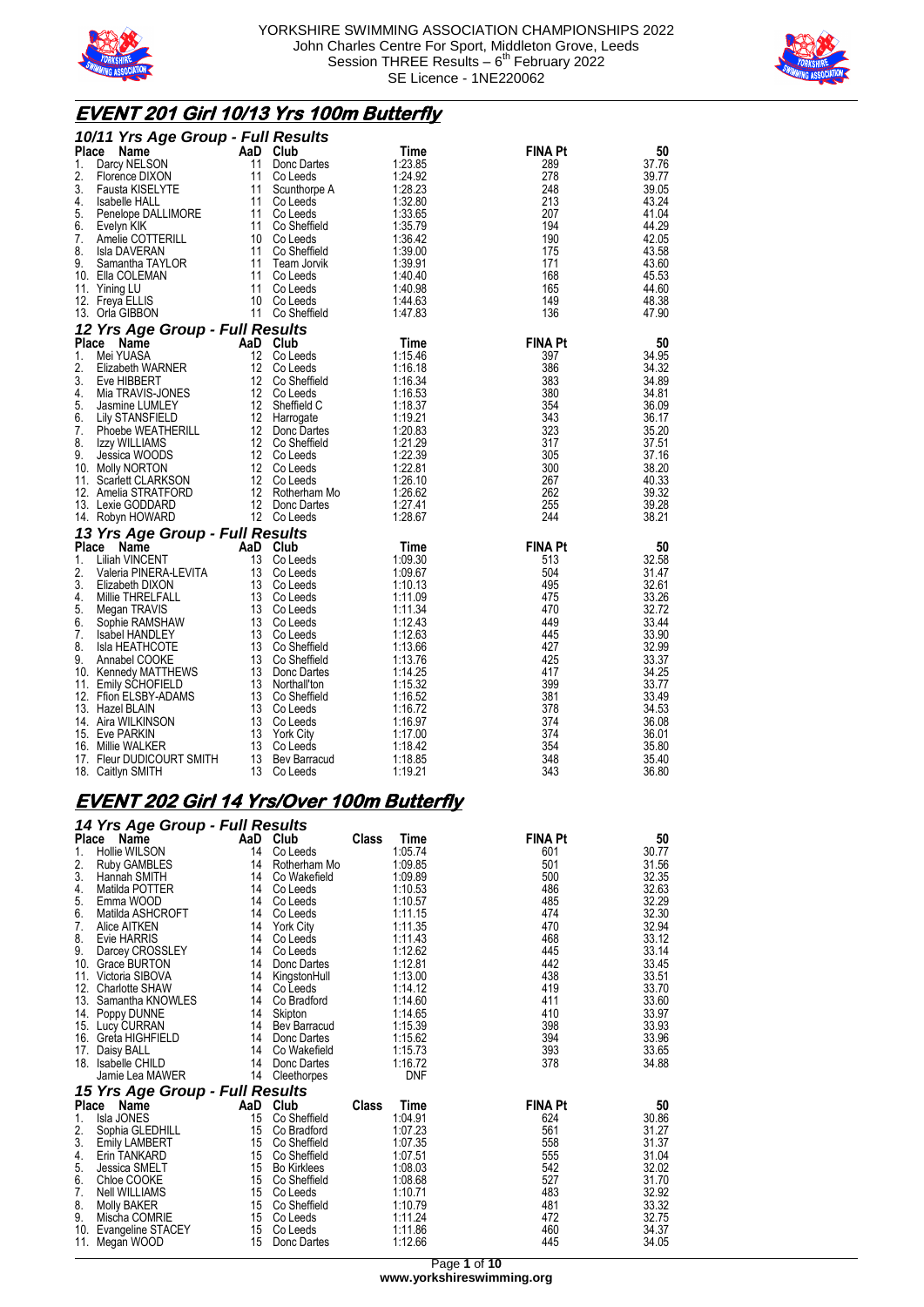



| 12. Fennella TURNER                                                    | 15       | Skipton                            |                   | 1:12.78            | 442                    | 33.43          |                    |                    |
|------------------------------------------------------------------------|----------|------------------------------------|-------------------|--------------------|------------------------|----------------|--------------------|--------------------|
| 13. Megan CHU<br>14. Sophia KELLY                                      |          | 15 KingstonHull<br>15 Tadcaster    |                   | 1:14.20<br>1:15.81 | 418<br>391             | 33.20<br>34.68 |                    |                    |
| 15. Evie LAMBERT                                                       |          | 15 Bo Kirklees                     |                   | 9 1:35.47          | 196                    | 43.15          |                    |                    |
| 16 Yrs Age Group - Full Results                                        |          |                                    |                   |                    |                        |                |                    |                    |
| Place Name                                                             |          | AaD Club                           | Class             | Time               | <b>FINA Pt</b>         | 50             |                    |                    |
| Isabella SHERING<br>1.                                                 |          | 16 Co Sheffield                    |                   | 1:06.88            | 570                    | 31.23          |                    |                    |
| 2.<br>Isla WILLIAMS                                                    | 16       | Co Leeds                           |                   | 1:07.04            | 566                    | 31.46          |                    |                    |
| 3.<br>Sophie MURRAY<br>4.<br>Sholah ROBINSON                           |          | 16 Harrogate<br>16 Co Sheffield    |                   | 1:07.23<br>1:08.30 | 561<br>535             | 30.95<br>31.67 |                    |                    |
| 5.<br>Kasja RICKELTON                                                  |          | 16 Co Leeds                        |                   | 1:08.74            | 525                    | 31.88          |                    |                    |
| Libby MUNDAY<br>6.                                                     |          | 16 Cleethorpes                     |                   | 1:09.46            | 509                    | 32.75          |                    |                    |
| Henrietta RICHARDSON-S<br>7.                                           |          | 16 Cleethorpes                     |                   | 1:09.99            | 498                    | 32.82          |                    |                    |
| 8.<br>Ella SUMMERS<br>9.<br>Millie NORTHROP                            |          | 16 Scunthorpe A<br>16 Bo Barnsley  |                   | 1:10.12<br>1:10.13 | 495<br>495             | 31.71<br>32.04 |                    |                    |
| 10. Connie MILBURN                                                     |          | 16 Harrogate                       |                   | 1:10.33            | 490                    | 32.08          |                    |                    |
| 11. Ruby KNIGHT                                                        |          | 16 Bo Kirklees                     |                   | 1:10.78            | 481                    | 32.09          |                    |                    |
| 12. Rhianna FOSTER                                                     |          | 16 KingstonHull                    |                   | 1:11.00            | 477                    | 32.43          |                    |                    |
| 13. India BRYANT CHESTERS                                              |          | 16 Tadcaster                       |                   | 1:11.29            | 471                    | 33.14          |                    |                    |
| 14. Isabel FARMER<br>15. Iris BURNETT                                  |          | 16 Bo Kirklees<br>16 Cleethorpes   |                   | 1:11.92<br>1:11.97 | 459<br>458             | 32.08<br>32.22 |                    |                    |
| 16. Monica NAVARRO                                                     |          | 16 Co Sheffield                    |                   | 1:13.97            | 421                    | 32.97          |                    |                    |
| 17. Kloe EADE                                                          |          | 16 Bo Barnsley                     |                   | 1:15.43            | 397                    | 34.47          |                    |                    |
| 17 Yrs/Over Age Group - Full Results                                   |          |                                    |                   |                    |                        |                |                    |                    |
| Place Name                                                             |          | AaD Club                           | Class             | Time               | <b>FINA Pt</b>         | 50             |                    |                    |
| Isabelle GOODWIN<br>1.                                                 |          | 18 Co Leeds                        |                   | 1:02.58            | 696                    | 29.49          |                    |                    |
| Molly CHAMBERS                                                         | 20       | Donc Dartes                        |                   | 1:03.48            | 667                    | 29.76          |                    |                    |
| 3.<br><b>Charlotte BERRY</b><br>Madison JOHNSON<br>4.                  |          | 18 Co Sheffield<br>17 Donc Dartes  |                   | 1:04.75<br>1:05.65 | 629<br>603             | 30.09<br>30.20 |                    |                    |
| 5.<br>Lara THOMSON                                                     |          | 17 Co Leeds                        |                   | 1:06.17            | 589                    | 30.55          |                    |                    |
| <b>Beth HALL</b><br>6.                                                 |          | 17 Cleethorpes                     |                   | 1:06.21            | 588                    | 30.23          |                    |                    |
| 7.<br>Annabelle WILKINSON                                              |          | 17 Co Sheffield                    |                   | 1:06.34            | 584                    | 31.17          |                    |                    |
| 8.<br>Leah SCHLOSSHAN                                                  |          | 17 Co Leeds                        |                   | 1:06.38            | 583                    | 31.21          |                    |                    |
| 9.<br>Abigail JOLLEY<br>10. Abigail PARKINSON                          |          | 20 Leeds Uni<br>18 Tadcaster       |                   | 1:06.91<br>1:07.33 | 570<br>559             | 31.06<br>31.81 |                    |                    |
| 11. Niamh BOULDING                                                     |          | 20 Bo Kirklees                     |                   | 1:07.53            | 554                    | 30.96          |                    |                    |
| 12. Chloe HIRST                                                        |          | 19 Bo Kirklees                     |                   | 1:07.66            | 551                    | 31.78          |                    |                    |
| 13. Amelia OSBORNE                                                     |          | 17 Rotherham Mo<br>17 Potherham Mo |                   | 1:07.76            | 548                    | 30.40          |                    |                    |
| 14. Mollie FISHER                                                      |          | 17 Rotherham Mo                    |                   | 1:08.51            | 531<br>529             | 31.55          |                    |                    |
| 15. Isobel SHIMELLS<br>16. Katie WILES                                 |          | 18 KingstonHull<br>17 Co Bradford  |                   | 1:08.57<br>1:09.10 | 517                    | 31.30<br>31.45 |                    |                    |
| 17. Lucy ELLIS                                                         |          | 17 Rotherham Mo                    |                   | 1:10.00            | 497                    | 32.91          |                    |                    |
| 18. Freya TYAS                                                         |          | 17 York City                       |                   | 1:10.81            | 480                    | 32.26          |                    |                    |
| 19. Elizabeth RUSSELL                                                  | 17       | Co Leeds                           |                   | 1:10.89            | 479                    | 33.46          |                    |                    |
| 20. Macy YOXALL                                                        | 17       | Bo Barnsley                        |                   | 1:11.10            | 475                    | 31.46          |                    |                    |
| 21. Sally RUTLEDGE<br>22. Georgia LEE                                  |          | 18 Bo Kirklees<br>17 Bo Barnsley   |                   | 1:11.16<br>1:11.32 | 473<br>470             | 32.27<br>32.64 |                    |                    |
| 23. Maisy SMITH                                                        |          | 17 KingstonHull                    |                   | 1:11.67            | 463                    | 33.49          |                    |                    |
| 24. Alexandra WOODHEAD                                                 |          | 18 Bo Kirklees                     |                   | 1:11.74            | 462                    | 33.39          |                    |                    |
| 25. Louisa IBBERSON                                                    |          | 17 Harrogate                       |                   | 1:11.95            | 458                    | 31.98          |                    |                    |
| 26. Niamh CARROLL                                                      | 17       | Tadcaster                          |                   | 1:12.71<br>1:12.74 | 444                    | 33.00          |                    |                    |
| 27.   Abigail JACKSON<br>28.   Rebecca DUNN                            | 19<br>17 | Rotherham Mo<br>Co Bradford        |                   | 1:13.69            | 443<br>426             | 33.28<br>33.48 |                    |                    |
| 29. Holly STEADE                                                       | 20       | Co Sheffield                       |                   | 1:18.34            | 355                    | 33.28          |                    |                    |
| Lola YOXALL                                                            | 17       | <b>Bo Barnsley</b>                 |                   | <b>DNC</b>         |                        |                |                    |                    |
| Combined Result - Multi-Classification by British Para-Swimming Points |          |                                    |                   |                    |                        |                |                    |                    |
| Place Name<br>1. Evie LAMBERT                                          |          | AaD Club<br>15 Bo Kirklees         | <b>Class</b><br>9 | Time<br>1:35.47    | <b>BDPoints</b><br>280 | 50<br>43.15    |                    |                    |
|                                                                        |          |                                    |                   |                    |                        |                |                    |                    |
| <u>EVENT 203 Boy 10/13 Yrs 200m Butterfly</u>                          |          |                                    |                   |                    |                        |                |                    |                    |
|                                                                        |          |                                    |                   |                    |                        |                |                    |                    |
| 10/11 Yrs Age Group - Full Results                                     |          |                                    |                   |                    |                        |                |                    |                    |
| Place Name                                                             |          | AaD Club                           |                   | Time               | <b>FINA Pt</b>         | 50             | 100                | 150                |
| Archie AINSLIE<br>1.<br>2.<br><b>Oliver BARRETT</b>                    | 11       | 11 Donc Dartes<br>Co Leeds         |                   | 3:12.26<br>3:15.75 | 191<br>181             | 39.99<br>42.33 | 1:28.86<br>1:35.00 | 2:21.34<br>2:27.20 |
| 3.<br>Oscar O'DONNELL                                                  |          | 10 Co Leeds                        |                   | 3:25.69            | 156                    | 43.14          | 1:36.49            | 2:32.30            |
| Halo BENTLEY-HICKS<br>4.                                               | 11       | Co Leeds                           |                   | 3:26.88            | 153                    | 46.58          | 1:41.50            | 2:35.88            |
| George HARRISON<br>5.                                                  | 11       | Pocklington                        |                   | 3:43.34            | 121                    | 2:44.47        | 1:41.64            |                    |
| Angus YOUNG                                                            |          | 11 Co Leeds                        |                   | DQ 83              |                        |                |                    |                    |
| 12 Yrs Age Group - Full Results                                        |          |                                    |                   |                    |                        |                |                    |                    |
| Place Name                                                             |          | AaD Club                           |                   | Time               | <b>FINA Pt</b>         | 50             | 100                | 150                |
| Owen CARMODY<br>1.                                                     |          | 12 Co Leeds                        |                   | 2:52.16            | 266                    | 36.59          | 1:21.18            | 2:07.15            |
| 2.<br>Jacob O'DONNELL<br>3.<br>William WILSON                          |          | 12 Co Leeds<br>12 Co Leeds         |                   | 3:02.71<br>3:04.64 | 222<br>215             | 37.20<br>38.58 | 1:24.61<br>1:25.85 | 2:13.78<br>2:13.67 |
| 4.<br>Jackson CLARKE                                                   |          | 12 Co Leeds                        |                   | 3:08.01            | 204                    | 38.74          | 1:28.00            | 2:17.87            |
| 5.<br>Matei STOICESCU                                                  |          | 12 Co Leeds                        |                   | 3:20.00            | 169                    | 41.48          | 1:33.30            | 2:27.23            |
| 6.<br>Zach PIERCY                                                      |          | 12 Co Leeds                        |                   | 3:24.82            | 158                    | 40.63          | 1:29.87            | 2:26.98            |
| 13 Yrs Age Group - Full Results                                        |          |                                    |                   |                    |                        |                |                    |                    |
| Place Name                                                             |          | AaD Club                           |                   | Time               | <b>FINA Pt</b>         | 50             | 100                | 150                |
| William HICKLIN<br>1.<br>Thomas WOOFFINDIN                             | 13       | Co Leeds<br>13 Co Wakefield        |                   | 2:25.34<br>2:30.23 | 442<br>400             | 31.74<br>32.03 | 1:08.63<br>1:09.41 | 1:47.06<br>1:48.94 |
| 2.<br>3.<br>Jenson OWEN                                                | 13       | Donc Dartes                        |                   | 2:35.89            | 358                    | 31.92          | 1:08.95            | 1:50.61            |
| Ruben ANDERSON<br>4.                                                   |          | 13 Co Sheffield                    |                   | 2:39.87            | 332                    | 34.28          | 1:14.31            | 1:57.51            |
| 5.<br>William DALE-WOOD                                                |          | 13 Thirsk WH                       |                   | 2:51.99            | 266                    | 36.74          | 1:22.09            | 2:08.77            |
| 6.<br>Joshua KELLY                                                     | 13       | KingstonHull                       |                   | 2:54.01            | 257                    | 37.81          | 1:21.95            | 2:07.33            |
| 7.<br>Samuel HILL<br>Luke WISE                                         |          | 13 Co Leeds<br>13 Tadcaster        |                   | 2:58.26            | 239                    | 36.04          | 1:18.92            | 2:07.19            |
|                                                                        |          |                                    |                   | <b>DNC</b>         |                        |                |                    |                    |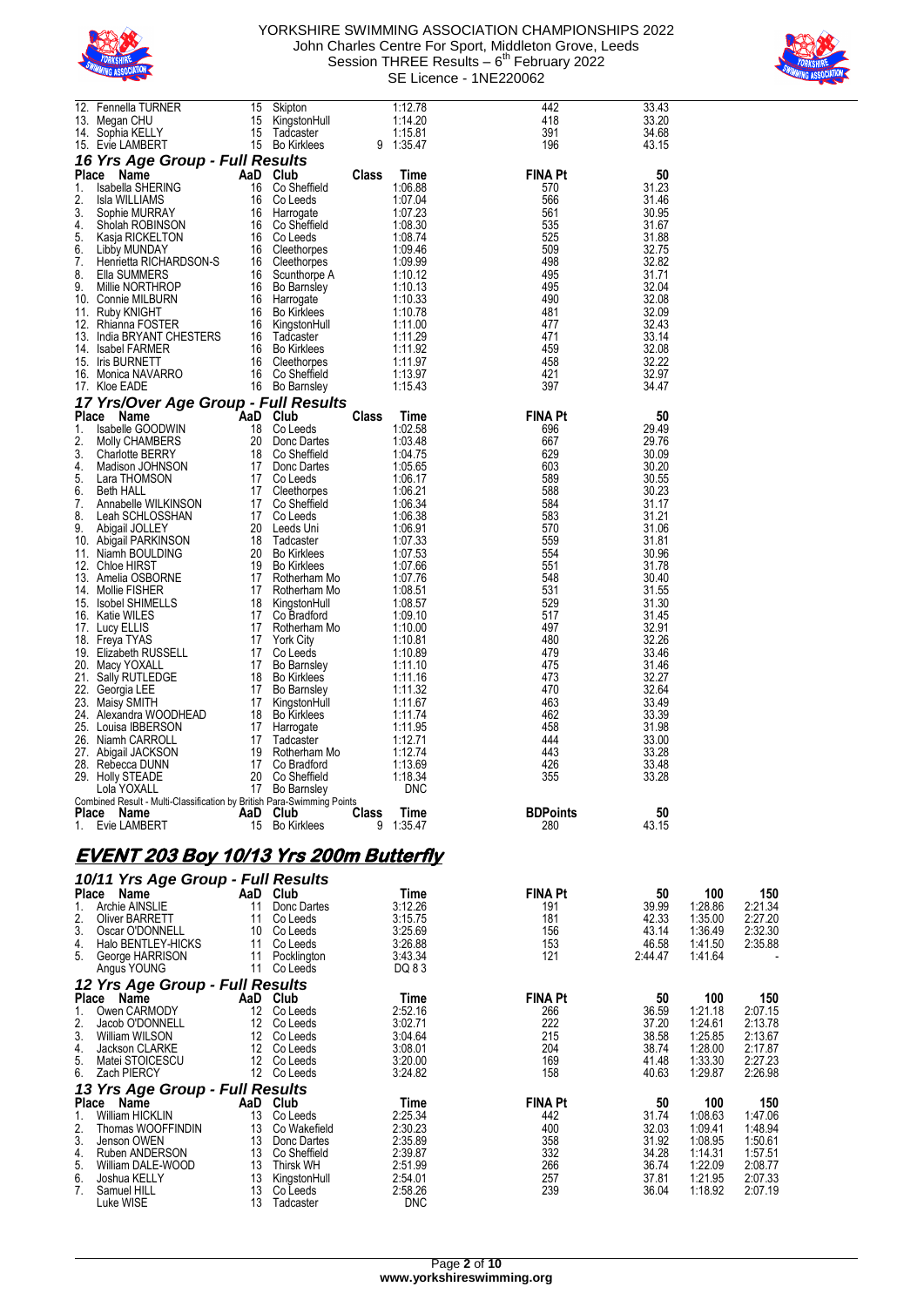



## **EVENT 204 Girl 10/13 Yrs 100m Breaststroke**

|              | 10/11 Yrs Age Group - Full Results         |                |                                   |       |                    |                       |                |
|--------------|--------------------------------------------|----------------|-----------------------------------|-------|--------------------|-----------------------|----------------|
| Place<br>1.  | Name<br>Elyse HAZELDEN                     | AaD Club<br>11 | Scunthorpe A                      | Class | Time<br>1:33.79    | <b>FINA Pt</b><br>319 | 50<br>42.98    |
| 2.           | Isla DAVERAN                               | 11             | Co Sheffield                      |       | 1:38.86            | 272                   | 47.18          |
| 3.           | Evelyn KIK                                 | 11             | Co Sheffield                      |       | 1:39.19            | 270                   | 47.95          |
| 4.           | <b>Isabelle HALL</b>                       | 11             | Co Leeds                          |       | 1:41.06            | 255                   | 48.64          |
| 5.<br>6.     | Tallulah ELDER<br>Yining LU                | 11             | Harrogate<br>11 Co Leeds          |       | 1:42.01<br>1:42.04 | 248<br>248            | 45.75<br>48.30 |
| 7.           | Florence KITNEY                            | 11             | Bev Barracud                      |       | 1:42.97            | 241                   | 47.45          |
| 8.           | Florence DIXON                             | 11             | Co Leeds                          |       | 1:43.99            | 234                   | 49.43          |
| 9.           | Adelaide ATWELL                            | 11             | Harrogate                         |       | 1:47.54            | 212                   | 48.55          |
|              | 10. Lily VEEVERS<br>11. Penelope DALLIMORE | 11<br>11       | Co Leeds<br>Co Leeds              |       | 1:47.98<br>1:48.04 | 209<br>209            | 51.91<br>52.27 |
|              | 12. Imogen HOBSON                          |                | 10 Bo Kirklees                    |       | 1:48.05            | 209                   | 52.50          |
|              | 13. Elkie FOSTER                           |                | 11 Co Leeds                       |       | 1:48.95            | 203                   | 51.29          |
|              | 14. Ella COLEMAN                           | 11             | Co Leeds                          |       | 1:49.31            | 201                   | 52.17          |
|              | 15. Faye MATHIE                            | 11             | 11 Co Leeds                       |       | 1:50.40<br>1:50.99 | 196                   | 52.87<br>53.75 |
|              | 16. Erin BENTLEY<br>17. Emilia ROBERTON    | 11             | Co Leeds<br><b>York City</b>      |       | 1:52.07            | 192<br>187            | 52.04          |
|              | 18. Lea SIBOVA                             | 11             | KingstonHull                      |       | 1:53.41            | 180                   | 55.42          |
|              | 19. Amelie HAUSCHILD                       | 11             | Co Sheffield                      |       | 1:53.44            | 180                   | 52.96          |
|              | 20. Freya ELLIS                            | 10             | Co Leeds                          |       | 1:53.99            | 178                   | 53.41          |
|              | 21. Mia THOMSON<br>22. Chloe CAMPBELL      | 11             | 10 Co Leeds                       |       | 1:57.55<br>1:57.62 | 162<br>162            | 54.99<br>55.82 |
|              | Daisy GLOVER                               |                | Scarborough<br>11 Co Leeds        |       | DQ 74              |                       |                |
|              | 12 Yrs Age Group - Full Results            |                |                                   |       |                    |                       |                |
| <b>Place</b> | Name                                       | AaD            | Club                              | Class | Time               | <b>FINA Pt</b>        | 50             |
| 1.           | Poppy NUTTMAN                              | 12             | <b>Bo Kirklees</b>                |       | 1:26.77            | 403                   | 40.94          |
| 2.<br>3.     | Eve HIBBERT                                | 12             | 12 Co Sheffield                   |       | 1:27.74<br>1:28.79 | 390                   | 41.33<br>41.71 |
| 4.           | Izzy WILLIAMS<br>Jasmine LUMLEY            | 12             | Co Sheffield<br>Sheffield C       |       | 1:28.91            | 376<br>375            | 42.56          |
| 5.           | Zara HOLT                                  | 12             | Tadcaster                         |       | 1:29.55            | 367                   | 42.52          |
| 6.           | Matilda HENDON                             | 12             | Tadcaster                         |       | 1:30.27            | 358                   | 42.91          |
| 7.           | Evelyn NORVOCK                             |                | 12 Co Sheffield                   |       | 1:31.51            | 344                   | 42.33          |
| 8.<br>9.     | Charlotte WILKINSON<br>Mei YUASA           | 12             | 12 Bev Barracud<br>Co Leeds       |       | 1:31.53<br>1:31.72 | 343<br>341            | 42.28<br>43.17 |
|              | 10. Eloise ANDREASEN                       |                | 12 Co Leeds                       |       | 1:33.11            | 326                   | 42.85          |
|              | 11. Isabel HINKINS                         |                | 12 KingstonHull                   |       | 1:33.55            | 322                   | 43.85          |
|              | 12. Ella JORDAN                            | 12             | Co Leeds                          |       | 1:34.17            | 315                   | 43.93          |
|              | 13. Georgina WILLIAMS                      | 12             | Pocklington                       |       | 1:34.78            | 309                   | 43.80          |
|              | 14. Olivia WOOD<br>15. Lexie GODDARD       | 12             | 12 Co Sheffield<br>Donc Dartes    |       | 1:34.87<br>1:35.09 | 308<br>306            | 44.41<br>44.43 |
|              | 16. Scarlett CLARKSON                      |                | 12 Co Leeds                       |       | 1:35.51            | 302                   | 47.01          |
|              | 17. Alicia BERGER                          |                | 12 Pocklington                    |       | 1:35.57            | 302                   | 43.61          |
|              | 18. Robyn HOWARD                           | 12             | Co Leeds                          |       | 1:35.58            | 302                   | 45.15          |
|              | 19. Holly HARRISON                         |                | 12 Co Leeds                       |       | 1:36.14            | 296                   | 45.68          |
| 21.          | 20. Grace AVERY<br>Jessica WOODS           | 12             | 12 Co Wakefield<br>Co Leeds       |       | 1:36.15<br>1:36.32 | 296<br>295            | 45.99<br>46.30 |
|              | 22. Eloise REDSHAW                         | 12             | Selby                             |       | 1:37.61            | 283                   | 46.38          |
|              | 23. Amelie ATKIN                           |                | 12 Cleethorpes                    |       | 1:37.96            | 280                   | 44.37          |
|              | 24. Molly NORTON                           | 12             | Co Leeds                          |       | 1:38.31            | 277                   | 48.20          |
|              | 25. Amelia WRIGHT<br>26. Grace WILSON      | 12<br>12       | Harrogate<br>Selby                |       | 1:38.75<br>1:39.75 | 273<br>265            | 45.76<br>46.46 |
|              | 27. Lillie HARDCASTLE                      | 12             | Co Leeds                          |       | 1:40.13            | 262                   | 48.18          |
|              | 28. Evelyn JONES                           | 12             | Co Sheffield                      |       | 1:40.14            | 262                   | 47.84          |
|              | 29. Mia TRAVIS-JONES                       |                | 12 Co Leeds                       |       | 1:40.19            | 262                   | 46.35          |
|              | 30. Amit MALTZ<br>31. Annabel GALBRAITH    |                | 12 Co Leeds<br>12 Co Leeds        |       | 1:41.01            | 255                   | 48.36          |
|              | 32. Ava BRADLEY                            |                | 12 Co Leeds                       |       | 1:41.77<br>1:43.66 | 250<br>236            | 48.94<br>47.92 |
|              | Gracie HINDE                               |                | 12 Rotherham Mo                   |       | <b>DNC</b>         |                       |                |
|              | 13 Yrs Age Group - Full Results            |                |                                   |       |                    |                       |                |
| Place        | Name                                       | AaD Club       |                                   | Class | Time               | <b>FINA Pt</b>        | 50             |
| 1.<br>2.     | Millie THRELFALL<br>Honey Rose GROCOCK     |                | 13 Co Leeds<br>13 Co Sheffield    |       | 1:18.20<br>1:19.65 | 551<br>521            | 38.11<br>37.15 |
| 3.           | Annabel COOKE                              |                | 13 Co Sheffield                   |       | 1:21.23            | 492                   | 38.38          |
| 4.           | Sienna CHUNG                               |                | 13 Co Sheffield                   |       | 1:21.84            | 481                   | 39.67          |
| 5.           | <b>Willow HARRISON</b>                     |                | 13 Co Sheffield                   |       | 1:22.07            | 477                   | 39.32          |
| 6.           | Amelia BARRETT                             |                | 13 KingstonHull                   |       | 1:22.51            | 469                   | 38.30          |
| 7.<br>8.     | Valeria PINERA-LEVITA<br>Eloise HERBERT    |                | 13 Co Leeds<br>13 Tadcaster       |       | 1:23.54<br>1:24.30 | 452<br>440            | 38.09<br>39.06 |
| 9.           | Cazia MARTIN                               |                | 13 Donc Dartes                    |       | 1:24.43            | 438                   | 40.16          |
|              | 10. Olivia ROWAN                           |                | 13 Selby                          |       | 1:25.00            | 429                   | 39.53          |
|              | 11. Amelia DENHAM                          |                | 13 Sheffield C                    |       | 1:25.20            | 426                   | 41.13          |
|              | 12. Hazel BLAIN<br>13. Niamh DOBBS         |                | 13 Co Leeds<br>13 Sheffield C     |       | 1:25.75<br>1:26.39 | 418<br>409            | 39.92<br>40.60 |
|              | 14. Isabel HANDLEY                         |                | 13 Co Leeds                       |       | 1:26.61            | 405                   | 41.46          |
|              | 15. Aira WILKINSON                         |                | 13 Co Leeds                       |       | 1:26.89            | 402                   | 41.20          |
|              | 16. Sophie RAMSHAW                         |                | 13 Co Leeds                       |       | 1:27.23            | 397                   | 42.31          |
|              | 17. Caitlyn SMITH<br>18. Elizabeth DIXON   |                | 13 Co Leeds<br>13 Co Leeds        |       | 1:27.29<br>1:27.33 | 396<br>395            | 40.75<br>41.86 |
|              | 19. Kennedy MATTHEWS                       |                | 13 Donc Dartes                    |       | 1:28.28            | 383                   | 41.43          |
|              | 20. Liliah VINCENT                         |                | 13 Co Leeds                       |       | 1:28.33            | 382                   | 41.77          |
|              | 21. Chloe MALONEY                          |                | 13 Co Leeds                       |       | 1:28.79            | 376                   | 40.90          |
|              | 22. Evie HOBSON                            |                | 13 Bradford                       |       | 1:29.06            | 373                   | 40.84          |
|              | 23. Keira DAYKIN<br>24. Millie DARRAND     |                | 13 Co Sheffield<br>13 Team Jorvik |       | 1:29.07<br>1:29.28 | 373<br>370            | 42.08<br>41.58 |
|              | 25. Amelie PEARCE                          |                | 13 Cleethorpes                    |       | 1:29.35            | 369                   | 41.44          |
|              | 26. Megan TRAVIS                           |                | 13 Co Leeds                       |       | 1:29.51            | 367                   | 41.40          |
|              | 27. Poppy PEARSON                          |                | 13 Bo Barnsley                    |       | 1:29.82            | 363                   | 42.31          |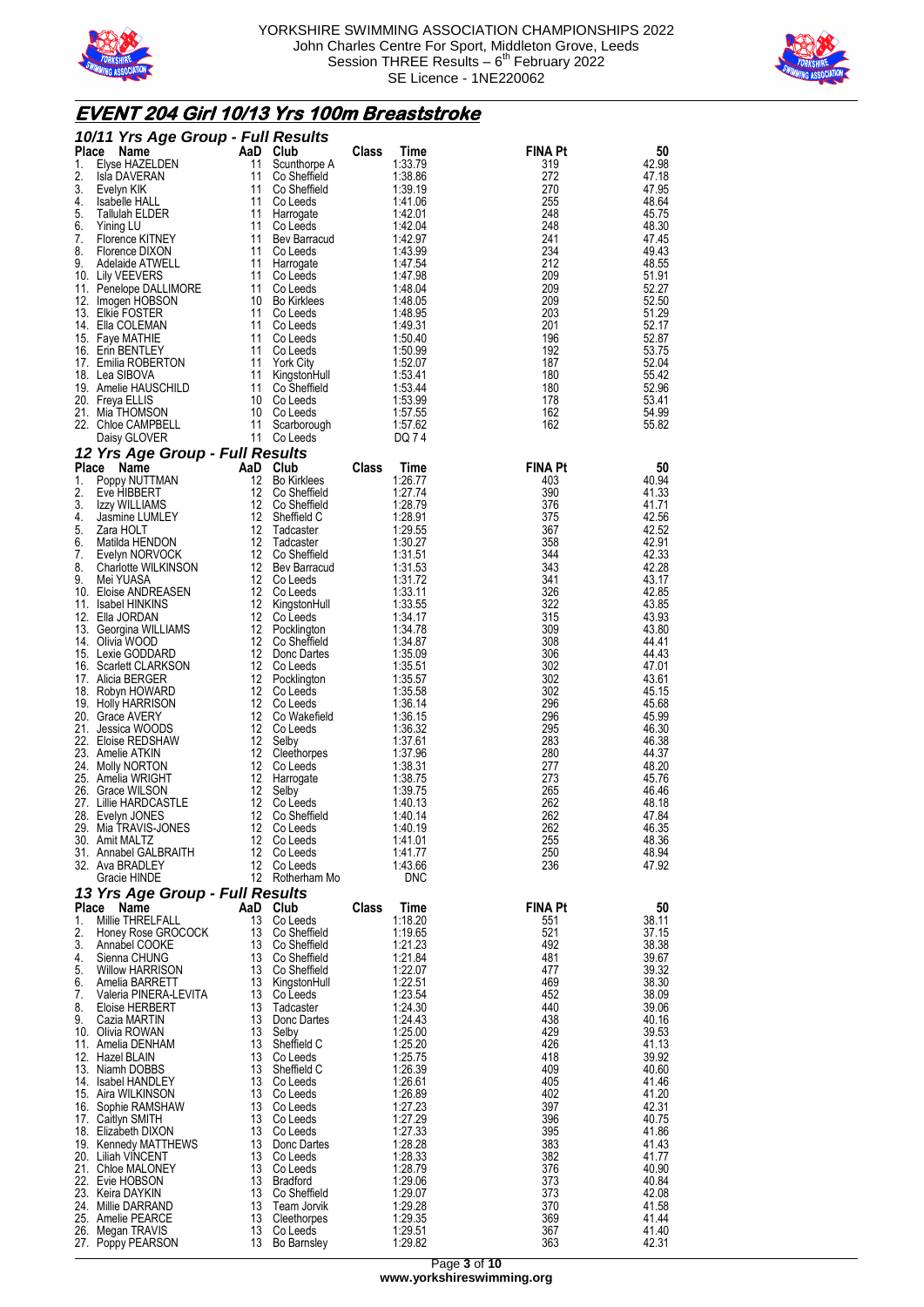



| Millie HOLMES         | 13                                                                                                                                                                                                                                            | Harrogate          |       | 1:30.85                                                                | 351 | 42.76           |
|-----------------------|-----------------------------------------------------------------------------------------------------------------------------------------------------------------------------------------------------------------------------------------------|--------------------|-------|------------------------------------------------------------------------|-----|-----------------|
| Jessica EGGITT        | 13                                                                                                                                                                                                                                            | Donc Dartes        |       | 1:31.30                                                                | 346 | 41.73           |
|                       | 13                                                                                                                                                                                                                                            | Donc Dartes        |       | 1:31.78                                                                | 341 | 42.55           |
| Aimee KEEFE           | 13                                                                                                                                                                                                                                            | Donc Dartes        |       | 1:31.83                                                                | 340 | 42.88           |
|                       | 13                                                                                                                                                                                                                                            | York Citv          |       | 1:32.04                                                                | 338 | 43.26           |
|                       | 13                                                                                                                                                                                                                                            | <b>Bo Barnsley</b> |       | 1:32.15                                                                | 337 | 42.05           |
| Abigail JAMES         | 13                                                                                                                                                                                                                                            | <b>York City</b>   |       | 1:32.91                                                                | 328 | 43.06           |
|                       | 13                                                                                                                                                                                                                                            | Co Leeds           |       | 1:33.77                                                                | 319 | 43.24           |
|                       | 13                                                                                                                                                                                                                                            | Skipton            |       | 1:33.91                                                                | 318 | 43.50           |
|                       | 13                                                                                                                                                                                                                                            | Sheffield C        |       | 1:34.13                                                                | 316 | 44.57           |
|                       | 13                                                                                                                                                                                                                                            | <b>Bo Kirklees</b> | 13    | 1:36.43                                                                | 294 | 45.18           |
|                       | 13                                                                                                                                                                                                                                            | Co Bradford        |       | 1:37.48                                                                | 284 | 45.57           |
|                       | 13                                                                                                                                                                                                                                            | Co Leeds           |       | 1:39.98                                                                | 263 | 44.95           |
|                       | 13                                                                                                                                                                                                                                            | Co Wakefield       |       | <b>DNC</b>                                                             |     |                 |
| Ciara O'CARROLL       | 13                                                                                                                                                                                                                                            | Co Bradford        |       | <b>DNC</b>                                                             |     |                 |
| Isabelle KING         | 13                                                                                                                                                                                                                                            | Co Leeds           |       | DQ 44                                                                  |     |                 |
|                       |                                                                                                                                                                                                                                               |                    |       |                                                                        |     |                 |
| Name                  | AaD                                                                                                                                                                                                                                           | Club               | Class | Time                                                                   |     | 50              |
| <b>Astrid CARROLL</b> | 13                                                                                                                                                                                                                                            | <b>Bo Kirklees</b> | 13    | 1:36.43                                                                | 375 | 45.18           |
|                       | 29.<br>30. Kiera BINNS<br>31.<br>32. Ava TURNER<br>33. Brooke OWEN<br>34.<br>35. Tylan FLETCHER<br>36. Isabella WRIGHT<br>37. Amy HALLOWS<br>38. Astrid CARROLL<br>39. Pippa BENNETT<br>40. Evie WOODS<br><b>Emily ANSTEE</b><br><b>Place</b> |                    |       | Combined Result - Multi-Classification by British Para-Swimming Points |     | <b>BDPoints</b> |

# **EVENT 205 Girl 14 Yrs/Over 100m Breaststroke**

|          | 14 Yrs Age Group - Full Results            |          |                                   |       |                    |                |                |
|----------|--------------------------------------------|----------|-----------------------------------|-------|--------------------|----------------|----------------|
| Place    | Name                                       | AaD      | Club                              | Class | Time               | <b>FINA Pt</b> | 50             |
| 1.       | Megan MILLS                                | 14       | <b>York City</b>                  |       | 1:19.89            | 517            | 37.84          |
| 2.       | Eve COOPER                                 | 14       | Cleethorpes                       |       | 1:20.08            | 513            | 37.23          |
| 3.<br>4. | Hollie WILSON                              | 14<br>14 | Co Leeds                          |       | 1:20.61<br>1:21.73 | 503<br>483     | 38.13          |
| 5.       | Ruby GAMBLES<br>Ava RANSOME                | 14       | Rotherham Mo<br>Tadcaster         |       | 1:22.11            | 476            | 37.65<br>38.17 |
| 6.       | Charlotte MORETON                          | 14       | Co Leeds                          |       | 1:23.07            | 460            | 39.49          |
| 7.       | Matilda POTTER                             | 14       | Co Leeds                          |       | 1:23.44            | 454            | 38.10          |
| 8.       | Rose KEEFE                                 | 14       | Donc Dartes                       |       | 1:23.60            | 451            | 38.88          |
| 9.       | Greta HIGHFIELD                            | 14       | Donc Dartes                       |       | 1:23.66            | 450            | 38.89          |
| 10.      | Poppy DUNNE                                | 14       | Skipton                           |       | 1:23.72            | 449            | 39.47          |
| 11.      | Mabel ROBERTSON                            | 14       | Co Sheffield                      |       | 1:23.87            | 447            | 39.85          |
|          | 12. Charlotte SHAW                         | 14       | Co Leeds                          |       | 1:23.91            | 446            | 39.87          |
|          | 13. Lauren LILLEY                          | 14<br>14 | Co Leeds<br>Co Leeds              |       | 1:23.93<br>1:24.11 | 446<br>443     | 39.43<br>39.77 |
|          | 14. Darcey CROSSLEY<br>15. Connie CROWTHER | 14       | Donc Dartes                       |       | 1:24.37            | 439            | 38.82          |
|          | 16. Caitlyn CALLAND                        | 14       | Scunthorpe A                      |       | 1:24.56            | 436            | 39.39          |
| 17.      | Jamie Lea MAWER                            | 14       | Cleethorpes                       |       | 1:25.25            | 425            | 39.78          |
|          | 18. Emmie HORWELL                          | 14       | <b>York City</b>                  |       | 1:25.38            | 423            | 39.26          |
|          | 19. Jessica SPAVIN                         | 14       | Tadcaster                         |       | 1:25.88            | 416            | 40.69          |
|          | 20. Ruby BYRNE                             | 14       | Skipton                           |       | 1:26.32            | 410            | 39.52          |
|          | 21. Olivia-May CURRAN                      | 14       | Tadcaster                         |       | 1:27.71            | 390            | 41.93          |
|          | 22. Raya HARRAND                           | 14       | <b>York City</b>                  |       | 1:28.08            | 385            | 41.93          |
|          | 23. Lucy CURRAN<br>24. Sophie HOLMES       | 14<br>14 | Bev Barracud<br>Harrogate         |       | 1:28.19<br>1:28.37 | 384<br>382     | 42.97<br>41.12 |
|          | 25. Lana PORTMAN                           | 14       | Co Sheffield                      |       | 1:28.44            | 381            | 41.33          |
|          | 26. Tammi PLUMTREE                         | 14       | Rotherham Mo                      |       | 1:29.07            | 373            | 40.96          |
|          | 27. Ella MCDERMOTT                         | 14       | Co Leeds                          |       | 1:29.21            | 371            | 41.45          |
|          | 28. Hannah SMITH                           | 14       | Co Wakefield                      |       | 1:29.36            | 369            | 42.04          |
|          | 29. Samantha KNOWLES                       | 14       | Co Bradford                       |       | 1:29.71            | 365            | 42.42          |
| 30.      | Matilda ASHCROFT                           | 14       | Co Leeds                          |       | 1:29.76            | 364            | 42.07          |
| 31.      | Ruby POLLARD                               | 14       | Scunthorpe A                      |       | 1:30.13            | 360            | 41.82          |
|          | 32. Ruby ELLIS                             | 14       | Co Leeds                          |       | 1:30.15            | 359            | 43.44<br>42.52 |
|          | 33. Hannah BROWN<br>34. Emma WOOD          | 14<br>14 | Scarborough<br>Co Leeds           |       | 1:30.22<br>1:30.38 | 359<br>357     | 42.93          |
|          | 35. Evie HARRIS                            | 14       | Co Leeds                          |       | 1:30.51            | 355            | 42.79          |
|          | 36.Zoe SUDDES                              | 14       | <b>York City</b>                  |       | 1:30.52            | 355            | 42.60          |
|          | 37. Hollie MCCOOL                          | 14       | Scunthorpe A                      |       | 1:30.65            | 354            | 41.59          |
|          | 38. Raygen PARKIN                          | 14       | Co Wakefield                      |       | 1:30.68            | 353            | 41.36          |
|          | 39. Darcey BLACKER                         | 14       | Co Leeds                          |       | 1:30.70            | 353            | 41.56          |
|          | 40. Milly TIMBERS                          | 14       | Skipton                           |       | 1:30.85            | 351            | 41.74          |
| 41.      | Sylvie RADATZ                              | 14       | Sheffield C                       |       | 1:31.29            | 346            | 43.80          |
|          | 42. Phoebe OLIVER<br>43. Eva HEWER         | 14<br>14 | Settle Srays<br>Co Leeds          |       | 1:31.42<br>1:32.05 | 345<br>338     | 40.90<br>42.43 |
|          | 44. Elizabeth LANE                         | 14       | Team Jorvik                       |       | 1:32.07            | 337            | 43.32          |
|          | 45. Chloe MACDONALD                        | 14       | <b>York City</b>                  |       | 1:33.54            | 322            | 43.31          |
|          | 46. Ellie ROWSON                           | 14       | <b>York City</b>                  |       | 1:33.67            | 320            | 43.15          |
|          | 47. Kaitlyn WHITE                          | 14       | <b>York City</b>                  |       | 1:35.10            | 306            | 45.63          |
|          | 15 Yrs Age Group - Full Results            |          |                                   |       |                    |                |                |
| Place    | Name                                       | AaD      | Club                              | Class | <b>Time</b>        | <b>FINA Pt</b> | 50             |
| 1.       | <b>Nell WILLIAMS</b>                       | 15       | Co Leeds                          |       | 1:20.25            | 510            | 38.06          |
| 2.       | Hannah WAKELIN                             | 15       | Co Sheffield                      |       | 1:21.13            | 493            | 37.38          |
| 3.       | Molly BAKER                                | 15       | Co Sheffield                      |       | 1:21.90            | 480            | 39.90          |
| 4.       | Hannah WORSDALL                            | 15       | Rotherham Mo                      |       | 1:22.75            | 465            | 38.95          |
| 5.<br>6. | Alex DUNN<br>Olivia HARRIS                 | 15<br>15 | Co Bradford<br>KingstonHull       |       | 1:23.41<br>1:23.52 | 454<br>452     | 38.50<br>39.13 |
| 7.       | Cecilia LINTON                             | 15       | Cleethorpes                       |       | 1:23.74            | 449            | 38.89          |
| 8.       | Lydia BROWN                                | 15       | Sheffield C                       |       | 1:23.87            | 447            | 40.80          |
| 9.       | <b>Molly MARSH</b>                         | 15       | <b>Bo Kirklees</b>                |       | 1:23.94            | 445            | 38.16          |
|          | 10. Chloe COOKE                            | 15       | Co Sheffield                      |       | 1:25.32            | 424            | 40.43          |
|          | 11. Evangeline STACEY                      | 15       | Co Leeds                          |       | 1:25.68            | 419            | 40.64          |
|          | 12. Fennella TURNER                        | 15       | Skipton                           |       | 1:25.70            | 419            | 40.11          |
|          | 13. Florence LADBURY                       | 15       | Harrogate                         |       | 1:26.41            | 408            | 40.64          |
|          | 14. Megan WOOD<br>15. Jessica SMELT        | 15<br>15 | Donc Dartes<br><b>Bo Kirklees</b> |       | 1:26.42<br>1:27.02 | 408<br>400     | 41.67          |
|          | 16. Niamh O'BRIEN                          | 15       | Co Bradford                       |       | 1:27.06            | 399            | 41.06<br>40.90 |
|          | 17. Tia PLUMTREE                           | 15       | Rotherham Mo                      |       | 1:27.24            | 397            | 41.14          |
|          | 18. Grace BLAIR                            | 15       | Donc Dartes                       |       | 1:27.31            | 396            | 41.54          |
|          | 19. Isla CAUDWELL                          | 15       | Co Sheffield                      |       | 1:27.44            | 394            | 39.94          |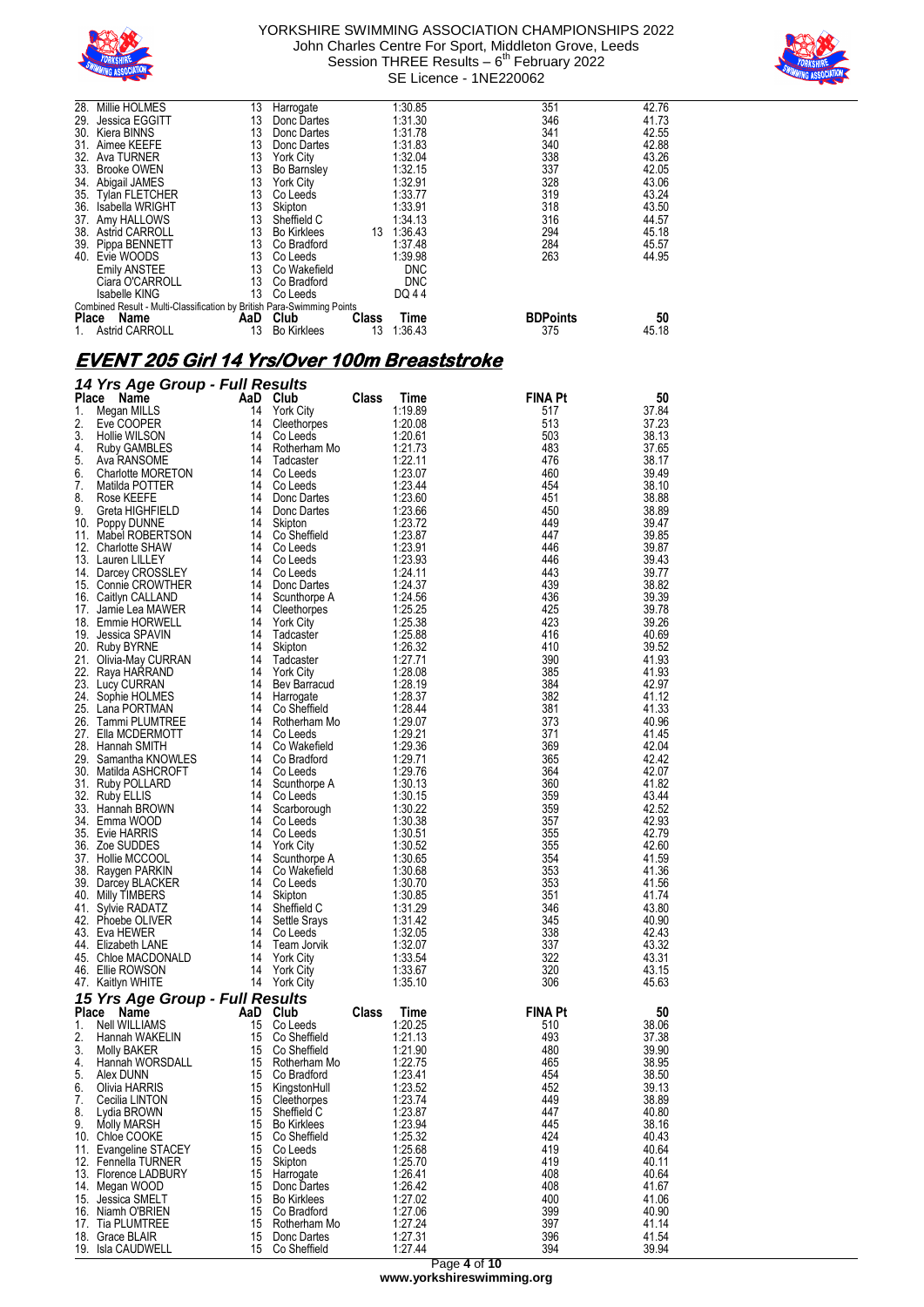



| 20.                | Anna PENEVA                                                            | 15        | Bev Barracud               |            | 1:27.65         | 391                    | 40.40       |
|--------------------|------------------------------------------------------------------------|-----------|----------------------------|------------|-----------------|------------------------|-------------|
|                    | 21. Christina BLACK                                                    | 15        | Tadcaster                  |            | 1:27.80         | 389                    | 39.60       |
|                    |                                                                        |           |                            |            |                 |                        |             |
| 22.                | Imogen TIFFANY                                                         | 15        | Co Bradford                |            | 1:28.08         | 385                    | 40.64       |
|                    | 23. Niamh POTTER                                                       | 15        | Scunthorpe A               |            | 1:28.56         | 379                    | 40.55       |
|                    | 24. Erin THORN                                                         | 15        | Co Leeds                   |            | 1:29.16         | 372                    | 40.95       |
|                    | 25. Mischa COMRIE                                                      | 15        | Co Leeds                   |            | 1:29.49         | 368                    | 42.06       |
|                    |                                                                        | 15        |                            |            |                 | 367                    |             |
|                    | 26. Alice MOORE                                                        |           | Selby                      |            | 1:29.56         |                        | 40.99       |
|                    | 27. Annabelle LOFT                                                     | 15        | York City                  |            | 1:30.03         | 361                    | 42.55       |
|                    | 28. Lexie ATKIN                                                        | 15        | Scarborough                |            | 1:30.60         | 354                    | 42.97       |
|                    | 29. Abigail ARMSTRONG                                                  | 15        | Sheffield C                |            | 1:30.82         | 352                    | 43.75       |
|                    |                                                                        |           |                            |            |                 |                        |             |
|                    | 30. Emilia HARTLEY                                                     | 15        | <b>Bo Kirklees</b>         |            | 1:31.17         | 348                    | 42.83       |
|                    | 31. Sophia JOHAL                                                       | 15        | Scunthorpe A               |            | 1:31.49         | 344                    | 42.31       |
|                    | 32. Aoife CURRAN-SMIRK                                                 | 15        | KingstonHull               |            | 1:31.86         | 340                    | 42.92       |
|                    | 33. Emma SMITH                                                         | 15        | Co Wakefield               |            | 1:31.93         | 339                    | 42.71       |
|                    | 34. Isla YATES                                                         | 15        |                            |            | 1:32.68         | 331                    | 44.02       |
|                    |                                                                        |           | <b>York City</b>           |            |                 |                        |             |
|                    | 35. Abigail HARVEY                                                     | 15        | Co Leeds                   |            | 1:34.33         | 314                    | 44.59       |
|                    | 36. Libby MORRISON                                                     | 15        | <b>York City</b>           |            | 1:35.47         | 303                    | 43.15       |
|                    | 37. Evie LAMBERT                                                       | 15        | <b>Bo Kirklees</b>         | 9          | 1:51.11         | 192                    | 52.98       |
|                    |                                                                        | 15        | Cleethorpes                |            | DNC             |                        |             |
|                    | Lilly-Mae GARROD                                                       |           |                            |            |                 |                        |             |
|                    | Sophia GLEDHILL                                                        | 15        | Co Bradford                |            | <b>DNC</b>      |                        |             |
|                    | <b>Isobel VASEY</b>                                                    | 15        | King'f Scar                |            | DNC             |                        |             |
|                    |                                                                        |           |                            |            |                 |                        |             |
|                    | 16 Yrs Age Group - Full Results                                        |           |                            |            |                 |                        |             |
| <b>Place</b>       | Name                                                                   | AaD       | Club                       | Class      | Time            | <b>FINA Pt</b>         | 50          |
| 1.                 | Charlotte BIANCHI                                                      | 16        | Co Sheffield               |            | 1:13.47         | 665                    | 34.70       |
|                    |                                                                        |           |                            |            |                 |                        |             |
| 2.                 | Eleanor VALENTINE-BULL                                                 | 16        | <b>Bo Barnsley</b>         |            | 1:17.86         | 558                    | 36.34       |
| 3.                 | Sholah ROBINSON                                                        | 16        | Co Sheffield               |            | 1:18.77         | 539                    | 36.91       |
| 4.                 | Daisy PURCHASE                                                         | 16        | Rotherham Mo               |            | 1:19.46         | 525                    | 37.15       |
| 5.                 | Henrietta RICHARDSON-S                                                 | 16        | Cleethorpes                |            | 1:19.51         | 524                    | 36.70       |
|                    |                                                                        |           |                            |            |                 |                        |             |
| 6.                 | Kasja RICKELTON                                                        | 16        | Co Leeds                   |            | 1:20.25         | 510                    | 37.41       |
| 7.                 | <b>Emily OLIVER</b>                                                    | 16        | <b>Bo Kirklees</b>         |            | 1:21.40         | 489                    | 38.34       |
| 8.                 | Lucy TOWSE                                                             | 16        | KingstonHull               |            | 1:24.15         | 442                    | 40.18       |
| 9.                 | Sophie RADATZ                                                          | 16        | Sheffield C                |            | 1:25.74         | 418                    | 39.00       |
|                    | 10. Monica NAVARRO                                                     | 16        | Co Sheffield               |            | 1:26.52         | 407                    | 39.80       |
|                    |                                                                        |           |                            |            |                 |                        |             |
| 11.                | <b>Tahlia MULLEAGUE</b>                                                | 16        | Co Sheffield               |            | 1:27.38         | 395                    | 41.52       |
| 12.                | <b>Scarlett DARLINGTON</b>                                             | 16        | Stocksbridge               |            | 1:27.45         | 394                    | 39.77       |
|                    | 13. Connie MILBURN                                                     | 16        | Harrogate                  |            | 1:27.65         | 391                    | 40.89       |
|                    | 14. Libby NICKLIN                                                      | 16        | Cleethorpes                |            | 1:27.67         | 391                    | 39.46       |
|                    |                                                                        |           |                            |            |                 |                        |             |
|                    | 15. Libby HILL                                                         | 16        | Chapeltown                 |            | 1:28.70         | 377                    | 40.24       |
|                    | 16. Heidi FOTHERGILL                                                   | 16        | Team Jorvik                |            | 1:30.26         | 358                    | 41.34       |
| 17.                | Nia THORMAN                                                            | 16        | Rotherham Mo               |            | 1:30.44         | 356                    | 42.62       |
|                    | 18. Charlotte PATE                                                     | 16        | <b>Bo Kirklees</b>         |            | 1:32.69         | 331                    | 42.56       |
|                    |                                                                        |           |                            |            |                 |                        |             |
|                    | 19. Kiarna WOODHEAD                                                    | 16        | New Earswick               |            | 1:32.95         | 328                    | 43.11       |
|                    | 20. Jessica MCCOLLIN                                                   | 16        | KingstonHull               |            | 1:34.64         | 311                    | 43.35       |
|                    | Tegan FLETCHER                                                         |           | 16 Co Wakefield            |            | DNC             |                        |             |
|                    |                                                                        |           |                            |            |                 |                        |             |
|                    | 17 Yrs/Over Age Group - Full Results                                   |           |                            |            |                 |                        |             |
| <b>Place</b>       | Name                                                                   | AaD       | Club                       | Class      | Time            | <b>FINA Pt</b>         | 50          |
| 1.                 | Sienna ROBINSON                                                        | 17        | Co Sheffield               |            | 1:09.63         | 781                    | 32.69       |
|                    |                                                                        |           |                            |            |                 |                        |             |
| 2.                 | <b>Beth DENNIS</b>                                                     | 19        | Co Sheffield               |            | 1:13.40         | 666                    | 34.58       |
| 3.                 | Lara THOMSON                                                           | 17        | Co Leeds                   |            | 1:15.47         | 613                    | 35.86       |
| 4.                 | Georgina WRIGHT                                                        | 21        | <b>Bo Kirklees</b>         |            | 1:16.27         | 594                    | 34.74       |
| 5.                 | Leah SCHLOSSHAN                                                        | 17        | Co Leeds                   |            | 1:16.32         | 593                    | 35.41       |
| 6.                 | Rebecca DUNN                                                           | 17        | Co Bradford                |            | 1:16.91         | 579                    | 36.77       |
|                    |                                                                        |           |                            |            |                 |                        |             |
| 7.                 | Phoebe MCNICHOLAS                                                      | 18        | Stocksbridge               |            | 1:17.68         | 562                    | 36.22       |
| 8.                 | Agatha SCOTT                                                           | 17        | Harrogate                  |            | 1:18.94         | 536                    | 35.99       |
| 9                  | <b>Beth HALL</b>                                                       | 17        | Cleethorpes                |            | 1:19.77         | 519                    | 37.24       |
|                    | 10. Annabelle WILKINSON                                                | 17        | Co Sheffield               |            | 1:20.86         | 498                    | 38.68       |
| 11.                | Georgia LEE                                                            | 17        | <b>Bo Barnsley</b>         |            | 1:20.90         | 498                    | 37.00       |
|                    |                                                                        |           |                            |            |                 |                        |             |
| 12.                | <b>Chloe HIRST</b>                                                     | 19        | <b>Bo Kirklees</b>         |            | 1:20.96         | 497                    | 38.51       |
|                    | 13. Libby WALKER                                                       | 17        | Tadcaster                  |            | 1:21.66         | 484                    | 39.46       |
|                    | 14. Maisy SMITH                                                        | 17        | KingstonHull               |            | 1:21.81         | 481                    | 38.20       |
|                    | 15. Amelia OSBORNE                                                     | 17        | Rotherham Mo               |            | 1:22.01         | 478                    | 37.62       |
|                    | 16. Chloe SIMPSON                                                      | 18        | Scunthorpe A               |            | 1:22.08         | 476                    | 38.37       |
|                    |                                                                        |           |                            |            |                 |                        |             |
| 17.                | Lucy HATFIELD                                                          | 21        | Stocksbridge               |            | 1:22.23         | 474                    | 37.84       |
|                    | 18. Jennifer LAW                                                       | 17        | Harrogate                  |            | 1:22.27         | 473                    | 38.73       |
|                    | 19. Grace JAMES                                                        | 18        | Rotherham Mo               |            | 1:22.60         | 467                    | 38.56       |
|                    | 20. Ella MINOGUE                                                       | 19        | <b>Bo Barnsley</b>         |            | 1:22.77         | 465                    | 37.88       |
|                    |                                                                        | 19        |                            |            | 1:23.44         | 454                    |             |
|                    | 21. Lauren SWINBOURNE                                                  |           | Scunthorpe A               |            |                 |                        | 38.63       |
|                    | 22. Mollie FISHER                                                      | 17        | Rotherham Mo               |            | 1:23.82         | 447                    | 39.94       |
|                    | 23. Scarlett STRATHIE                                                  | 17        | Tadcaster                  |            | 1:24.34         | 439                    | 40.14       |
|                    | 24. Holly STEADE                                                       | 20        | Co Sheffield               |            | 1:24.77         | 432                    | 39.94       |
|                    | 25. Freya CHARLESWORTH                                                 | 18        | <b>Bo Kirklees</b>         |            | 1:25.37         | 423                    | 39.81       |
|                    |                                                                        |           |                            |            |                 |                        |             |
|                    | 26. Martha EVERETT                                                     | 17        | Co Leeds                   |            | 1:25.39         | 423                    | 40.30       |
|                    | 27. Abigail HEALD                                                      | 17        | Co Leeds                   |            | 1:25.44         | 422                    | 40.93       |
|                    | 28. Cerys WATKINS                                                      | 19        | Adwick                     |            | 1:25.88         | 416                    | 39.39       |
|                    | 29. Sophia QUINNELL                                                    | 17        | <b>York City</b>           |            | 1:26.44         | 408                    | 39.69       |
|                    |                                                                        | 17        | Rotherham Mo               |            | 1:26.56         | 406                    | 40.23       |
|                    | 30. Daisy GUTTRIDGE                                                    |           |                            |            |                 |                        |             |
|                    | 31. Megan BERRY                                                        | 18        | <b>Bev Barracud</b>        |            | 1:26.89         | 402                    | 40.59       |
| 32.                | <b>Emily SHRIMPTON</b>                                                 | 17        | Tadcaster                  |            | 1:28.43         | 381                    | 41.83       |
|                    | 33. Allanah KIERAN                                                     | 17        | KingstonHull               |            | 1:29.33         | 369                    | 41.72       |
|                    | 34. Maisie DUNNE                                                       | 18        | Skipton                    |            | 1:29.67         | 365                    | 40.46       |
|                    |                                                                        |           |                            |            |                 |                        |             |
|                    | 35. Abigail NAYLOR                                                     | 17        | <b>Bo Kirklees</b>         |            | 1:29.84         | 363                    | 39.14       |
|                    | Ava GARCIA                                                             | 19        | Harrogate                  |            | DNC             |                        |             |
|                    | Abigail JACKSON                                                        | 19        | Rotherham Mo               |            | <b>DNC</b>      |                        |             |
|                    | Combined Result - Multi-Classification by British Para-Swimming Points |           |                            |            |                 |                        |             |
|                    |                                                                        |           |                            |            |                 |                        |             |
|                    |                                                                        |           |                            |            |                 |                        |             |
| <b>Place</b><br>1. | Name<br>Evie LAMBERT                                                   | AaD<br>15 | Club<br><b>Bo Kirklees</b> | Class<br>9 | Time<br>1:51.11 | <b>BDPoints</b><br>260 | 50<br>52.98 |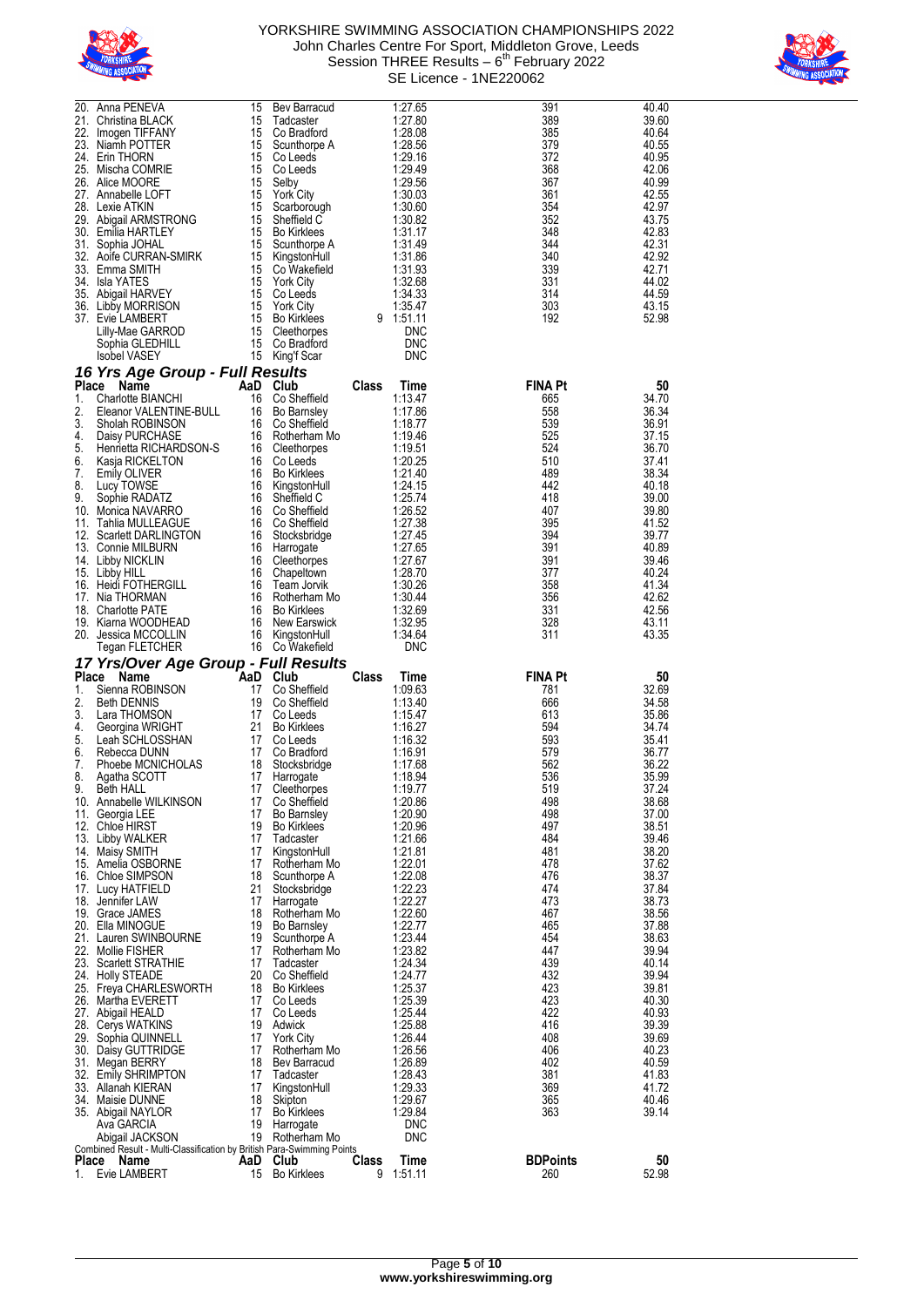



# **EVENT 206 Boy 14 Yrs/Over 200m Butterfly**

| 14 Yrs Age Group - Full Results      |    |                  |            |                |       |         |         |
|--------------------------------------|----|------------------|------------|----------------|-------|---------|---------|
| Place<br>Name                        |    | AaD Club         | Time       | <b>FINA Pt</b> | 50    | 100     | 150     |
| Gabriel SHEPHERD<br>1.               | 14 | Harrogate        | 2:23.98    | 454            | 30.81 | 1:06.27 | 1:44.87 |
| 2.<br>Matthew JUST                   | 14 | Co Leeds         | 2:29.69    | 404            | 32.96 | 1:10.70 | 1:49.86 |
| 3.<br>Louie NIGHTINGALE              | 14 | Donc Dartes      | 2:31.91    | 387            | 32.41 | 1:11.72 | 1:52.04 |
| 4.<br>Ethan POTTER                   | 14 | Co Sheffield     | 2:31.96    | 386            | 31.44 | 1:09.52 | 1:48.96 |
| 5.<br>Samuel JACKSON                 |    | 14 Bo Kirklees   | 2:34.12    | 370            | 32.93 | 1:10.94 | 1:52.38 |
| 6.<br>Callum RAVEN                   |    | 14 Co Leeds      | 2:39.89    | 332            | 34.63 | 1:15.23 | 1:56.91 |
| 15 Yrs Age Group - Full Results      |    |                  |            |                |       |         |         |
| <b>Place</b><br>Name                 |    | AaD Club         | Time       | <b>FINA Pt</b> | 50    | 100     | 150     |
| 1.<br>Kourosh KHODAKHAH              | 15 | Co Leeds         | 2:20.18    | 492            | 31.06 | 1:06.65 | 1:43.31 |
| 2.<br>Samuel SMITH                   | 15 | Skipton          | 2:21.50    | 479            | 31.02 | 1:06.69 | 1:43.65 |
| 3.<br>Miles KINLEN                   | 15 | Co Sheffield     | 2:21.94    | 474            | 29.65 | 1:06.14 | 1:43.56 |
| 4.<br><b>Oliver WHITTLESTON</b>      |    | 15 Co Leeds      | 2:25.06    | 444            | 30.23 | 1:06.15 | 1:44.91 |
| 5.<br>George BROOKS                  |    | 15 Co Leeds      | 2:32.11    | 385            | 33.12 | 1:10.84 | 1:51.75 |
| 6.<br>James CAM                      | 15 | Rotherham Mo     | 2:36.05    | 357            | 33.95 | 1:13.12 | 1:54.54 |
| 7.<br>Joseph BURGESS                 | 15 | Skipton          | 2:36.88    | 351            | 32.45 | 1:13.31 | 1:54.71 |
| 8.<br>Joseph PICKERING               |    | 15 Pocklington   | 2:38.75    | 339            | 32.98 | 1:12.62 | 1:54.22 |
| 9.<br>Joshua MCCOLLIN                | 15 | KingstonHull     | 2:39.80    | 332            | 31.29 | 1:09.79 | 1:51.97 |
| 16 Yrs Age Group - Full Results      |    |                  |            |                |       |         |         |
| <b>Place</b><br>Name                 |    | AaD Club         | Time       | <b>FINA Pt</b> | 50    | 100     | 150     |
| Jack JENKINSON<br>1.                 | 16 | Skipton          | 2:16.15    | 537            | 29.08 | 1:02.38 | 1:38.35 |
| 2.<br><b>Max RUSSELL</b>             | 16 | Co Sheffield     | 2:16.21    | 537            | 29.23 | 1:03.68 | 1:38.86 |
| 3.<br><b>Toby CLAUSEN</b>            | 16 | KingstonHull     | 2:19.18    | 503            | 30.38 | 1:05.24 | 1:42.22 |
| 4.<br>Jad IDRIS                      |    | 16 Co Leeds      | 2:19.59    | 499            | 31.64 | 1:07.13 | 1:43.26 |
| 5.<br>Cody INGRAM                    | 16 | Bo Barnsley      | 2:20.90    | 485            | 30.29 | 1:05.36 | 1:42.99 |
| 6.<br>Freddie BROOK                  | 16 | <b>York City</b> | 2:26.23    | 434            | 32.17 | 1:09.05 | 1:47.41 |
| Solomon HODGSON                      | 16 | Co Leeds         | <b>DNC</b> |                |       |         |         |
| 17 Yrs/Over Age Group - Full Results |    |                  |            |                |       |         |         |
| <b>Place</b><br>Name                 |    | AaD Club         | Time       | <b>FINA Pt</b> | 50    | 100     | 150     |
| <b>Reuben VISDA</b><br>1.            | 19 | Co Sheffield     | 2:10.10    | 616            | 28.92 | 1:01.94 | 1:35.69 |
| 2.<br>Charlie BROOME                 | 18 | Co Leeds         | 2:10.36    | 612            | 28.20 | 1:01.59 | 1:35.80 |
| 3.<br>Matthew WOODHALL               | 18 | Co Sheffield     | 2:14.30    | 560            | 29.31 | 1:03.23 | 1:37.44 |
| 4.<br>George BARBER                  | 21 | Co Sheffield     | 2:14.35    | 559            | 28.65 | 1:01.98 | 1:37.19 |
| 5.<br>Adam WILSON                    | 21 | Co Sheffield     | 2:15.19    | 549            | 28.66 | 1:02.80 | 1:39.12 |
| 6.<br>James ROBINSON                 | 17 | Co Leeds         | 2:15.28    | 548            | 29.50 | 1:03.58 | 1:38.84 |
| 7.<br>Daniel MENZER                  | 19 | Bo Barnsley      | 2:17.05    | 527            | 29.64 | 1:04.83 | 1:40.47 |
| 8.<br><b>Toby MAYFIELD</b>           | 18 | <b>York City</b> | 2:20.29    | 491            | 28.53 | 1:04.61 | 1:41.63 |
| 9.<br><b>Connor THORPE</b>           | 17 | Co Sheffield     | 2:22.13    | 472            | 30.12 | 1:05.79 | 1:43.81 |
| 10.<br>Lucas WALIGORA                | 17 | <b>York City</b> | 2:25.33    | 442            | 30.06 | 1:06.11 | 1:44.90 |
| 11. Joshua HARRIS                    | 21 | Tadcaster        | 2:27.92    | 419            | 30.29 | 1:05.83 | 1:44.77 |

## **EVENT 207 Girl 10/13 Yrs 400m Freestyle**

|    | 10/11 Yrs Age Group - Full Results |                                                 |                         |                                     |              |              |  |  |  |  |  |  |
|----|------------------------------------|-------------------------------------------------|-------------------------|-------------------------------------|--------------|--------------|--|--|--|--|--|--|
|    | Place Name                         | AaD Club                                        | Time                    | <b>FINA Pt</b>                      |              |              |  |  |  |  |  |  |
| 1. | Florence DIXON                     | 11 Co Leeds                                     | 5:38.06                 | 342                                 |              |              |  |  |  |  |  |  |
|    | 50m 36.80                          | 100m 1:18.35<br>150m 2:01.41                    | 200m 2:45.15            | 300m 4:12.21<br>250m 3:28.63        | 350m 4:55.70 | 400m 5:38.06 |  |  |  |  |  |  |
| 2. | <b>Isabelle HALL</b>               | 11 Co Leeds                                     | 5:41.69                 | 331                                 |              |              |  |  |  |  |  |  |
|    | 50m 39.18                          | 150m 2:05.84<br>100m 1:22.88                    | 200m 2:50.22            | 250m 3:33.67<br>300m 4:18.05        | 350m 5:00.17 | 400m 5:41.69 |  |  |  |  |  |  |
| 3. | Darcy NELSON                       | 11 Donc Dartes                                  | 5:54.90                 | 295                                 |              |              |  |  |  |  |  |  |
|    | 50m 38.85                          | 100m 1:22.56<br>150m 2:10.71                    | 200m 2:56.24            | 250m 3:43.84<br>300m 4:27.26        | 350m 5:13.74 | 400m 5:54.90 |  |  |  |  |  |  |
| 4. | Fausta KISELYTE                    | 11 Scunthorpe A                                 | 5:56.98                 | 290                                 |              |              |  |  |  |  |  |  |
|    | 50m 37.61                          | 100m 1:22.26<br>150m 2:07.82                    | 200m 2:55.37            | 300m 4:26.99<br>250m 3:39.59        | 350m 5:11.60 | 400m 5:56.98 |  |  |  |  |  |  |
| 5. | Ella COLEMAN                       | 11 Co Leeds                                     | 6:00.13                 | 283                                 |              |              |  |  |  |  |  |  |
|    | 50m 40.73                          | 100m 1:24.92<br>150m 2:10.10<br>11 Co Leeds     | 200m 2:56.84<br>6:19.71 | 250m 3:43.62<br>300m 4:31.27<br>241 | 350m 5:16.36 | 400m 6:00.13 |  |  |  |  |  |  |
| 6. | Daisy GLOVER<br>50m 41.38          | 100m 1:27.61<br>150m 2:15.59                    | 200m 3:04.30            | 300m 4:42.52<br>250m 3:53.17        | 350m -       | 400m 6:19.71 |  |  |  |  |  |  |
| 7. | Faye MATHIE                        | 11 Co Leeds                                     | 6:20.33                 | 240                                 |              |              |  |  |  |  |  |  |
|    | 50m 41.65                          | 100m 1:29.96<br>150m 2:18.39                    | 200m 3:08.22            | 250m 5:36.31<br>$300m -$            | $350m -$     | 400m 6:20.33 |  |  |  |  |  |  |
| 8. | Orla GIBBON                        | 11 Co Sheffield                                 | 6:20.57                 | 239                                 |              |              |  |  |  |  |  |  |
|    | 50m 40.68                          | 100m 1:28.93<br>150m 2:17.81                    | 200m 3:06.61            | 250m 3:56.32<br>300m 4:45.78        | 350m 5:34.86 | 400m 6:20.57 |  |  |  |  |  |  |
| 9. | <b>Elkie FOSTER</b>                | 11 Co Leeds                                     | 6:20.77                 | 239                                 |              |              |  |  |  |  |  |  |
|    | 50m 43.59                          | 100m 1:31.90<br>150m 2:22.11                    | 200m 3:11.56            | 250m 4:01.25<br>300m 4:50.49        | 350m 5:38.95 | 400m 6:20.77 |  |  |  |  |  |  |
|    | 10. Amelia MATSON                  | 10 Co Leeds                                     | 6:25.62                 | 230                                 |              |              |  |  |  |  |  |  |
|    | 50m 43.61                          | 150m 2:21.00<br>100m 1:32.04                    | 200m 3:11.33            | 300m 4:49.69<br>250m 4:00.31        | 350m 5:39.78 | 400m 6:25.62 |  |  |  |  |  |  |
|    | 11. Niamh STRAUTHER                | 11 Rotherham Mo                                 | 6:26.03                 | 229                                 |              |              |  |  |  |  |  |  |
|    | 50m 42.26                          | 100m 1:29.86<br>150m 2:20.68                    | 200m 3:10.42            | 250m 4:00.72<br>300m 4:50.27        | 350m 5:40.46 | 400m 6:26.03 |  |  |  |  |  |  |
|    | 12 Yrs Age Group - Full Results    |                                                 |                         |                                     |              |              |  |  |  |  |  |  |
|    | Place Name                         | AaD Club                                        | Time                    | <b>FINA Pt</b>                      |              |              |  |  |  |  |  |  |
|    | Lois CHILD                         | 12 Harrogate                                    | 5:05.15                 | 465                                 |              |              |  |  |  |  |  |  |
|    | 50m 34.15                          | 100m 1:12.20<br>150m 1:51.80                    | 200m 2:31.28            | 250m 3:10.77<br>300m 3:49.52        | 350m 4:28.96 | 400m 5:05.15 |  |  |  |  |  |  |
| 2. | Mei YUASA                          | 12 Co Leeds                                     | 5:08.25                 | 451                                 |              |              |  |  |  |  |  |  |
|    | 50m 34.10                          | 100m 1:13.14<br>150m 1:52.08                    | 200m 2:32.01            | 300m 3:52.42<br>250m 3:11.59        | 350m 4:30.92 | 400m 5:08.25 |  |  |  |  |  |  |
| 3. | Evelyn DURKIN                      | 12 Co Sheffield                                 | 5:15.23                 | 422                                 |              |              |  |  |  |  |  |  |
|    | 50m 33.97<br>Eve HIBBERT           | 100m 1:11.81<br>150m 1:51.87<br>12 Co Sheffield | 200m 2:32.73<br>5:20.14 | 250m 3:13.54<br>300m 3:55.64<br>402 | 350m 4:36.73 | 400m 5:15.23 |  |  |  |  |  |  |
| 4. | 50m 35.23                          | 100m 1:14.43<br>150m 1:55.28                    | 200m 2:36.39            | 250m 3:17.47<br>300m 3:58.83        |              | 400m 5:20.14 |  |  |  |  |  |  |
| 5. | Izzy WILLIAMS                      | 12 Co Sheffield                                 | 5:21.35                 | 398                                 | 350m 4:39.91 |              |  |  |  |  |  |  |
|    | 50m 35.47                          | 100m 1:16.70<br>150m 1:57.44                    | 200m 2:39.03            | 250m 3:19.37<br>300m 4:01.32        | 350m 4:41.41 | 400m 5:21.35 |  |  |  |  |  |  |
| 6. | Amelia STRATFORD                   | 12 Rotherham Mo                                 | 5:23.34                 | 391                                 |              |              |  |  |  |  |  |  |
|    | 50m 35.19                          | 100m 1:14.53<br>150m 1:55.65                    | 200m 2:37.76            | 250m 3:19.20<br>300m 3:59.59        | 350m 4:42.74 | 400m 5:23.34 |  |  |  |  |  |  |
| 7. | <b>Molly NORTON</b>                | 12 Co Leeds                                     | 5:25.22                 | 384                                 |              |              |  |  |  |  |  |  |
|    | 50m 34.91                          | 100m 1:14.41<br>150m 1:55.61                    | 200m 2:37.78            | 250m 3:19.53<br>300m 4:02.41        | 350m 4:45.18 | 400m 5:25.22 |  |  |  |  |  |  |
| 8. | Jessica WOODS                      | 12 Co Leeds                                     | 5:27.66                 | 375                                 |              |              |  |  |  |  |  |  |
|    | 50m 35.78                          | 100m 1:16.19<br>150m 1:58.78                    | 200m 2:41.16            | 250m 3:23.56<br>300m 4:06.08        | 350m 4:48.95 | 400m 5:27.66 |  |  |  |  |  |  |
| 9. | Mia TRAVIS-JONES                   | 12 Co Leeds                                     | 5:31.42                 | 363                                 |              |              |  |  |  |  |  |  |
|    | 50m 35.72                          | 100m 1:16.91<br>150m 1:59.82                    | 200m 2:43.97            | 250m 3:27.93<br>300m 4:10.89        | 350m 4:52.22 | 400m 5:31.42 |  |  |  |  |  |  |
|    | 10. Matilda HENDON                 | 12 Tadcaster                                    | 5:36.18                 | 347                                 |              |              |  |  |  |  |  |  |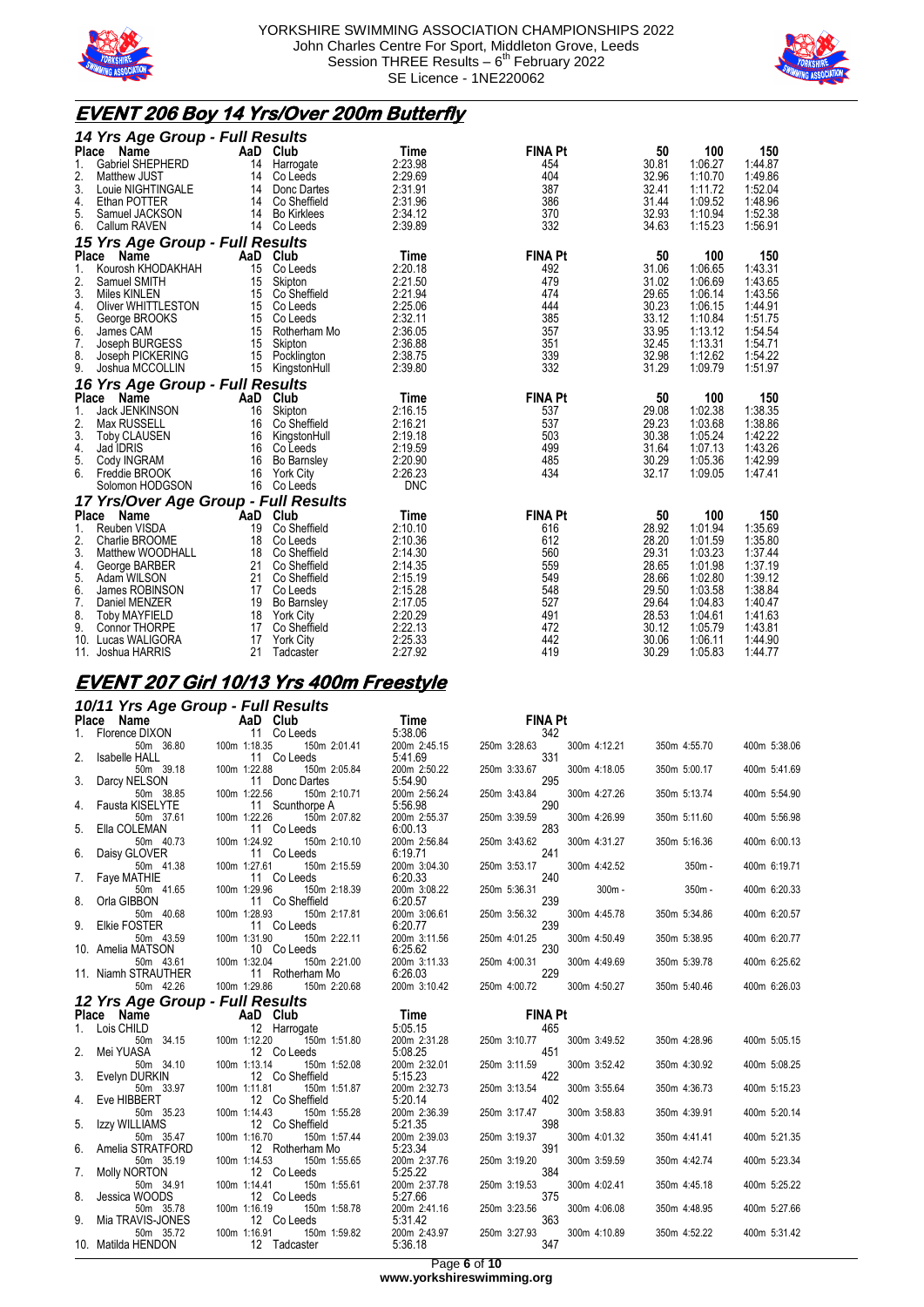



|    | 50m 36.07                          | 100m 1:17.91                    | 150m 1:59.73 | 200m 2:43.39            | 250m 3:26.82          | 300m 4:11.07 | 350m 4:55.14 | 400m 5:36.18 |
|----|------------------------------------|---------------------------------|--------------|-------------------------|-----------------------|--------------|--------------|--------------|
|    | 11. Scarlett CLARKSON              | 12 Co Leeds                     |              | 5:36.74                 | 346                   |              |              |              |
|    | 50m 38.83                          | 100m 1:21.66                    | 150m 2:05.71 | 200m 2:48.75            | 250m 3:31.49          | 300m 4:14.84 | 350m 4:58.14 | 400m 5:36.74 |
|    | 12. Lily CATTLIN                   | 12 Donc Dartes                  |              | 5:40.78                 | 334                   |              |              |              |
|    | 50m 38.45                          | 100m 1:21.43                    | 150m 2:04.26 | 200m 2:48.66            | 250m 3:32.20          | 300m 4:16.92 | 350m 4:59.47 | 400m 5:40.78 |
|    | 13. Ella JORDAN                    | 12 Co Leeds                     |              | 5:40.79                 | 334                   |              |              |              |
|    | 50m 37.75                          | 100m 1:20.61                    | 150m 2:04.58 | 200m 2:48.01            | 250m 3:32.24          | 300m 4:15.39 | 350m 4:59.29 | 400m 5:40.79 |
|    | 14. Robyn HOWARD                   | 12 Co Leeds                     |              | 5:43.41                 | 326                   |              |              |              |
|    | 50m 37.54                          | 100m 1:20.41                    | 150m 2:04.99 | 200m 2:49.06            | 250m 3:34.06          | 300m 4:19.04 | 350m 5:03.31 | 400m 5:43.41 |
|    | 15. Holly HARRISON                 | 12 Co Leeds                     |              | 5:43.59                 | 325                   |              |              |              |
|    | 50m 36.56                          | 100m 1:19.65                    | 150m 2:03.94 | 200m 2:48.79            | 250m 3:33.31          | 300m 4:18.30 | 350m 5:01.83 | 400m 5:43.59 |
|    | 16. Olivia WOOD                    | 12 Co Sheffield                 |              | 5:44.95                 | 322                   |              |              |              |
|    | 50m 36.23<br>17. Sofia CASAP       | 100m 1:20.18<br>12 KingstonHull | 150m 2:05.82 | 200m 2:49.66<br>5:46.72 | 250m 3:33.68<br>317   | 300m 4:18.35 | 350m 5:04.44 | 400m 5:44.95 |
|    | 50m 35.61                          | 100m 1:18.56                    | 150m 2:03.98 | 200m 2:48.39            | 250m 3:33.29          | 300m 4:18.24 | 350m 5:02.66 | 400m 5:46.72 |
|    |                                    |                                 |              |                         |                       |              |              |              |
|    | 13 Yrs Age Group - Full Results    |                                 |              |                         |                       |              |              |              |
|    | Place Name<br>Millie THRELFALL     | AaD Club                        |              | Time<br>4:45.05         | <b>FINA Pt</b><br>570 |              |              |              |
| 1. |                                    | 13 Co Leeds<br>100m 1:08.47     |              | 200m 2:22.00            | 250m 2:59.04          |              |              |              |
| 2. | 50m 32.59<br>Valeria PINERA-LEVITA | 13 Co Leeds                     | 150m 1:45.06 | 4:45.57                 | 567                   | 300m 3:36.32 | 350m 4:10.95 | 400m 4:45.05 |
|    | 50m 31.39                          | 100m 1:07.11                    | 150m 1:43.49 | 200m 2:20.98            | 250m 2:58.07          | 300m 3:35.71 | 350m 4:11.08 | 400m 4:45.57 |
| 3. | <b>Willow HARRISON</b>             | 13 Co Sheffield                 |              | 4:50.15                 | 541                   |              |              |              |
|    | 50m 32.37                          | 100m 1:08.69                    | 150m 1:45.96 | 200m 2:23.48            | 250m 3:01.21          | 300m 3:38.28 | 350m 4:15.23 | 400m 4:50.15 |
| 4. | Cazia MARTIN                       | 13 Donc Dartes                  |              | 4:52.25                 | 529                   |              |              |              |
|    | 50m 32.17                          | 100m 1:08.96                    | 150m 1:45.79 | 200m 2:23.39            | 250m 3:00.68          | 300m 3:38.55 | 350m 4:15.92 | 400m 4:52.25 |
| 5. | Annabel COOKE                      | 13 Co Sheffield                 |              | 4:52.35                 | 529                   |              |              |              |
|    | 50m 32.35                          | 100m 1:09.85                    | 150m 1:47.05 | 200m 2:25.10            | 250m 3:02.55          | 300m 3:40.79 | 350m 4:17.90 | 400m 4:52.35 |
| 6. | Liliah VINCENT                     | 13 Co Leeds                     |              | 4:58.28                 | 498                   |              |              |              |
|    | 50m 33.46                          | 100m 1:11.03                    | 150m 1:49.90 | 200m 2:28.41            | 250m 3:06.39          | 300m 3:44.49 | 350m 4:22.47 | 400m 4:58.28 |
| 7. | Ffion ELSBY-ADAMS                  | 13 Co Sheffield                 |              | 4:59.02                 | 494                   |              |              |              |
| 8. | 50m 33.82<br>Sophie RAMSHAW        | 100m 1:11.76<br>13 Co Leeds     | 150m 1:49.96 | 200m 2:28.46<br>4:59.07 | 250m 3:07.22<br>494   | 300m 3:46.58 | 350m 4:23.82 | 400m 4:59.02 |
|    | 50m 33.92                          | 100m 1:10.52                    | 150m 1:47.66 | 200m 2:25.39            | 250m 3:03.41          | 300m 3:41.89 | 350m 4:20.56 | 400m 4:59.07 |
| 9. | Elizabeth DIXON                    | 13 Co Leeds                     |              | 5:00.17                 | 488                   |              |              |              |
|    | 50m 32.54                          | 100m 1:09.22                    | 150m 1:46.97 | 200m 2:26.08            | 250m 3:04.99          | 300m 3:44.29 | 350m 4:22.78 | 400m 5:00.17 |
|    | 10. Isabel HANDLEY                 | 13 Co Leeds                     |              | 5:03.47                 | 473                   |              |              |              |
|    | 50m 34.72                          | 100m 1:13.69                    | 150m 1:52.32 | 200m 2:31.96            | 250m 3:09.93          | 300m 3:48.88 | 350m 4:26.96 | 400m 5:03.47 |
|    | 11. Honey Rose GROCOCK             | 13 Co Sheffield                 |              | 5:04.94                 | 466                   |              |              |              |
|    | 50m 34.04                          | 100m 1:11.48                    | 150m 1:50.55 | 200m 2:29.25            | 250m 3:08.85          | 300m 3:48.08 | 350m 4:27.74 | 400m 5:04.94 |
|    | 12. Amelia BARRETT                 | 13 KingstonHull                 |              | 5:05.30                 | 464                   |              |              |              |
|    | 50m 34.57                          | 100m 1:12.35                    | 150m 1:51.40 | 200m 2:31.51            | 250m 3:11.43          | 300m 3:50.95 | 350m 4:30.15 | 400m 5:05.30 |
|    | 13. Kennedy MATTHEWS               | 13 Donc Dartes                  |              | 5:05.77                 | 462                   |              |              |              |
|    | 50m 34.82                          | 100m 1:12.32                    | 150m 1:51.23 | 200m 2:30.20<br>5:06.64 | 250m 3:09.89<br>458   | 300m 3:49.12 | 350m 4:28.45 | 400m 5:05.77 |
|    | 14. Emily SCHOFIELD<br>50m 34.24   | 13 Northall'ton<br>100m 1:13.32 | 150m 1:53.16 | 200m 2:32.75            | 250m 3:12.61          | 300m 3:52.36 | 350m 4:30.65 | 400m 5:06.64 |
|    | 15. Laura TEMPLE                   | 13 Co Bradford                  |              | 5:07.32                 | 455                   |              |              |              |
|    | 50m 33.29                          | 100m 1:11.24                    | 150m 1:49.80 | 200m 2:30.16            | 250m 3:09.66          | 300m 3:50.03 | 350m 4:29.77 | 400m 5:07.32 |
|    | 16. Hazel BLAIN                    | 13 Co Leeds                     |              | 5:07.71                 | 453                   |              |              |              |
|    | 50m 33.12                          | 100m 1:10.69                    | 150m 1:49.02 | 200m 2:28.16            | 250m 3:07.71          | 300m 3:48.28 | 350m 4:28.46 | 400m 5:07.71 |
|    | 17. Isla HEATHCOTE                 | 13 Co Sheffield                 |              | 5:08.38                 | 450                   |              |              |              |
|    | 50m 33.11                          | 100m 1:11.00                    | 150m 1:50.05 | 200m 2:29.83            | 250m 3:09.19          | 300m 3:49.48 | 350m 4:28.92 | 400m 5:08.38 |
|    | 18. Millie WALKER                  | 13 Co Leeds                     |              | 5:08.64                 | 449                   |              |              |              |
|    | 50m 34.24                          | 100m 1:12.67                    | 150m 1:51.98 | 200m 2:32.00            | 250m 3:11.86          | 300m 3:51.58 | 350m 4:30.92 | 400m 5:08.64 |
|    | 19. Megan TRAVIS<br>50m 34.39      | 13 Co Leeds<br>100m 1:12.21     |              | 5:12.22<br>200m 2:31.70 | 434<br>250m 3:12.26   | 300m 3:52.57 | 350m 4:33.22 | 400m 5:12.22 |
|    | 20. Chloe MALONEY                  | 13 Co Leeds                     | 150m 1:51.96 | 5:12.77                 | 432                   |              |              |              |
|    | 50m 34.16                          | 100m 1:12.95                    | 150m 1:51.98 | 200m 2:32.13            | 250m 3:12.27          | 300m 3:53.18 | 350m 4:33.17 | 400m 5:12.77 |
|    | 21. Caitlyn SMITH                  | 13 Co Leeds                     |              | 5:14.68                 | 424                   |              |              |              |
|    | 50m 35.88                          | 100m 1:15.56                    | 150m 1:55.98 | 200m 2:36.59            | 250m 3:16.69          | 300m 3:56.84 | 350m 4:36.69 | 400m 5:14.68 |
|    | 22. Lottie SWAN                    | 13 Harrogate                    |              | 5:15.66                 | 420                   |              |              |              |
|    | 50m 33.40                          | 100m 1:11.82                    | 150m 1:52.26 | 200m 2:32.94            | 250m 3:13.94          | 300m 3:55.19 | 350m 4:36.66 | 400m 5:15.66 |
|    | 23. Aira WILKINSON                 | 13 Co Leeds                     |              | 5:15.69                 | 420                   |              |              |              |
|    | 50m 35.26                          | 100m 1:15.42                    | 150m 1:55.61 | 200m 2:36.54            | 250m 3:16.63          | 300m 3:58.14 | 350m 4:37.76 | 400m 5:15.69 |
|    | 24. Faye HARPER                    | 13 Co Wakefield                 |              | 5:16.11                 | 418                   |              |              |              |
|    | 50m 34.05                          | 100m 1:13.26<br>13 Co Sheffield | 150m 1:53.20 | 200m 2:33.72            | 250m 3:15.25<br>409   | 300m 3:56.52 | 350m 4:37.21 | 400m 5:16.11 |
|    | 25. Keira DAYKIN<br>50m 35.08      | 100m 1:13.59                    | 150m 1:53.26 | 5:18.35<br>200m 2:34.63 | 250m 3:15.47          | 300m 3:57.13 | 350m 4:38.15 | 400m 5:18.35 |
|    | 26. Heather RIDSDALE               | 13 New Earswick                 |              | 5:18.42                 | 409                   |              |              |              |
|    | 50m 35.19                          | 100m 1:15.65                    | 150m 1:56.59 | 200m 2:37.67            | 250m 3:18.89          | 300m 4:00.62 | 350m 4:42.33 | 400m 5:18.42 |
|    | 27. Ava TURNER                     | 13 York City                    |              | 5:20.92                 | 400                   |              |              |              |
|    | 50m 36.09                          | 100m 1:16.72                    | 150m 1:57.65 | 200m 2:39.01            | 250m 3:20.28          | 300m 4:01.68 | 350m 4:42.22 | 400m 5:20.92 |
|    | 28. Olivia MCSEVENY                | 13 York City                    |              | 5:22.68                 | 393                   |              |              |              |
|    | 50m 34.67                          | 100m 1:14.72                    | 150m 1:55.53 | 200m 2:37.24            | 250m 3:18.52          | 300m 4:00.44 | 350m 4:42.03 | 400m 5:22.68 |
|    | 29. Fleur DUDICOURT SMITH          | 13 Bev Barracud                 |              | 5:25.59                 | 383                   |              |              |              |
|    | 50m 34.88                          | 100m 1:15.10                    | 150m 1:57.56 | 200m 2:40.32            | 250m 3:23.26          | 300m 4:05.90 | 350m 4:48.15 | 400m 5:25.59 |

# **EVENT 221 FINAL OF EVENT 201 Girl 10/11 Yrs 100m Butterfly**

|                | <b>Full Results</b>    |     |              |         |                |       |
|----------------|------------------------|-----|--------------|---------|----------------|-------|
| <b>Place</b>   | Name                   | AaD | Club         | Time    | <b>FINA Pt</b> | 50    |
| $1_{\cdot}$    | Florence DIXON         | 11  | Co Leeds     | 1:23.82 | 289            | 39.46 |
| 2.             | Darcy NELSON           | 11  | Donc Dartes  | 1:24.45 | 283            | 38.38 |
| 3 <sub>1</sub> | Penelope DALLIMORE     | 11  | Co Leeds     | 1:29.77 | 236            | 40.34 |
| 4.             | <b>Fausta KISELYTE</b> | 11  | Scunthorpe A | 1:30.44 | 230            | 41.99 |
| 5.             | Isabelle HALL          | 11  | Co Leeds     | 1:30.49 | 230            | 41.83 |
| 6.             | Ella COLEMAN           | 11  | Co Leeds     | 1:35.14 | 198            | 43.39 |
| 7.             | Evelyn KIK             | 11  | Co Sheffield | 1:35.17 | 198            | 43.53 |
| 8.             | Amelie COTTERILL       | 10  | Co Leeds     | 1:35.48 | 196            | 42.43 |
| 9.             | Isla DAVERAN           | 11  | Co Sheffield | 1:38.11 | 180            | 43.77 |
|                | 10. Samantha TAYLOR    | 11  | Team Jorvik  | 1:39.54 | 173            | 44.91 |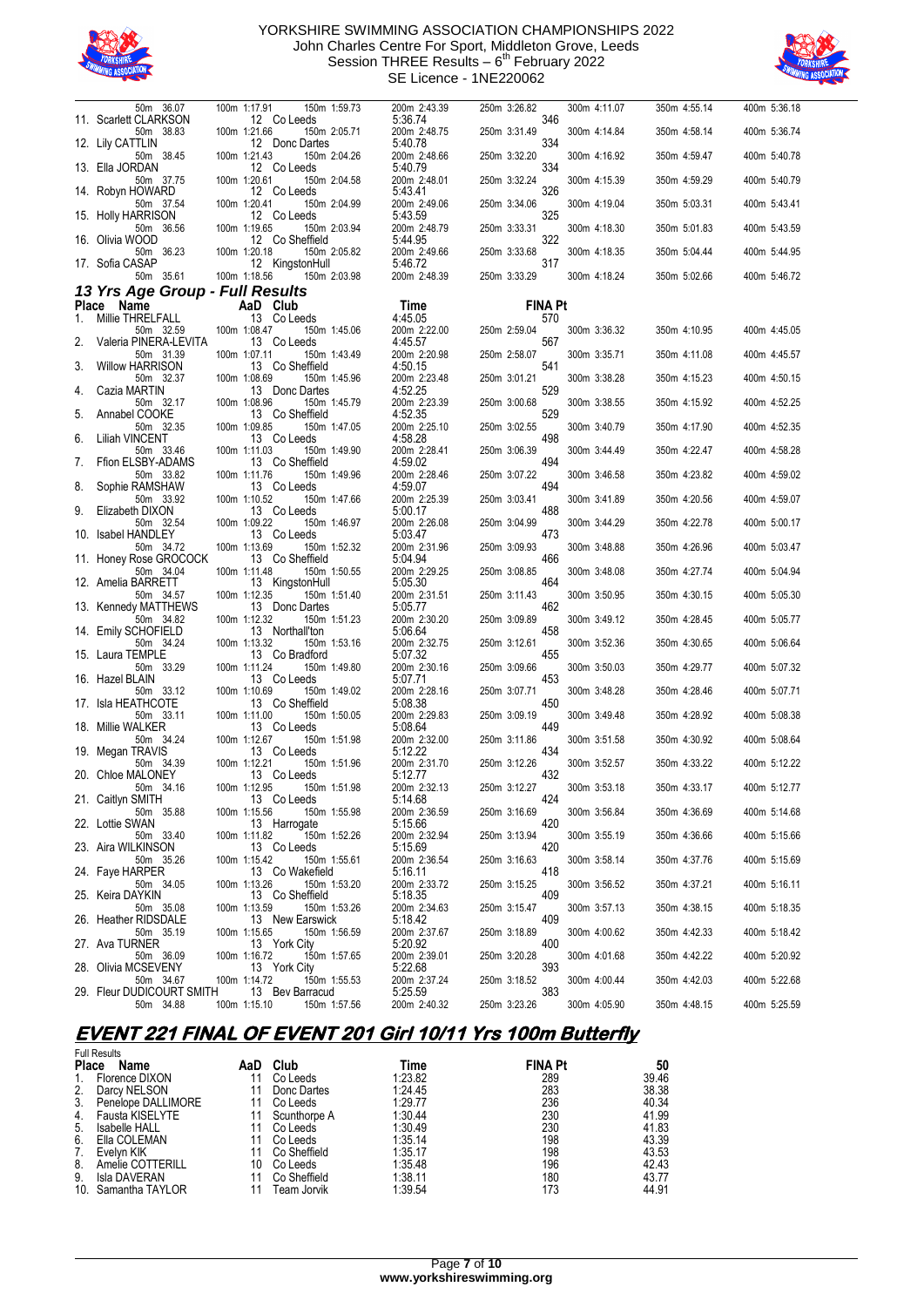



## **EVENT 222 FINAL OF EVENT 201 Girl 12 Yrs 100m Butterfly**

|              | <b>Full Results</b>      |     |              |         |                |       |  |  |  |  |
|--------------|--------------------------|-----|--------------|---------|----------------|-------|--|--|--|--|
| <b>Place</b> | Name                     | AaD | Club         | Time    | <b>FINA Pt</b> | 50    |  |  |  |  |
| $1_{\cdot}$  | Mia TRAVIS-JONES         | 12  | Co Leeds     | 1:15.86 | 391            | 34.58 |  |  |  |  |
| 2.           | Eve HIBBERT              | 12  | Co Sheffield | 1:15.92 | 390            | 36.15 |  |  |  |  |
| 3.           | Jasmine LUMLEY           | 12  | Sheffield C  | 1:16.24 | 385            | 35.79 |  |  |  |  |
| 4.           | Elizabeth WARNER         | 12  | Co Leeds     | 1:17.19 | 371            | 34.85 |  |  |  |  |
| 5.           | Mei YUASA                | 12  | Co Leeds     | 1:17.47 | 367            | 35.62 |  |  |  |  |
| 6.           | <b>Phoebe WEATHERILL</b> | 12  | Donc Dartes  | 1:20.35 | 329            | 36.13 |  |  |  |  |
| 7.           | <b>Lily STANSFIELD</b>   | 12  | Harrogate    | 1:21.38 | 316            | 36.45 |  |  |  |  |
| 8.           | Molly NORTON             | 12  | Co Leeds     | 1:22.12 | 308            | 37.60 |  |  |  |  |
| 9.           | Izzy WILLIAMS            | 12  | Co Sheffield | 1:23.63 | 291            | 37.99 |  |  |  |  |
| 10.          | Jessica WOODS            |     | Co Leeds     | 1:25.14 | 276            | 38.90 |  |  |  |  |

### **EVENT 223 FINAL OF EVENT 201 Girl 13 Yrs 100m Butterfly**

|              | <b>Full Results</b>     |     |              |         |                |       |  |  |  |  |
|--------------|-------------------------|-----|--------------|---------|----------------|-------|--|--|--|--|
| <b>Place</b> | Name                    | AaD | Club         | Time    | <b>FINA Pt</b> | 50    |  |  |  |  |
| 1.           | <b>Liliah VINCENT</b>   | 13  | Co Leeds     | 1:09.00 | 519            | 32.72 |  |  |  |  |
| 2.           | Elizabeth DIXON         | 13  | Co Leeds     | 1:09.60 | 506            | 32.95 |  |  |  |  |
| 3.           | Megan TRAVIS            | 13  | Co Leeds     | 1:11.10 | 475            | 33.01 |  |  |  |  |
| 4.           | Millie THRELFALL        | 13  | Co Leeds     | 1:11.43 | 468            | 33.65 |  |  |  |  |
| 5.           | Isla HEATHCOTE          | 13  | Co Sheffield | 1:12.10 | 455            | 32.83 |  |  |  |  |
| 6.           | Valeria PINERA-LEVITA   | 13  | Co Leeds     | 1:12.26 | 452            | 33.19 |  |  |  |  |
| 7.           | Sophie RAMSHAW          | 13  | Co Leeds     | 1:13.02 | 438            | 33.49 |  |  |  |  |
| 8.           | <b>Isabel HANDLEY</b>   | 13  | Co Leeds     | 1:14.13 | 419            | 34.99 |  |  |  |  |
| 9.           | <b>Kennedy MATTHEWS</b> | 13  | Donc Dartes  | 1:14.17 | 418            | 34.04 |  |  |  |  |
|              | 10. Annabel COOKE       | 13  | Co Sheffield | 1:14.78 | 408            | 34.78 |  |  |  |  |

# **EVENT 224 FINAL OF EVENT 202 Girl 14 Yrs 100m Butterfly**

|              | <b>Full Results</b> |     |                  |         |                |       |  |  |
|--------------|---------------------|-----|------------------|---------|----------------|-------|--|--|
| <b>Place</b> | Name                | AaD | Club             | Time    | <b>FINA Pt</b> | 50    |  |  |
| $1_{\cdot}$  | Hollie WILSON       | 14  | Co Leeds         | 1:05.22 | 615            | 30.76 |  |  |
| 2.           | <b>Ruby GAMBLES</b> | 14  | Rotherham Mo     | 1:08.72 | 526            | 32.15 |  |  |
| 3.           | Matilda POTTER      | 14  | Co Leeds         | 1:09.20 | 515            | 32.08 |  |  |
| 4.           | Emma WOOD           | 14  | Co Leeds         | 1:09.25 | 514            | 32.78 |  |  |
| 5.           | Hannah SMITH        | 14  | Co Wakefield     | 1:09.34 | 512            | 33.06 |  |  |
| 6.           | Matilda ASHCROFT    | 14  | Co Leeds         | 1:09.80 | 502            | 31.07 |  |  |
| 7.           | Alice AITKEN        | 14  | <b>York City</b> | 1:10.87 | 479            | 33.43 |  |  |
| 8.           | Evie HARRIS         | 14  | Co Leeds         | 1:10.88 | 479            | 32.95 |  |  |
| 9.           | Darcey CROSSLEY     | 14  | Co Leeds         | 1:11.81 | 461            | 33.83 |  |  |
|              | 10. Grace BURTON    | 14  | Donc Dartes      | 1:13.28 | 433            | 33.27 |  |  |

### **EVENT 225 FINAL OF EVENT 202 Girl 15 Yrs 100m Butterfly**

|              | <b>Full Results</b>  |     |                    |         |                |       |  |  |  |  |  |
|--------------|----------------------|-----|--------------------|---------|----------------|-------|--|--|--|--|--|
| <b>Place</b> | Name                 | AaD | Club               | Time    | <b>FINA Pt</b> | 50    |  |  |  |  |  |
| 1.           | Isla JONES           | 15  | Co Sheffield       | 1:04.42 | 638            | 30.49 |  |  |  |  |  |
| 2.           | <b>Emily LAMBERT</b> | 15  | Co Sheffield       | 1:05.70 | 602            | 31.01 |  |  |  |  |  |
| 3.           | Sophia GLEDHILL      |     | 15 Co Bradford     | 1:07.41 | 557            | 31.59 |  |  |  |  |  |
| 4.           | Erin TANKARD         | 15  | Co Sheffield       | 1:08.44 | 532            | 31.81 |  |  |  |  |  |
| 5.           | Jessica SMELT        | 15  | <b>Bo Kirklees</b> | 1:08.62 | 528            | 32.39 |  |  |  |  |  |
| 6.           | Chloe COOKE          |     | 15 Co Sheffield    | 1:08.91 | 521            | 31.59 |  |  |  |  |  |
| 7.           | Mischa COMRIE        | 15  | Co Leeds           | 1:09.98 | 498            | 32.97 |  |  |  |  |  |
| 8.           | <b>Nell WILLIAMS</b> | 15  | Co Leeds           | 1:10.45 | 488            | 33.17 |  |  |  |  |  |
| 9.           | Evangeline STACEY    | 15  | Co Leeds           | 1:10.78 | 481            | 33.43 |  |  |  |  |  |
| 10.          | Molly BAKER          | 15  | Co Sheffield       | 1:14.81 | 407            | 33.44 |  |  |  |  |  |

# **EVENT 226 FINAL OF EVENT 202 Girl 16 Yrs 100m Butterfly**

|       | <b>Full Results</b> |     |                    |         |                |       |  |  |
|-------|---------------------|-----|--------------------|---------|----------------|-------|--|--|
| Place | Name                | AaD | Club               | Time    | <b>FINA Pt</b> | 50    |  |  |
| 1.    | Sophie MURRAY       | 16  | Harrogate          | 1:05.94 | 595            | 31.10 |  |  |
| 2.    | Isla WILLIAMS       | 16  | Co Leeds           | 1:05.96 | 595            | 30.94 |  |  |
| 3.    | Isabella SHERING    | 16  | Co Sheffield       | 1:06.33 | 585            | 31.04 |  |  |
| 4.    | Sholah ROBINSON     | 16  | Co Sheffield       | 1:07.46 | 556            | 30.93 |  |  |
| 5.    | Libby MUNDAY        | 16  | Cleethorpes        | 1:08.77 | 525            | 31.60 |  |  |
| 6.    | Ella SUMMERS        | 16  | Scunthorpe A       | 1:09.10 | 517            | 32.02 |  |  |
| 7.    | Kasja RICKELTON     | 16  | Co Leeds           | 1:09.31 | 512            | 32.39 |  |  |
| 8.    | Millie NORTHROP     | 16  | <b>Bo Barnsley</b> | 1:09.70 | 504            | 32.56 |  |  |
| 9.    | Connie MILBURN      | 16  | Harrogate          | 1:10.98 | 477            | 31.81 |  |  |
|       | 10. Ruby KNIGHT     | 16  | <b>Bo Kirklees</b> | 1:11.37 | 469            | 32.81 |  |  |

# **EVENT 227 FINAL OF EVENT 202 Girl 17 Yrs/Over 100m Butterfly**

|              | <b>Full Results</b>    |     |              |         |                |       |  |  |  |  |
|--------------|------------------------|-----|--------------|---------|----------------|-------|--|--|--|--|
| <b>Place</b> | Name                   | AaD | Club         | Time    | <b>FINA Pt</b> | 50    |  |  |  |  |
| $1_{\cdot}$  | Isabelle GOODWIN       | 18  | Co Leeds     | 1:02.61 | 695            | 29.91 |  |  |  |  |
| 2.           | Molly CHAMBERS         | 20  | Donc Dartes  | 1:03.29 | 673            | 29.72 |  |  |  |  |
| 3.           | <b>Charlotte BERRY</b> | 18  | Co Sheffield | 1:05.15 | 617            | 30.70 |  |  |  |  |
| 4.           | Madison JOHNSON        |     | Donc Dartes  | 1:05.48 | 608            | 30.43 |  |  |  |  |
| 5.           | Lara THOMSON           |     | Co Leeds     | 1:05.91 | 596            | 30.97 |  |  |  |  |
| 6.           | <b>Beth HALL</b>       |     | Cleethorpes  | 1:05.98 | 594            | 29.77 |  |  |  |  |
| 7.           | Annabelle WILKINSON    |     | Co Sheffield | 1:06.20 | 588            | 31.15 |  |  |  |  |
| 8.           | Leah SCHLOSSHAN        |     | Co Leeds     | 1:06.34 | 584            | 30.64 |  |  |  |  |
| 9.           | Abigail JOLLEY         | 20  | Leeds Uni    | 1:06.74 | 574            | 31.44 |  |  |  |  |
|              | 10. Abigail PARKINSON  | 18  | Tadcaster    | 1:07.48 | 555            | 31.90 |  |  |  |  |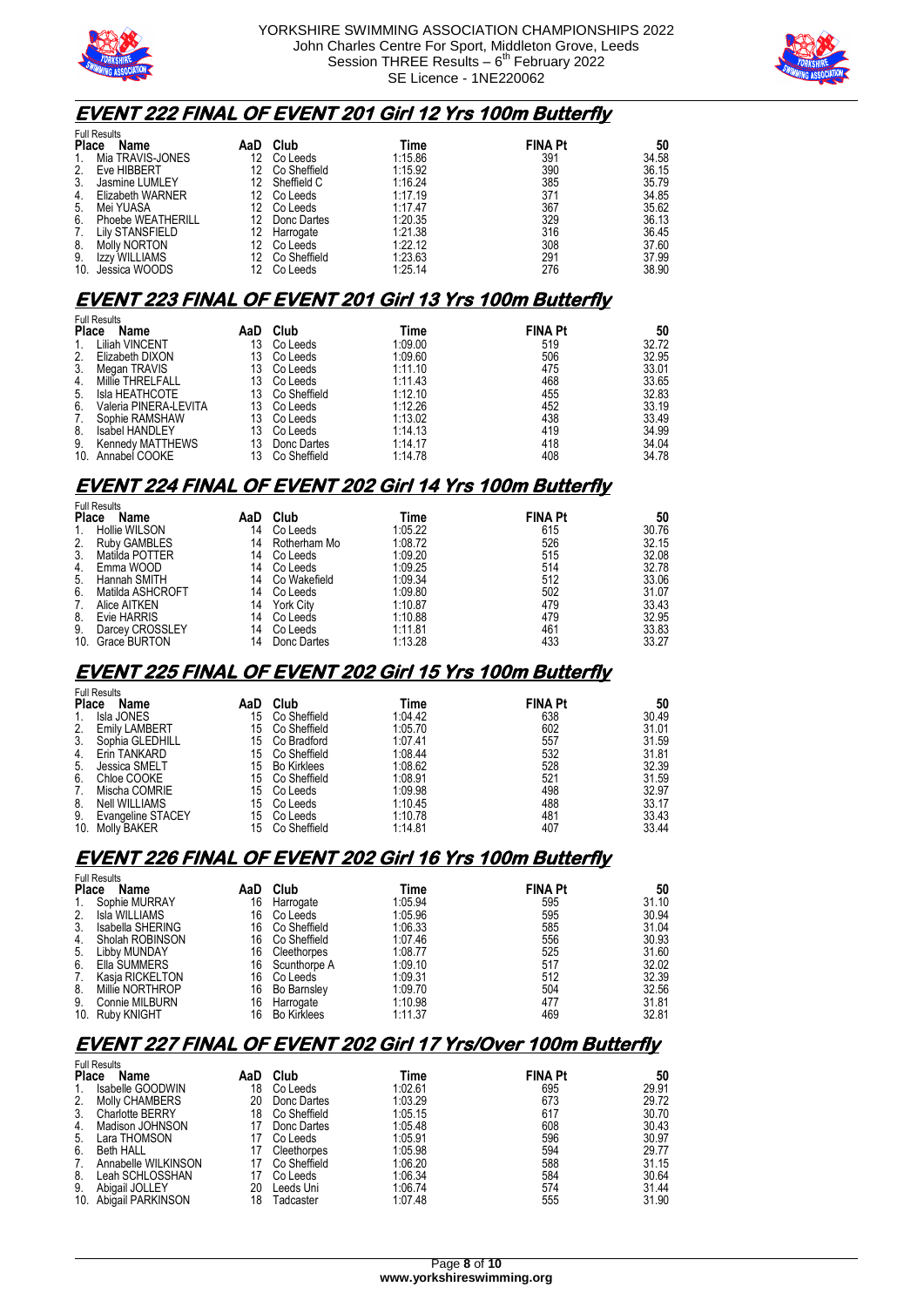



### **EVENT 228 FINAL OF EVENT 206 Boy 14 Yrs 200m Butterfly**

|                      | <b>Full Results</b><br>50 |     |                    |         |                |       |         |         |  |
|----------------------|---------------------------|-----|--------------------|---------|----------------|-------|---------|---------|--|
| <b>Place</b><br>Name |                           | AaD | Club               | Time    | <b>FINA Pt</b> |       | 100     | 150     |  |
|                      | Gabriel SHEPHERD          | 14  | Harrogate          | 2:23.35 | 460            | 29.90 | 1:05.71 | :43.38  |  |
| 2.                   | Ethan POTTER              | 14  | Co Sheffield       | 2:27.95 | 419            | 32.09 | 1:10.94 | :49.08  |  |
| 3.                   | Matthew JUST              | 14  | Co Leeds           | 2:29.40 | 407            | 32.43 | 1:10.06 | :48.63  |  |
| 4.                   | Louie NIGHTINGALE         | 14  | Donc Dartes        | 2:29.96 | 402            | 31.09 | 1:08.80 | 1:49.42 |  |
| 5.                   | Callum RAVEN              |     | Co Leeds           | 2:35.65 | 360            | 33.44 | 1:12.87 | :53.61  |  |
| 6.                   | Samuel JACKSON            |     | <b>Bo Kirklees</b> | 2:35.82 | 358            | 33.18 | 1:12.25 | :53.74  |  |

### **EVENT 229 FINAL OF EVENT 206 Boy 15 Yrs 200m Butterfly**

| <b>Full Results</b> |                           |     |              |            |                |       |         |         |
|---------------------|---------------------------|-----|--------------|------------|----------------|-------|---------|---------|
| <b>Place</b>        | Name                      | AaD | Club         | Time       | <b>FINA Pt</b> | 50    | 100     | 150     |
|                     | Kourosh KHODAKHAH         | 15  | Co Leeds     | 2:17.13    | 526            | 30.29 | 1:04.64 | 1:40.13 |
| 2.                  | Samuel SMITH              | 15  | Skipton      | 2:20.08    | 493            | 30.88 | 1:06.51 | 1:42.86 |
| 3.                  | Miles KINLEN              | 15. | Co Sheffield | 2:20.55    | 488            | 30.10 | 1:05.77 | 1:42.25 |
| 4.                  | <b>Oliver WHITTLESTON</b> | 15. | Co Leeds     | 2:26.60    | 430            | 32.26 | 1:09.86 | 1:48.23 |
| 5.                  | George BROOKS             | 15. | Co Leeds     | 2:31.06    | 393            | 32.09 | 1:10.68 | 1:50.69 |
| 6.                  | Joseph BURGESS            | 15  | Skipton      | 2:32.79    | 380            | 33.63 | 1:13.41 | 1:54.29 |
|                     | James CAM                 | 15  | Rotherham Mo | 2:37.71    | 346            | 34.04 | 1:14.19 | 1:56.03 |
| 8.                  | Joseph PICKERING          | 15  | Pocklington  | 2:41.76    | 320            | 34.83 | 1:17.08 | 2:00.72 |
|                     | Joshua MCCOLLIN           | 15  | KingstonHull | <b>DNC</b> |                |       |         |         |

## **EVENT 230 FINAL OF EVENT 206 Boy 16 Yrs 200m Butterfly**

|              | <b>Full Results</b> |     |                    |         |                |       |         |         |  |  |
|--------------|---------------------|-----|--------------------|---------|----------------|-------|---------|---------|--|--|
| <b>Place</b> | Name                | AaD | Club               | Time    | <b>FINA Pt</b> | 50    | 100     | 150     |  |  |
| 1            | Max RUSSELL         | 16  | Co Sheffield       | 2:14.31 | 560            | 29.48 | 1:03.81 | 1:38.70 |  |  |
| 2.           | Jack JENKINSON      | 16  | Skipton            | 2:15.12 | 550            | 28.78 | 1:02.36 | 1:38.26 |  |  |
| 3.           | <b>Toby CLAUSEN</b> | 16  | KinastonHull       | 2:17.72 | 519            | 30.06 | 1:04.40 | 1:40.96 |  |  |
| 4.           | Jad IDRIS           | 16  | Co Leeds           | 2:20.32 | 491            | 32.00 | 1:08.03 | 1:44.03 |  |  |
|              | 5. Cody INGRAM      | 16  | <b>Bo Barnsley</b> | 2:21.61 | 478            | 30.63 | 1:06.21 | 1:43.43 |  |  |
| 6.           | Freddie BROOK       | 16  | <b>York City</b>   | 2:25.90 | 437            | 31.50 | 1:08.69 | 1:46.56 |  |  |

# **EVENT 231 FINAL OF EVENT 206 Boy 17 Yrs/Over 200m Butterfly**

| <b>Full Results</b> |                      |     |                    |            |                |       |         |         |
|---------------------|----------------------|-----|--------------------|------------|----------------|-------|---------|---------|
| <b>Place</b>        | Name                 | AaD | Club               | Time       | <b>FINA Pt</b> | 50    | 100     | 150     |
|                     | Charlie BROOME       | 18  | Co Leeds           | 2:05.82    | 681            | 27.50 | 59.82   | 1:32.87 |
|                     | 2. Reuben VISDA      | 19  | Co Sheffield       | 2:07.63    | 653            | 28.24 | 1:00.55 | 1:33.71 |
| 3.                  | Adam WILSON          | 21  | Co Sheffield       | 2:11.18    | 601            | 29.14 | 1:02.13 | 1:36.42 |
| 4.                  | George BARBER        | 21  | Co Sheffield       | 2:11.98    | 590            | 27.36 | 1:00.08 | 1:35.39 |
|                     | 5. Matthew WOODHALL  | 18  | Co Sheffield       | 2:15.51    | 545            | 29.40 | 1:03.28 | 1:39.06 |
| 6.                  | James ROBINSON       |     | Co Leeds           | 2:16.96    | 528            | 29.42 | 1:04.45 | 1:40.46 |
| 7.                  | Daniel MENZER        | 19  | <b>Bo Barnslev</b> | 2:21.42    | 480            | 30.61 | 1:06.05 | 1:44.31 |
| 8.                  | <b>Connor THORPE</b> |     | Co Sheffield       | 2:23.06    | 463            | 30.08 | 1:05.86 | 1:44.81 |
| 9.                  | Toby MAYFIELD        | 18  | <b>York City</b>   | 2:28.70    | 412            | 29.08 | 1:06.42 | 1:46.19 |
|                     | Lucas WALIGORA       |     | <b>York City</b>   | <b>DNC</b> |                |       |         |         |

### **EVENT 232 FINAL OF EVENT 204 Girl 10/11 Yrs 100m Breaststroke**

|              | <b>Full Results</b>    |     |              |         |                |       |
|--------------|------------------------|-----|--------------|---------|----------------|-------|
| <b>Place</b> | <b>Name</b>            | AaD | Club         | Time    | <b>FINA Pt</b> | 50    |
|              | Elyse HAZELDEN         |     | Scunthorpe A | 1:32.06 | 338            | 42.98 |
|              | Yining LU              |     | Co Leeds     | 1:38.17 | 278            | 46.65 |
|              | Isla DAVERAN           |     | Co Sheffield | 1:38.29 | 277            | 46.46 |
| 4.           | Evelyn KIK             |     | Co Sheffield | 1:38.44 | 276            | 47.67 |
| 5.           | <b>Isabelle HALL</b>   |     | Co Leeds     | 1:38.45 | 276            | 47.13 |
| 6.           | Tallulah ELDER         |     | Harrogate    | 1:39.42 | 268            | 46.41 |
| 7.           | <b>Florence KITNEY</b> |     | Bev Barracud | 1:41.26 | 254            | 47.84 |
| 8.           | Florence DIXON         |     | Co Leeds     | 1:44.01 | 234            | 50.25 |
| 9.           | <b>Lily VEEVERS</b>    |     | Co Leeds     | 1:48.63 | 205            | 50.76 |
| 10.          | Adelaide ATWELL        |     | Harrogate    | 1:49.86 | 198            | 51.11 |

### **EVENT 233 FINAL OF EVENT 204 Girl 12 Yrs 100m Breaststroke**

|              | <b>Full Results</b>     |     |                    |         |                |       |
|--------------|-------------------------|-----|--------------------|---------|----------------|-------|
| <b>Place</b> | Name                    | AaD | Club               | Time    | <b>FINA Pt</b> | 50    |
| 1.           | Poppy NUTTMAN           | 12  | <b>Bo Kirklees</b> | 1:26.26 | 410            | 40.33 |
| 2.           | Eve HIBBERT             | 12  | Co Sheffield       | 1:27.16 | 398            | 41.69 |
| 3.           | Jasmine LUMLEY          | 12. | Sheffield C        | 1:27.25 | 397            | 41.80 |
| 4.           | Zara HOLT               | 12  | Tadcaster          | 1:28.58 | 379            | 42.18 |
| 5.           | Matilda HENDON          | 12  | Tadcaster          | 1:30.20 | 359            | 43.10 |
| 6.           | Mei YUASA               | 12  | Co Leeds           | 1:30.85 | 351            | 44.13 |
| 7.           | Izzy WILLIAMS           | 12  | Co Sheffield       | 1:31.15 | 348            | 43.15 |
| 8.           | Eloise ANDREASEN        | 12  | Co Leeds           | 1:32.52 | 333            | 41.59 |
| 9.           | Evelyn NORVOCK          | 12  | Co Sheffield       | 1:32.58 | 332            | 43.25 |
|              | 10. Charlotte WILKINSON | 12. | Bev Barracud       | 1:32.69 | 331            | 42.10 |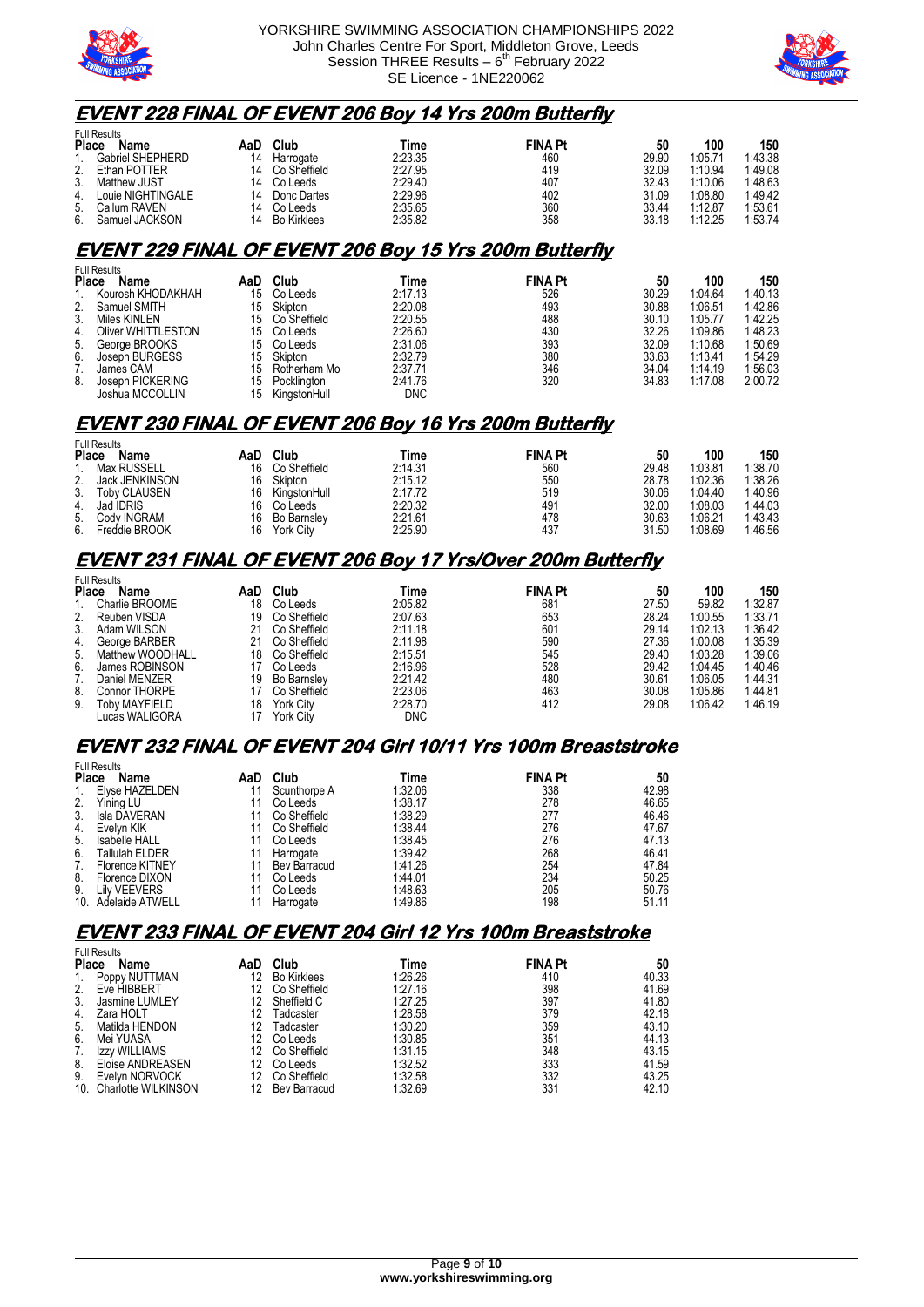



## **EVENT 234 FINAL OF EVENT 204 Girl 13 Yrs 100m Breaststroke**

|              | <b>Full Results</b>    |     |              |         |                |       |
|--------------|------------------------|-----|--------------|---------|----------------|-------|
| <b>Place</b> | Name                   | AaD | Club         | Time    | <b>FINA Pt</b> | 50    |
| 1.           | Millie THRELFALL       | 13  | Co Leeds     | 1:18.84 | 538            | 38.17 |
| 2.           | Honey Rose GROCOCK     | 13  | Co Sheffield | 1:19.93 | 516            | 37.87 |
| 3.           | Sienna CHUNG           | 13  | Co Sheffield | 1:21.57 | 485            | 38.73 |
| 4.           | <b>Willow HARRISON</b> | 13  | Co Sheffield | 1:22.14 | 475            | 39.44 |
| 5.           | Annabel COOKE          | 13  | Co Sheffield | 1:22.56 | 468            | 39.39 |
| 6.           | Valeria PINERA-LEVITA  | 13  | Co Leeds     | 1:23.29 | 456            | 38.83 |
| 7.           | Eloise HERBERT         | 13  | Tadcaster    | 1:23.49 | 453            | 39.24 |
| 8.           | Amelia BARRETT         | 13  | KingstonHull | 1:24.09 | 443            | 39.54 |
| 9.           | Olivia ROWAN           | 13  | Selby        | 1:26.21 | 411            | 39.78 |
|              | 10. Cazia MARTIN       |     | Donc Dartes  | 1:26.41 | 408            | 40.57 |

### **EVENT 235 FINAL OF EVENT 205 Girl 14 Yrs 100m Breaststroke**

|              | <b>Full Results</b>      |     |                  |         |                |       |
|--------------|--------------------------|-----|------------------|---------|----------------|-------|
| <b>Place</b> | Name                     | AaD | Club             | Time    | <b>FINA Pt</b> | 50    |
| 1.           | Eve COOPER               | 14  | Cleethorpes      | 1:18.51 | 545            | 36.96 |
| 2.           | Megan MILLS              | 14  | <b>York City</b> | 1:19.32 | 528            | 37.48 |
| 3.           | Hollie WILSON            | 14  | Co Leeds         | 1:20.30 | 509            | 38.24 |
| 4.           | <b>Ruby GAMBLES</b>      | 14  | Rotherham Mo     | 1:21.04 | 495            | 37.80 |
| 5.           | Ava RANSOME              | 14  | Tadcaster        | 1:21.22 | 492            | 38.09 |
| 6.           | Poppy DUNNE              | 14  | Skipton          | 1:22.04 | 477            | 38.05 |
| 7.           | Matilda POTTER           | 14  | Co Leeds         | 1:22.73 | 465            | 39.32 |
| 8.           | Greta HIGHFIELD          | 14  | Donc Dartes      | 1:23.48 | 453            | 39.78 |
| 9.           | <b>Charlotte MORETON</b> | 14  | Co Leeds         | 1:23.96 | 445            | 38.93 |
|              | 10. Rose KEEFE           | 14  | Donc Dartes      | 1:24.86 | 431            | 38.99 |

## **EVENT 236 FINAL OF EVENT 205 Girl 15 Yrs 100m Breaststroke**

|              | <b>Full Results</b>  |     |                    |         |                |       |  |  |  |  |  |
|--------------|----------------------|-----|--------------------|---------|----------------|-------|--|--|--|--|--|
| <b>Place</b> | Name                 | AaD | Club               | Time    | <b>FINA Pt</b> | 50    |  |  |  |  |  |
| 1.           | <b>Nell WILLIAMS</b> | 15  | Co Leeds           | 1:19.45 | 525            | 38.01 |  |  |  |  |  |
| 2.           | <b>Molly BAKER</b>   | 15  | Co Sheffield       | 1:20.51 | 505            | 38.83 |  |  |  |  |  |
| 3.           | Hannah WAKELIN       | 15  | Co Sheffield       | 1:21.12 | 494            | 37.80 |  |  |  |  |  |
| 4.           | Olivia HARRIS        | 15  | KingstonHull       | 1:21.69 | 483            | 38.10 |  |  |  |  |  |
| 5.           | Hannah WORSDALL      | 15  | Rotherham Mo       | 1:21.87 | 480            | 38.61 |  |  |  |  |  |
| 6.           | Alex DUNN            | 15  | Co Bradford        | 1:24.01 | 444            | 37.85 |  |  |  |  |  |
| 7.           | <b>Molly MARSH</b>   | 15  | <b>Bo Kirklees</b> | 1:24.54 | 436            | 40.42 |  |  |  |  |  |
| 8.           | Lydia BROWN          | 15  | Sheffield C        | 1:24.65 | 434            | 40.26 |  |  |  |  |  |
| 9.           | Cecilia LINTON       | 15  | Cleethorpes        | 1:24.90 | 430            | 39.74 |  |  |  |  |  |
|              | 10. Chloe COOKE      | 15  | Co Sheffield       | 1:26.40 | 408            | 40.44 |  |  |  |  |  |

### **EVENT 237 FINAL OF EVENT 205 Girl 16 Yrs 100m Breaststroke**

|              | <b>Full Results</b>    |     |                    |         |                |       |  |  |  |  |  |
|--------------|------------------------|-----|--------------------|---------|----------------|-------|--|--|--|--|--|
| <b>Place</b> | Name                   | AaD | Club               | Time    | <b>FINA Pt</b> | 50    |  |  |  |  |  |
| 1.           | Charlotte BIANCHI      | 16  | Co Sheffield       | 1:13.13 | 674            | 34.98 |  |  |  |  |  |
| 2.           | Eleanor VALENTINE-BULL | 16  | <b>Bo Barnsley</b> | 1:17.55 | 565            | 36.03 |  |  |  |  |  |
| 3.           | Sholah ROBINSON        | 16  | Co Sheffield       | 1:18.92 | 536            | 37.47 |  |  |  |  |  |
| 4.           | Kasia RICKELTON        | 16  | Co Leeds           | 1:19.02 | 534            | 36.81 |  |  |  |  |  |
| 5.           | Henrietta RICHARDSON-S | 16  | Cleethorpes        | 1:19.17 | 531            | 37.58 |  |  |  |  |  |
| 6.           | Daisy PURCHASE         | 16  | Rotherham Mo       | 1:19.40 | 526            | 37.93 |  |  |  |  |  |
| 7.           | Emily OLIVER           | 16  | <b>Bo Kirklees</b> | 1:21.00 | 496            | 38.56 |  |  |  |  |  |
| 8.           | Lucy TOWSE             | 16  | KingstonHull       | 1:22.81 | 464            | 38.60 |  |  |  |  |  |
| 9.           | Sophie RADATZ          | 16  | Sheffield C        | 1:26.27 | 410            | 41.02 |  |  |  |  |  |
|              | 10. Monica NAVARRO     | 16  | Co Sheffield       | 1:26.95 | 401            | 39.57 |  |  |  |  |  |

## **EVENT 238 FINAL OF EVENT 205 Girl 17 Yrs/Over 100m Breaststroke**

| <b>Full Results</b> |                     |     |                    |         |                |       |  |  |
|---------------------|---------------------|-----|--------------------|---------|----------------|-------|--|--|
| <b>Place</b>        | Name                | AaD | Club               | Time    | <b>FINA Pt</b> | 50    |  |  |
| 1.                  | Sienna ROBINSON     |     | Co Sheffield       | 1:09.59 | 782            | 32.97 |  |  |
| 2.                  | <b>Beth DENNIS</b>  | 19  | Co Sheffield       | 1:13.23 | 671            | 34.97 |  |  |
| 3.                  | Georgina WRIGHT     | 21  | <b>Bo Kirklees</b> | 1:15.45 | 614            | 35.11 |  |  |
| 4.                  | Lara THOMSON        |     | Co Leeds           | 1:15.46 | 613            | 36.13 |  |  |
| 5.                  | Rebecca DUNN        |     | Co Bradford        | 1:17.15 | 574            | 36.52 |  |  |
| 6.                  | Phoebe MCNICHOLAS   | 18  | Stocksbridge       | 1:18.58 | 543            | 36.35 |  |  |
| 7.                  | Agatha SCOTT        |     | Harrogate          | 1:19.60 | 522            | 36.78 |  |  |
| 8.                  | Annabelle WILKINSON |     | Co Sheffield       | 1:20.64 | 502            | 38.59 |  |  |
| 9.                  | <b>Beth HALL</b>    |     | Cleethorpes        | 1:20.67 | 502            | 37.19 |  |  |
| 10.                 | Georgia LEE         |     | Bo Barnsley        | 1:21.09 | 494            | 36.83 |  |  |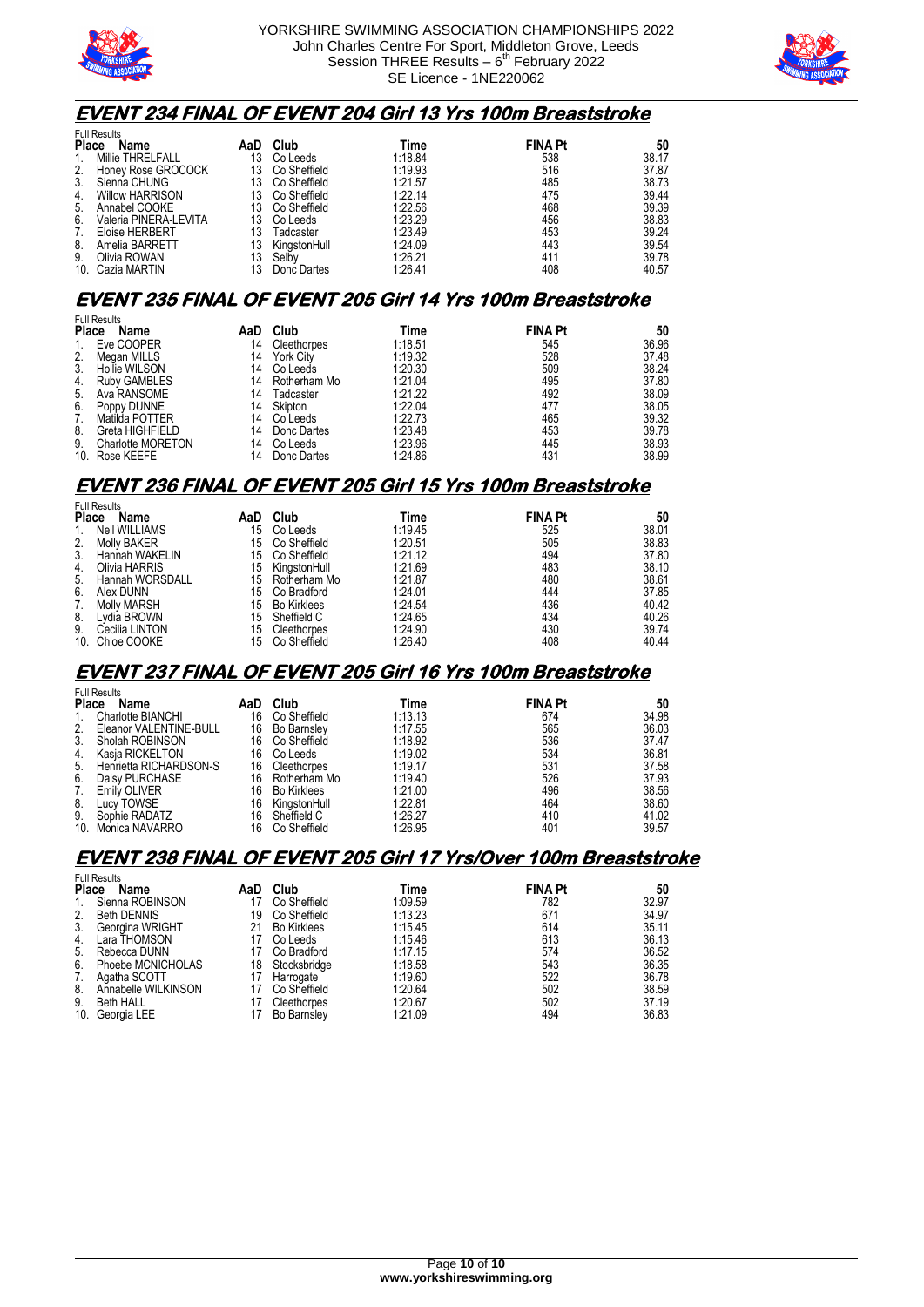



# **EVENT 251 Boy 10/13 Yrs 200m Freestyle**

|              | 10/11 Yrs Age Group - Full Results         |          |                                 |                    |                |                |                    |                    |
|--------------|--------------------------------------------|----------|---------------------------------|--------------------|----------------|----------------|--------------------|--------------------|
| Place        | Name                                       | AaD      | Club                            | Time               | <b>FINA Pt</b> | 50             | 100                | 150                |
| 1.           | Harry OSBORNE                              | 11       | Co Sheffield                    | 2:31.24            | 306            | 34.31          | 1:13.17            | 1:52.86            |
| 2.           | Archie AINSLIE                             | 11       | Donc Dartes                     | 2:33.31            | 294            | 34.93          | 1:14.23            | 1:54.60            |
| 3.           | Charlie HASLINGDEN                         | 11       | Co Sheffield                    | 2:35.20            | 283            | 35.72          | 1:15.69            | 1:55.65            |
| 4.           | Halo BENTLEY-HICKS                         | 11       | Co Leeds                        | 2:43.17            | 244            | 37.42          | 1:21.00            | 2:04.03            |
| 5.           | Oscar O'DONNELL                            | 10       | Co Leeds                        | 2:43.20            | 244            | 38.17          | 1:22.30            | 2:04.26            |
| 6.<br>7.     | Daniel TEW                                 | 11<br>11 | Team Jorvik                     | 2:47.78<br>2:47.94 | 224<br>224     | 37.03<br>37.06 | 1:20.49<br>1:20.47 | 2:05.36<br>2:05.03 |
| 8.           | George ROBERTSON<br>Oliver BARRETT         | 11       | Co Sheffield<br>Co Leeds        | 2:48.73            | 220            | 38.78          | 1:22.14            | 2:09.16            |
| 9.           | Oscar FOCHT                                | 10       | KingstonHull                    | 2:51.69            | 209            | 39.11          | 1:23.52            | 2:08.95            |
| 10.          | Noah DARNELL                               | 11       | Co Leeds                        | 2:52.68            | 206            | 38.40          | 1:23.25            | 2:10.81            |
|              | 11. Owen TEMPEST                           | 11       | Co Leeds                        | 2:52.87            | 205            | 36.61          | 1:21.74            | 2:08.17            |
|              | 12. George HARRISON                        | 11       | Pocklington                     | 2:54.27            | 200            | 39.40          | 1:25.98            | 2:11.56            |
|              | 13. Charlie SCHOFIELD                      | 11       | Northall'ton                    | 2:55.70            | 195            | 38.92          | 1:25.09            | 2:12.46            |
|              | 14. Lewis HALL                             | 11       | KingstonHull                    | 2:55.84            | 195            | 39.70          | 1:25.20            | 2:11.51            |
|              | 15. Jenson STILLINGS                       | 11       | Co Sheffield                    | 2:56.83            | 191            | 38.77          | 1:24.19            | 2:11.60            |
|              | 16. Hudson SMITH<br>17. Seth CHARLESWORTH  | 11<br>11 | Co Leeds<br>Co Sheffield        | 2:57.43<br>2:57.74 | 189<br>188     | 38.04<br>39.25 | 1:25.03<br>1:25.39 | 2:12.79<br>2:13.90 |
|              | 18. James ASHCROFT                         | 10       | Co Leeds                        | 2:57.95            | 188            | 39.03          | 1:23.99            | 2:11.67            |
|              | 19. Elliott MAYERS                         | 11       | Co Sheffield                    | 3:12.88            | 147            | 40.09          | 1:29.81            | 2:21.14            |
|              | Jack JONES                                 | 11       | Donc Dartes                     | DQ 52              |                |                |                    |                    |
|              | 12 Yrs Age Group - Full Results            |          |                                 |                    |                |                |                    |                    |
| Place        | Name                                       | AaD      | Club                            | Time               | <b>FINA Pt</b> | 50             | 100                | 150                |
| 1.           | Zac BAUGHAN-WITHINGTON                     | 12       | KingstonHull                    | 2:27.75            | 329            | 33.82          | 1:11.79            | 1:50.93            |
| 2.           | William WILSON                             | 12       | Co Leeds                        | 2:28.41            | 324            | 34.66          | 1:12.34            | 1:50.70            |
| 3.           | Lucas CHRISTIE                             | 12       | KingstonHull                    | 2:29.97            | 314            | 34.38          | 1:13.26            | 1:52.64            |
| 4.           | Jacob O'DONNELL                            | 12       | Co Leeds                        | 2:30.76            | 309            | 34.13          | 1:13.00            | 1:52.20            |
| 5.           | Hayden LAM<br><b>Stanley DUNNE</b>         | 12<br>12 | Co Leeds                        | 2:30.83<br>2:31.06 | 309<br>307     | 34.35<br>34.41 | 1:13.40<br>1:13.49 | 1:52.42<br>1:52.67 |
| 6.<br>7.     | Owen CARMODY                               | 12       | Skipton<br>Co Leeds             | 2:32.05            | 301            | 35.45          | 1:15.25            | 1:55.08            |
| 8.           | Dylan HILL                                 | 12       | KingstonHull                    | 2:34.20            | 289            | 34.74          | 1:14.26            | 1:55.30            |
| 9.           | Dominic THORPE                             | 12       | Scunthorpe A                    | 2:36.27            | 278            | 36.40          | 1:16.97            | 1:58.89            |
| 10.          | <b>Ben TOWSE</b>                           | 12       | KingstonHull                    | 2:37.74            | 270            | 34.63          | 1:14.76            | 1:57.08            |
|              | 11. Lewis WARREN                           | 12       | Co Sheffield                    | 2:37.83            | 269            | 35.75          | 1:16.99            | 1:59.17            |
|              | 12. Jackson CLARKE                         | 12       | Co Leeds                        | 2:38.99            | 264            | 36.42          | 1:17.67            | 2:00.75            |
| 13.          | Matei STOICESCU                            | 12       | Co Leeds                        | 2:39.32            | 262            | 36.77          | 1:18.04            | 2:00.71            |
|              | 14. Patrick O'HARA                         | 12       | Co Leeds                        | 2:39.91            | 259            | 34.98          | 1:15.89            | 1:59.88            |
| 16.          | 15. Reuben HARRISON<br>Shae BRYANT         | 12<br>12 | Co Leeds<br>Co Leeds            | 2:40.47<br>2:44.71 | 256<br>237     | 35.73<br>37.35 | 1:18.10<br>1:20.71 | 2:01.59<br>2:05.37 |
|              | 17. Lucas MORTON                           | 12       | <b>Bo Barnsley</b>              | 2:44.93            | 236            | 36.77          | 1:19.93            | 2:03.74            |
|              | 18. Zach PIERCY                            | 12       | Co Leeds                        | 2:46.94            | 228            | 36.54          | 1:18.44            | 2:02.83            |
|              | 19. Oliver SMITH                           | 12       | Bev Barracud                    | 2:47.16            | 227            | 38.63          | 1:21.32            | 2:05.52            |
|              | 20. Harris CHAPMAN                         |          | 12 Donc Dartes                  | 2:48.74            | 220            | 39.05          | 1:22.38            | 2:06.58            |
|              | 13 Yrs Age Group - Full Results            |          |                                 |                    |                |                |                    |                    |
| <b>Place</b> | Name                                       | AaD      | Club                            | Time               | <b>FINA Pt</b> | 50             | 100                | 150                |
| 1.           | Hao Hao SHI                                | 13       | Co Sheffield                    | 2:08.80            | 496            | 29.00          | 1:01.61            | 1:35.77            |
| 2.           | William HICKLIN                            | 13       | Co Leeds                        | 2:09.57            | 487            | 29.98          | 1:03.38            | 1:37.47            |
| 3.<br>4.     | Alexander TEW<br>Jenson OWEN               | 13<br>13 | <b>York City</b><br>Donc Dartes | 2:12.16<br>2:13.63 | 459<br>444     | 30.58<br>30.12 | 1:04.12<br>1:04.08 | 1:38.28<br>1:38.83 |
| 5.           | Ruben ANDERSON                             | 13       | Co Sheffield                    | 2:20.62            | 381            | 32.09          | 1:08.47            | 1:44.97            |
| 6.           | Ethan COWELL                               | 13       | Co Leeds                        | 2:21.48            | 374            | 31.68          | 1:07.69            | 1:45.30            |
| 7.           | Joshua KELLY                               | 13       | KingstonHull                    | 2:25.56            | 344            | 33.77          | 1:10.51            | 1:47.97            |
| 8.           | Matthew SITCH                              | 13       | KingstonHull                    | 2:28.23            | 325            | 32.56          | 1:10.26            | 1:49.92            |
| 9.           | Oliver TOOTLE                              | 13       | Bridlington                     | 2:29.17            | 319            | 31.07          | 1:07.87            | 1:47.73            |
|              | 10. Samuel HILL                            | 13       | Co Leeds                        | 2:29.42            | 318            | 33.89          | 1:11.74            | 1:52.00            |
|              | 11. Oscar GAVELLE                          | 13       | Rotherham Mo                    | 2:30.78            | 309            | 34.08          | 1:12.95            | 1:52.21            |
|              | 12. Daniel CHENERY                         | 13       | Sheffield C                     | 2:31.04            | 307            | 34.40          | 1:13.75            | 1:53.82            |
|              | 13. Zachary HELM<br>14. George TARTAKOVSKI | 13<br>13 | Co Leeds<br>Co Sheffield        | 2:31.24<br>2:32.81 | 306<br>297     | 34.56<br>34.97 | 1:13.17<br>1:14.27 | 1:53.06<br>1:53.92 |
|              | 15. James THOMSON                          | 13       | Co Leeds                        | 2:34.16            | 289            | 34.63          | 1:13.54            | 1:54.77            |
|              | 16. Daniel HAWKINS                         | 13       | Harrogate                       | 2:35.44            | 282            | 34.46          | 1:14.25            | 1:55.35            |
|              | 17. Alfie YOUNG                            | 13       | Co Leeds                        | 2:37.43            | 271            | 34.96          | 1:15.48            | 1:57.86            |
|              | 18. Gethin SINCLAIR                        | 13       | Co Sheffield                    | 2:38.88            | 264            | 35.36          | 1:17.05            | 1:59.19            |
|              | 19. Adam ROBINSON                          | 13       | Donc Dartes                     | 2:40.44            | 256            | 35.35          | 1:15.99            | 1:58.77            |
|              | 20. Pavel ZIRAR                            | 13       | KingstonHull                    | 2:41.24            | 253            | 35.90          | 1:16.96            | 1:59.79            |
|              | Luke WISE                                  | 13       | Tadcaster                       | <b>DNC</b>         |                |                |                    |                    |
|              | Sam RACE                                   | 13       | King'f Scar                     | DNC                |                |                |                    |                    |

# **EVENT 252 Boy 14 Yrs/Over 200m Freestyle**

James SHARP 13 Co Wakefield DNC

|              | 14 Yrs Age Group - Full Results |     |                  |       |         |                |       |         |         |  |  |  |
|--------------|---------------------------------|-----|------------------|-------|---------|----------------|-------|---------|---------|--|--|--|
| <b>Place</b> | <b>Name</b>                     | AaD | Club             | Class | Time    | <b>FINA Pt</b> | 50    | 100     | 150     |  |  |  |
|              | <b>Gabriel SHEPHERD</b>         | 14  | Harrogate        |       | 2:04.64 | 548            | 27.69 | 58.85   | 1:31.68 |  |  |  |
| 2.           | Ethan POTTER                    | 14  | Co Sheffield     |       | 2:04.73 | 546            | 29.80 | 1:01.42 | 1:33.71 |  |  |  |
| 3.           | Jack COLLINS                    | 14  | KingstonHull     |       | 2:12.80 | 453            | 30.52 | 1:04.43 | 1:39.84 |  |  |  |
| 4.           | <b>Patrick NEILL</b>            | 14  | Stocksbridge     |       | 2:12.85 | 452            | 29.28 | 1:03.29 | 1:38.09 |  |  |  |
| 5.           | Maxwell FORD                    | 14  | Co Leeds         |       | 2:13.09 | 450            | 30.11 | 1:03.93 | 1:38.65 |  |  |  |
| 6.           | Luke BAUGHAN-WITHINGTO          | 14  | KingstonHull     |       | 2:13.60 | 445            | 29.97 | 1:04.45 | 1:39.15 |  |  |  |
| 7.           | Charlie HINSON                  | 14  | Co Leeds         |       | 2:14.48 | 436            | 30.22 | 1:05.27 | 1:41.26 |  |  |  |
| 8.           | Matthew JAMES                   | 14  | Co Leeds         |       | 2:14.69 | 434            | 31.01 | 1:04.96 | 1:39.98 |  |  |  |
| 9.           | Daniel RANSOM                   | 14  | Co Leeds         |       | 2:16.10 | 420            | 31.11 | 1:06.16 | 1:42.31 |  |  |  |
| 10.          | Benjamin DALE-WOOD              | 14  | <b>Thirsk WH</b> |       | 2:18.09 | 403            | 29.53 | 1:04.59 | 1:41.47 |  |  |  |
| 11.          | Joseph HALL                     | 14  | Co Leeds         |       | 2:18.72 | 397            | 31.56 | 1:06.44 | 1:42.14 |  |  |  |
| 12.          | Louie ENNIS                     | 14  | Chapeltown       |       | 2:18.91 | 395            | 30.58 | 1:04.43 | 1:41.41 |  |  |  |
| 13.          | <b>Oliver AUSTIN</b>            | 14  | Bo Barnsley      |       | 2:19.37 | 392            | 32.02 | 1:07.68 | 1:43.89 |  |  |  |
| 14.          | Callum RAVEN                    | 14  | Co Leeds         |       | 2:19.56 | 390            | 31.12 | 1:06.95 | 1:42.91 |  |  |  |
| 15.          | Oliver MAYGER                   | 14  | <b>Thirsk WH</b> |       | 2:20.67 | 381            | 31.75 | 1:08.03 | 1:45.39 |  |  |  |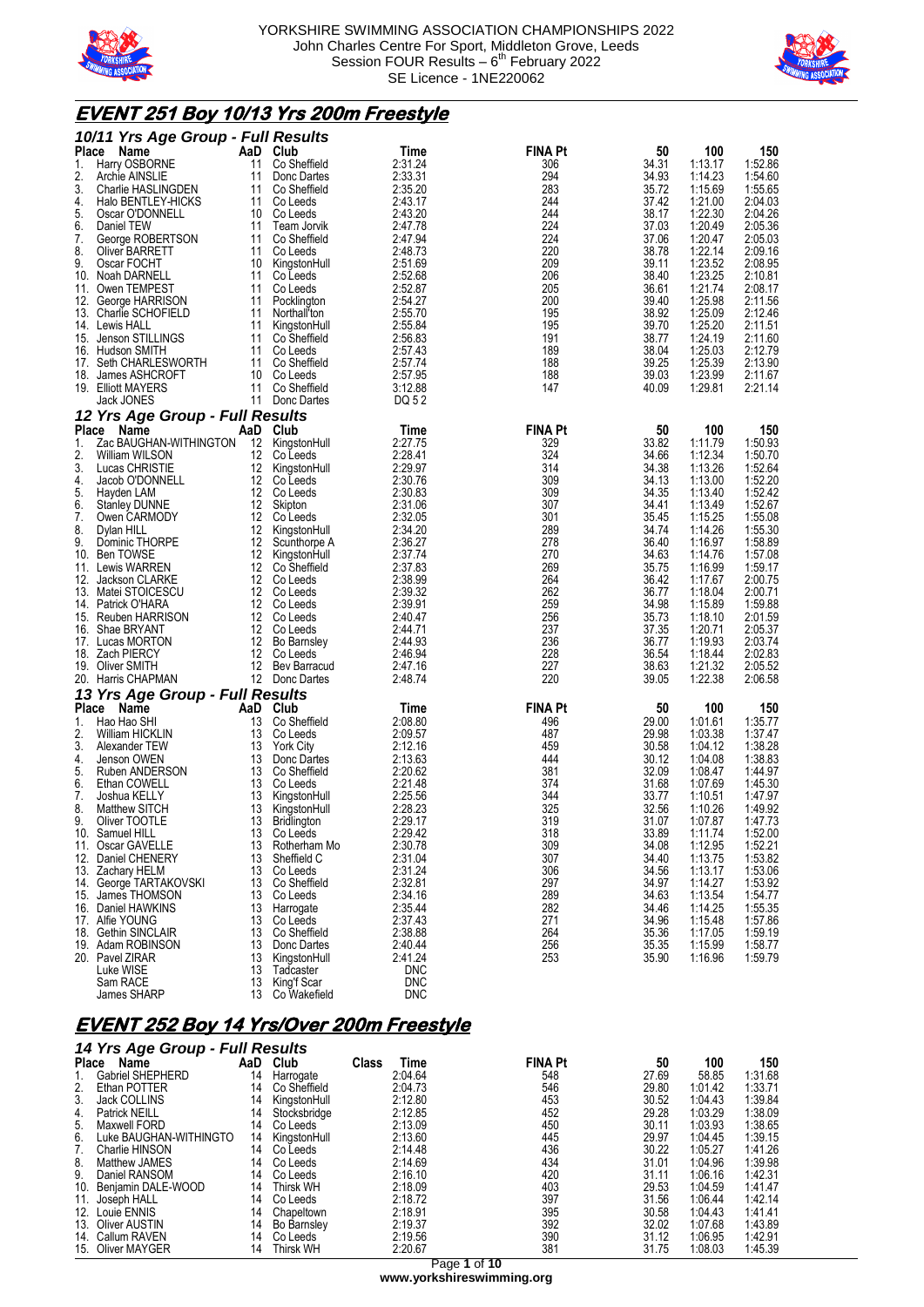



| 16.<br>Maciej BANAS<br>Joshua BOOTH<br>17.<br>18.<br><b>Harrison MASKREY</b><br>19.<br>Alfie CHARLTON<br>20. George CARRY<br>21. Samuel JACKSON<br>22. Quinn-Austin KELLY<br>Kyle WAREHAM                                                                                                                                                                                                                                                                                                                                                                                                                                                                                                                                                                                                                                                                                                                               | 14<br>14<br>14<br>14<br>14<br>14<br>14                                                                                                                                                             | Donc Dartes<br>Rotherham Mo<br>Donc Dartes<br>Harrogate<br>Co Leeds<br><b>Bo Kirklees</b><br>Co Bradford<br>14 Harrogate                                                                                                                                                                                                                                                                                                                                                                                                                                                    |             | 2:21.11<br>2:21.72<br>2:21.74<br>2:21.77<br>2:22.38<br>2:22.54<br>2:23.15<br><b>DNC</b>                                                                                                                                                                                                                                                                                                             | 377<br>372<br>372<br>372<br>367<br>366<br>361                                                                                                                                                                                                  | 31.45<br>32.15<br>32.15<br>32.21<br>31.57<br>32.25<br>31.34                                                                                                                                                                                                                                        | 1:07.58<br>1:09.25<br>1:08.13<br>1:07.57<br>1:08.09<br>1:08.95<br>1:07.70                                                                                                                                                                                                                                                           | 1:43.93<br>1:46.58<br>1:45.85<br>1:45.22<br>1:45.72<br>1:46.87<br>1:45.56                                                                                                                                                                                                                                                                                           |
|-------------------------------------------------------------------------------------------------------------------------------------------------------------------------------------------------------------------------------------------------------------------------------------------------------------------------------------------------------------------------------------------------------------------------------------------------------------------------------------------------------------------------------------------------------------------------------------------------------------------------------------------------------------------------------------------------------------------------------------------------------------------------------------------------------------------------------------------------------------------------------------------------------------------------|----------------------------------------------------------------------------------------------------------------------------------------------------------------------------------------------------|-----------------------------------------------------------------------------------------------------------------------------------------------------------------------------------------------------------------------------------------------------------------------------------------------------------------------------------------------------------------------------------------------------------------------------------------------------------------------------------------------------------------------------------------------------------------------------|-------------|-----------------------------------------------------------------------------------------------------------------------------------------------------------------------------------------------------------------------------------------------------------------------------------------------------------------------------------------------------------------------------------------------------|------------------------------------------------------------------------------------------------------------------------------------------------------------------------------------------------------------------------------------------------|----------------------------------------------------------------------------------------------------------------------------------------------------------------------------------------------------------------------------------------------------------------------------------------------------|-------------------------------------------------------------------------------------------------------------------------------------------------------------------------------------------------------------------------------------------------------------------------------------------------------------------------------------|---------------------------------------------------------------------------------------------------------------------------------------------------------------------------------------------------------------------------------------------------------------------------------------------------------------------------------------------------------------------|
| 15 Yrs Age Group - Full Results<br>Place<br>Name<br>1.<br>Rio DAODU<br>2.<br><b>Jack FINNIE</b><br>3.<br>Samuel SMITH<br>4.<br>Oliver WHITTLESTON<br>5.<br>Kourosh KHODAKHAH<br>6.<br>George BROOKS<br>7.<br>Louis CASS<br>8.<br>James STARLING<br>9.<br>Miles KINLEN<br>10.<br>Joseph BURGESS<br>11. Harry SENIOR<br>12.<br>Max WALKER<br><b>William DURRANS</b><br>13.<br>Joseph PICKERING<br>14.<br>15. Layton THORPE<br>16. Michael WALL<br>James CAM<br>16 Yrs Age Group - Full Results                                                                                                                                                                                                                                                                                                                                                                                                                            | AaD<br>15<br>15<br>15<br>15<br>15<br>15<br>15<br>15<br>15<br>15<br>15<br>15<br>15<br>15<br>15<br>15                                                                                                | Club<br>Cleethorpes<br>Rotherham Mo<br>Skipton<br>Co Leeds<br>Co Leeds<br>Co Leeds<br><b>Bo Kirklees</b><br>KingstonHull<br>Co Sheffield<br>Skipton<br>Co Leeds<br>Thirsk WH<br>Rotherham Mo<br>Pocklington<br>Scunthorpe A<br><b>Bridlington</b><br>15 Rotherham Mo                                                                                                                                                                                                                                                                                                        | Class       | Time<br>2:05.45<br>2:06.99<br>2:07.99<br>2:09.60<br>2:09.98<br>2:10.27<br>2:11.73<br>2:12.19<br>2:13.66<br>2:16.11<br>2:16.70<br>2:18.02<br>2:18.09<br>2:18.30<br>2:19.31<br>2:21.96<br><b>DNC</b>                                                                                                                                                                                                  | <b>FINA Pt</b><br>537<br>518<br>506<br>487<br>483<br>480<br>464<br>459<br>444<br>420<br>415<br>403<br>403<br>401<br>392<br>370                                                                                                                 | 50<br>28.74<br>29.38<br>28.26<br>30.21<br>30.19<br>30.12<br>29.21<br>29.40<br>29.05<br>31.19<br>31.35<br>29.94<br>30.99<br>32.02<br>29.16<br>31.15                                                                                                                                                 | 100<br>1:00.81<br>1:01.92<br>1:00.66<br>1:03.61<br>1:03.68<br>1:03.55<br>1:02.24<br>1:02.35<br>1:03.13<br>1:06.71<br>1:06.42<br>1:04.78<br>1:06.62<br>1:07.32<br>1:03.62<br>1:06.59                                                                                                                                                 | 150<br>1:33.99<br>1:34.92<br>1:34.88<br>1:37.03<br>1:37.05<br>1:37.18<br>1:37.37<br>1:37.49<br>1:38.61<br>1:42.32<br>1:42.39<br>1:42.31<br>1:43.03<br>1:43.70<br>1:40.80<br>1:43.69                                                                                                                                                                                 |
| <b>Place</b><br>Name<br>1.<br>Jack JENKINSON<br>2.<br>Thomas WILKINSON<br>3.<br>James PLANT<br>4.<br><b>Max RUSSELL</b><br>5.<br>Joseph MOMENT<br>6.<br>Daniel JACKSON<br>7.<br>Archie NORTON<br>8.<br><b>Rory BRYANT</b><br>9.<br><b>Toby CLAUSEN</b><br><b>Philip SUDDES</b><br>10.<br>11. Oliver HINCHCLIFFE<br>12. Freddie BROOK<br>13.<br>Jad IDRIS<br>14. Yash GANDHI<br>15. Daniel CURRAN<br>16.<br>Keelan BEHAN<br>17. Billy GREENACRE<br>18. Henry KING<br>19. Lewis FOX<br>20. Cody INGRAM<br>21. Callum AITKEN<br>22. Adam HAWKINS<br>Solomon HODGSON                                                                                                                                                                                                                                                                                                                                                        | AaD<br>16<br>16<br>16<br>16<br>16<br>16<br>16<br>16<br>16<br>16<br>16<br>16<br>16<br>16<br>16<br>16<br>16<br>16<br>16<br>16<br>16<br>16<br>16                                                      | Club<br>Skipton<br>Co Sheffield<br><b>Bo Kirklees</b><br>Co Sheffield<br>KingstonHull<br><b>Bo Kirklees</b><br><b>Thirsk WH</b><br><b>Bo Kirklees</b><br>KingstonHull<br><b>York City</b><br>Rotherham Mo<br><b>York City</b><br>Co Leeds<br>Scunthorpe A<br>Bev Barracud<br>Skipton<br>KingstonHull<br><b>Bo Kirklees</b><br>Rotherham Mo<br>Bo Barnsley<br><b>York City</b><br>Harrogate<br>Co Leeds                                                                                                                                                                      | Class       | Time<br>2:00.87<br>2:01.55<br>2:01.70<br>2:02.87<br>2:03.04<br>2:04.99<br>2:05.95<br>2:06.64<br>2:06.85<br>2:08.71<br>2:09.88<br>2:10.65<br>2:12.62<br>2:12.67<br>2:13.40<br>2:14.29<br>2:14.51<br>2:15.22<br>2:15.24<br>2:16.35<br>2:18.10<br>2:18.29<br><b>DNC</b>                                                                                                                                | <b>FINA Pt</b><br>600<br>590<br>588<br>572<br>569<br>543<br>531<br>522<br>519<br>497<br>484<br>475<br>454<br>454<br>447<br>438<br>436<br>429<br>429<br>418<br>402<br>401                                                                       | 50<br>28.09<br>27.50<br>27.35<br>29.17<br>28.41<br>29.20<br>28.24<br>28.77<br>29.11<br>27.98<br>29.10<br>29.70<br>31.12<br>28.66<br>29.83<br>29.63<br>29.45<br>30.59<br>29.75<br>30.47<br>29.81<br>30.14                                                                                           | 100<br>59.13<br>58.28<br>58.39<br>1:00.18<br>1:00.20<br>1:00.90<br>1:00.17<br>1:00.67<br>1:01.99<br>1:00.67<br>1:01.57<br>1:03.65<br>1:04.91<br>1:01.79<br>1:04.09<br>1:04.20<br>1:03.46<br>1:04.88<br>1:03.69<br>1:05.62<br>1:04.81<br>1:04.58                                                                                     | 150<br>1:30.62<br>1:29.79<br>1:30.35<br>1:31.86<br>1:32.30<br>1:33.63<br>1:32.89<br>1:33.70<br>1:35.54<br>1:35.12<br>1:35.80<br>1:37.51<br>1:39.55<br>1:36.45<br>1:39.61<br>1:40.60<br>1:38.99<br>1:40.41<br>1:39.87<br>1:41.14<br>1:41.55<br>1:41.38                                                                                                               |
| 17 Yrs/Over Age Group - Full Results<br><b>Place</b><br>Name<br>Matthew WOODHALL<br>1.<br>2.<br>Aaron FOX<br>3.<br><b>Finlay CHAPMAN</b><br>4.<br><b>Ben SHELTON</b><br>5.<br><b>Finley ALLMAN</b><br>6.<br>Simon ROBSON<br>7.<br>Luke BOOTH<br>8.<br>Rohan SMITH<br>9.<br>Luke CLEGG<br>10. Daniel STEVENS<br>11. Harvey PENNINGTON<br>12. Henry OLIVER<br>13. Connor THORPE<br>14. Martin SMITH<br>15. Charlie BROOME<br>16. Cameron RHODES<br>17. Cohen STEPHENSON<br>18. Daniel POLLARD<br>19. Connor ROBINSON<br>20. Kieran GRANT<br>21. Liam DAWSON<br>22. Daniel MENZER<br>23. Harrison NILAND<br>24. James ROBINSON<br>25. Noah WRAGG<br>26. Samuel AKERS<br>27. Lucas WALIGORA<br>28. Louie DOVE<br>29. Matthew BLAIN<br>30. Benjamin WILKINSON<br>31. Blaine UNDERWOOD<br>32. William BROWNING<br>Nathaniel HORNER<br>Jordan COOLEY<br>Combined Result - Multi-Classification by British Para-Swimming Points | 18<br>21<br>21<br>18<br>17<br>18<br>17<br>18<br>17<br>17<br>17<br>20<br>17<br>18<br>18<br>17<br>17<br>17<br>20<br>17<br>18<br>19<br>17<br>17<br>19<br>18<br>17<br>19<br>18<br>18<br>18<br>20<br>17 | AaD Club<br>Co Sheffield<br>Co Sheffield<br>Co Sheffield<br>Co Leeds<br>Co Sheffield<br><b>York City</b><br>Rotherham Mo<br>Skipton<br><b>Bo Kirklees</b><br>Bev Barracud<br>Skipton<br>Co Sheffield<br>Co Sheffield<br><b>Bo Kirklees</b><br>Co Leeds<br>Rotherham Mo<br>Co Leeds<br>KingstonHull<br>Chapeltown<br>Bev Barracud<br>Tadcaster<br><b>Bo Barnsley</b><br>Rotherham Mo<br>Co Leeds<br><b>Bo Barnsley</b><br><b>Bradford</b><br><b>York City</b><br><b>Bradford</b><br>KingstonHull<br>Whitby<br><b>Bo Barnsley</b><br>Tadcaster<br>Bev Barracud<br>23 Co Leeds | Class       | Time<br>1:57.85<br>1:59.09<br>1:59.68<br>2:00.27<br>2:00.46<br>2:00.71<br>2:00.94<br>2:01.22<br>2:02.97<br>2:03.07<br>2:03.32<br>2:03.60<br>2:03.93<br>2:04.02<br>2:04.80<br>2:05.60<br>2:05.92<br>2:06.40<br>2:06.70<br>2:06.95<br>2:07.50<br>2:07.58<br>2:07.72<br>2:08.21<br>2:09.37<br>2:09.42<br>2:09.98<br>2:10.75<br>2:11.27<br>2:13.61<br>2:14.83<br>14 3:26.19<br><b>DNC</b><br><b>DNC</b> | <b>FINA Pt</b><br>648<br>628<br>619<br>609<br>607<br>603<br>599<br>595<br>570<br>569<br>565<br>562<br>557<br>556<br>545<br>535<br>531<br>525<br>521<br>518<br>512<br>511<br>509<br>503<br>490<br>489<br>483<br>474<br>469<br>444<br>432<br>121 | 50<br>27.85<br>26.89<br>27.48<br>27.81<br>28.08<br>27.81<br>28.34<br>27.96<br>26.37<br>28.03<br>27.78<br>27.53<br>27.85<br>27.91<br>27.22<br>28.96<br>28.84<br>28.72<br>29.62<br>27.86<br>28.78<br>29.13<br>28.34<br>28.59<br>28.79<br>28.32<br>28.76<br>27.64<br>29.88<br>28.53<br>28.66<br>40.26 | 100<br>57.66<br>56.62<br>57.80<br>59.40<br>58.63<br>58.68<br>59.02<br>59.74<br>57.12<br>1:00.10<br>58.38<br>58.32<br>59.25<br>59.27<br>58.94<br>1:01.08<br>1:01.38<br>1:01.11<br>1:02.63<br>59.05<br>1:01.48<br>1:01.66<br>1:00.85<br>1:00.91<br>1:00.62<br>1:01.61<br>1:01.89<br>59.71<br>1:02.86<br>1:01.29<br>1:01.71<br>1:36.18 | 150<br>1:28.06<br>1:28.02<br>1:29.00<br>1:30.19<br>1:29.60<br>1:31.02<br>1:30.86<br>1:30.75<br>1:29.94<br>1:32.45<br>1:30.83<br>1:31.24<br>1:32.07<br>1:31.36<br>1:31.94<br>1:34.33<br>1:33.88<br>1:34.32<br>1:35.53<br>1:33.48<br>1:34.67<br>1:34.77<br>1:34.75<br>1:34.50<br>1:35.04<br>1:37.11<br>1:36.13<br>1:34.50<br>1:37.98<br>1:36.81<br>1:37.66<br>2:37.90 |
| <b>Place</b><br>Name<br>William BROWNING<br>1.                                                                                                                                                                                                                                                                                                                                                                                                                                                                                                                                                                                                                                                                                                                                                                                                                                                                          | AaD<br>20                                                                                                                                                                                          | Club<br>Tadcaster                                                                                                                                                                                                                                                                                                                                                                                                                                                                                                                                                           | Class<br>14 | Time<br>3:26.19                                                                                                                                                                                                                                                                                                                                                                                     | <b>BDPoints</b><br>161                                                                                                                                                                                                                         | 50<br>40.26                                                                                                                                                                                                                                                                                        | 100<br>1:36.18                                                                                                                                                                                                                                                                                                                      | 150<br>2:37.90                                                                                                                                                                                                                                                                                                                                                      |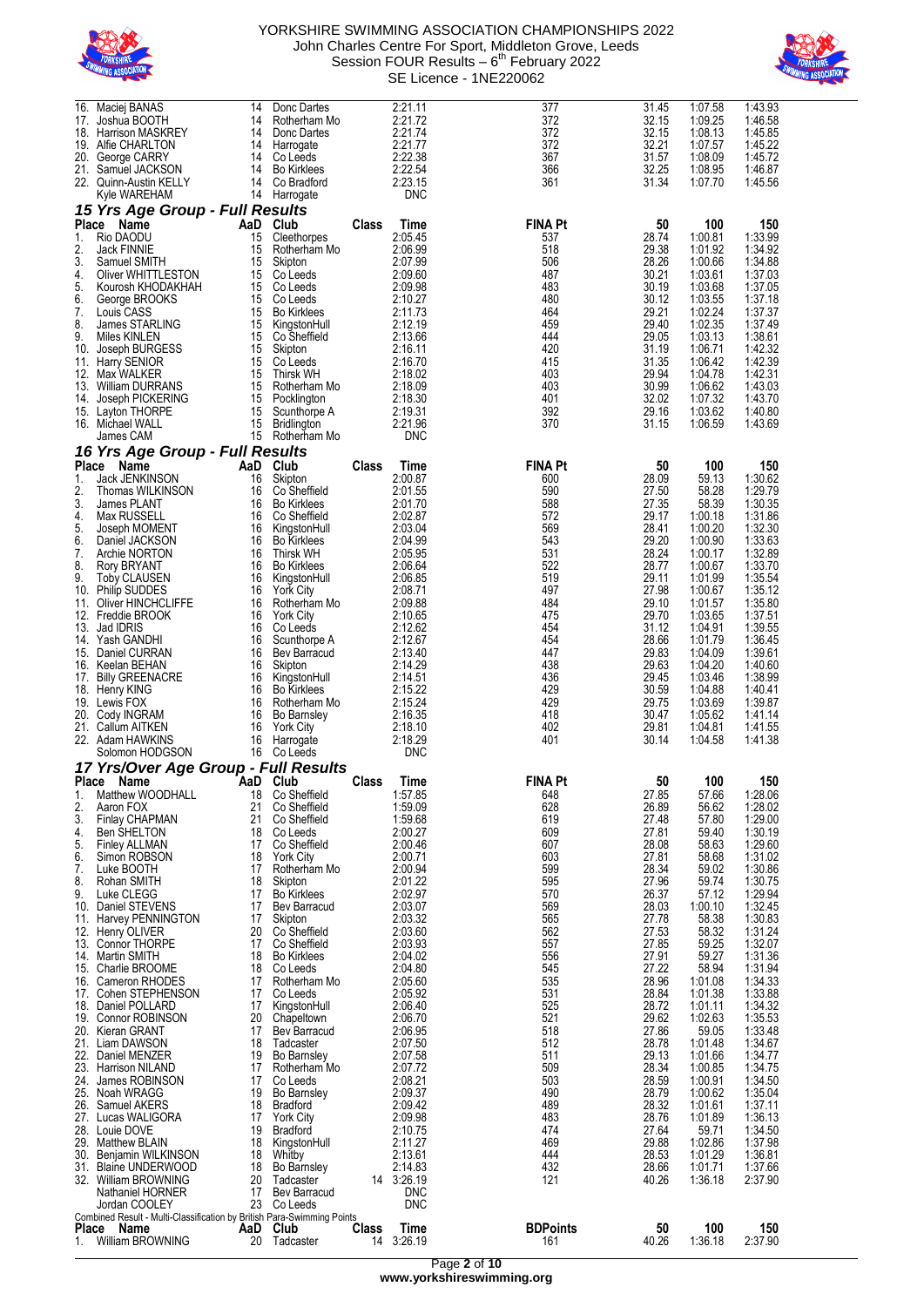



# **EVENT 253 Girl 10/13 Yrs 100m Freestyle**

|             | 10/11 Yrs Age Group - Full Results              |          |                                       |                    |                       |                |
|-------------|-------------------------------------------------|----------|---------------------------------------|--------------------|-----------------------|----------------|
| Place<br>1. | Name<br>Elyse HAZELDEN                          | 11       | AaD Club<br>Scunthorpe A              | Time<br>1:11.64    | <b>FINA Pt</b><br>376 | 50<br>34.15    |
| 2.          | Lea SIBOVA                                      | 11       | KingstonHull                          | 1:13.29            | 351                   | 35.38          |
| 3.          | Florence DIXON                                  | 11       | Co Leeds                              | 1:13.63            | 346                   | 35.65          |
| 4.<br>5.    | <b>Isabelle HALL</b><br>Isla DAVERAN            | 11<br>11 | Co Leeds<br>Co Sheffield              | 1:16.49<br>1:16.73 | 308<br>306            | 37.07<br>37.06 |
| 6.          | Penelope DALLIMORE                              | 11       | Co Leeds                              | 1:17.28            | 299                   | 36.92          |
| 7.<br>8.    | Darcy NELSON                                    | 11       | Donc Dartes                           | 1:17.72            | 294<br>291            | 37.07          |
| 9.          | <b>Fausta KISELYTE</b><br>Ella COLEMAN          | 11<br>11 | Scunthorpe A<br>Co Leeds              | 1:18.03<br>1:19.08 | 279                   | 37.65<br>37.95 |
|             | 10. Samantha TAYLOR                             | 11       | Team Jorvik                           | 1:19.70            | 273                   | 38.39          |
|             | 11. Florence KITNEY                             | 11<br>11 | Bev Barracud<br>Co Leeds              | 1:20.54            | 264<br>261            | 38.07<br>38.94 |
| 12.         | Daisy GLOVER<br>13. Olivia BARLEY               | 11       | Cleethorpes                           | 1:20.87<br>1:20.88 | 261                   | 38.56          |
|             | 14. Yining LU                                   | 11       | Co Leeds                              | 1:21.24            | 257                   | 39.23          |
|             | 15. Faye MATHIE<br>16. Elkie FOSTER             | 11<br>11 | Co Leeds<br>Co Leeds                  | 1:21.29<br>1:21.56 | 257<br>254            | 39.11<br>39.64 |
| 17.         | Millie DEY                                      | 11       | Donc Dartes                           | 1:22.23            | 248                   | 38.01          |
| 17.         | Sophie SMITH                                    | 11       | Sheffield C                           | 1:22.23            | 248                   | 37.28          |
|             | 19. Freya DENT<br>20. Niamh STRAUTHER           | 10       | <b>Bo Kirklees</b><br>11 Rotherham Mo | 1:23.07<br>1:23.30 | 241<br>239            | 38.70<br>40.56 |
|             | 21. Elizabeth BOND                              | 10       | Co Leeds                              | 1:23.56            | 236                   | 40.54          |
|             | 22. Chloe CAMPBELL<br>23. Orlaith O'CARROLL     | 11       | Scarborough                           | 1:24.22<br>1:25.94 | 231<br>217            | 40.24<br>39.88 |
|             | 24. Guste MISKAUSKAITE                          | 11       | 11 Co Bradford<br>Scunthorpe A        | 1:26.21            | 215                   | 40.31          |
|             | 25. Freya ELLIS                                 | 10       | Co Leeds                              | 1:28.41            | 200                   | 40.52          |
|             | <b>Lily VEEVERS</b>                             |          | 11 Co Leeds                           | DQ 44              |                       |                |
| Place       | 12 Yrs Age Group - Full Results<br>AaD<br>Name  |          | Club                                  | Time               | <b>FINA Pt</b>        | 50             |
| 1.          | Lois CHILD                                      | 12       | Harrogate                             | 1:06.08            | 479                   | 31.80          |
| 2.          | Evelyn DURKIN                                   | 12       | Co Sheffield                          | 1:07.11            | 457                   | 32.03          |
| 3.<br>4.    | Amelia WRIGHT<br>Jasmine LUMLEY                 | 12<br>12 | Harrogate<br>Sheffield C              | 1:07.81<br>1:08.54 | 443<br>429            | 31.67<br>33.80 |
| 5.          | Mei YUASA                                       |          | 12 Co Leeds                           | 1:09.33            | 414                   | 33.79          |
| 6.          | Eve HIBBERT                                     | 12       | Co Sheffield                          | 1:09.78            | 406                   | 33.35          |
| 7.<br>8.    | Phoebe WEATHERILL<br>Molly NORTON               | 12       | Donc Dartes<br>12 Co Leeds            | 1:09.92<br>1:10.44 | 404<br>395            | 33.06<br>34.07 |
| 9.          | Matilda HENDON                                  | 12       | Tadcaster                             | 1:10.51            | 394                   | 34.43          |
|             | 10. Lexie GODDARD                               | 12       | Donc Dartes                           | 1:10.54            | 393                   | 34.96          |
| 12.         | 11. Emily MARRISON<br>Jessica WOODS             | 12       | 12 Co Leeds<br>Co Leeds               | 1:10.68<br>1:10.83 | 391<br>389            | 33.41<br>33.86 |
|             | 13. Poppy NUTTMAN                               | 12       | <b>Bo Kirklees</b>                    | 1:11.05            | 385                   | 33.10          |
|             | 14. Amelia STRATFORD<br>15. Elizabeth WARNER    | 12       | 12 Rotherham Mo<br>Co Leeds           | 1:11.29<br>1:11.51 | 381<br>378            | 34.51<br>34.65 |
|             | 16. Izzy WILLIAMS                               | 12       | Co Sheffield                          | 1:11.70            | 375                   | 34.54          |
|             | 17. Holly HARRISON                              | 12       | Co Leeds                              | 1:11.78            | 373                   | 33.63          |
|             | 18. Mia TRAVIS-JONES<br>19. Abigail BEIGHTON    | 12<br>12 | Co Leeds<br>Co Sheffield              | 1:11.82<br>1:12.93 | 373<br>356            | 33.25<br>34.25 |
|             | 20. Robyn HOWARD                                | 12       | Co Leeds                              | 1:13.15            | 353                   | 34.67          |
|             | 21. Zara HOLT                                   | 12       | Tadcaster                             | 1:13.21            | 352                   | 35.06          |
|             | 22. Scarlett CLARKSON<br>23. Sofia CASAP        | 12<br>12 | Co Leeds<br>KingstonHull              | 1:13.26<br>1:14.48 | 351<br>334            | 35.32<br>34.83 |
|             | 24. Charlotte WILKINSON                         | 12       | Bev Barracud                          | 1:15.40            | 322                   | 35.92          |
|             | 25. Ella JORDAN<br>26. Charlotte JACKSON-BOWE   | 12       | Co Leeds<br>12 Northall'ton           | 1:15.55<br>1:15.87 | 320<br>316            | 35.54<br>35.10 |
|             | Maisie SHAW                                     |          | 12 Co Sheffield                       | DQ 44              |                       |                |
|             | 13 Yrs Age Group - Full Results                 |          |                                       |                    |                       |                |
| Place       | Name                                            |          | AaD Club                              | Time               | <b>FINA Pt</b>        | 50             |
| 1.<br>2.    | <b>Willow HARRISON</b><br>Valeria PINERA-LEVITA | 13<br>13 | Co Sheffield<br>Co Leeds              | 1:02.32<br>1:02.84 | 571<br>557            | 30.03<br>30.17 |
| 3.          | Millie THRELFALL                                | 13       | Co Leeds                              | 1:04.40            | 517                   | 31.35          |
| 4.<br>5.    | Emily SCHOFIELD<br>Sophie RAMSHAW               |          | 13 Northall'ton<br>13 Co Leeds        | 1:04.93<br>1:05.17 | 505<br>499            | 30.69<br>31.78 |
| 6.          | Elizabeth DIXON                                 |          | 13 Co Leeds                           | 1:05.43            | 493                   | 31.67          |
| 7.          | Millie WALKER                                   |          | 13 Co Leeds                           | 1:05.55            | 490                   | 32.26          |
| 8.<br>9.    | Cazia MARTIN<br>Annabel COOKE                   | 13<br>13 | Donc Dartes<br>Co Sheffield           | 1:05.66<br>1:05.82 | 488<br>484            | 32.24<br>31.55 |
|             | 10. Liliah VINCENT                              |          | 13 Co Leeds                           | 1:05.94            | 482                   | 31.74          |
|             | 11. Honey Rose GROCOCK                          | 13       | Co Sheffield                          | 1:05.95            | 482                   | 31.28          |
|             | 12. Ffion ELSBY-ADAMS<br>13. Isla HEATHCOTE     | 13       | Co Sheffield<br>13 Co Sheffield       | 1:06.54<br>1:06.62 | 469<br>467            | 31.42<br>31.61 |
|             | 14. Amelia DENHAM                               | 13       | Sheffield C                           | 1:06.80            | 463                   | 32.59          |
|             | 15. Ruby ROBINSON<br>16. Amelia BARRETT         | 13       | Tadcaster<br>13 KingstonHull          | 1:06.91<br>1:07.32 | 461<br>453            | 32.37<br>32.32 |
|             | 17. Eloise HERBERT                              | 13       | Tadcaster                             | 1:07.51            | 449                   | 33.72          |
|             | 17. Hazel BLAIN                                 | 13       | Co Leeds                              | 1:07.51            | 449                   | 32.24          |
|             | 19. Aira WILKINSON<br>20. Megan TRAVIS          | 13       | 13 Co Leeds<br>Co Leeds               | 1:07.52<br>1:07.58 | 449<br>447            | 32.87<br>32.43 |
|             | 21. Laura TEMPLE                                | 13       | Co Bradford                           | 1:07.67            | 446                   | 32.69          |
|             | 22. Annabelle HART                              | 13       | Co Leeds                              | 1:07.71            | 445                   | 32.04          |
|             | 23. Faye HARPER<br>24. Fleur DUDICOURT SMITH    | 13<br>13 | Co Wakefield<br>Bev Barracud          | 1:07.93<br>1:07.98 | 441<br>440            | 32.43<br>32.03 |
|             | 25. Isabel HANDLEY                              |          | 13 Co Leeds                           | 1:08.31            | 433                   | 33.69          |
|             | 26. Evie CLARK<br>27. Keira DAYKIN              | 13<br>13 | Scunthorpe A<br>Co Sheffield          | 1:08.37<br>1:08.40 | 432<br>432            | 33.65<br>33.03 |
|             | 28. Kiera BINNS                                 |          | 13 Donc Dartes                        | 1:08.55            | 429                   | 33.52          |
|             | 29. Kennedy MATTHEWS                            | 13       | Donc Dartes                           | 1:08.77            | 425                   | 33.51          |
|             | 30. Millie DARRAND                              |          | 13 Team Jorvik                        | 1:09.31            | 415                   | 32.46          |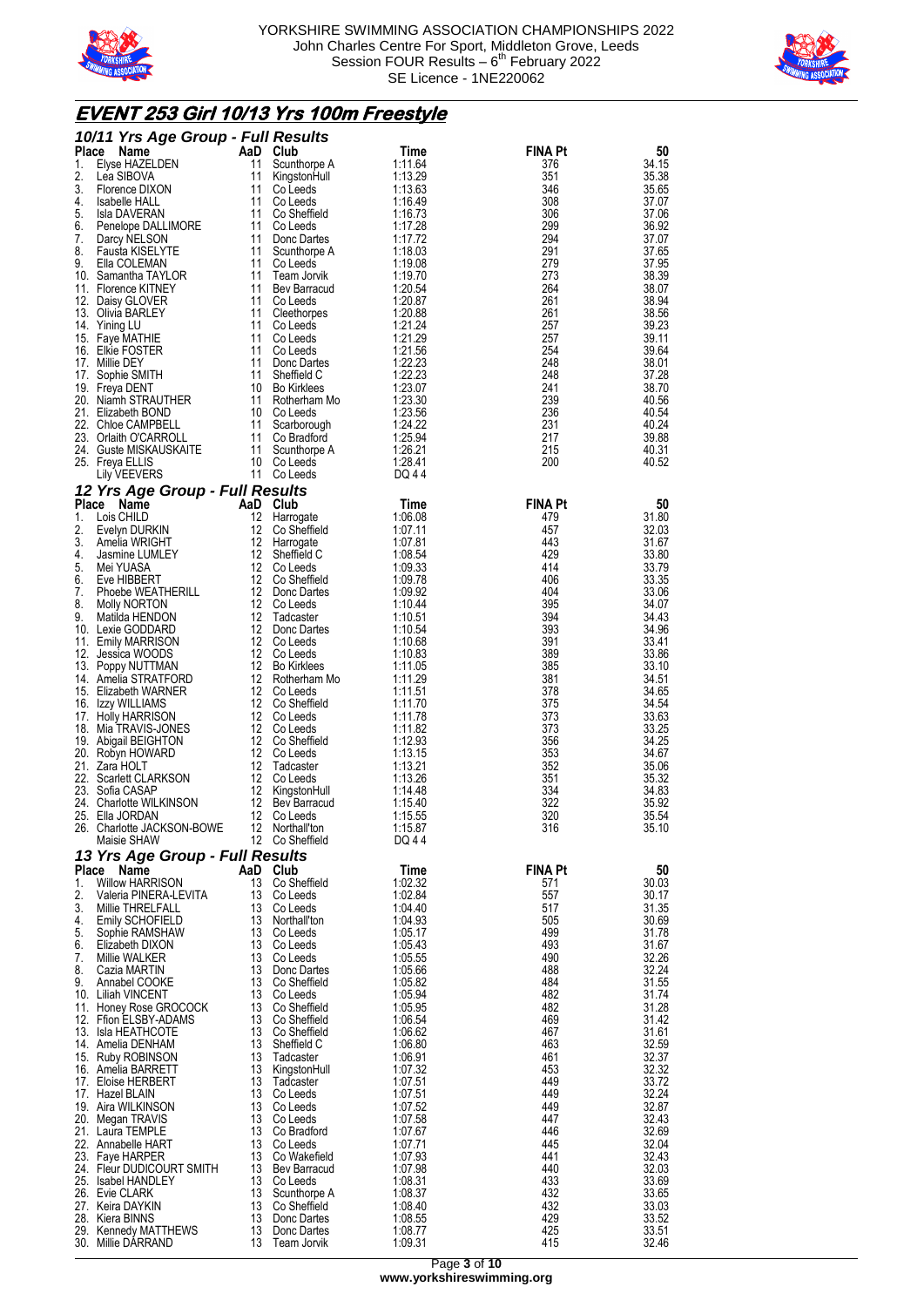



|     | 31. Ava TURNER        | 13 | <b>York City</b> | 1:09.90    | 404 | 33.61 |  |
|-----|-----------------------|----|------------------|------------|-----|-------|--|
| 32. | Olivia ROWAN          | 13 | Selby            | 1:10.82    | 389 | 33.52 |  |
| 33. | <b>Tylan FLETCHER</b> | 13 | Co Leeds         | 1:11.64    | 376 | 33.39 |  |
|     | Niamh DOBBS           | 13 | Sheffield C      | <b>DNC</b> |     |       |  |
|     | Ciara O'CARROLL       | 13 | Co Bradford      | <b>DNC</b> |     |       |  |

# **EVENT 254 Girl 14 Yrs/Over 400m IM**

|             | 14 Yrs Age Group - Full Results               |              |                                    |                          |                       |              |              |              |
|-------------|-----------------------------------------------|--------------|------------------------------------|--------------------------|-----------------------|--------------|--------------|--------------|
| Place<br>1. | Name<br>Hollie WILSON                         |              | AaD Club<br>14 Co Leeds            | Time<br>5:11.86          | <b>FINA Pt</b><br>623 |              |              |              |
|             | 50m 32.39                                     | 100m 1:11.43 | 150m 1:52.00                       | 200m 2:31.82             | 250m 3:16.56          | 300m 4:02.67 | 350m 4:38.06 | 400m 5:11.86 |
| 2.          | Darcey CROSSLEY<br>50m 33.61                  | 100m 1:11.86 | 14 Co Leeds<br>150m 1:53.87        | 5:18.05<br>200m 2:34.07  | 587<br>250m 3:18.99   | 300m 4:03.99 | 350m 4:42.19 | 400m 5:18.05 |
| 3.          | Lauren LILLEY<br>50m 34.76                    | 100m 1:15.66 | 14 Co Leeds<br>150m 1:56.63        | 5:22.58<br>200m 2:37.79  | 562<br>250m 3:24.28   | 300m 4:11.05 | 350m 4:47.90 | 400m 5:22.58 |
| 4.          | Evie HARRIS                                   |              | 14 Co Leeds                        | 5:23.19                  | 559                   |              |              |              |
| 5.          | 50m 35.07<br>Charlotte MORETON                | 100m 1:15.52 | 150m 1:55.59<br>14 Co Leeds        | 200m 2:34.72<br>5:25.88  | 250m 3:23.39<br>546   | 300m 4:10.93 | 350m 4:47.50 | 400m 5:23.19 |
| 6.          | 50m 33.84<br>Matilda POTTER                   | 100m 1:14.48 | 150m 1:55.51<br>14 Co Leeds        | 200m 2:37.46<br>5:28.73  | 250m 3:24.48<br>531   | 300m 4:13.33 | 350m 4:49.60 | 400m 5:25.88 |
|             | 50m 33.51                                     | 100m 1:13.21 | 150m 1:56.40<br>14 Donc Dartes     | 200m 2:40.07             | 250m 3:27.21          | 300m 4:16.02 | 350m 4:54.24 | 400m 5:28.73 |
| 7.          | Greta HIGHFIELD<br>50m 34.05                  | 100m 1:15.59 | 150m 1:58.27                       | 5:28.92<br>200m 2:40.05  | 531<br>250m 3:25.94   | 300m 4:13.57 | 350m 4:52.35 | 400m 5:28.92 |
| 8.          | Hannah SMITH<br>50m 34.38                     | 100m 1:13.81 | 14 Co Wakefield<br>150m 1:57.00    | 5:34.19<br>200m 2:37.89  | 506<br>250m 3:29.44   | 300m 4:19.24 | 350m 4:58.74 | 400m 5:34.19 |
| 9.          | Matilda ASHCROFT<br>50m 33.77                 | 100m 1:13.65 | 14 Co Leeds<br>150m 1:57.01        | 5:36.36<br>200m 2:38.77  | 496<br>250m 3:29.52   | 300m 4:20.97 | 350m 4:58.89 | 400m 5:36.36 |
|             | 10. Charlotte SHAW                            |              | 14 Co Leeds                        | 5:37.53                  | 491                   |              |              |              |
|             | 50m 35.34<br>11. Isabelle CHILD               | 100m 1:18.48 | 150m 2:03.54<br>14 Donc Dartes     | 200m 2:47.29<br>5:37.67  | 250m 3:33.91<br>490   | 300m 4:22.11 | 350m 5:01.06 | 400m 5:37.53 |
|             | 50m 35.39<br>12. Amelia REDFEARN              | 100m 1:17.98 | 150m 2:02.76<br>14 Skipton         | 200m 2:44.31<br>5:40.40  | 250m 3:33.62<br>479   | 300m 4:22.94 | 350m 5:01.09 | 400m 5:37.67 |
|             | 50m 35.43<br>13. Katrina TUTOVEANU            | 100m 1:17.45 | 150m 1:59.64<br>14 Co Sheffield    | 200m 2:42.16<br>5:40.48  | 250m 3:32.35<br>478   | 300m 4:22.50 | 350m 5:02.15 | 400m 5:40.40 |
|             | 50m 36.26                                     | 100m 1:20.88 | 150m 2:05.33                       | 200m 2:49.33<br>5:40.94  | 250m 3:37.39<br>476   | 300m 4:27.30 | 350m 5:04.42 | 400m 5:40.48 |
|             | 14. Samantha KNOWLES<br>50m 35.10             | 100m 1:16.89 | 14 Co Bradford<br>150m 1:58.12     | 200m 2:39.71             | 250m 3:32.81          | 300m 4:23.89 | 350m 5:03.69 | 400m 5:40.94 |
|             | 15. Poppy DUNNE<br>50m 34.71                  | 100m 1:18.76 | 14 Skipton<br>150m 2:04.90         | 5:44.47<br>200m 2:47.68  | 462<br>250m 3:37.44   | 300m 4:27.12 | 350m 5:06.95 | 400m 5:44.47 |
|             | 16. Mabel ROBERTSON<br>50m 36.55              | 100m 1:20.42 | 14 Co Sheffield<br>150m 2:03.98    | 5:44.90<br>200m 2:47.46  | 460<br>250m 3:35.31   | 300m 4:23.26 | 350m 5:04.67 | 400m 5:44.90 |
|             | 17. Ruby ELLIS<br>50m 35.12                   | 100m 1:18.58 | 14 Co Leeds<br>150m 2:03.03        | 5:45.67<br>200m 2:46.55  | 457<br>250m 3:37.34   | 300m 4:29.07 | 350m 5:08.20 | 400m 5:45.67 |
|             | 18. Rose KEEFE                                |              | 14 Donc Dartes                     | 5:45.73                  | 457                   |              |              |              |
|             | 50m 36.40<br>19. Alex NEWTON                  | 100m 1:19.29 | 150m 2:04.83<br>14 Co Leeds        | 200m 2:46.85<br>5:46.30  | 250m 3:36.22<br>455   | 300m 4:25.81 | 350m 5:06.80 | 400m 5:45.73 |
|             | 50m 36.84<br>20. Victoria SIBOVA              | 100m 1:21.70 | 150m 2:03.32<br>14 KingstonHull    | 200m 2:43.76<br>5:46.81  | 250m 3:36.73<br>453   | 300m 4:29.96 | 350m 5:08.47 | 400m 5:46.30 |
|             | 50m 35.17<br>21. Alexandra TARTAKOVSKI        | 100m 1:17.83 | 150m 2:02.30<br>14 Co Sheffield    | 200m 2:45.80<br>5:49.00  | 250m 3:37.61<br>444   | 300m 4:29.32 | 350m 5:08.65 | 400m 5:46.81 |
|             | 50m 36.20                                     | 100m 1:19.88 | 150m 2:03.91                       | 200m 2:49.51             | 250m 3:40.44<br>442   | 300m 4:33.93 | 350m 5:12.11 | 400m 5:49.00 |
|             | 22. Grace BURTON<br>50m 35.57                 | 100m 1:17.99 | 14 Donc Dartes<br>150m 2:03.36     | 5:49.41<br>200m 2:48.57  | 250m 3:40.61          | 300m 4:34.35 | 350m 5:12.17 | 400m 5:49.41 |
|             | 23. Daisy BALL<br>50m 33.76                   | 100m 1:13.85 | 14 Co Wakefield<br>150m 2:00.78    | 5:49.45<br>200m 2:45.96  | 442<br>250m 3:38.04   | 300m 4:32.58 | 350m 5:12.07 | 400m 5:49.45 |
|             | 24. Tammi PLUMTREE<br>50m 37.63               | 100m 1:23.33 | 14 Rotherham Mo<br>150m 2:04.64    | 5:49.64<br>200m 2:45.70  | 442<br>250m 3:37.83   | 300m 4:30.55 | 350m 5:10.42 | 400m 5:49.64 |
|             | 25. Olivia BELL<br>50m 38.07                  | 100m 1:23.95 | 14 Co Sheffield<br>150m 2:09.03    | 5:56.42<br>200m 2:53.09  | 417<br>250m 3:45.60   | 300m 4:39.19 | 350m 5:18.14 | 400m 5:56.42 |
|             | Jasmine SHAY                                  |              | 14 Co Bradford                     | <b>DNC</b>               |                       |              |              |              |
|             | 15 Yrs Age Group - Full Results<br>Place Name |              | AaD Club                           | Time                     | <b>FINA Pt</b>        |              |              |              |
|             | 1. Nell WILLIAMS                              |              | 15 Co Leeds                        | 5:07.06                  | 652                   |              |              |              |
| 2.          | 50m 32.67<br>Evangeline STACEY                | 100m 1:09.58 | 150m 1:50.99<br>15 Co Leeds        | 200m 2:30.85<br>5:19.79  | 250m 3:12.89<br>577   | 300m 3:55.93 | 350m 4:32.15 | 400m 5:07.06 |
| 3.          | 50m 34.40<br>Sophia GLEDHILL                  | 100m 1:13.07 | 150m 1:55.68<br>15 Co Bradford     | 200m 2:36.75<br>5:23.20  | 250m 3:24.39<br>559   | 300m 4:10.85 | 350m 4:45.88 | 400m 5:19.79 |
|             | 50m 32.68                                     | 100m 1:10.66 | 150m 1:52.23<br>15 Co Sheffield    | 200m 2:33.69             | 250m 3:21.35<br>559   | 300m 4:10.88 | 350m 4:47.67 | 400m 5:23.20 |
| 4.          | Molly BAKER<br>50m 34.98                      | 100m 1:16.82 | 150m 1:58.85                       | 5:23.25<br>200m 2:39.92  | 250m 3:26.44          | 300m 4:11.69 | 350m 4:48.57 | 400m 5:23.25 |
| 5.          | Chloe COOKE<br>50m 32.62                      | 100m 1:11.33 | 15 Co Sheffield<br>150m 1:54.41    | 5:24.49<br>200m 2:35.85  | 553<br>250m 3:23.42   | 300m 4:11.26 | 350m 4:47.56 | 400m 5:24.49 |
| 6.          | Sedona REED<br>50m 34.31                      | 100m 1:14.94 | 15 Co Leeds<br>150m 1:56.66        | 5:27.20<br>200m 2:37.13  | 539<br>250m 3:26.21   | 300m 4:15.26 | 350m 4:52.00 | 400m 5:27.20 |
| 7.          | Erin TANKARD<br>50m 32.97                     | 100m 1:11.83 | 15 Co Sheffield<br>150m 1:56.74    | 5:28.15<br>200m 2:39.73  | 534<br>250m 3:28.10   | 300m 4:16.21 | 350m 4:52.67 | 400m 5:28.15 |
| 8.          | Megan WOOD                                    |              | 15 Donc Dartes                     | 5:37.15                  | 493                   |              |              |              |
| 9.          | 50m 35.08<br>Megan CHU                        | 100m 1:16.10 | 150m 2:01.42<br>15 KingstonHull    | 200m 2:45.38<br>5:38.98  | 250m 3:33.55<br>485   | 300m 4:20.93 | 350m 4:57.75 | 400m 5:37.15 |
|             | 50m 34.22<br>10. Mischa COMRIE                | 100m 1:15.52 | 150m 1:58.09<br>15 Co Leeds        | 200m 2:40.68<br>5:39.32  | 250m 3:30.97<br>483   | 300m 4:22.67 | 350m 5:03.62 | 400m 5:38.98 |
|             | 50m 34.22<br>11. Abigail ARMSTRONG            | 100m 1:16.86 | 150m 2:00.06<br>15 Sheffield C     | 200m 2:43.01<br>5:48.19  | 250m 3:32.14<br>447   | 300m 4:21.72 | 350m 5:01.02 | 400m 5:39.32 |
|             | 50m 36.95<br>12. Isla YATES                   | 100m 1:22.67 | 150m 2:05.62<br>15 York City       | 200m 2:47.45<br>5:51.19  | 250m 3:38.84<br>436   | 300m 4:31.58 | 350m 5:10.39 | 400m 5:48.19 |
|             | 50m 36.49                                     | 100m 1:19.84 | 150m 2:04.91                       | 200m 2:49.80             | 250m 3:42.15          | 300m 4:34.07 | 350m 5:12.97 | 400m 5:51.19 |
|             | 13. Tia PLUMTREE<br>50m 37.24                 | 100m 1:23.71 | 15 Rotherham Mo<br>150m 2:10.96    | 5:57.38<br>200m 2:57.57  | 414<br>250m 3:46.31   | 300m 4:36.36 | 350m 5:17.06 | 400m 5:57.38 |
|             | 14. Isla CAUDWELL<br>50m 38.30                | 100m 1:27.74 | 15 Co Sheffield<br>150m 2:12.59    | 5:59.15<br>200m 2:58.27  | 407<br>250m 3:47.30   | 300m 4:40.10 | 350m 5:20.07 | 400m 5:59.15 |
|             | Christina BLACK<br>Maeve CARROLL              |              | 15<br>Tadcaster<br>15<br>Tadcaster | <b>DNC</b><br><b>DNC</b> |                       |              |              |              |
|             | <b>Emily LAMBERT</b>                          |              | Co Sheffield<br>15                 | DQ 94                    |                       |              |              |              |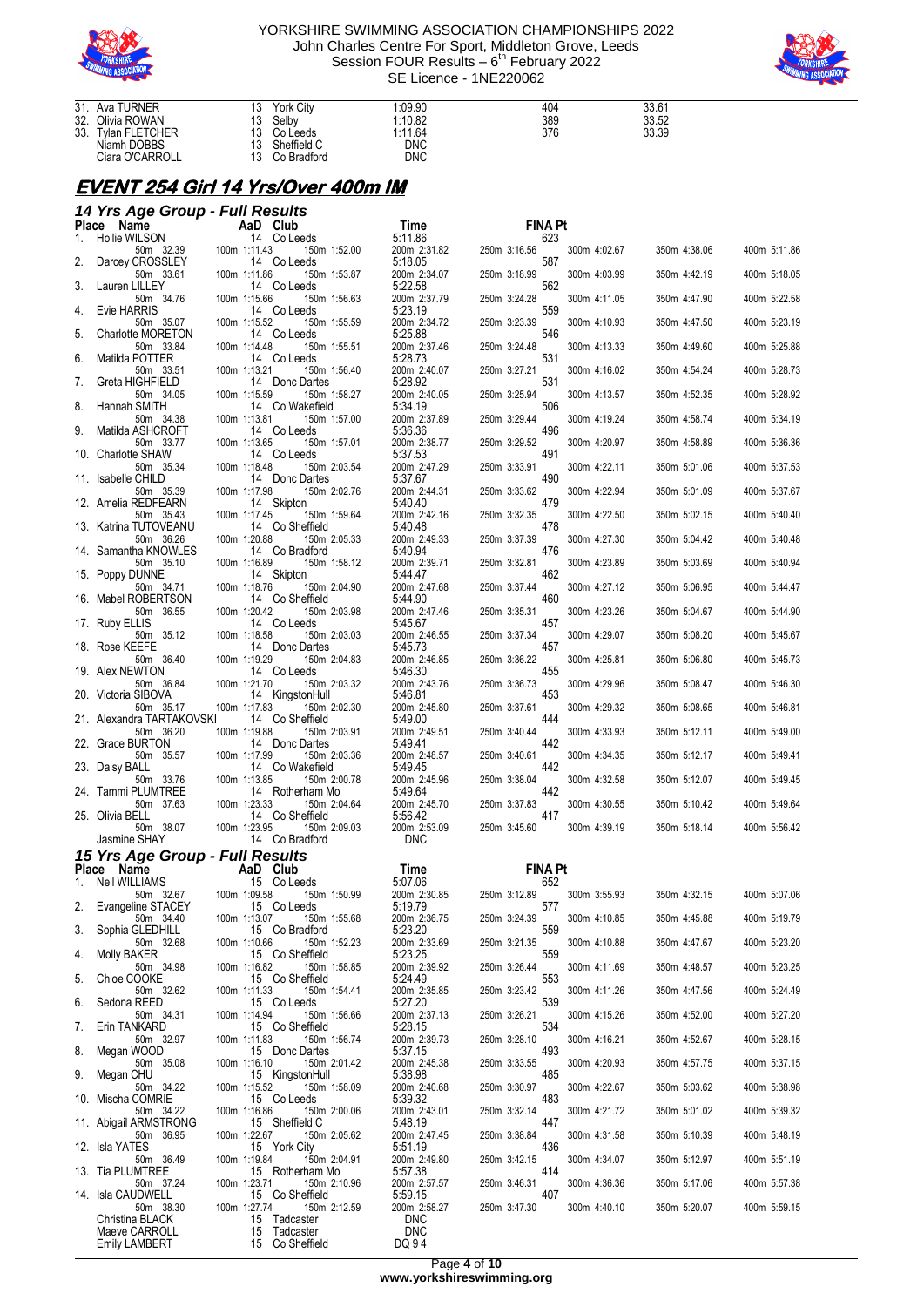



|              | 16 Yrs Age Group - Full Results        |                                                    |                          |                                     |              |              |
|--------------|----------------------------------------|----------------------------------------------------|--------------------------|-------------------------------------|--------------|--------------|
| <b>Place</b> | Name                                   | AaD Club                                           | Time                     | <b>FINA Pt</b>                      |              |              |
| 1.           | Charlotte BIANCHI<br>50m 32.91         | 16 Co Sheffield<br>100m 1:13.70<br>150m 1:57.71    | 5:15.47<br>200m 2:40.71  | 601<br>300m 4:02.23<br>250m 3:20.51 | 350m 4:39.34 | 400m 5:15.47 |
| 2.           | Daisy PURCHASE<br>50m 32.83            | 16 Rotherham Mo<br>100m 1:10.92<br>150m 1:51.37    | 5:16.94<br>200m 2:30.77  | 593<br>250m 3:17.01<br>300m 4:04.04 | 350m 4:41.39 | 400m 5:16.94 |
| 3.           | Isabella SHERING                       | 16 Co Sheffield                                    | 5:17.16                  | 592                                 |              |              |
| 4.           | 50m 31.92<br>Sholah ROBINSON           | 100m 1:09.04<br>150m 1:49.75<br>16 Co Sheffield    | 200m 2:29.65<br>5:17.93  | 250m 3:16.17<br>300m 4:03.22<br>588 | 350m 4:41.20 | 400m 5:17.16 |
| 5.           | 50m 32.29<br>Emily OLIVER              | 100m 1:10.74<br>150m 1:53.36<br>16 Bo Kirklees     | 200m 2:34.00<br>5:19.74  | 250m 3:18.28<br>300m 4:03.64<br>578 | 350m 4:41.43 | 400m 5:17.93 |
| 6.           | 50m 32.88<br>Kasja RICKELTON           | 100m 1:10.95<br>150m 1:54.13<br>16 Co Leeds        | 200m 2:36.83<br>5:21.03  | 250m 3:21.80<br>300m 4:07.98<br>571 | 350m 4:43.85 | 400m 5:19.74 |
|              | 50m 33.03                              | 100m 1:11.34<br>150m 1:54.64                       | 200m 2:37.14             | 250m 3:22.57<br>300m 4:08.18        | 350m 4:45.55 | 400m 5:21.03 |
| 7.           | Jessica REILLY<br>50m 33.50            | 16 Harrogate<br>100m 1:13.55<br>150m 1:53.13       | 5:22.00<br>200m 2:32.62  | 566<br>250m 3:19.89<br>300m 4:07.53 | 350m 4:45.68 | 400m 5:22.00 |
| 8.           | Rhianna FOSTER<br>50m 33.36            | 16<br>KingstonHull<br>100m 1:12.64<br>150m 1:56.64 | 5:23.27<br>200m 2:39.84  | 559<br>250m 3:26.04<br>300m 4:12.93 | 350m 4:49.15 | 400m 5:23.27 |
| 9.           | <b>Jess WIDDOWSON</b>                  | 16 Co Leeds                                        | 5:29.63                  | 527                                 |              |              |
|              | 50m 34.16<br>10. Tahlia MULLEAGUE      | 100m 1:14.59<br>150m 1:58.18<br>16 Co Sheffield    | 200m 2:40.27<br>5:33.07  | 250m 3:28.09<br>300m 4:16.30<br>511 | 350m 4:52.91 | 400m 5:29.63 |
|              | 50m 34.73<br>11. Emily Afiya RICKINSON | 100m 1:17.05<br>150m 1:59.78<br>16 KingstonHull    | 200m 2:41.61<br>5:33.94  | 250m 3:29.27<br>300m 4:18.87<br>507 | 350m 4:56.33 | 400m 5:33.07 |
|              | 50m 33.81                              | 100m 1:13.20<br>150m 1:58.04<br>16                 | 200m 2:40.24             | 250m 3:29.98<br>300m 4:19.88<br>451 | 350m 4:57.17 | 400m 5:33.94 |
| 12.          | Eleanor VALENTINE-BULL<br>50m 37.67    | Bo Barnsley<br>100m 1:27.90<br>150m 2:13.59        | 5:47.12<br>200m 2:58.24  | 250m 3:42.33<br>300m 4:28.92        | 350m 5:09.32 | 400m 5:47.12 |
|              | 13. Libby HILL<br>50m 38.00            | 16<br>Chapeltown<br>100m 1:23.30<br>150m 2:09.42   | 5:54.01<br>200m 2:52.75  | 425<br>250m 3:43.79<br>300m 4:33.83 | 350m 5:15.82 | 400m 5:54.01 |
|              | Ella SUMMERS                           | Scunthorpe A<br>16                                 | <b>DNC</b>               |                                     |              |              |
|              | Ruby KNIGHT<br>Isla WILLIAMS           | 16<br><b>Bo Kirklees</b><br>16<br>Co Leeds         | <b>DNC</b><br><b>DNC</b> |                                     |              |              |
|              |                                        |                                                    |                          |                                     |              |              |
|              | Nia THORMAN                            | 16 Rotherham Mo                                    | DQ 82                    |                                     |              |              |
|              |                                        | 17 Yrs/Over Age Group - Full Results               |                          |                                     |              |              |
| <b>Place</b> | Name                                   | AaD Club                                           | Time                     | <b>FINA Pt</b>                      |              |              |
| 1.           | Lara THOMSON<br>50m 32.00              | 17 Co Leeds<br>100m 1:09.65<br>150m 1:49.27        | 4:59.29<br>200m 2:28.66  | 704<br>250m 3:10.31<br>300m 3:52.00 | 350m 4:26.09 | 400m 4:59.29 |
| 2.           | Annabelle WILKINSON<br>50m 31.25       | 17 Co Sheffield<br>100m 1:08.21<br>150m 1:47.22    | 5:03.37<br>200m 2:25.82  | 676<br>250m 3:09.74<br>300m 3:54.57 | 350m 4:29.46 | 400m 5:03.37 |
| 3.           | Mollie FISHER                          | 17 Rotherham Mo                                    | 5:12.38                  | 619                                 |              |              |
| 4.           | 50m 31.06<br>Madison JOHNSON           | 100m 1:08.01<br>150m 1:48.55<br>17<br>Donc Dartes  | 200m 2:28.31<br>5:17.68  | 300m 4:01.60<br>250m 3:14.38<br>589 | 350m 4:37.22 | 400m 5:12.38 |
| 5.           | 50m 31.29<br><b>Holly GREGORY</b>      | 100m 1:07.83<br>150m 1:50.47<br>20 Co Sheffield    | 200m 2:31.06<br>5:18.42  | 250m 3:16.82<br>300m 4:02.82<br>585 | 350m 4:41.21 | 400m 5:17.68 |
|              | 50m 33.02                              | 100m 1:12.11<br>150m 1:53.57                       | 200m 2:34.01             | 250m 3:19.27<br>300m 4:04.79        | 350m 4:41.95 | 400m 5:18.42 |
| 6.           | Georgia ROBERTSON<br>50m 32.14         | 17 Co Sheffield<br>100m 1:12.23<br>150m 1:53.22    | 5:19.56<br>200m 2:34.29  | 579<br>250m 3:20.12<br>300m 4:08.13 | 350m 4:44.37 | 400m 5:19.56 |
| 7.           | <b>Chloe HIRST</b><br>50m 32.62        | 19 Bo Kirklees<br>100m 1:11.77<br>150m 1:55.68     | 5:20.52<br>200m 2:37.31  | 573<br>250m 3:22.75<br>300m 4:08.88 | 350m 4:45.03 | 400m 5:20.52 |
| 8.           | Niamh CARROLL                          | 17 Tadcaster<br>100m 1:12.42<br>150m 1:53.31       | 5:22.01<br>200m 2:32.81  | 565<br>300m 4:08.06                 | 350m 4:45.96 | 400m 5:22.01 |
| 9.           | 50m 33.88<br>Agatha SCOTT              | 17 Harrogate                                       | 5:29.88                  | 250m 3:20.94<br>526                 |              |              |
| 10.          | 50m 33.26<br>Sally RUTLEDGE            | 100m 1:13.99<br>150m 1:59.05<br>18 Bo Kirklees     | 200m 2:43.33<br>5:30.19  | 250m 3:29.60<br>300m 4:16.80<br>524 | 350m 4:53.20 | 400m 5:29.88 |
|              | 50m<br>33.30                           | 100m 1:11.67<br>150m 1:54.92<br>17 Co Leeds        | 200m 2:36.43<br>5:34.92  | 250m 3:25.53<br>300m 4:15.86<br>503 | 350m 4:53.85 | 400m 5:30.19 |
|              | 11. Abigail HEALD<br>50m 34.85         | 100m 1:14.55<br>150m 1:58.88                       | 200m 2:42.98             | 250m 3:30.00<br>300m 4:19.08        | 350m 4:57.09 | 400m 5:34.92 |
| 12.          | Daisy GUTTRIDGE<br>50m 36.45           | 17 Rotherham Mo<br>100m 1:17.20<br>150m 2:01.64    | 5:37.69<br>200m 2:42.65  | 490<br>250m 3:32.09<br>300m 4:19.77 | 350m 4:59.85 | 400m 5:37.69 |
|              | Abigail JACKSON<br>Amber KEEGAN        | 19<br>Rotherham Mo<br>25<br>Co Sheffield           | <b>DNC</b><br><b>DNC</b> |                                     |              |              |

# **EVENT 255 Boy 14 Yrs/Over 200m Backstroke**

### *14 Yrs Age Group - Full Results*

| Place | ◡<br>- - <b>.</b> -<br>Name | AaD | Club         | Time       | <b>FINA Pt</b> | 50    | 100     | 150     |
|-------|-----------------------------|-----|--------------|------------|----------------|-------|---------|---------|
|       | Ethan POTTER                | 14  | Co Sheffield | 2:20.90    | 501            | 33.19 | 1:08.99 | 1:45.06 |
| 2.    | Daniel RANSOM               | 14  | Co Leeds     | 2:29.53    | 419            | 33.70 | 1:12.17 | 1:50.78 |
| 3.    | Zak SHERIFF                 | 14  | Skipton      | 2:30.30    | 412            | 34.47 | 1:13.39 | 1:52.32 |
| 4.    | Charlie HINSON              | 14  | Co Leeds     | 2:30.52    | 411            | 35.54 | 1:13.86 | 1:53.40 |
| 5.    | Oliver DAVIS-TOOTILL        | 14  | Rotherham Mo | 2:31.57    | 402            | 35.07 | 1:14.12 | 1:55.29 |
| 6.    | <b>Jack COLLINS</b>         | 14  | KingstonHull | 2:31.85    | 400            | 35.83 | 1:14.55 | 1:53.94 |
| 7.    | Gabriel SHEPHERD            | 14  | Harrogate    | 2:33.53    | 387            | 34.48 | 1:13.31 | 1:52.77 |
| 8.    | Luke BAUGHAN-WITHINGTO      | 14  | KingstonHull | 2:34.70    | 378            | 37.10 | 1:16.11 | 1:55.63 |
| 9.    | <b>Matthew JAMES</b>        | 14  | Co Leeds     | 2:35.24    | 374            | 36.71 | 1:16.78 | 1:56.25 |
| 10.   | Joseph DAVIES               | 14  | Rotherham Mo | 2:36.60    | 365            | 37.58 | 1:16.70 | 1:57.62 |
| 11.   | David HOPE                  | 14  | King'f Scar  | 2:36.75    | 363            | 35.61 | 1:17.13 | 1:58.45 |
|       | 12. Joseph HALL             | 14  | Co Leeds     | 2:37.69    | 357            | 36.44 | 1:16.49 | 1:58.19 |
| 13.   | Maciej BANAS                | 14  | Donc Dartes  | 2:40.68    | 337            | 37.35 | 1:17.77 | 2:00.15 |
|       | 14. Quinn-Austin KELLY      | 14  | Co Bradford  | 2:41.15    | 334            | 36.49 | 1:18.16 | 2:00.87 |
| 15.   | Callum RAVEN                | 14  | Co Leeds     | 2:41.16    | 334            | 38.15 | 1:19.44 | 2:00.75 |
| 16.   | Sebastian GAMINDE           | 14  | Harrogate    | 2:41.24    | 334            | 38.30 | 1:18.84 | 2:00.43 |
|       | 17. Alex MCNAMARA           | 14  | Bev Barracud | 2:44.22    | 316            | 36.70 | 1:17.94 | 2:01.56 |
|       | 18. Luke JENKINSON          | 14  | Co Wakefield | 2:44.38    | 315            | 38.58 | 1:20.24 | 2:03.91 |
| 19.   | George CARRY                | 14  | Co Leeds     | 2:44.41    | 315            | 37.62 | 1:20.20 | 2:02.61 |
|       | 20. Zach CROWTHER           | 14  | Co Leeds     | 2:44.94    | 312            | 36.89 | 1:18.74 | 2:02.96 |
| 21.   | Noah BROWN                  | 14  | Donc Dartes  | 2:46.59    | 303            | 39.09 | 1:20.86 | 2:05.34 |
| 22.   | Lawrence CHAPMAN            | 14  | Donc Dartes  | 2:47.61    | 297            | 39.09 | 1:22.12 | 2:06.12 |
| 23.   | Andrei HANLON               | 14  | Harrogate    | 2:51.67    | 277            | 40.35 | 1:23.26 | 2:08.60 |
|       | Kyle WAREHAM                | 14  | Harrogate    | <b>DNC</b> |                |       |         |         |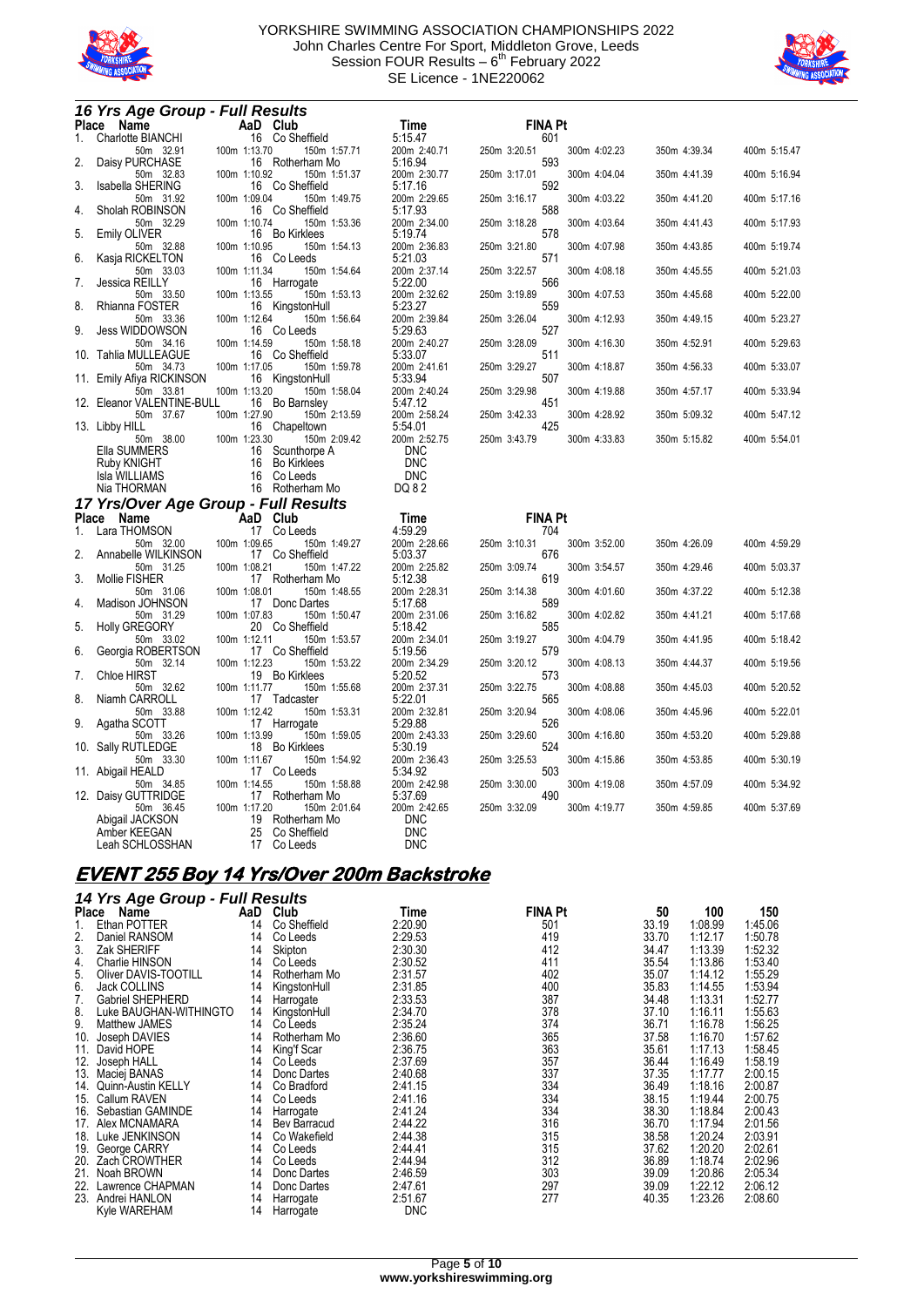



|            | 15 Yrs Age Group - Full Results      |          |                              |                    |                |                |                    |                    |
|------------|--------------------------------------|----------|------------------------------|--------------------|----------------|----------------|--------------------|--------------------|
| Place      | Name                                 |          | AaD Club                     | Time               | <b>FINA Pt</b> | 50             | 100                | 150                |
| 1.         | Jacob BROWN                          | 15       | Tadcaster                    | 2:21.39            | 495            | 31.77          | 1:08.19            | 1:44.97            |
| 2.         | Rio DAODU                            | 15       | Cleethorpes                  | 2:22.27            | 486            | 32.56          | 1:08.85            | 1:46.20            |
| 3.         | Joshua MCCOLLIN                      | 15       | KingstonHull                 | 2:24.01            | 469            | 33.53          | 1:10.24            | 1:47.63            |
| 4.         | Oliver WHITTLESTON                   | 15       | Co Leeds                     | 2:25.37            | 456            | 33.80          | 1:10.81            | 1:47.73            |
| 5.         | Sean SMITH                           | 15       | Skipton                      | 2:26.44            | 446            | 33.78          | 1:10.65            | 1:49.30            |
| 6.         | George BROOKS                        | 15       | Co Leeds                     | 2:29.95            | 415            | 35.35          | 1:13.93            | 1:52.31            |
| 7.         | <b>William DURRANS</b>               | 15       | Rotherham Mo                 | 2:31.10            | 406            | 34.44          | 1:12.97            | 1:52.49            |
| 8.         | Lachlan MUNRO                        | 15       | <b>Bo Kirklees</b>           | 2:33.12            | 390            | 36.83          | 1:15.03            |                    |
| 9.<br>10.  | Samuel SMITH<br>Jared ALMOND         | 15<br>15 | Skipton                      | 2:33.64<br>2:33.99 | 386<br>383     | 37.03<br>35.19 | 1:15.92<br>1:15.82 | 1:55.94<br>1:56.38 |
| 11.        | Kourosh KHODAKHAH                    | 15       | Bo Barnsley<br>Co Leeds      | 2:35.48            | 372            | 36.80          | 1:16.46            | 1:57.05            |
|            | 12. Harry SENIOR                     | 15       | Co Leeds                     | 2:36.17            | 368            | 36.26          | 1:16.17            | 1:56.55            |
| 13.        | Oliver STEELE                        | 15       | Co Leeds                     | 2:36.30            | 367            | 35.89          | 1:15.37            | 1.56.11            |
|            | 14. Layton THORPE                    | 15       | Scunthorpe A                 | 2:36.57            | 365            | 35.54          | 1:15.17            |                    |
| 15.        | Joseph BURGESS                       | 15       | Skipton                      | 2:37.14            | 361            | 35.45          | 1:15.25            | 1:55.65            |
| 16.        | George PLUMRIDGE                     | 15       | Bev Barracud                 | 2:39.11            | 348            | 34.77          | 1:17.11            | 2:00.01            |
|            | 17. Michael WALL                     | 15       | <b>Bridlington</b>           | 2:40.84            | 336            | 37.08          | 1:17.53            | 1:59.73            |
| 18.        | Isaac HEAVISIDES                     | 15       | Pocklington                  | 2:41.56            | 332            | 37.39          | 1:19.10            | 2:00.71            |
| 19.        | Luke DYER                            | 15       | Co Leeds                     | 2:42.33            | 327            | 37.82          | 1:19.05            | 2:01.02            |
|            | 20. Max WALKER                       | 15       | <b>Thirsk WH</b>             | 2:43.19            | 322            | 36.89          | 1:19.06            | 2:02.59            |
| 21.        | Benjamin WALKER                      | 15       | Stocksbridge                 | 2:43.42            | 321            | 36.01          | 1:17.78            | 2:00.92            |
| 22.        | Jamie BLEANCH                        | 15       | <b>York City</b>             | 2:44.06            | 317            | 37.30          | 1:18.11            | 2:01.54            |
| 23.        | Thomas EBLET                         | 15       | King'f Scar                  | 2:46.06            | 306            | 37.99          | 1:21.05            | 2:04.42            |
|            | 24. Jack HAMILTON                    | 15       | KingstonHull                 | 2:47.32            | 299            | 37.79          | 1:21.06            | 2:04.08            |
|            | 16 Yrs Age Group - Full Results      |          |                              |                    |                |                |                    |                    |
| Place      | Name                                 | AaD      | Club                         | Time               | <b>FINA Pt</b> | 50             | 100                | 150                |
| 1.         | James PLANT                          | 16       | <b>Bo Kirklees</b>           | 2:18.71            | 525            | 31.97          | 1:06.80            | 1:43.80            |
| 2.<br>3.   | Joseph MOMENT                        | 16<br>16 | KingstonHull                 | 2:25.19<br>2:28.98 | 458<br>423     | 32.57<br>33.88 | 1:09.91<br>1:11.30 | 1:48.92<br>1:50.62 |
| 4.         | <b>Philip SUDDES</b><br>Jad IDRIS    | 16       | <b>York City</b><br>Co Leeds | 2:29.27            | 421            | 36.13          | 1:14.18            | 1:52.23            |
| 5.         | Callum AITKEN                        | 16       | <b>York City</b>             | 2:33.05            | 391            | 35.59          | 1:14 31            | 1:54.37            |
| 6.         | Daniel CLIPSHAM                      | 16       | Co Wakefield                 | 2:34.09            | 383            | 34.21          | 1:13.17            | 1:53.95            |
|            | Solomon HODGSON                      | 16       | Co Leeds                     | <b>DNC</b>         |                |                |                    |                    |
|            | Jack JENKINSON                       | 16       | Skipton                      | <b>DNC</b>         |                |                |                    |                    |
|            | 17 Yrs/Over Age Group - Full Results |          |                              |                    |                |                |                    |                    |
| Place      | Name                                 | AaD      | Club                         | Time               | <b>FINA Pt</b> | 50             | 100                | 150                |
| 1.         | Samuel GREENBANK                     | 19       | Co Sheffield                 | 2:10.91            | 624            | 29.52          | 1:02.89            | 1:36.81            |
| 2.         | Charlie BROOME                       | 18       | Co Leeds                     | 2:12.97            | 596            | 30.51          | 1:04.15            | 1:39.02            |
| 3.         | Adam WILSON                          | 21       | Co Sheffield                 | 2:13.87            | 584            | 30.38          | 1:05.96            | 1:40.48            |
| 4.         | Benjamin CROSS                       | 17       | Co Sheffield                 | 2:15.39            | 564            | 31.85          | 1:06.17            | 1:41.25            |
| 5.         | Simon ROBSON                         | 18       | <b>York City</b>             | 2:15.97            | 557            | 30.63          | 1:04.94            | 1:39.82            |
| 6.         | Thomas BERGMANN                      | 17       | Co Sheffield                 | 2:18.48            | 527            | 31.25          | 1:07.50            | 1:43.81            |
| 7.         | Kieran GRANT                         | 17       | Bev Barracud                 | 2:18.95            | 522            | 31.27          | 1:06.63            | 1:42.99            |
| 8.         | Luke CLEGG                           | 17       | <b>Bo Kirklees</b>           | 2:20.48            | 505            | 31.00          | 1:06.96            | 1:43.66            |
| 9.         | Joshua HARRIS                        | 21       | Tadcaster                    | 2:21.39            | 495<br>474     | 32.89          | 1:08.81            | 1:45.45            |
| 10.<br>11. | Noah WRAGG<br>Cohen STEPHENSON       | 19<br>17 | Bo Barnsley<br>Co Leeds      | 2:23.47<br>2:23.58 | 473            | 32.59<br>32.22 | 1:08.85<br>1:08.35 | 1:46.43<br>1:46.32 |
| 12.        | James ROBINSON                       | 17       | Co Leeds                     | 2:24.18            | 467            | 33.27          | 1:09.74            | 1:46.95            |
| 13.        | <b>Finlay WILLIAMS</b>               | 18       | Co Leeds                     | 2:24.29            | 466            | 32.81          | 1:09.00            | 1:46.82            |
|            | 14. Daniel POLLARD                   | 17       | KingstonHull                 | 2:24.67            | 463            | 33.75          | 1:10.67            | 1:48.81            |
| 15.        | Jonathon WIGHTMAN                    | 18       | <b>Bo Barnsley</b>           | 2:25.21            | 457            | 31.82          | 1:09.27            | 1:48.07            |
| 16.        | Roan SHERIFF                         | 17       | Skipton                      | 2:25.53            | 454            | 31.92          | 1:07.72            | 1:46.90            |
| 17.        | Daniel BAILEY                        | 19       | Donc Dartes                  | 2:25.74            | 452            | 33.08          | 1:09.64            | 1:48.10            |
| 18.        | Benjamin WILKINSON                   | 18       | Whitby                       | 2:25.96            | 450            | 32.82          | 1:09.81            | 1:48.53            |
|            | 19. Henry FIRTH                      | 17       | Co Leeds                     | 2:26.56            | 445            | 34.09          | 1:11.39            | 1:48.87            |
|            | 20. Henry HOWARTH                    | 19       | Cleethorpes                  | 2:30.51            | 411            | 33.93          | 1:11.67            | 1:51.24            |
|            | Harry HAWKETT                        | 17       | Tadcaster                    | DNC                |                |                |                    |                    |
|            | Nathaniel HORNER                     | 17       | Bev Barracud                 | DNC                |                |                |                    |                    |
|            | <b>Toby MAYFIELD</b>                 | 18       | <b>York City</b>             | <b>DNC</b>         |                |                |                    |                    |

# **EVENT 256 Boy 10/13 Yrs 200m Backstroke**

|              | 10/11 Yrs Age Group - Full Results |     |                    |         |                |                          |         |         |
|--------------|------------------------------------|-----|--------------------|---------|----------------|--------------------------|---------|---------|
| <b>Place</b> | Name                               | AaD | Club               | Time    | <b>FINA Pt</b> | 50                       | 100     | 150     |
|              | Harry OSBORNE                      | 11  | Co Sheffield       | 2:49.54 | 287            | 41.05                    | 1:24.18 | 2:08.61 |
| 2.           | Archie AINSLIE                     | 11  | Donc Dartes        | 2:55.12 | 261            | 40.83                    | 1:26.27 | 2:12.57 |
| 3.           | Charlie HASLINGDEN                 | 11  | Co Sheffield       | 2:56.61 | 254            | 41.60                    | 1:27.29 | 2:11.56 |
| 4.           | Charlie SCHOFIELD                  | 11  | Northall'ton       | 3:02.58 | 230            | 44.04                    |         | 2:18.19 |
| 5.           | <b>Oliver BARRETT</b>              | 11  | Co Leeds           | 3:03.36 | 227            |                          | 1:31.59 | 2:18.93 |
| 6.           | George HARRISON                    | 11  | Pocklington        | 3:04.23 | 224            | 44.57                    | 1:31.70 | 2:19.32 |
| 7.           | Oscar O'DONNELL                    | 10  | Co Leeds           | 3:07.06 | 214            |                          | 1:33.51 | 2:21.48 |
| 8.           | Hudson SMITH                       | 11  | Co Leeds           | 3:08.35 | 209            | 44.68                    | 1:33.10 | 2:22.12 |
| 9.           | Halo BENTLEY-HICKS                 | 11  | Co Leeds           | 3:09.47 | 206            | 45.58                    | 1:35.26 | 2:25.26 |
| 10.          | Jack JONES                         | 11  | Donc Dartes        | 3:09.78 | 205            | 43.62                    | 1:33.38 | 2:23.18 |
| 11.          | Lewis HALL                         | 11  | KingstonHull       | 3:10.71 | 202            | 45.52                    | 1:34.91 | 2:23.56 |
| 12.          | Owen TEMPEST                       | 11  | Co Leeds           | 3:12.91 | 195            | 45.39                    |         |         |
| 13.          | Jenson STILLINGS                   | 11  | Co Sheffield       | 3:14.25 | 191            | 44.51                    | 1:36.17 | 2:26.47 |
| 14.          | Noah DARNELL                       | 11  | Co Leeds           | 3:14.57 | 190            | 46.01                    | 1:38.10 | 2:29.43 |
| 15.          | Oliver HART                        | 11  | Northall'ton       | 3:16.68 | 184            | 45.73                    | 1:39.41 | 2:30.73 |
| 16.          | Oscar FOCHT                        | 10  | KingstonHull       | 3:19.54 | 176            | 45.56                    | 1:37.13 | 2:28.93 |
| 17.          | Max CLARK                          | 11  | Co Leeds           | 3:20.07 | 175            | 47.69                    | 1:37.75 | 2:30.58 |
| 18.          | Daniel TEW                         | 11  | Team Jorvik        | 3:20.67 | 173            | 47.56                    | 1:39.82 | 2:32.92 |
| 19.          | Lucas BUTTLER                      | 11  | Bev Barracud       | 3:21.92 | 170            | $\overline{\phantom{a}}$ | 1:39.25 |         |
| 20.          | Thomas HORNE                       | 11  | Co Leeds           | 3:22.49 | 168            | $\overline{\phantom{a}}$ | 1:40.71 | 2:35.65 |
|              | 21. Hogan LAM                      | 11  | Co Leeds           | 3:42.65 | 127            | 50.39                    | 1:48.17 |         |
|              | 22. Reagan JACKSON SHAW            | 11  | <b>Bridlington</b> | 3:47.55 | 118            | 55.33                    | 1:55.26 |         |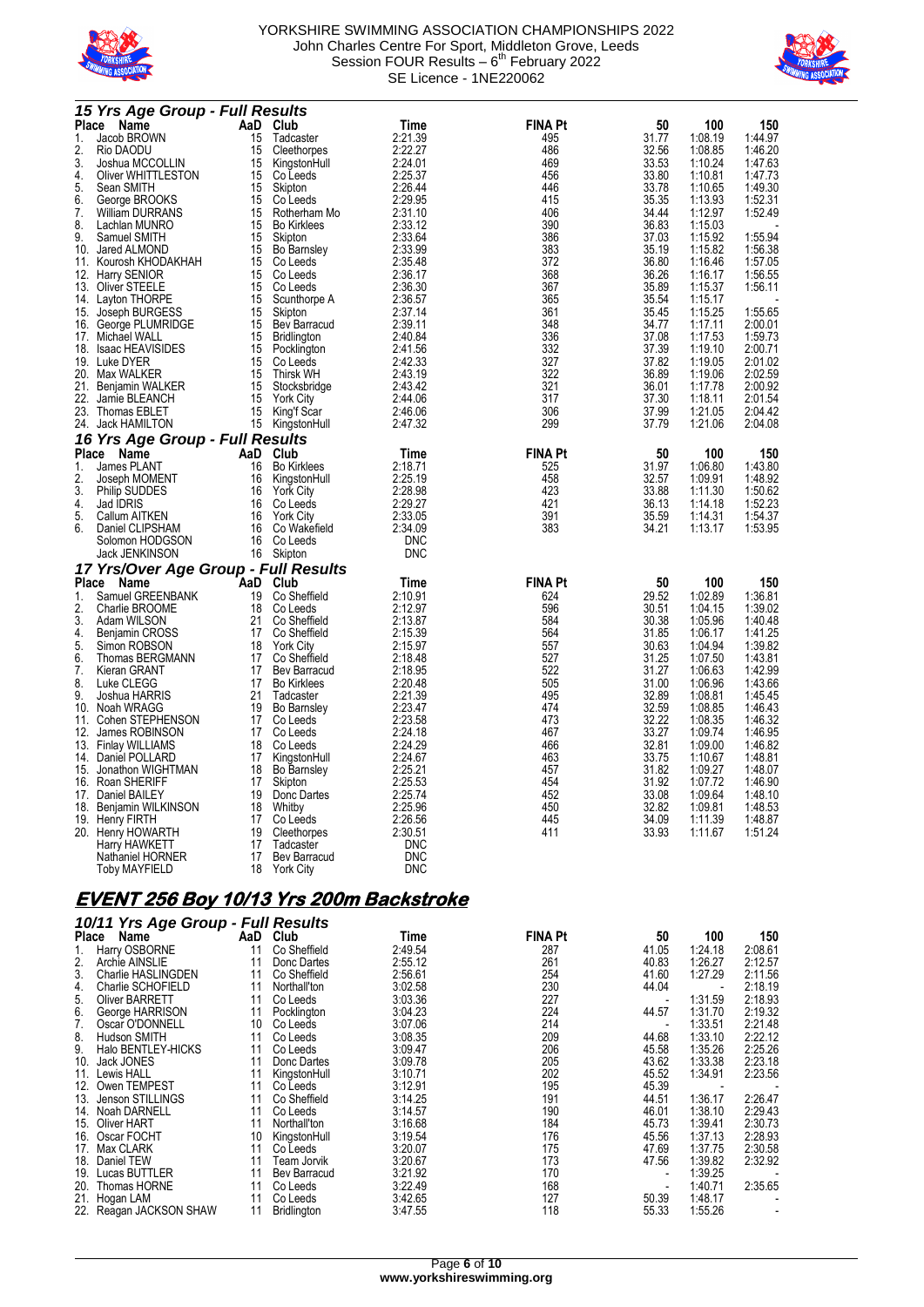



| 12 Yrs Age Group - Full Results<br>Place<br>AaD<br>Club<br>Time<br><b>FINA Pt</b><br>50<br>100<br>Name<br>William WILSON<br>12<br>Co Leeds<br>2:42.67<br>325<br>37.69<br>1:19.99<br>1.<br>305<br>2.<br>2:46.20<br>38.81<br>1:21.65<br>Zac BAUGHAN-WITHINGTON<br>12<br>KingstonHull<br>3.<br>298<br>1:23.90<br>Owen CARMODY<br>12<br>Co Leeds<br>2:47.40<br>40.37<br>297<br>12<br>2:47.58<br>38.50<br>1:22.00<br>4.<br>KingstonHull<br>Dylan HILL<br>283<br>5.<br>40.82<br>1:24.19<br><b>Stanley DUNNE</b><br>12<br>2:50.42<br>Skipton<br>12<br>2:52.08<br>275<br>38.88<br>1:23.63<br>6.<br>Patrick O'HARA<br>Co Leeds<br>268<br>1:25.18<br>7.<br>12<br>2:53.54<br>41.65<br>Jacob O'DONNELL<br>Co Leeds<br>258<br>1:24.79<br>8.<br>Henry PRIESTLEY<br>12<br>2:55.66<br>40.63<br><b>Bo Kirklees</b><br>258<br>42.05<br>1:29.25<br>9.<br>12<br>2:55.76<br>Dominic THORPE<br>Scunthorpe A<br>249<br>41.33<br>1:26.82<br>10.<br>Hayden LAM<br>12<br>Co Leeds<br>2:57.70<br>249<br>12<br>41.61<br>1:27.79<br>Jackson CLARKE<br>Co Leeds<br>2:57.84<br>11.<br>12<br>2:58.79<br>245<br>41.59<br>1:27.85<br>Lucas CHRISTIE<br>KingstonHull<br>12.<br>12<br>2:58.82<br>245<br>41.77<br>1:27.38<br>13. Theo KEARSLEY<br>Donc Dartes<br>240<br>1:28.89<br>14. Lucas MORTON<br>12<br>2:59.95<br>42.50<br><b>Bo Barnsley</b><br>234<br>12<br>41.29<br>1:28.21<br>15. Connor MCCULLEN<br>Co Leeds<br>3:01.48 | 150<br>2:01.23<br>2:03.89<br>2:06.93<br>2:05.73<br>2:09.00<br>2:09.08<br>2:10.20<br>2:10.52<br>2:12.91<br>2:13.65<br>2:14.21<br>2:14.04 |
|-----------------------------------------------------------------------------------------------------------------------------------------------------------------------------------------------------------------------------------------------------------------------------------------------------------------------------------------------------------------------------------------------------------------------------------------------------------------------------------------------------------------------------------------------------------------------------------------------------------------------------------------------------------------------------------------------------------------------------------------------------------------------------------------------------------------------------------------------------------------------------------------------------------------------------------------------------------------------------------------------------------------------------------------------------------------------------------------------------------------------------------------------------------------------------------------------------------------------------------------------------------------------------------------------------------------------------------------------------------------------------------------------|-----------------------------------------------------------------------------------------------------------------------------------------|
|                                                                                                                                                                                                                                                                                                                                                                                                                                                                                                                                                                                                                                                                                                                                                                                                                                                                                                                                                                                                                                                                                                                                                                                                                                                                                                                                                                                               |                                                                                                                                         |
|                                                                                                                                                                                                                                                                                                                                                                                                                                                                                                                                                                                                                                                                                                                                                                                                                                                                                                                                                                                                                                                                                                                                                                                                                                                                                                                                                                                               |                                                                                                                                         |
|                                                                                                                                                                                                                                                                                                                                                                                                                                                                                                                                                                                                                                                                                                                                                                                                                                                                                                                                                                                                                                                                                                                                                                                                                                                                                                                                                                                               |                                                                                                                                         |
|                                                                                                                                                                                                                                                                                                                                                                                                                                                                                                                                                                                                                                                                                                                                                                                                                                                                                                                                                                                                                                                                                                                                                                                                                                                                                                                                                                                               |                                                                                                                                         |
|                                                                                                                                                                                                                                                                                                                                                                                                                                                                                                                                                                                                                                                                                                                                                                                                                                                                                                                                                                                                                                                                                                                                                                                                                                                                                                                                                                                               |                                                                                                                                         |
|                                                                                                                                                                                                                                                                                                                                                                                                                                                                                                                                                                                                                                                                                                                                                                                                                                                                                                                                                                                                                                                                                                                                                                                                                                                                                                                                                                                               |                                                                                                                                         |
|                                                                                                                                                                                                                                                                                                                                                                                                                                                                                                                                                                                                                                                                                                                                                                                                                                                                                                                                                                                                                                                                                                                                                                                                                                                                                                                                                                                               |                                                                                                                                         |
|                                                                                                                                                                                                                                                                                                                                                                                                                                                                                                                                                                                                                                                                                                                                                                                                                                                                                                                                                                                                                                                                                                                                                                                                                                                                                                                                                                                               |                                                                                                                                         |
|                                                                                                                                                                                                                                                                                                                                                                                                                                                                                                                                                                                                                                                                                                                                                                                                                                                                                                                                                                                                                                                                                                                                                                                                                                                                                                                                                                                               |                                                                                                                                         |
|                                                                                                                                                                                                                                                                                                                                                                                                                                                                                                                                                                                                                                                                                                                                                                                                                                                                                                                                                                                                                                                                                                                                                                                                                                                                                                                                                                                               |                                                                                                                                         |
|                                                                                                                                                                                                                                                                                                                                                                                                                                                                                                                                                                                                                                                                                                                                                                                                                                                                                                                                                                                                                                                                                                                                                                                                                                                                                                                                                                                               |                                                                                                                                         |
|                                                                                                                                                                                                                                                                                                                                                                                                                                                                                                                                                                                                                                                                                                                                                                                                                                                                                                                                                                                                                                                                                                                                                                                                                                                                                                                                                                                               |                                                                                                                                         |
|                                                                                                                                                                                                                                                                                                                                                                                                                                                                                                                                                                                                                                                                                                                                                                                                                                                                                                                                                                                                                                                                                                                                                                                                                                                                                                                                                                                               |                                                                                                                                         |
|                                                                                                                                                                                                                                                                                                                                                                                                                                                                                                                                                                                                                                                                                                                                                                                                                                                                                                                                                                                                                                                                                                                                                                                                                                                                                                                                                                                               | 2:13.34                                                                                                                                 |
|                                                                                                                                                                                                                                                                                                                                                                                                                                                                                                                                                                                                                                                                                                                                                                                                                                                                                                                                                                                                                                                                                                                                                                                                                                                                                                                                                                                               | 2:15.50                                                                                                                                 |
|                                                                                                                                                                                                                                                                                                                                                                                                                                                                                                                                                                                                                                                                                                                                                                                                                                                                                                                                                                                                                                                                                                                                                                                                                                                                                                                                                                                               | 2:16.83                                                                                                                                 |
| 228<br>12<br>43.43<br>1:30.27<br>16. Daniel MARSTON<br>Scunthorpe A<br>3:03.05                                                                                                                                                                                                                                                                                                                                                                                                                                                                                                                                                                                                                                                                                                                                                                                                                                                                                                                                                                                                                                                                                                                                                                                                                                                                                                                | 2:19.13                                                                                                                                 |
| 12<br>223<br>44.22<br>1:30.43<br>17. Oliver SMITH<br>3:04.36<br>Bev Barracud                                                                                                                                                                                                                                                                                                                                                                                                                                                                                                                                                                                                                                                                                                                                                                                                                                                                                                                                                                                                                                                                                                                                                                                                                                                                                                                  | 2:19.35                                                                                                                                 |
| 219<br>1:33.28<br>18. Shae BRYANT<br>12<br>Co Leeds<br>3:05.53<br>44.77                                                                                                                                                                                                                                                                                                                                                                                                                                                                                                                                                                                                                                                                                                                                                                                                                                                                                                                                                                                                                                                                                                                                                                                                                                                                                                                       | 2:19.69                                                                                                                                 |
| 218<br>19. Reuben HARRISON<br>12<br>3:05.72<br>42.45<br>1:31.59<br>Co Leeds                                                                                                                                                                                                                                                                                                                                                                                                                                                                                                                                                                                                                                                                                                                                                                                                                                                                                                                                                                                                                                                                                                                                                                                                                                                                                                                   | 2:19.91                                                                                                                                 |
| 218<br>12<br>20. William TAYLOR<br><b>Thirsk WH</b><br>3:05.73                                                                                                                                                                                                                                                                                                                                                                                                                                                                                                                                                                                                                                                                                                                                                                                                                                                                                                                                                                                                                                                                                                                                                                                                                                                                                                                                | 2:22.47                                                                                                                                 |
| 21. Ronald CLARK<br>12<br>3:08.78<br>208<br>45.76<br>1:34.17<br>Bev Barracud                                                                                                                                                                                                                                                                                                                                                                                                                                                                                                                                                                                                                                                                                                                                                                                                                                                                                                                                                                                                                                                                                                                                                                                                                                                                                                                  | 2:24.54                                                                                                                                 |
| 22. Lewis WARREN<br>12<br>205<br>43.89<br>1:33.61<br>Co Sheffield<br>3:09.65                                                                                                                                                                                                                                                                                                                                                                                                                                                                                                                                                                                                                                                                                                                                                                                                                                                                                                                                                                                                                                                                                                                                                                                                                                                                                                                  | 2:22.09                                                                                                                                 |
| 194<br>23. Seth JONES<br>12<br>44.86<br>1:34.84<br>Co Leeds<br>3:13.19                                                                                                                                                                                                                                                                                                                                                                                                                                                                                                                                                                                                                                                                                                                                                                                                                                                                                                                                                                                                                                                                                                                                                                                                                                                                                                                        | 2:25.41                                                                                                                                 |
| 192<br>1:35.93<br>24. Zach PIERCY<br>12<br>Co Leeds<br>3:13.72<br>$\overline{\phantom{a}}$                                                                                                                                                                                                                                                                                                                                                                                                                                                                                                                                                                                                                                                                                                                                                                                                                                                                                                                                                                                                                                                                                                                                                                                                                                                                                                    | 2:25.70                                                                                                                                 |
| 166<br>25.<br>12<br>3:23.38<br>47.85<br>1:40.10<br>Nicholas CASS<br><b>Bo Kirklees</b>                                                                                                                                                                                                                                                                                                                                                                                                                                                                                                                                                                                                                                                                                                                                                                                                                                                                                                                                                                                                                                                                                                                                                                                                                                                                                                        | 2:33.17                                                                                                                                 |
| 26. Alfie CARMICHAEL<br>12 KingstonHull<br>3:29.91<br>151<br>48.63<br>1:42.26                                                                                                                                                                                                                                                                                                                                                                                                                                                                                                                                                                                                                                                                                                                                                                                                                                                                                                                                                                                                                                                                                                                                                                                                                                                                                                                 | 2:38.27                                                                                                                                 |
| 13 Yrs Age Group - Full Results                                                                                                                                                                                                                                                                                                                                                                                                                                                                                                                                                                                                                                                                                                                                                                                                                                                                                                                                                                                                                                                                                                                                                                                                                                                                                                                                                               |                                                                                                                                         |
| Club<br>Place<br><b>FINA Pt</b><br>Name<br>AaD<br>Time<br>50<br>100                                                                                                                                                                                                                                                                                                                                                                                                                                                                                                                                                                                                                                                                                                                                                                                                                                                                                                                                                                                                                                                                                                                                                                                                                                                                                                                           | 150                                                                                                                                     |
| 2:29.13<br>422<br>35.18<br>1:13.03<br>13<br>1.<br>Jenson OWEN<br>Donc Dartes                                                                                                                                                                                                                                                                                                                                                                                                                                                                                                                                                                                                                                                                                                                                                                                                                                                                                                                                                                                                                                                                                                                                                                                                                                                                                                                  | 1:51.69                                                                                                                                 |
| 2.<br>2:30.37<br>412<br>William HICKLIN<br>13<br>Co Leeds<br>36.05<br>1:15.45                                                                                                                                                                                                                                                                                                                                                                                                                                                                                                                                                                                                                                                                                                                                                                                                                                                                                                                                                                                                                                                                                                                                                                                                                                                                                                                 | 1:53.91                                                                                                                                 |
| 3.<br>13<br>2:38.44<br>352<br>37.43<br>1:17.61<br>Harry SCHMIDT<br>Co Bradford                                                                                                                                                                                                                                                                                                                                                                                                                                                                                                                                                                                                                                                                                                                                                                                                                                                                                                                                                                                                                                                                                                                                                                                                                                                                                                                | 1:59.03                                                                                                                                 |
| 344<br>36.24<br>2:39.73<br>1:17.46<br>13<br>4.<br>Bowan GOMERSALL<br>Rotherham Mo                                                                                                                                                                                                                                                                                                                                                                                                                                                                                                                                                                                                                                                                                                                                                                                                                                                                                                                                                                                                                                                                                                                                                                                                                                                                                                             | 1:59.69                                                                                                                                 |
| 5.<br>13<br>2:40.76<br>337<br>37.66<br>1:19.45<br>Mateo MARINOV<br>Stocksbridge                                                                                                                                                                                                                                                                                                                                                                                                                                                                                                                                                                                                                                                                                                                                                                                                                                                                                                                                                                                                                                                                                                                                                                                                                                                                                                               | 2:01.11                                                                                                                                 |
| 331<br>1:18.53<br>13<br>Co Leeds<br>2:41.70<br>36.85<br>6.<br>Ethan COWELL                                                                                                                                                                                                                                                                                                                                                                                                                                                                                                                                                                                                                                                                                                                                                                                                                                                                                                                                                                                                                                                                                                                                                                                                                                                                                                                    | 2:00.77                                                                                                                                 |
| 322<br>13<br>2:43.22<br>39.19<br>1:20.62<br>7.<br>Joshua KELLY<br>KingstonHull                                                                                                                                                                                                                                                                                                                                                                                                                                                                                                                                                                                                                                                                                                                                                                                                                                                                                                                                                                                                                                                                                                                                                                                                                                                                                                                | 2:03.60                                                                                                                                 |
| 8.<br>2:43.61<br>320<br>38.49<br>1:19.89<br>Pavel ZIRAR<br>13<br>KingstonHull                                                                                                                                                                                                                                                                                                                                                                                                                                                                                                                                                                                                                                                                                                                                                                                                                                                                                                                                                                                                                                                                                                                                                                                                                                                                                                                 | 2:02.19                                                                                                                                 |
| 13<br>2:43.77<br>319<br>38.16<br>1:20.35<br>9.<br>Samuel HILL<br>Co Leeds                                                                                                                                                                                                                                                                                                                                                                                                                                                                                                                                                                                                                                                                                                                                                                                                                                                                                                                                                                                                                                                                                                                                                                                                                                                                                                                     | 2:02.51                                                                                                                                 |
| 311<br>13<br>2:45.13<br>38.83<br>1:20.85<br>10.<br>Matthew SITCH<br>KingstonHull                                                                                                                                                                                                                                                                                                                                                                                                                                                                                                                                                                                                                                                                                                                                                                                                                                                                                                                                                                                                                                                                                                                                                                                                                                                                                                              | 2:03.87                                                                                                                                 |
| 1:21.24<br>11. Ruben ANDERSON<br>13<br>Co Sheffield<br>2:45.75<br>307<br>39.22                                                                                                                                                                                                                                                                                                                                                                                                                                                                                                                                                                                                                                                                                                                                                                                                                                                                                                                                                                                                                                                                                                                                                                                                                                                                                                                | 2:04.23                                                                                                                                 |
| 290<br>13<br>39.66<br>1:24.13<br>12. Oliver TOOTLE<br><b>Bridlington</b><br>2:49.05                                                                                                                                                                                                                                                                                                                                                                                                                                                                                                                                                                                                                                                                                                                                                                                                                                                                                                                                                                                                                                                                                                                                                                                                                                                                                                           | 2:07.94                                                                                                                                 |
| 283<br>2:50.34<br>40.41<br>1:23.83<br>13.<br>James THOMSON<br>13<br>Co Leeds                                                                                                                                                                                                                                                                                                                                                                                                                                                                                                                                                                                                                                                                                                                                                                                                                                                                                                                                                                                                                                                                                                                                                                                                                                                                                                                  | 2:08.71                                                                                                                                 |
| 1:25.12<br>14. George TARTAKOVSKI<br>13<br>Co Sheffield<br>2:52.10<br>275<br>40.42                                                                                                                                                                                                                                                                                                                                                                                                                                                                                                                                                                                                                                                                                                                                                                                                                                                                                                                                                                                                                                                                                                                                                                                                                                                                                                            | 2:08.38                                                                                                                                 |
| 13<br>Co Leeds<br>2:52.17<br>274<br>42.67<br>1:26.12<br>15. Zachary HELM                                                                                                                                                                                                                                                                                                                                                                                                                                                                                                                                                                                                                                                                                                                                                                                                                                                                                                                                                                                                                                                                                                                                                                                                                                                                                                                      | 2:11.06                                                                                                                                 |
| 2:53.49<br>268<br>16. Arthur OWENS<br>13<br>40.04<br>Co Leeds                                                                                                                                                                                                                                                                                                                                                                                                                                                                                                                                                                                                                                                                                                                                                                                                                                                                                                                                                                                                                                                                                                                                                                                                                                                                                                                                 |                                                                                                                                         |
| 253<br>41.55<br>1:27.10<br>17. Alfie YOUNG<br>13<br>2:56.88<br>Co Leeds                                                                                                                                                                                                                                                                                                                                                                                                                                                                                                                                                                                                                                                                                                                                                                                                                                                                                                                                                                                                                                                                                                                                                                                                                                                                                                                       | 2:13.85                                                                                                                                 |
| 13<br>252<br>1:27.37<br>18. Richard LEE<br>Co Sheffield<br>2:57.00<br>40.80                                                                                                                                                                                                                                                                                                                                                                                                                                                                                                                                                                                                                                                                                                                                                                                                                                                                                                                                                                                                                                                                                                                                                                                                                                                                                                                   | 2:12.11                                                                                                                                 |
| 13<br>246<br>1:26.47<br>19. Luca ALGHOUL<br>2:58.54<br>41.09<br>KingstonHull                                                                                                                                                                                                                                                                                                                                                                                                                                                                                                                                                                                                                                                                                                                                                                                                                                                                                                                                                                                                                                                                                                                                                                                                                                                                                                                  | 2:13.72                                                                                                                                 |
| 240<br>1:29.64<br>20. Gethin SINCLAIR<br>13<br>2:59.87<br>41.47<br>Co Sheffield                                                                                                                                                                                                                                                                                                                                                                                                                                                                                                                                                                                                                                                                                                                                                                                                                                                                                                                                                                                                                                                                                                                                                                                                                                                                                                               | 2:15.65                                                                                                                                 |
|                                                                                                                                                                                                                                                                                                                                                                                                                                                                                                                                                                                                                                                                                                                                                                                                                                                                                                                                                                                                                                                                                                                                                                                                                                                                                                                                                                                               | 2:16.03                                                                                                                                 |
|                                                                                                                                                                                                                                                                                                                                                                                                                                                                                                                                                                                                                                                                                                                                                                                                                                                                                                                                                                                                                                                                                                                                                                                                                                                                                                                                                                                               |                                                                                                                                         |
| 232<br>1:28.84<br>21. Adam ROBINSON<br>13<br>3:02.07<br>42.42<br>Donc Dartes                                                                                                                                                                                                                                                                                                                                                                                                                                                                                                                                                                                                                                                                                                                                                                                                                                                                                                                                                                                                                                                                                                                                                                                                                                                                                                                  |                                                                                                                                         |
| 224<br>22. Abdullah MOKHLISSE<br>42.04<br>13<br>3:04.02<br>1:28.55<br>Co Leeds                                                                                                                                                                                                                                                                                                                                                                                                                                                                                                                                                                                                                                                                                                                                                                                                                                                                                                                                                                                                                                                                                                                                                                                                                                                                                                                | 2:18.00                                                                                                                                 |
| Luke WISE<br>13<br>DNC<br>Tadcaster<br>13<br><b>DNC</b><br>Sam RACE<br>King'f Scar                                                                                                                                                                                                                                                                                                                                                                                                                                                                                                                                                                                                                                                                                                                                                                                                                                                                                                                                                                                                                                                                                                                                                                                                                                                                                                            |                                                                                                                                         |

## **EVENT 271 FINAL OF EVENT 254 Girl 14 Yrs 400m IM**

| <b>Full Results</b>  |                              |              |                              |              |              |
|----------------------|------------------------------|--------------|------------------------------|--------------|--------------|
| Place Name           | AaD Club                     | <b>Time</b>  | <b>FINA Pt</b>               |              |              |
| 1. Hollie WILSON     | 14 Co Leeds                  | 5:07.04      | 652                          |              |              |
| 50m 32.23            | 100m 1:09.75 150m 1:49.34    | 200m 2:28.45 | 250m 3:13.35<br>300m 3:58.57 | 350m 4:33.61 | 400m 5:07.04 |
| 2. Darcey CROSSLEY   | 14 Co Leeds                  | 5:19.27      | 580                          |              |              |
| 50m 33.66            | 100m 1:12.66<br>150m 1:54.53 | 200m 2:35.41 | 250m 3:19.50 300m 4:05.74    | 350m 4:43.09 | 400m 5:19.27 |
| 3. Lauren LILLEY     | 14 Co Leeds                  | 5:21.97      | 566                          |              |              |
| 50m 34.64            | 100m 1:14.82   150m 1:56.46  | 200m 2:37.50 | 300m 4:11.30<br>250m 3:24.32 | 350m 4:48.11 | 400m 5:21.97 |
| 4. Charlotte MORETON | 14 Co Leeds                  | 5:22.31      | 564                          |              |              |
| 50m 33.47            | 100m 1:13.68 150m 1:55.40    | 200m 2:36.83 | 300m 4:11.23<br>250m 3:23.82 | 350m 4:47.74 | 400m 5:22.31 |
| 5. Evie HARRIS       | 14 Co Leeds                  | 5:27.18      | 539                          |              |              |
| 50m 35.02            | 100m 1:15.49 150m 1:56.63    | 200m 2:36.39 | 250m 3:24.16<br>300m 4:13.94 | 350m 4:50.37 | 400m 5:27.18 |
| 6. Matilda POTTER    | 14 Co Leeds                  | 5:30.76      | 522                          |              |              |
| 50m 33.22            | 100m 1:12.44<br>150m 1:56.07 | 200m 2:39.46 | 250m 3:26.95 300m 4:15.71    | 350m 4:53.69 | 400m 5:30.76 |
| 7. Greta HIGHFIELD   | 14 Donc Dartes               | 5:30.97      | 521                          |              |              |
| 50m 34.02            | 100m 1:14.79<br>150m 1:58.37 | 200m 2:39.70 | 250m 3:26.96<br>300m 4:15.76 | 350m 4:54.77 | 400m 5:30.97 |
| 8. Hannah SMITH      | 14 Co Wakefield              | 5:32.04      | 516                          |              |              |
| 50m 33.86            | 100m 1:14.45   150m 1:56.91  | 200m 2:38.38 | 250m 3:27.62<br>300m 4:17.62 | 350m 4:56.56 | 400m 5:32.04 |
| 9. Charlotte SHAW    | 14 Co Leeds                  | 5:38.63      | 486                          |              |              |
| 50m 34.60            | 100m 1:18.05<br>150m 2:02.86 | 200m 2:47.28 | 300m 4:22.45<br>250m 3:33.46 | 350m 5:01.15 | 400m 5:38.63 |
| 10. Matilda ASHCROFT | 14 Co Leeds                  | 5:43.79      | 465                          |              |              |
| 50m 34.93            | 100m 1:16.17<br>150m 2:01.05 | 200m 2:43.39 | 300m 4:27.40<br>250m 3:36.85 | 350m 5:06.86 | 400m 5:43.79 |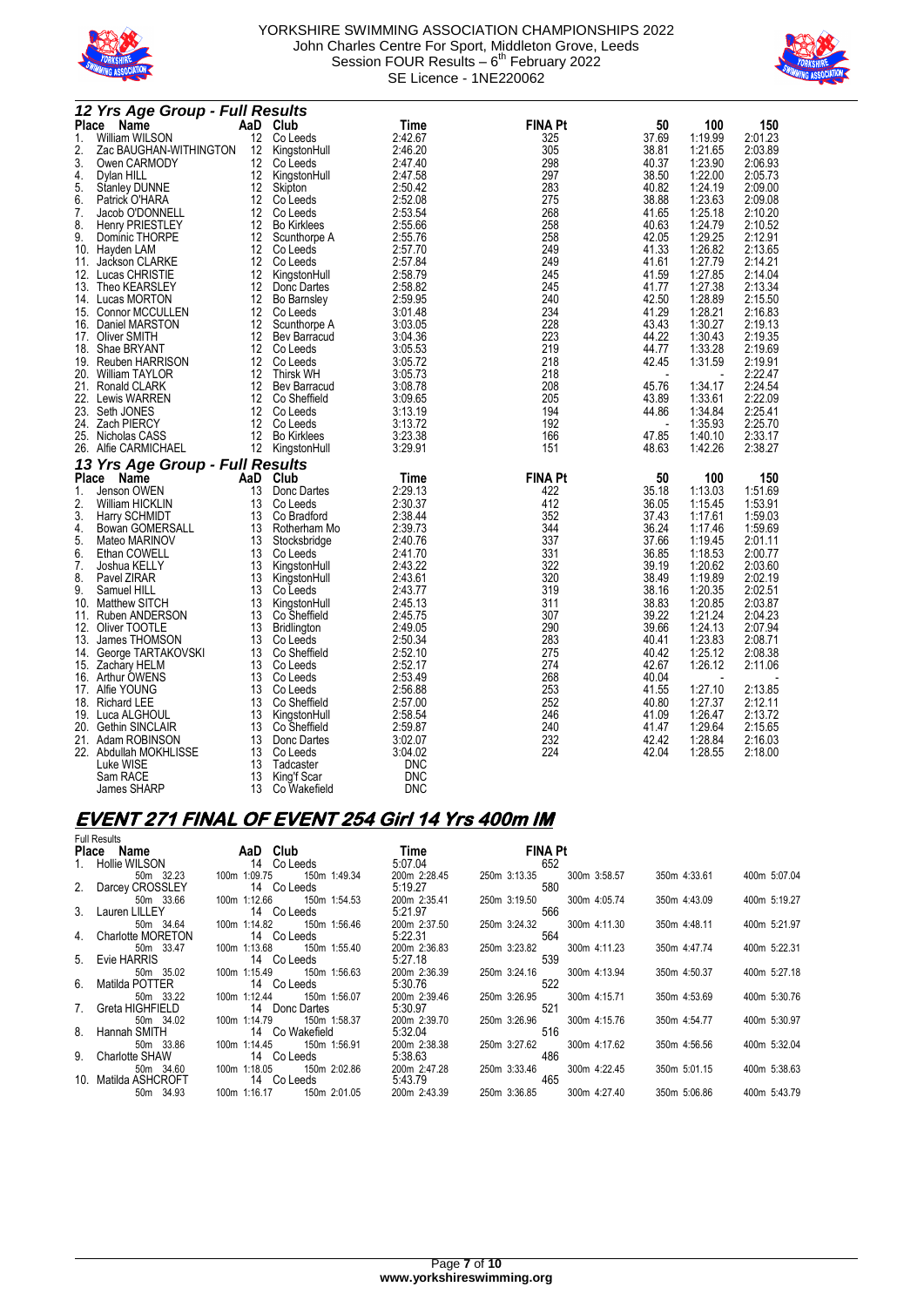



## **EVENT 272 FINAL OF EVENT 254 Girl 15 Yrs 400m IM**

|    | <b>Full Results</b>  |                              |              |                              |              |              |
|----|----------------------|------------------------------|--------------|------------------------------|--------------|--------------|
|    | Place Name           | AaD Club                     | <b>Time</b>  | <b>FINA Pt</b>               |              |              |
|    | 1. Nell WILLIAMS     | 15 Co Leeds                  | 5:12.36      | 620                          |              |              |
|    | 50m 32.84            | 100m 1:10.42<br>150m 1:52.45 | 200m 2:32.82 | 300m 3:59.81<br>250m 3:15.46 | 350m 4:36.37 | 400m 5:12.36 |
|    | 2. Evangeline STACEY | 15 Co Leeds                  | 5:16.98      | 593                          |              |              |
|    | 50m 33.80            | 100m 1:11.54<br>150m 1:53.50 | 200m 2:34.62 | 300m 4:07.78<br>250m 3:20.87 | 350m 4:42.85 | 400m 5:16.98 |
|    | 3. Molly BAKER       | 15 Co Sheffield              | 5:20.69      | 572                          |              |              |
|    | 50m 34.12            | 100m 1:14.52<br>150m 1:57.54 | 200m 2:39.09 | 300m 4:10.82<br>250m 3:24.86 | 350m 4:46.36 | 400m 5:20.69 |
|    | 4. Chloe COOKE       | 15 Co Sheffield              | 5:22.41      | 563                          |              |              |
|    | 50m 32.49            | 100m 1:10.82<br>150m 1:54.65 | 200m 2:36.82 | 300m 4:10.85<br>250m 3:23.59 | 350m 4:46.82 | 400m 5:22.41 |
|    | 5. Sophia GLEDHILL   | 15 Co Bradford               | 5:22.86      | 561                          |              |              |
|    | 50m 33.12            | 100m 1:10.96<br>150m 1:53.60 | 200m 2:34.55 | 250m 3:23.57<br>300m 4:12.81 | 350m 4:48.97 | 400m 5:22.86 |
|    | 6. Sedona REED       | 15 Co Leeds                  | 5:25.23      | 549                          |              |              |
|    | 50m 34.46            | 100m 1:15.06<br>150m 1:55.49 | 200m 2:35.81 | 300m 4:13.73<br>250m 3:24.83 | 350m 4:50.08 | 400m 5:25.23 |
|    | 7. Erin TANKARD      | 15 Co Sheffield              | 5:26.55      | 542                          |              |              |
|    | 50m 32.89            | 100m 1:11.31<br>150m 1:55.54 | 200m 2:38.71 | 250m 3:27.28<br>300m 4:15.38 | 350m 4:52.26 | 400m 5:26.55 |
| 8. | Mischa COMRIE        | 15 Co Leeds                  | 5:34.30      | 505                          |              |              |
|    | 50m 33.26            | 100m 1:14.63<br>150m 1:58.29 | 200m 2:40.10 | 300m 4:18.94<br>250m 3:28.58 | 350m 4:56.77 | 400m 5:34.30 |
|    | 9. Megan CHU         | 15 KingstonHull              | 5:40.95      | 476                          |              |              |
|    | 50m 33.18            | 100m 1:13.87<br>150m 1:57.00 | 200m 2:39.11 | 300m 4:22.87<br>250m 3:31.09 | 350m 5:04.12 | 400m 5:40.95 |
|    | 10. Megan WOOD       | <b>15</b> Donc Dartes        | 5:41.67      | 473                          |              |              |
|    | 50m 33.72            | 150m 2:02.48<br>100m 1:15.34 | 200m 2:46.29 | 300m 4:25.05<br>250m 3:34.91 | 350m 5:05.78 | 400m 5:41.67 |

## **EVENT 273 FINAL OF EVENT 254 Girl 16 Yrs 400m IM**

|    | <b>Full Results</b>  |                              |              |                              |              |              |
|----|----------------------|------------------------------|--------------|------------------------------|--------------|--------------|
|    | Place Name           | AaD Club                     | Time         | <b>FINA Pt</b>               |              |              |
| 1. | Charlotte BIANCHI    | 16 Co Sheffield              | 5:15.64      | 600                          |              |              |
|    | 50m 33.89            | 150m 1:59.65<br>100m 1:15.00 | 200m 2:42.50 | 300m 4:04.36<br>250m 3:22.65 | 350m 4:40.57 | 400m 5:15.64 |
|    | 2. Isabella SHERING  | 16 Co Sheffield              | 5:16.64      | 595                          |              |              |
|    | 50m 32.38            | 100m 1:10.48<br>150m 1:51.66 | 200m 2:31.10 | 250m 3:17.89<br>300m 4:04.52 | 350m 4:41.63 | 400m 5:16.64 |
|    | 3. Jessica REILLY    | 16 Harrogate                 | 5:17.30      | 591                          |              |              |
|    | 50m 34.11            | 100m 1:14.79<br>150m 1:54.36 | 200m 2:33.55 | 300m 4:06.44<br>250m 3:20.20 | 350m 4:42.76 | 400m 5:17.30 |
| 4. | Jess WIDDOWSON       | 16 Co Leeds                  | 5:17.42      | 590                          |              |              |
|    | 50m 33.63            | 100m 1:12.76<br>150m 1:56.73 | 200m 2:37.10 | 300m 4:08.35<br>250m 3:22.69 | 350m 4:44.16 | 400m 5:17.42 |
|    | 5. Emily OLIVER      | 16 Bo Kirklees               | 5:19.43      | 579                          |              |              |
|    | 50m 32.92            | 100m 1:11.43<br>150m 1:54.34 | 200m 2:37.71 | 300m 4:07.32<br>250m 3:22.08 | 350m 4:43.49 | 400m 5:19.43 |
|    | 6. Sholah ROBINSON   | 16 Co Sheffield              | 5:19.53      | 579                          |              |              |
|    | 50m 32.16            | 100m 1:11.89<br>150m 1:54.49 | 200m 2:36.91 | 250m 3:20.77<br>300m 4:06.82 | 350m 4:43.97 | 400m 5:19.53 |
|    | 7. Daisy PURCHASE    | 16 Rotherham Mo              | 5:21.41      | 569                          |              |              |
|    | 50m 33.85            | 100m 1:14.55<br>150m 1:56.51 | 200m 2:37.50 | 300m 4:09.97<br>250m 3:23.83 | 350m 4:45.81 | 400m 5:21.41 |
|    | 8. Kasja RICKELTON   | 16 Co Leeds                  | 5:23.15      | 560                          |              |              |
|    | 50m 32.04            | 150m 1:54.00<br>100m 1:11.25 | 200m 2:36.59 | 250m 3:21.63<br>300m 4:07.83 | 350m 4:46.52 | 400m 5:23.15 |
|    | 9. Rhianna FOSTER    | 16 KingstonHull              | 5:25.19      | 549                          |              |              |
|    | 50m 33.33            | 150m 1:55.92<br>100m 1:13.47 | 200m 2:38.86 | 250m 3:25.53<br>300m 4:13.18 | 350m 4:50.11 | 400m 5:25.19 |
|    | 10. Tahlia MULLEAGUE | 16 Co Sheffield              | 5:41.83      | 473                          |              |              |
|    | 50m 34.72            | 150m 2:01.10<br>100m 1:17.60 | 200m 2:43.51 | 250m 3:33.64<br>300m 4:25.11 | 350m 5:04.32 | 400m 5:41.83 |

# **EVENT 274 FINAL OF EVENT 254 Girl 17 Yrs/Over 400m IM**

| <b>Full Results</b>          |                              |              |                                     |              |              |
|------------------------------|------------------------------|--------------|-------------------------------------|--------------|--------------|
| Place Name                   | AaD Club                     | <b>Time</b>  | <b>FINA Pt</b>                      |              |              |
| 1. Lara THOMSON 17 Co Leeds  |                              | 4:59.44      | 703                                 |              |              |
| 50m 31.63                    | 150m 1:48.49<br>100m 1:09.19 | 200m 2:27.10 | 300m 3:51.44<br>250m 3:09.06<br>633 | 350m 4:26.25 | 400m 4:59.44 |
| 2. Mollie FISHER             | 17 Rotherham Mo              | 5:10.16      |                                     |              |              |
| 50m 31.92                    | 100m 1:09.46<br>150m 1:50.07 | 200m 2:29.96 | 250m 3:16.10 300m 4:02.60           | 350m 4:37.76 | 400m 5:10.16 |
| 3. Annabelle WILKINSON       | 17 Co Sheffield              | 5:10.52      | 631                                 |              |              |
| 50m 31.37                    | 100m 1:08.94<br>150m 1:48.13 | 200m 2:27.55 | 250m 3:12.73<br>300m 3:59.90        | 350m 4:36.53 | 400m 5:10.52 |
| 4. Georgia ROBERTSON         | 17 Co Sheffield              | 5:16.01      | 598                                 |              |              |
| 50m 32.80                    | 100m 1:13.64<br>150m 1:54.52 | 200m 2:34.61 | 300m 4:05.95<br>250m 3:19.19        | 350m 4:41.44 | 400m 5:16.01 |
| 5. Holly GREGORY             | 20 Co Sheffield              | 5:17.91      | 588                                 |              |              |
| 50m 33.54                    | 100m 1:13.35<br>150m 1:55.17 | 200m 2:35.46 | 300m 4:04.85<br>250m 3:20.14        | 350m 4:41.62 | 400m 5:17.91 |
| 6. Chloe HIRST               | 19 Bo Kirklees               | 5:20.04      | 576                                 |              |              |
| 50m 33.77                    | 150m 1:57.14<br>100m 1:13.35 | 200m 2:38.71 | 250m 3:24.08<br>300m 4:09.20        | 350m 4:45.14 | 400m 5:20.04 |
| 7. Niamh CARROLL             | 17 Tadcaster                 | 5:20.66      | 573                                 |              |              |
| 50m 33.00                    | 100m 1:12.01<br>150m 1:52.36 | 200m 2:32.70 | 300m 4:07.69<br>250m 3:19.16        | 350m 4:44.40 | 400m 5:20.66 |
| 8. Madison JOHNSON           | 17 Donc Dartes               | 5:22.13      | 565                                 |              |              |
| 50m 31.83                    |                              | 200m 2:34.71 | 300m 4:07.96<br>250m 3:20.89        | 350m 4:45.29 | 400m 5:22.13 |
| 9. Agatha SCOTT 17 Harrogate |                              | 5:28.80      | 531                                 |              |              |
| 50m 33.18                    | 100m 1:12.21<br>150m 1:56.85 | 200m 2:39.28 | 300m 4:12.75<br>250m 3:25.82        | 350m 4:52.65 | 400m 5:28.80 |
| 10. Sally RUTLEDGE           | 18 Bo Kirklees               | 5:31.04      | 520                                 |              |              |
| 50m 32.75                    | 100m 1:11.97<br>150m 1:55.69 | 200m 2:38.63 | 250m 3:27.18<br>300m 4:17.77        | 350m 4:55.17 | 400m 5:31.04 |
|                              |                              |              |                                     |              |              |

## **EVENT 275 FINAL OF EVENT 252 Boy 14 Yrs 200m Freestyle**

|              | <b>Full Results</b>     |     |              |         |                |       |         |         |
|--------------|-------------------------|-----|--------------|---------|----------------|-------|---------|---------|
| <b>Place</b> | Name                    | AaD | Club         | Time    | <b>FINA Pt</b> | 50    | 100     | 150     |
|              | <b>Gabriel SHEPHERD</b> | 14  | Harrogate    | 2:03.95 | 557            | 27.39 | 58.61   | 1:31.05 |
| 2.           | Ethan POTTER            | 14  | Co Sheffield | 2:08.70 | 497            | 29.49 | 1:01.50 | 1:34.83 |
| 3.           | <b>Patrick NEILL</b>    | 14  | Stocksbridge | 2:09.78 | 485            | 29.45 | 1:03.03 | 1:37.44 |
| 4.           | Maxwell FORD            | 14  | Co Leeds     | 2:10.77 | 474            | 29.55 | 1:02.82 | 1:36.96 |
| 5.           | Benjamin DALE-WOOD      | 14  | Thirsk WH    | 2:10.92 | 472            | 30.03 | 1:03.85 | 1:37.14 |
| 6.           | Jack COLLINS            | 14  | KingstonHull | 2:12.19 | 459            | 30.28 | 1:03.76 | 1:38.62 |
|              | Luke BAUGHAN-WITHINGTO  | 14  | KingstonHull | 2:14.69 | 434            | 30.02 | 1:04.42 | 1:39.32 |
| 8.           | Matthew JAMES           | 14  | Co Leeds     | 2:15.53 | 426            | 30.48 | 1:04.75 | 1:40.00 |
| 9.           | Charlie HINSON          | 14  | Co Leeds     | 2:15.70 | 424            | 30.04 | 1:04.84 | 1:41.22 |
| 10.          | Daniel RANSOM           | 14  | Co Leeds     | 2:16.45 | 417            | 31.16 | 1:05.93 | 1:42.59 |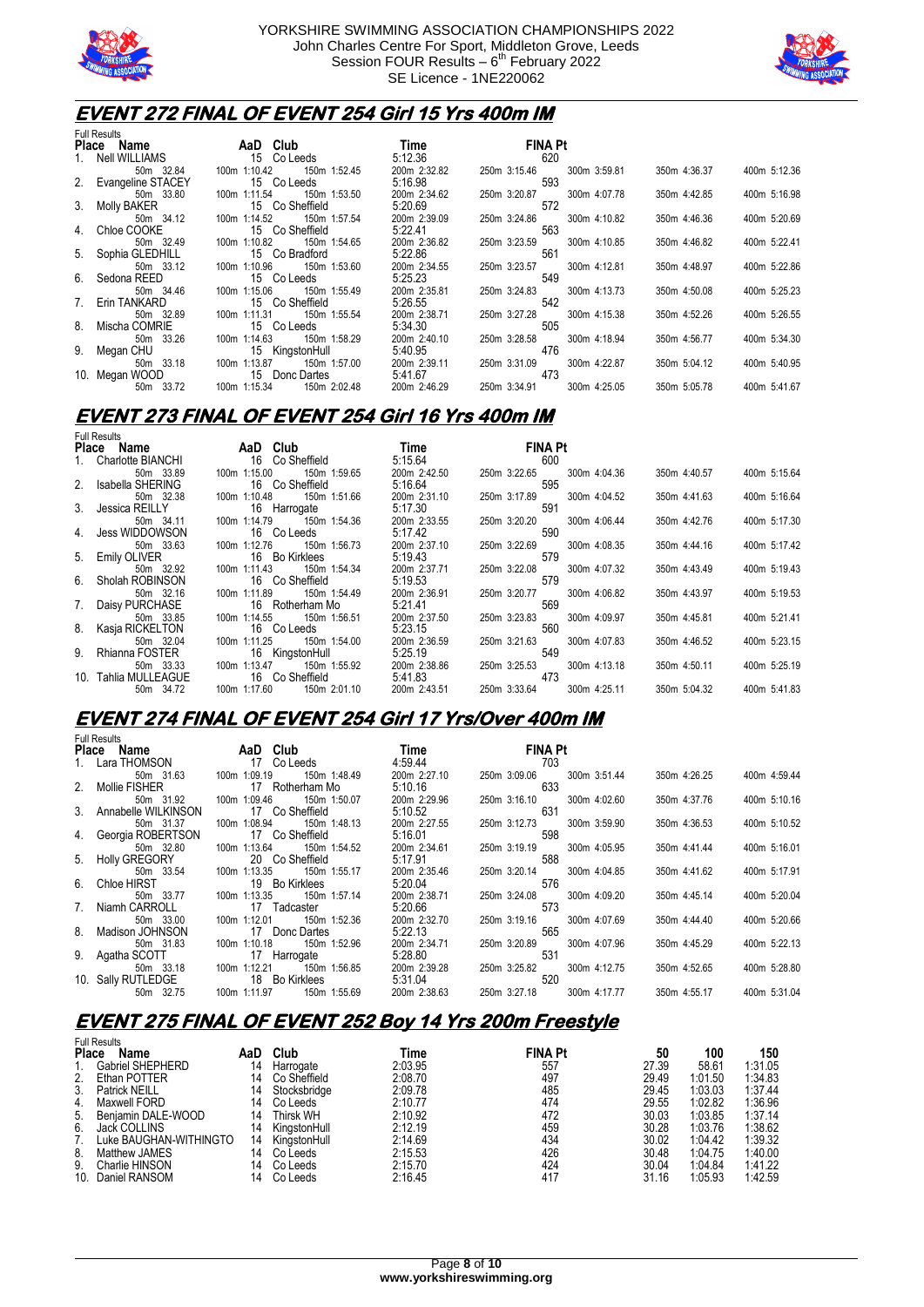

Full Results



## **EVENT 276 FINAL OF EVENT 252 Boy 15 Yrs 200m Freestyle**

| <b>Name</b>        | AaD                                 | Club               | Time    | <b>FINA Pt</b> | 50    | 100     | 150     |
|--------------------|-------------------------------------|--------------------|---------|----------------|-------|---------|---------|
| Rio DAODU          | 15                                  | Cleethorpes        | 2:03.39 | 564            | 28.85 | 1:01.10 | 1:32.92 |
| Samuel SMITH       | 15                                  | Skipton            | 2:03.49 | 563            | 30.11 | 1:02.13 | 1:34.10 |
| Jack FINNIE        | 15                                  | Rotherham Mo       | 2:05.82 | 532            | 29.35 | 1:01.59 | 1:34.45 |
| Kourosh KHODAKHAH  | 15                                  | Co Leeds           | 2:08.18 | 503            | 30.14 | 1:03.13 | :36.21  |
| George BROOKS      | 15                                  | Co Leeds           | 2:09.97 | 483            | 30.49 | 1:03.70 | 1:37.53 |
| Oliver WHITTLESTON | 15                                  | Co Leeds           | 2:10.56 | 476            | 30.63 | 1:04.48 | 1:38.97 |
| James STARLING     | 15                                  | KingstonHull       | 2:10.58 | 476            | 29.68 | 1:02.75 | 1:36.70 |
| Louis CASS         | 15                                  | <b>Bo Kirklees</b> | 2:12.70 | 454            | 30.39 | 1:04.43 | 1:38.98 |
| Miles KINLEN       | 15                                  | Co Sheffield       | 2:13.36 | 447            | 30.19 | 1:04.98 | 1:40.09 |
| Joseph BURGESS     | 15                                  | Skipton            | 2:19.85 | 387            | 31.42 | 1:06.43 | 1:42.65 |
|                    | <b>Full Results</b><br><b>Place</b> |                    |         |                |       |         |         |

### **EVENT 277 FINAL OF EVENT 252 Boy 16 Yrs 200m Freestyle**

|     | <b>Full Results</b>   |     |                    |         |                |       |         |         |
|-----|-----------------------|-----|--------------------|---------|----------------|-------|---------|---------|
|     | <b>Place</b><br>Name  | AaD | Club               | Time    | <b>FINA Pt</b> | 50    | 100     | 150     |
|     | <b>Jack JENKINSON</b> | 16  | Skipton            | 1:59.15 | 627            | 27.60 | 58.30   | 1:29.45 |
| 2.  | Thomas WILKINSON      | 16  | Co Sheffield       | 1:59.98 | 614            | 27.94 | 58.65   | 1:29.81 |
| 3.  | James PLANT           | 16  | <b>Bo Kirklees</b> | 2:00.90 | 600            | 27.83 | 58.70   | 1:29.99 |
| 4.  | Joseph MOMENT         | 16  | KingstonHull       | 2:01.74 | 588            | 28.03 | 59.09   | 1:31.09 |
| 5.  | Max RUSSELL           | 16  | Co Sheffield       | 2:02.25 | 580            | 28.32 | 59.00   | 1:30.50 |
| 6.  | Daniel JACKSON        | 16  | <b>Bo Kirklees</b> | 2:04.93 | 544            | 29.05 | 1:00.80 | 1:33.05 |
|     | Archie NORTON         | 16  | Thirsk WH          | 2:06.00 | 530            | 28.78 | 1:00.46 | 1:33.36 |
| 8.  | <b>Rory BRYANT</b>    | 16  | <b>Bo Kirklees</b> | 2:06.19 | 528            | 29.18 | 1:01.09 | 1:33.23 |
| 9.  | Toby CLAUSEN          | 16  | KingstonHull       | 2:07.35 | 513            | 29.24 | 1:01.62 | 1:35.40 |
| 10. | <b>Philip SUDDES</b>  | 16  | York City          | 2:10.72 | 475            | 28.66 | 1:01.87 | 1:36.37 |

## **EVENT 278 FINAL OF EVENT 252 Boy 17 Yrs/Over 200m Freestyle**

|              | <b>Full Results</b>   |     |                    |         |                |       |       |         |
|--------------|-----------------------|-----|--------------------|---------|----------------|-------|-------|---------|
| <b>Place</b> | Name                  | AaD | Club               | Time    | <b>FINA Pt</b> | 50    | 100   | 150     |
|              | Matthew WOODHALL      | 18  | Co Sheffield       | 1:56.07 | 678            | 27.11 | 56.20 | 1:25.95 |
| 2.           | Aaron FOX             | 21  | Co Sheffield       | 1:58.63 | 635            | 25.92 | 55.13 | 1:26.70 |
| 3.           | <b>Ben SHELTON</b>    | 18  | Co Leeds           | 1:58.93 | 630            | 27.11 | 57.62 | 1:28.67 |
| 4.           | <b>Finlay CHAPMAN</b> | 21  | Co Sheffield       | 1:59.29 | 625            | 27.82 | 57.83 | 1:29.41 |
| 5.           | Finley ALLMAN         |     | Co Sheffield       | 1:59.41 | 623            | 28.55 | 58.57 | 1:29.72 |
| 6.           | Simon ROBSON          | 18  | <b>York City</b>   | 2:00.46 | 607            | 27.68 | 59.18 | 1:29.85 |
| 7.           | Rohan SMITH           | 18  | Skipton            | 2:00.74 | 602            | 27.90 | 58.74 | 1:29.82 |
| 8.           | Luke BOOTH            |     | Rotherham Mo       | 2:01.35 | 593            | 28.55 | 59.12 | 1:31.04 |
| 9.           | Luke CLEGG            |     | <b>Bo Kirklees</b> | 2:02.41 | 578            | 28.61 | 59.35 | 1:31.35 |
| 10.          | Daniel STEVENS        |     | Bev Barracud       | 2:03.33 | 565            | 28.33 | 59.84 | 1:31.65 |

# **EVENT 279 FINAL OF EVENT 253 Girl 10/11 Yrs 100m Freestyle**

|              | טווטטטוווי וווע        |     |              |         |                |       |
|--------------|------------------------|-----|--------------|---------|----------------|-------|
| <b>Place</b> | Name                   | AaD | Club         | Time    | <b>FINA Pt</b> | 50    |
| 1.           | Elvse HAZELDEN         | 11  | Scunthorpe A | 1:10.87 | 388            | 34.22 |
| 2.           | Lea SIBOVA             |     | KingstonHull | 1:12.36 | 364            | 35.23 |
| 3.           | Isla DAVERAN           | 11  | Co Sheffield | 1:13.36 | 350            | 35.64 |
| 4.           | Florence DIXON         | 11  | Co Leeds     | 1:13.44 | 349            | 35.77 |
| 5.           | <b>Isabelle HALL</b>   | 11  | Co Leeds     | 1:15.14 | 325            | 36.36 |
| 6.           | Samantha TAYLOR        | 11  | Team Jorvik  | 1:17.19 | 300            | 37.18 |
| 7.           | Fausta KISELYTE        | 11  | Scunthorpe A | 1:17.78 | 293            | 37.36 |
| 8.           | Darcy NELSON           | 11  | Donc Dartes  | 1:17.83 | 293            | 37.04 |
| 9.           | Ella COLEMAN           | 11  | Co Leeds     | 1:19.08 | 279            | 38.44 |
|              | 10. Penelope DALLIMORE | 11  | Co Leeds     | 1:19.12 | 279            | 36.66 |

### **EVENT 280 FINAL OF EVENT 253 Girl 12 Yrs 100m Freestyle**

| <b>Full Results</b> |                          |     |              |         |                |       |
|---------------------|--------------------------|-----|--------------|---------|----------------|-------|
| <b>Place</b>        | Name                     | AaD | Club         | Time    | <b>FINA Pt</b> | 50    |
| $1_{\cdot}$         | Lois CHILD               |     | Harrogate    | 1:05.47 | 492            | 32.06 |
| 2.                  | Amelia WRIGHT            | 12  | Harrogate    | 1:06.62 | 467            | 32.35 |
| 3.                  | Evelyn DURKIN            | 12  | Co Sheffield | 1:06.74 | 465            | 32.02 |
| 4.                  | Mei YUASA                | 12  | Co Leeds     | 1:08.19 | 436            | 32.87 |
| 5.                  | Jasmine LUMLEY           | 12. | Sheffield C  | 1:08.25 | 434            | 33.58 |
| 6.                  | <b>Phoebe WEATHERILL</b> | 12  | Donc Dartes  | 1:09.54 | 411            | 33.17 |
| 7.                  | Matilda HENDON           | 12  | Tadcaster    | 1:10.59 | 393            | 34.64 |
| 8.                  | Eve HIBBERT              | 12  | Co Sheffield | 1:10.87 | 388            | 34.06 |
| 9.                  | Lexie GODDARD            | 12  | Donc Dartes  | 1:11.14 | 384            | 34.68 |
|                     | 10. Molly NORTON         |     | Co Leeds     | 1:11.41 | 379            | 34.52 |

# **EVENT 281 FINAL OF EVENT 253 Girl 13 Yrs 100m Freestyle**

|              | <b>Full Results</b>    |     |              |         |                |       |  |  |  |
|--------------|------------------------|-----|--------------|---------|----------------|-------|--|--|--|
| <b>Place</b> | Name                   | AaD | Club         | Time    | <b>FINA Pt</b> | 50    |  |  |  |
| 1.           | <b>Willow HARRISON</b> | 13  | Co Sheffield | 1:02.08 | 577            | 29.69 |  |  |  |
| 2.           | Valeria PINERA-LEVITA  | 13  | Co Leeds     | 1:02.27 | 572            | 29.93 |  |  |  |
| 3.           | Millie THRELFALL       | 13  | Co Leeds     | 1:04.07 | 525            | 31.04 |  |  |  |
| 4.           | Emily SCHOFIELD        | 13  | Northall'ton | 1:04.66 | 511            | 30.58 |  |  |  |
| 5.           | Cazia MARTIN           | 13  | Donc Dartes  | 1:04.82 | 507            | 31.47 |  |  |  |
| 6.           | Sophie RAMSHAW         | 13  | Co Leeds     | 1:05.16 | 499            | 31.52 |  |  |  |
| 7.           | Millie WALKER          | 13  | Co Leeds     | 1:05.17 | 499            | 32.05 |  |  |  |
| 8.           | <b>Liliah VINCENT</b>  | 13  | Co Leeds     | 1:05.22 | 498            | 31.67 |  |  |  |
| 9.           | Elizabeth DIXON        | 13  | Co Leeds     | 1:05.24 | 497            | 31.57 |  |  |  |
|              | 10. Annabel COOKE      | 13  | Co Sheffield | 1:05.61 | 489            | 32.04 |  |  |  |